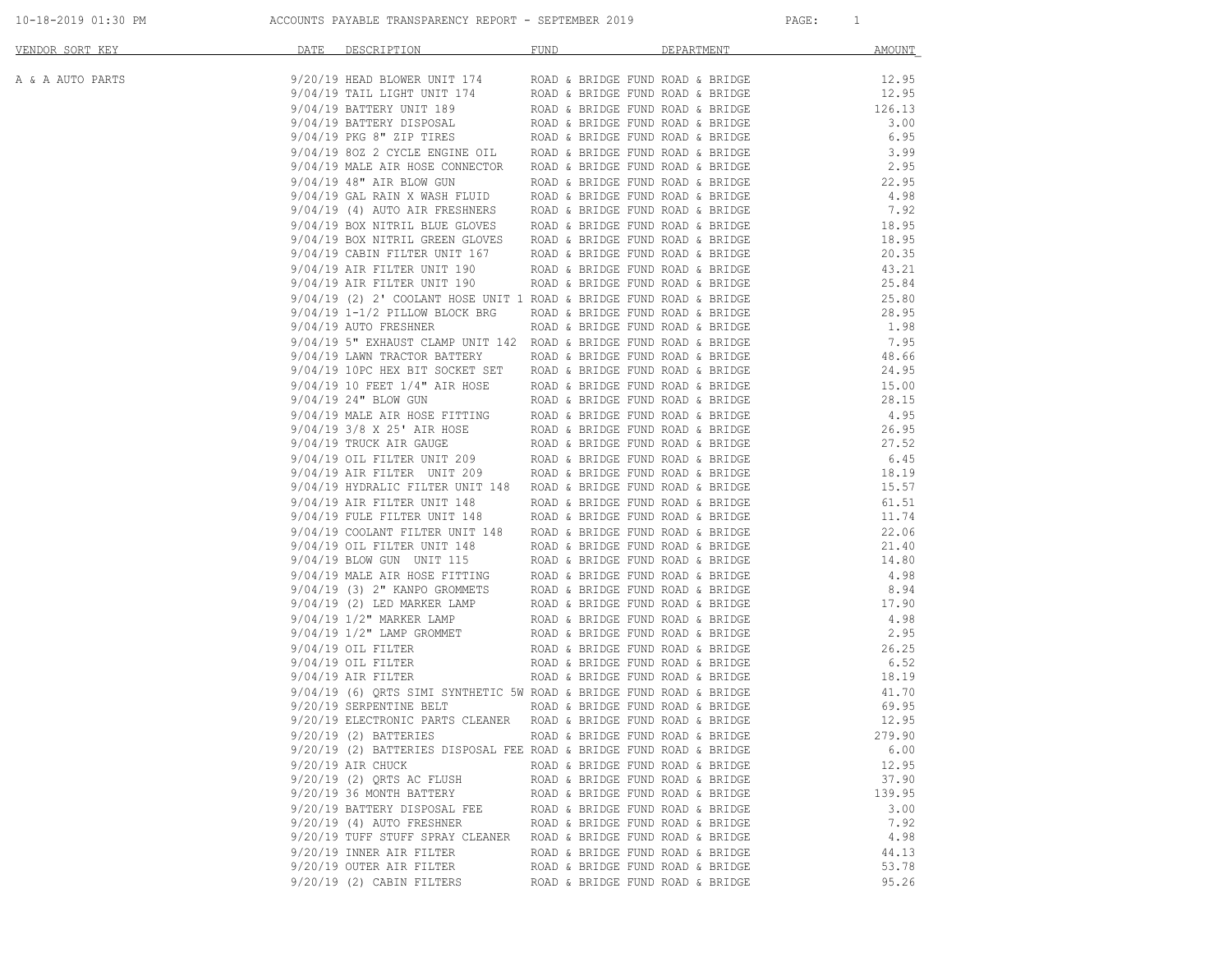| VENDOR SORT KEY                                                                       | DATE        | DESCRIPTION                                                                                                                                                                                                                                     | FUND                                                                 | DEPARTMENT             | <b>AMOUNT</b>     |
|---------------------------------------------------------------------------------------|-------------|-------------------------------------------------------------------------------------------------------------------------------------------------------------------------------------------------------------------------------------------------|----------------------------------------------------------------------|------------------------|-------------------|
|                                                                                       |             | 9/20/19 HYDRALIC FILTER ROAD & BRIDGE FUND ROAD & BRIDGE                                                                                                                                                                                        |                                                                      |                        | 49.41             |
|                                                                                       |             | 9/20/19 CANISTER HYDRALIC FILTER ROAD & BRIDGE FUND ROAD & BRIDGE                                                                                                                                                                               |                                                                      |                        | 22.07             |
|                                                                                       |             | 9/20/19 OIL FILTER                                                                                                                                                                                                                              | ROAD & BRIDGE FUND ROAD & BRIDGE                                     |                        | 13.35             |
|                                                                                       |             | 9/20/19 FUEL/WATER SEPARATOR FILTE ROAD & BRIDGE FUND ROAD & BRIDGE                                                                                                                                                                             |                                                                      |                        | 12.83             |
|                                                                                       |             | 9/20/19 FUEL FILTER ROAD & BRIDGE FUND ROAD & BRIDGE                                                                                                                                                                                            |                                                                      |                        | 24.51             |
|                                                                                       |             | 9/20/19 HEADLIGHT BULB<br>$9/20/19$ OIL FILTER                                                                                                                                                                                                  | ROAD & BRIDGE FUND ROAD & BRIDGE<br>ROAD & BRIDGE FUND ROAD & BRIDGE |                        | 18.95<br>6.52     |
|                                                                                       |             | 9/20/19 OIL FILTER                                                                                                                                                                                                                              | ROAD & BRIDGE FUND ROAD & BRIDGE                                     |                        | 8.95              |
|                                                                                       |             | $9/20/19$ AIR FILTER                                                                                                                                                                                                                            | ROAD & BRIDGE FUND ROAD & BRIDGE                                     |                        | 18.19             |
|                                                                                       |             | 9/20/19 (2) HVY DTY BATTERY TERMIN ROAD & BRIDGE FUND ROAD & BRIDGE                                                                                                                                                                             |                                                                      |                        | 7.98              |
|                                                                                       |             | $9/20/19$ OIL FILTER                                                                                                                                                                                                                            | ROAD & BRIDGE FUND ROAD & BRIDGE                                     |                        | 52.32             |
|                                                                                       |             | 9/20/19 FEMALE AIR HOSE COUPLER ROAD & BRIDGE FUND ROAD & BRIDGE                                                                                                                                                                                |                                                                      |                        | 10.95             |
|                                                                                       |             | $9/20/19$ AIR FILTER                                                                                                                                                                                                                            | ROAD & BRIDGE FUND ROAD & BRIDGE                                     |                        | 74.76             |
|                                                                                       |             | 9/20/19 CABIN FILTER                                                                                                                                                                                                                            | ROAD & BRIDGE FUND ROAD & BRIDGE                                     |                        | 24.84             |
|                                                                                       |             |                                                                                                                                                                                                                                                 |                                                                      |                        | 18.19             |
|                                                                                       |             |                                                                                                                                                                                                                                                 |                                                                      |                        | 6.45              |
|                                                                                       |             |                                                                                                                                                                                                                                                 |                                                                      |                        | 19.40<br>6.45     |
|                                                                                       |             |                                                                                                                                                                                                                                                 |                                                                      |                        | 18.19             |
|                                                                                       |             |                                                                                                                                                                                                                                                 |                                                                      |                        | 7.95              |
|                                                                                       |             |                                                                                                                                                                                                                                                 |                                                                      |                        | 94.08             |
|                                                                                       |             |                                                                                                                                                                                                                                                 |                                                                      |                        | 104.64            |
|                                                                                       |             |                                                                                                                                                                                                                                                 |                                                                      |                        | 39.03             |
|                                                                                       |             |                                                                                                                                                                                                                                                 |                                                                      |                        | 41.05             |
|                                                                                       |             |                                                                                                                                                                                                                                                 |                                                                      |                        | 23.92             |
|                                                                                       |             | 9/20/19 CABIN FILTER<br>9/20/19 AIR FILTER<br>9/20/19 AIR FILTER<br>9/20/19 OIL FILTER<br>9/20/19 OIL FILTER<br>ROAD & BRIDGE FUND ROAD & BRIDGE<br>9/20/19 OIL FILTER<br>ROAD & BRIDGE FUND ROAD & BRIDGE<br>9/20/19 AIR FILTER<br>ROAD & BRID |                                                                      |                        | 62.91             |
|                                                                                       |             | 9/20/19 HYDRALIC FILTER ROAD & BRIDGE FUND ROAD & BRIDGE                                                                                                                                                                                        |                                                                      |                        | 81.75             |
|                                                                                       |             |                                                                                                                                                                                                                                                 |                                                                      | TOTAL:                 | 2,515.37          |
| A & D EXPRESS LUBE                                                                    |             | $9/16/19$ VEHICLE INSPECTION UNIT 01 ROAD & BRIDGE FUND ROAD & BRIDGE                                                                                                                                                                           |                                                                      |                        | 7.00              |
|                                                                                       |             |                                                                                                                                                                                                                                                 |                                                                      | TOTAL:                 | 7.00              |
| A & L ELECTRICAL & AIR CONDITIONING C 9/20/19 AC REPAIR - CLEANED OUT DR GENERAL FUND |             |                                                                                                                                                                                                                                                 |                                                                      | BUILDING MAINTENANCE   | 75.00             |
|                                                                                       |             |                                                                                                                                                                                                                                                 |                                                                      | TOTAL:                 | 75.00             |
| A T & T CORP                                                                          |             | 9/04/19 MO SVC 8/26 - 9/25/2019 GENERAL FUND                                                                                                                                                                                                    |                                                                      | BUILDING MAINTENANCE   | 1,064.34          |
|                                                                                       |             | 9/04/19 MO SVC 7/26 - 8/25/2019 GENERAL FUND                                                                                                                                                                                                    |                                                                      | BUILDING MAINTENANCE   | 2,651.74          |
|                                                                                       |             |                                                                                                                                                                                                                                                 |                                                                      | TOTAL:                 | 3,716.08          |
| A T & T MOBILITY                                                                      |             | 9/04/19 COUNTY JUDGE LUNA                                                                                                                                                                                                                       | GENERAL FUND                                                         | COMMISSIONERS COURT    | 53.38             |
|                                                                                       |             | 9/16/19 EMERGENCY MGMT - KALLIO GENERAL FUND                                                                                                                                                                                                    |                                                                      | EMERGENCY MGNT / 911 M | 53.32             |
|                                                                                       |             | 9/16/19 MAINTENANCE DEPARTMENT GENERAL FUND                                                                                                                                                                                                     |                                                                      | BUILDING MAINTENANCE   | 53.63             |
|                                                                                       |             | 9/11/19 MAINTENANCE                                                                                                                                                                                                                             | GENERAL FUND<br>GENERAL FUND                                         | BUILDING MAINTENANCE   | 53.56             |
|                                                                                       |             | $9/16/19$ CONSTABLE PCT #1                                                                                                                                                                                                                      |                                                                      | CONSTABLE PCT # 1      | 41.54             |
|                                                                                       |             | $9/16/19$ CONSTABLE PCT #2                                                                                                                                                                                                                      | GENERAL FUND                                                         | CONSTABLE PCT # 2      | 41.54             |
|                                                                                       |             | $9/16/19$ CONSTABLE PCT #3                                                                                                                                                                                                                      | GENERAL FUND                                                         | CONSTABLE PCT # 3      | 41.54             |
|                                                                                       |             | $9/16/19$ CONSTABLE PCT #4                                                                                                                                                                                                                      | GENERAL FUND                                                         | CONSTABLE PCT # 4      | 41.54             |
|                                                                                       |             | 9/16/19 SHERIFF'S DEPARTMENT<br>9/04/19 SHERIFF'S DEPT                                                                                                                                                                                          | GENERAL FUND<br>GENERAL FUND                                         | SHERIFF<br>SHERIFF     | 1,249.94<br>47.97 |
|                                                                                       |             | 9/11/19 SHERIFF'S DEPT                                                                                                                                                                                                                          | GENERAL FUND                                                         | SHERIFF                | 102.78            |
|                                                                                       |             | 9/04/19 JUVENILE PROBATION                                                                                                                                                                                                                      | GENERAL FUND                                                         | JUVENILE CORRECTIONS   | 47.97             |
|                                                                                       |             | $9/04/19$ ROAD & BRIDGE                                                                                                                                                                                                                         | ROAD & BRIDGE FUND ROAD & BRIDGE                                     |                        | 92.32             |
|                                                                                       |             | $9/11/19$ ROAD & BRIDGE                                                                                                                                                                                                                         | ROAD & BRIDGE FUND ROAD & BRIDGE                                     |                        | 107.12            |
|                                                                                       | 9/11/19 WIC |                                                                                                                                                                                                                                                 | WIC PROGRAM FUND NON-DEPARTMENTAL                                    |                        | 39.24             |
|                                                                                       |             |                                                                                                                                                                                                                                                 |                                                                      | TOTAL:                 | 2,067.39          |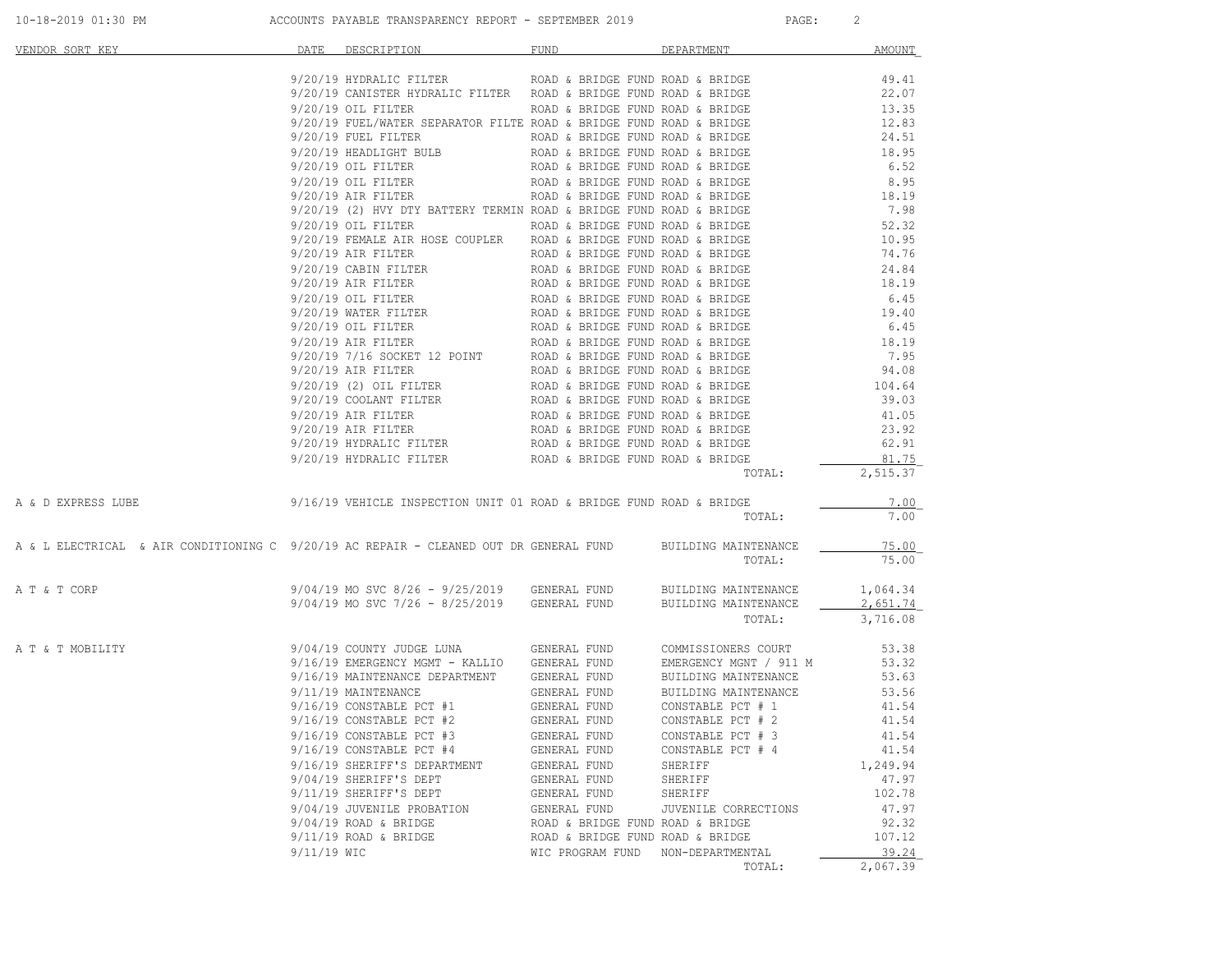|                       | 10-18-2019 01:30 PM                       ACCOUNTS PAYABLE TRANSPARENCY REPORT - SEPTEMBER 2019                                                                                                                                        |                                       | PAGE:                             | 3        |
|-----------------------|----------------------------------------------------------------------------------------------------------------------------------------------------------------------------------------------------------------------------------------|---------------------------------------|-----------------------------------|----------|
| VENDOR SORT KEY       | DATE DESCRIPTION                                                                                                                                                                                                                       | FUND                                  | DEPARTMENT                        | AMOUNT   |
| A T & T TEXAS         |                                                                                                                                                                                                                                        |                                       | BUILDING MAINTENANCE              | 387.50   |
|                       | 9/04/19 COURTHOUSE<br>9/04/19 SHERIFF'S DEPT                                                                                                                                                                                           | GENERAL FUND<br>GENERAL FUND          | BUILDING MAINTENANCE              | 387.50   |
|                       | $9/04/19$ ADULT PROBATION GENERAL FUND BUILDING MAINTENANCE $9/04/19$ ROAD & BRIDGE GENERAL FUND BUILDING MAINTENANCE                                                                                                                  |                                       |                                   | 387.50   |
|                       |                                                                                                                                                                                                                                        |                                       |                                   | 387.50   |
|                       | 9/04/19 SURCHARGE                                                                                                                                                                                                                      |                                       | GENERAL FUND BUILDING MAINTENANCE | 5.96     |
|                       |                                                                                                                                                                                                                                        |                                       | TOTAL:                            | 1,555.96 |
| AACOG                 | 9/04/19 TCIC/TLETS #4801 GENERAL FUND SHERIFF<br>9/16/19 TRAINING R. LEAL COURSE# 2 GENERAL FUND SHERIFF                                                                                                                               |                                       |                                   | 695.00   |
|                       |                                                                                                                                                                                                                                        |                                       |                                   | 50.00    |
|                       |                                                                                                                                                                                                                                        |                                       | TOTAL:                            | 745.00   |
| PAWLIK'S ACE HARDWARE | 9/04/19 VICTOR STYLE TIP GENERAL FUND BUILDING MAINTENANCE                                                                                                                                                                             |                                       |                                   | 15.95    |
|                       | 9/04/19 CLEANER TIP OXY-ACE+YLEN GENERAL FUND                                                                                                                                                                                          |                                       | BUILDING MAINTENANCE              | 5.95     |
|                       | $9/04/19$ FLAP DISK $4.5"$ X $5/8"$ 60 G GENERAL FUND                                                                                                                                                                                  |                                       | BUILDING MAINTENANCE              | 9.95     |
|                       | 9/04/19 GRND WHL $4-1/2 \times 1/4 \times 5/8$ GENERAL FUND<br>9/04/19 TIRE REPAIR GENERAL FUND                                                                                                                                        |                                       | BUILDING MAINTENANCE              | 7.99     |
|                       |                                                                                                                                                                                                                                        |                                       | BUILDING MAINTENANCE              | 10.00    |
|                       | $9/16/19$ NAIL AIR BRAD 2" GENERAL FUND<br>$9/16/19$ UTILITY BLADE GENERAL FUND                                                                                                                                                        |                                       | BUILDING MAINTENANCE              | 7.99     |
|                       |                                                                                                                                                                                                                                        |                                       | BUILDING MAINTENANCE              | 2.49     |
|                       |                                                                                                                                                                                                                                        |                                       |                                   | 15.96    |
|                       |                                                                                                                                                                                                                                        |                                       |                                   | 35.90    |
|                       |                                                                                                                                                                                                                                        |                                       |                                   | 35.70    |
|                       | 9/16/19 (4) LIQUID NAILS HVY DTY 1 GENERAL FUND<br>9/20/19 (2) BRASS FLOOR FLANGE GENERAL FUND BUILDING MAINTENANCE<br>9/20/19 (6) DOOR STOP WALL 2.25" GENERAL FUND BUILDING MAINTENANCE<br>9/20/19 (2) QTVALV 1/2 FIP X 3/8 O GENE   |                                       |                                   | 19.90    |
|                       |                                                                                                                                                                                                                                        |                                       |                                   | 9.98     |
|                       |                                                                                                                                                                                                                                        |                                       |                                   | 15.96    |
|                       |                                                                                                                                                                                                                                        |                                       |                                   | 7.47     |
|                       |                                                                                                                                                                                                                                        |                                       |                                   | 9.95     |
|                       | $9/16/19$ (2) TURNBKL $3/8$ " X $10-1/4$ " ROAD & BRIDGE FUND ROAD & BRIDGE                                                                                                                                                            |                                       |                                   | 15.90    |
|                       | $9/16/19$ (2) LINK CHAIN QUICK 1/4" ROAD & BRIDGE FUND ROAD & BRIDGE                                                                                                                                                                   |                                       |                                   | 4.98     |
|                       | 9/04/19 (2) TIRES BALANCED ROAD & BRIDGE FUND ROAD & BRIDGE                                                                                                                                                                            |                                       |                                   | 20.00    |
|                       |                                                                                                                                                                                                                                        |                                       |                                   |          |
|                       |                                                                                                                                                                                                                                        |                                       |                                   |          |
|                       | 9/04/19 HERBICIDE CONCENT 2.5 GAL ROAD & BRIDGE FUND ROAD & BRIDGE 109.00<br>9/04/19 (15) TUBE VINYL 5/8 IN X 7 ROAD & BRIDGE FUND ROAD & BRIDGE 22.35<br>9/04/19 METER FUEL ELEC 3-30CPM ROAD & BRIDGE FUND ROAD & BRIDGE 249.00<br>2 |                                       |                                   |          |
|                       | $9/04/19$ ANGLE GRINDER 7"<br>ROAD & BRIDGE FUND ROAD & BRIDGE                                                                                                                                                                         |                                       |                                   | 199.00   |
|                       | $9/04/19$ (4) GRINDING WHEEL $4-1/2$ " ROAD & BRIDGE FUND ROAD & BRIDGE                                                                                                                                                                |                                       |                                   | 27.80    |
|                       | 9/04/19 (2) LINK CHAIN QUICK 1/4" ROAD & BRIDGE FUND ROAD & BRIDGE                                                                                                                                                                     |                                       |                                   | 4.98     |
|                       | 9/11/19 MECHANICAL 4WHEEL METER ROAD & BRIDGE FUND ROAD & BRIDGE                                                                                                                                                                       |                                       |                                   | 299.00   |
|                       |                                                                                                                                                                                                                                        |                                       |                                   | 549.00   |
|                       | 9/11/19 FUEL PUMP 115V 18GPM ROAD & BRIDGE FUND ROAD & BRIDGE<br>9/11/19 PARTICULATE FILTER 18GPM ROAD & BRIDGE FUND ROAD & BRIDGE                                                                                                     |                                       |                                   | 19.95    |
|                       | 9/11/19 FILTER HEAD KIT CI 3/4" ROAD & BRIDGE FUND ROAD & BRIDGE                                                                                                                                                                       |                                       |                                   | 24.95    |
|                       | $9/11/19$ (2) NIPPLE GALV $3/4$ " X 3" ROAD & BRIDGE FUND ROAD & BRIDGE                                                                                                                                                                |                                       |                                   | 4.98     |
|                       | $9/11/19$ (2) ELBOW 90 STREET 3/4" G ROAD & BRIDGE FUND ROAD & BRIDGE                                                                                                                                                                  |                                       |                                   | 9.98     |
|                       | 9/11/19 PIPE THRD CMPND PASTE 80Z ROAD & BRIDGE FUND ROAD & BRIDGE                                                                                                                                                                     |                                       |                                   | 7.99     |
|                       | 9/11/19 THREAD SEAL TAPE 3/4X 520 ROAD & BRIDGE FUND ROAD & BRIDGE                                                                                                                                                                     |                                       |                                   | 1.99     |
|                       | $9/16/19$ 1 GAL TIRE SEAL                                                                                                                                                                                                              | ROAD & BRIDGE FUND ROAD & BRIDGE      |                                   | 31.95    |
|                       | 9/16/19 (3) TIRE SEAL 32 OZ                                                                                                                                                                                                            | ROAD & BRIDGE FUND ROAD & BRIDGE      |                                   | 38.85    |
|                       | 9/16/19 ACCESSORY KIT 110 PC                                                                                                                                                                                                           | ROAD & BRIDGE FUND ROAD & BRIDGE      |                                   | 29.95    |
|                       | 9/16/19 (2) TAPE BARCDE CAUTION 10 ROAD & BRIDGE FUND ROAD & BRIDGE                                                                                                                                                                    |                                       |                                   | 19.98    |
|                       | 9/16/19 PAINTER TOOL 6-IN1                                                                                                                                                                                                             | ROAD & BRIDGE FUND ROAD & BRIDGE      |                                   | 7.95     |
|                       | 9/16/19 NOTCH TROWEL 9" X 4"                                                                                                                                                                                                           | ROAD & BRIDGE FUND ROAD & BRIDGE      |                                   | 3.99     |
|                       | 9/16/19 (2) RAKE BOW FIBER 16T                                                                                                                                                                                                         | ROAD & BRIDGE FUND ROAD & BRIDGE      |                                   | 47.90    |
|                       | 9/16/19 (2) KEYKRAFTER #69                                                                                                                                                                                                             | KEYS ROAD & BRIDGE FUND ROAD & BRIDGE |                                   | 3.98     |
|                       | 9/16/19 (5) KEYKRAFTER #68 KEYS ROAD & BRIDGE FUND ROAD & BRIDGE                                                                                                                                                                       |                                       |                                   | 9.95     |
|                       | 9/16/19 PLUG 3-WIRE 15A                                                                                                                                                                                                                | ROAD & BRIDGE FUND ROAD & BRIDGE      |                                   | 4.99     |
|                       | 9/20/19 BLADE STORM BM 1.75"                                                                                                                                                                                                           | ROAD & BRIDGE FUND ROAD & BRIDGE      |                                   | 16.95    |
|                       | 9/20/19 SUPER FLO RODS                                                                                                                                                                                                                 | ROAD & BRIDGE FUND ROAD & BRIDGE      |                                   | 17.95    |
|                       | 9/20/19 (2) ECHO SPEED FEED HEAD 4 ROAD & BRIDGE FUND ROAD & BRIDGE                                                                                                                                                                    |                                       |                                   | 69.90    |
|                       |                                                                                                                                                                                                                                        |                                       |                                   |          |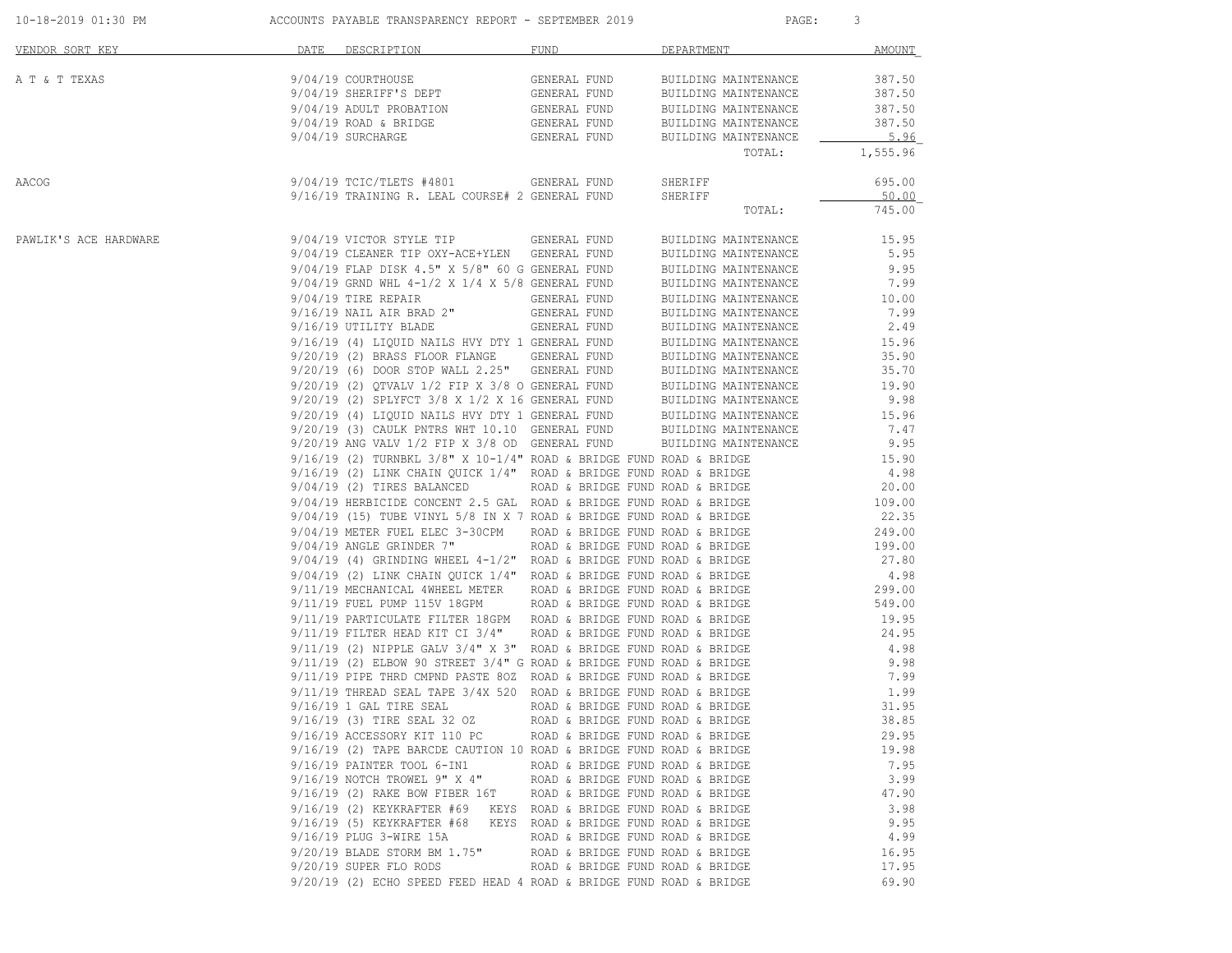| DATE DESCRIPTION FUND FUND DEPARTMENT<br>VENDOR SORT KEY<br>9/20/19 QUICK FLOW GAS CAN 1 GAL ROAD & BRIDGE FUND ROAD & BRIDGE<br>$9/20/19$ ECHOI OIL 6PACK<br>$9/11/19$ 2 GL INT SG LTX ULTRA PAIN WIC PROGRAM FUND NON-DEPARTMENTAL<br>9/11/19 FOAM BRUSH 10 PC WIC PROGRAM FUND NON-DEPARTMENTAL 9/11/19 CHIP BRUSH SET 6PC WIC PROGRAM FUND NON-DEPARTMENTAL<br>$\begin{tabular}{lllllllllllllllllllll} \hline 9/11/19 & (2) PADLOCK & 2-1/4" SESAMEE CEMETERY PERPETERY DERPETUAL NON-DEPARTMENTAL & 47.90 \\ \hline 9/16/19 PADLOCK & 2-1/4" SESAMEE COM CEMETERY PERPETUAL NON-DEPARTMENTAL & 23.95 \\ \hline \end{tabular}$<br>TOTAL:<br>9/04/19 DISASSEM & REASSEM ROAD & BRIDGE FUND ROAD & BRIDGE 24.00<br>9/04/19 CENTERBOLT 1/2" -2X4 W/ NU ROAD & BRIDGE FUND ROAD & BRIDGE 21.87<br>9/04/19 CENTERBOLT SLEEVES 1/2" ROAD & BRIDGE FUND ROAD & BRIDGE 21.87<br>9/04/19 CL<br>ACE SPRING SERVICE, INC.<br>$9/11/19$ RB BUSHING $\sim$ ROAD & BRIDGE FUND ROAD & BRIDGE<br>9/11/19 REBUSH RB BUSHIG SPRING/HA ROAD & BRIDGE FUND ROAD & BRIDGE<br>9/11/19 CLIP BOLT & NUT ROAD & BRIDGE FUND ROAD & BRIDGE<br>$9/11/19$ SPRING SPACEER TUBE (7/16" ROAD & BRIDGE FUND ROAD & BRIDGE<br><b>TOTAL:</b><br>9/06/19 AFLAC ADJUSTMENT E. RUIZ GENERAL FUND MON-DEPARTMENTAL<br>AFLAC<br>9/06/19 U5888 AFLAC PREMIUMS FRIO COUNTY PAYROL NON-DEPARTMENTAL<br>9/06/19 U5888 AFLAC PREMIUMS FRIO COUNTY PAYROL NON-DEPARTMENTAL<br>TOTAL:<br>9/11/19 WET CHARGED BATTERY GENERAL FUND BUILDING MAINTENANCE<br>AG-PRO TEXAS, LLC<br>9/20/19 (2) FILTER<br>ROAD & BRIDGE FUND ROAD & BRIDGE<br>$9/20/19$ (2) FILTER<br>ROAD & BRIDGE FUND ROAD & BRIDGE<br>TOTAL:<br>$9/04/19$ **SHIPPING FEE**<br>ALPHA GRAPHICS<br>GENERAL FUND<br>DISTRICT COURT<br>9/04/19 ORDER SETTING-REORDER<br>GENERAL FUND<br>DISTRICT COURT<br>9/11/19 BUSINESS CARDS-VICTOR G.<br>GENERAL FUND<br>JUVENILE CORRECTIONS<br>9/11/19 ANTIOUE GREY-UPCHARG<br>GENERAL FUND<br>JUVENILE CORRECTIONS<br>9/11/19 ** SHIPPING FEE<br>GENERAL FUND<br>JUVENILE CORRECTIONS<br>9/11/19 BUSINESS CARDS-ROXANA GAR ROAD & BRIDGE FUND ROAD & BRIDGE<br>9/11/19 *SHIPING FEE UNDR 50<br>ROAD & BRIDGE FUND ROAD & BRIDGE<br>$9/04/19$ RE-ORDER #1- WDW ENV<br>TAX COL OFFICER SA NON-DEPARTMENTAL |  |  | 4              |
|-------------------------------------------------------------------------------------------------------------------------------------------------------------------------------------------------------------------------------------------------------------------------------------------------------------------------------------------------------------------------------------------------------------------------------------------------------------------------------------------------------------------------------------------------------------------------------------------------------------------------------------------------------------------------------------------------------------------------------------------------------------------------------------------------------------------------------------------------------------------------------------------------------------------------------------------------------------------------------------------------------------------------------------------------------------------------------------------------------------------------------------------------------------------------------------------------------------------------------------------------------------------------------------------------------------------------------------------------------------------------------------------------------------------------------------------------------------------------------------------------------------------------------------------------------------------------------------------------------------------------------------------------------------------------------------------------------------------------------------------------------------------------------------------------------------------------------------------------------------------------------------------------------------------------------------------------------------------------------------------------------------------------------------------------------------------------------------------------------------------------------------------------------------------------------------------------------------------------------------------------------------------|--|--|----------------|
|                                                                                                                                                                                                                                                                                                                                                                                                                                                                                                                                                                                                                                                                                                                                                                                                                                                                                                                                                                                                                                                                                                                                                                                                                                                                                                                                                                                                                                                                                                                                                                                                                                                                                                                                                                                                                                                                                                                                                                                                                                                                                                                                                                                                                                                                   |  |  | AMOUNT         |
|                                                                                                                                                                                                                                                                                                                                                                                                                                                                                                                                                                                                                                                                                                                                                                                                                                                                                                                                                                                                                                                                                                                                                                                                                                                                                                                                                                                                                                                                                                                                                                                                                                                                                                                                                                                                                                                                                                                                                                                                                                                                                                                                                                                                                                                                   |  |  | 14.99          |
|                                                                                                                                                                                                                                                                                                                                                                                                                                                                                                                                                                                                                                                                                                                                                                                                                                                                                                                                                                                                                                                                                                                                                                                                                                                                                                                                                                                                                                                                                                                                                                                                                                                                                                                                                                                                                                                                                                                                                                                                                                                                                                                                                                                                                                                                   |  |  | 15.95          |
|                                                                                                                                                                                                                                                                                                                                                                                                                                                                                                                                                                                                                                                                                                                                                                                                                                                                                                                                                                                                                                                                                                                                                                                                                                                                                                                                                                                                                                                                                                                                                                                                                                                                                                                                                                                                                                                                                                                                                                                                                                                                                                                                                                                                                                                                   |  |  | 59.90          |
|                                                                                                                                                                                                                                                                                                                                                                                                                                                                                                                                                                                                                                                                                                                                                                                                                                                                                                                                                                                                                                                                                                                                                                                                                                                                                                                                                                                                                                                                                                                                                                                                                                                                                                                                                                                                                                                                                                                                                                                                                                                                                                                                                                                                                                                                   |  |  | $2.99$<br>5.95 |
|                                                                                                                                                                                                                                                                                                                                                                                                                                                                                                                                                                                                                                                                                                                                                                                                                                                                                                                                                                                                                                                                                                                                                                                                                                                                                                                                                                                                                                                                                                                                                                                                                                                                                                                                                                                                                                                                                                                                                                                                                                                                                                                                                                                                                                                                   |  |  |                |
|                                                                                                                                                                                                                                                                                                                                                                                                                                                                                                                                                                                                                                                                                                                                                                                                                                                                                                                                                                                                                                                                                                                                                                                                                                                                                                                                                                                                                                                                                                                                                                                                                                                                                                                                                                                                                                                                                                                                                                                                                                                                                                                                                                                                                                                                   |  |  |                |
|                                                                                                                                                                                                                                                                                                                                                                                                                                                                                                                                                                                                                                                                                                                                                                                                                                                                                                                                                                                                                                                                                                                                                                                                                                                                                                                                                                                                                                                                                                                                                                                                                                                                                                                                                                                                                                                                                                                                                                                                                                                                                                                                                                                                                                                                   |  |  |                |
|                                                                                                                                                                                                                                                                                                                                                                                                                                                                                                                                                                                                                                                                                                                                                                                                                                                                                                                                                                                                                                                                                                                                                                                                                                                                                                                                                                                                                                                                                                                                                                                                                                                                                                                                                                                                                                                                                                                                                                                                                                                                                                                                                                                                                                                                   |  |  | 2,273.87       |
|                                                                                                                                                                                                                                                                                                                                                                                                                                                                                                                                                                                                                                                                                                                                                                                                                                                                                                                                                                                                                                                                                                                                                                                                                                                                                                                                                                                                                                                                                                                                                                                                                                                                                                                                                                                                                                                                                                                                                                                                                                                                                                                                                                                                                                                                   |  |  | 24.00          |
|                                                                                                                                                                                                                                                                                                                                                                                                                                                                                                                                                                                                                                                                                                                                                                                                                                                                                                                                                                                                                                                                                                                                                                                                                                                                                                                                                                                                                                                                                                                                                                                                                                                                                                                                                                                                                                                                                                                                                                                                                                                                                                                                                                                                                                                                   |  |  |                |
|                                                                                                                                                                                                                                                                                                                                                                                                                                                                                                                                                                                                                                                                                                                                                                                                                                                                                                                                                                                                                                                                                                                                                                                                                                                                                                                                                                                                                                                                                                                                                                                                                                                                                                                                                                                                                                                                                                                                                                                                                                                                                                                                                                                                                                                                   |  |  |                |
|                                                                                                                                                                                                                                                                                                                                                                                                                                                                                                                                                                                                                                                                                                                                                                                                                                                                                                                                                                                                                                                                                                                                                                                                                                                                                                                                                                                                                                                                                                                                                                                                                                                                                                                                                                                                                                                                                                                                                                                                                                                                                                                                                                                                                                                                   |  |  |                |
|                                                                                                                                                                                                                                                                                                                                                                                                                                                                                                                                                                                                                                                                                                                                                                                                                                                                                                                                                                                                                                                                                                                                                                                                                                                                                                                                                                                                                                                                                                                                                                                                                                                                                                                                                                                                                                                                                                                                                                                                                                                                                                                                                                                                                                                                   |  |  |                |
|                                                                                                                                                                                                                                                                                                                                                                                                                                                                                                                                                                                                                                                                                                                                                                                                                                                                                                                                                                                                                                                                                                                                                                                                                                                                                                                                                                                                                                                                                                                                                                                                                                                                                                                                                                                                                                                                                                                                                                                                                                                                                                                                                                                                                                                                   |  |  |                |
|                                                                                                                                                                                                                                                                                                                                                                                                                                                                                                                                                                                                                                                                                                                                                                                                                                                                                                                                                                                                                                                                                                                                                                                                                                                                                                                                                                                                                                                                                                                                                                                                                                                                                                                                                                                                                                                                                                                                                                                                                                                                                                                                                                                                                                                                   |  |  |                |
|                                                                                                                                                                                                                                                                                                                                                                                                                                                                                                                                                                                                                                                                                                                                                                                                                                                                                                                                                                                                                                                                                                                                                                                                                                                                                                                                                                                                                                                                                                                                                                                                                                                                                                                                                                                                                                                                                                                                                                                                                                                                                                                                                                                                                                                                   |  |  |                |
|                                                                                                                                                                                                                                                                                                                                                                                                                                                                                                                                                                                                                                                                                                                                                                                                                                                                                                                                                                                                                                                                                                                                                                                                                                                                                                                                                                                                                                                                                                                                                                                                                                                                                                                                                                                                                                                                                                                                                                                                                                                                                                                                                                                                                                                                   |  |  |                |
|                                                                                                                                                                                                                                                                                                                                                                                                                                                                                                                                                                                                                                                                                                                                                                                                                                                                                                                                                                                                                                                                                                                                                                                                                                                                                                                                                                                                                                                                                                                                                                                                                                                                                                                                                                                                                                                                                                                                                                                                                                                                                                                                                                                                                                                                   |  |  |                |
|                                                                                                                                                                                                                                                                                                                                                                                                                                                                                                                                                                                                                                                                                                                                                                                                                                                                                                                                                                                                                                                                                                                                                                                                                                                                                                                                                                                                                                                                                                                                                                                                                                                                                                                                                                                                                                                                                                                                                                                                                                                                                                                                                                                                                                                                   |  |  |                |
|                                                                                                                                                                                                                                                                                                                                                                                                                                                                                                                                                                                                                                                                                                                                                                                                                                                                                                                                                                                                                                                                                                                                                                                                                                                                                                                                                                                                                                                                                                                                                                                                                                                                                                                                                                                                                                                                                                                                                                                                                                                                                                                                                                                                                                                                   |  |  |                |
|                                                                                                                                                                                                                                                                                                                                                                                                                                                                                                                                                                                                                                                                                                                                                                                                                                                                                                                                                                                                                                                                                                                                                                                                                                                                                                                                                                                                                                                                                                                                                                                                                                                                                                                                                                                                                                                                                                                                                                                                                                                                                                                                                                                                                                                                   |  |  |                |
|                                                                                                                                                                                                                                                                                                                                                                                                                                                                                                                                                                                                                                                                                                                                                                                                                                                                                                                                                                                                                                                                                                                                                                                                                                                                                                                                                                                                                                                                                                                                                                                                                                                                                                                                                                                                                                                                                                                                                                                                                                                                                                                                                                                                                                                                   |  |  |                |
|                                                                                                                                                                                                                                                                                                                                                                                                                                                                                                                                                                                                                                                                                                                                                                                                                                                                                                                                                                                                                                                                                                                                                                                                                                                                                                                                                                                                                                                                                                                                                                                                                                                                                                                                                                                                                                                                                                                                                                                                                                                                                                                                                                                                                                                                   |  |  | 58.72          |
|                                                                                                                                                                                                                                                                                                                                                                                                                                                                                                                                                                                                                                                                                                                                                                                                                                                                                                                                                                                                                                                                                                                                                                                                                                                                                                                                                                                                                                                                                                                                                                                                                                                                                                                                                                                                                                                                                                                                                                                                                                                                                                                                                                                                                                                                   |  |  | 36.00          |
|                                                                                                                                                                                                                                                                                                                                                                                                                                                                                                                                                                                                                                                                                                                                                                                                                                                                                                                                                                                                                                                                                                                                                                                                                                                                                                                                                                                                                                                                                                                                                                                                                                                                                                                                                                                                                                                                                                                                                                                                                                                                                                                                                                                                                                                                   |  |  | 0.80           |
|                                                                                                                                                                                                                                                                                                                                                                                                                                                                                                                                                                                                                                                                                                                                                                                                                                                                                                                                                                                                                                                                                                                                                                                                                                                                                                                                                                                                                                                                                                                                                                                                                                                                                                                                                                                                                                                                                                                                                                                                                                                                                                                                                                                                                                                                   |  |  | 0.56           |
|                                                                                                                                                                                                                                                                                                                                                                                                                                                                                                                                                                                                                                                                                                                                                                                                                                                                                                                                                                                                                                                                                                                                                                                                                                                                                                                                                                                                                                                                                                                                                                                                                                                                                                                                                                                                                                                                                                                                                                                                                                                                                                                                                                                                                                                                   |  |  | 459.99         |
|                                                                                                                                                                                                                                                                                                                                                                                                                                                                                                                                                                                                                                                                                                                                                                                                                                                                                                                                                                                                                                                                                                                                                                                                                                                                                                                                                                                                                                                                                                                                                                                                                                                                                                                                                                                                                                                                                                                                                                                                                                                                                                                                                                                                                                                                   |  |  | 165.20         |
|                                                                                                                                                                                                                                                                                                                                                                                                                                                                                                                                                                                                                                                                                                                                                                                                                                                                                                                                                                                                                                                                                                                                                                                                                                                                                                                                                                                                                                                                                                                                                                                                                                                                                                                                                                                                                                                                                                                                                                                                                                                                                                                                                                                                                                                                   |  |  | 4,806.33       |
|                                                                                                                                                                                                                                                                                                                                                                                                                                                                                                                                                                                                                                                                                                                                                                                                                                                                                                                                                                                                                                                                                                                                                                                                                                                                                                                                                                                                                                                                                                                                                                                                                                                                                                                                                                                                                                                                                                                                                                                                                                                                                                                                                                                                                                                                   |  |  | 4,744.94       |
|                                                                                                                                                                                                                                                                                                                                                                                                                                                                                                                                                                                                                                                                                                                                                                                                                                                                                                                                                                                                                                                                                                                                                                                                                                                                                                                                                                                                                                                                                                                                                                                                                                                                                                                                                                                                                                                                                                                                                                                                                                                                                                                                                                                                                                                                   |  |  | 9,716.47       |
|                                                                                                                                                                                                                                                                                                                                                                                                                                                                                                                                                                                                                                                                                                                                                                                                                                                                                                                                                                                                                                                                                                                                                                                                                                                                                                                                                                                                                                                                                                                                                                                                                                                                                                                                                                                                                                                                                                                                                                                                                                                                                                                                                                                                                                                                   |  |  | 61.80          |
|                                                                                                                                                                                                                                                                                                                                                                                                                                                                                                                                                                                                                                                                                                                                                                                                                                                                                                                                                                                                                                                                                                                                                                                                                                                                                                                                                                                                                                                                                                                                                                                                                                                                                                                                                                                                                                                                                                                                                                                                                                                                                                                                                                                                                                                                   |  |  |                |
|                                                                                                                                                                                                                                                                                                                                                                                                                                                                                                                                                                                                                                                                                                                                                                                                                                                                                                                                                                                                                                                                                                                                                                                                                                                                                                                                                                                                                                                                                                                                                                                                                                                                                                                                                                                                                                                                                                                                                                                                                                                                                                                                                                                                                                                                   |  |  |                |
|                                                                                                                                                                                                                                                                                                                                                                                                                                                                                                                                                                                                                                                                                                                                                                                                                                                                                                                                                                                                                                                                                                                                                                                                                                                                                                                                                                                                                                                                                                                                                                                                                                                                                                                                                                                                                                                                                                                                                                                                                                                                                                                                                                                                                                                                   |  |  |                |
|                                                                                                                                                                                                                                                                                                                                                                                                                                                                                                                                                                                                                                                                                                                                                                                                                                                                                                                                                                                                                                                                                                                                                                                                                                                                                                                                                                                                                                                                                                                                                                                                                                                                                                                                                                                                                                                                                                                                                                                                                                                                                                                                                                                                                                                                   |  |  |                |
|                                                                                                                                                                                                                                                                                                                                                                                                                                                                                                                                                                                                                                                                                                                                                                                                                                                                                                                                                                                                                                                                                                                                                                                                                                                                                                                                                                                                                                                                                                                                                                                                                                                                                                                                                                                                                                                                                                                                                                                                                                                                                                                                                                                                                                                                   |  |  |                |
|                                                                                                                                                                                                                                                                                                                                                                                                                                                                                                                                                                                                                                                                                                                                                                                                                                                                                                                                                                                                                                                                                                                                                                                                                                                                                                                                                                                                                                                                                                                                                                                                                                                                                                                                                                                                                                                                                                                                                                                                                                                                                                                                                                                                                                                                   |  |  |                |
|                                                                                                                                                                                                                                                                                                                                                                                                                                                                                                                                                                                                                                                                                                                                                                                                                                                                                                                                                                                                                                                                                                                                                                                                                                                                                                                                                                                                                                                                                                                                                                                                                                                                                                                                                                                                                                                                                                                                                                                                                                                                                                                                                                                                                                                                   |  |  |                |
|                                                                                                                                                                                                                                                                                                                                                                                                                                                                                                                                                                                                                                                                                                                                                                                                                                                                                                                                                                                                                                                                                                                                                                                                                                                                                                                                                                                                                                                                                                                                                                                                                                                                                                                                                                                                                                                                                                                                                                                                                                                                                                                                                                                                                                                                   |  |  |                |
|                                                                                                                                                                                                                                                                                                                                                                                                                                                                                                                                                                                                                                                                                                                                                                                                                                                                                                                                                                                                                                                                                                                                                                                                                                                                                                                                                                                                                                                                                                                                                                                                                                                                                                                                                                                                                                                                                                                                                                                                                                                                                                                                                                                                                                                                   |  |  | 30.38          |
|                                                                                                                                                                                                                                                                                                                                                                                                                                                                                                                                                                                                                                                                                                                                                                                                                                                                                                                                                                                                                                                                                                                                                                                                                                                                                                                                                                                                                                                                                                                                                                                                                                                                                                                                                                                                                                                                                                                                                                                                                                                                                                                                                                                                                                                                   |  |  | 36.48          |
|                                                                                                                                                                                                                                                                                                                                                                                                                                                                                                                                                                                                                                                                                                                                                                                                                                                                                                                                                                                                                                                                                                                                                                                                                                                                                                                                                                                                                                                                                                                                                                                                                                                                                                                                                                                                                                                                                                                                                                                                                                                                                                                                                                                                                                                                   |  |  | 244.72         |
|                                                                                                                                                                                                                                                                                                                                                                                                                                                                                                                                                                                                                                                                                                                                                                                                                                                                                                                                                                                                                                                                                                                                                                                                                                                                                                                                                                                                                                                                                                                                                                                                                                                                                                                                                                                                                                                                                                                                                                                                                                                                                                                                                                                                                                                                   |  |  | 18.95          |
|                                                                                                                                                                                                                                                                                                                                                                                                                                                                                                                                                                                                                                                                                                                                                                                                                                                                                                                                                                                                                                                                                                                                                                                                                                                                                                                                                                                                                                                                                                                                                                                                                                                                                                                                                                                                                                                                                                                                                                                                                                                                                                                                                                                                                                                                   |  |  | 295.00         |
|                                                                                                                                                                                                                                                                                                                                                                                                                                                                                                                                                                                                                                                                                                                                                                                                                                                                                                                                                                                                                                                                                                                                                                                                                                                                                                                                                                                                                                                                                                                                                                                                                                                                                                                                                                                                                                                                                                                                                                                                                                                                                                                                                                                                                                                                   |  |  | 37.50          |
|                                                                                                                                                                                                                                                                                                                                                                                                                                                                                                                                                                                                                                                                                                                                                                                                                                                                                                                                                                                                                                                                                                                                                                                                                                                                                                                                                                                                                                                                                                                                                                                                                                                                                                                                                                                                                                                                                                                                                                                                                                                                                                                                                                                                                                                                   |  |  | 10.00          |
|                                                                                                                                                                                                                                                                                                                                                                                                                                                                                                                                                                                                                                                                                                                                                                                                                                                                                                                                                                                                                                                                                                                                                                                                                                                                                                                                                                                                                                                                                                                                                                                                                                                                                                                                                                                                                                                                                                                                                                                                                                                                                                                                                                                                                                                                   |  |  | 10.50          |
|                                                                                                                                                                                                                                                                                                                                                                                                                                                                                                                                                                                                                                                                                                                                                                                                                                                                                                                                                                                                                                                                                                                                                                                                                                                                                                                                                                                                                                                                                                                                                                                                                                                                                                                                                                                                                                                                                                                                                                                                                                                                                                                                                                                                                                                                   |  |  | 42.50          |
|                                                                                                                                                                                                                                                                                                                                                                                                                                                                                                                                                                                                                                                                                                                                                                                                                                                                                                                                                                                                                                                                                                                                                                                                                                                                                                                                                                                                                                                                                                                                                                                                                                                                                                                                                                                                                                                                                                                                                                                                                                                                                                                                                                                                                                                                   |  |  | 10.50          |
|                                                                                                                                                                                                                                                                                                                                                                                                                                                                                                                                                                                                                                                                                                                                                                                                                                                                                                                                                                                                                                                                                                                                                                                                                                                                                                                                                                                                                                                                                                                                                                                                                                                                                                                                                                                                                                                                                                                                                                                                                                                                                                                                                                                                                                                                   |  |  | 990.00         |
| $9/04/19$ **SHIPPING FEE**<br>TAX COL OFFICER SA NON-DEPARTMENTAL                                                                                                                                                                                                                                                                                                                                                                                                                                                                                                                                                                                                                                                                                                                                                                                                                                                                                                                                                                                                                                                                                                                                                                                                                                                                                                                                                                                                                                                                                                                                                                                                                                                                                                                                                                                                                                                                                                                                                                                                                                                                                                                                                                                                 |  |  | 65.00          |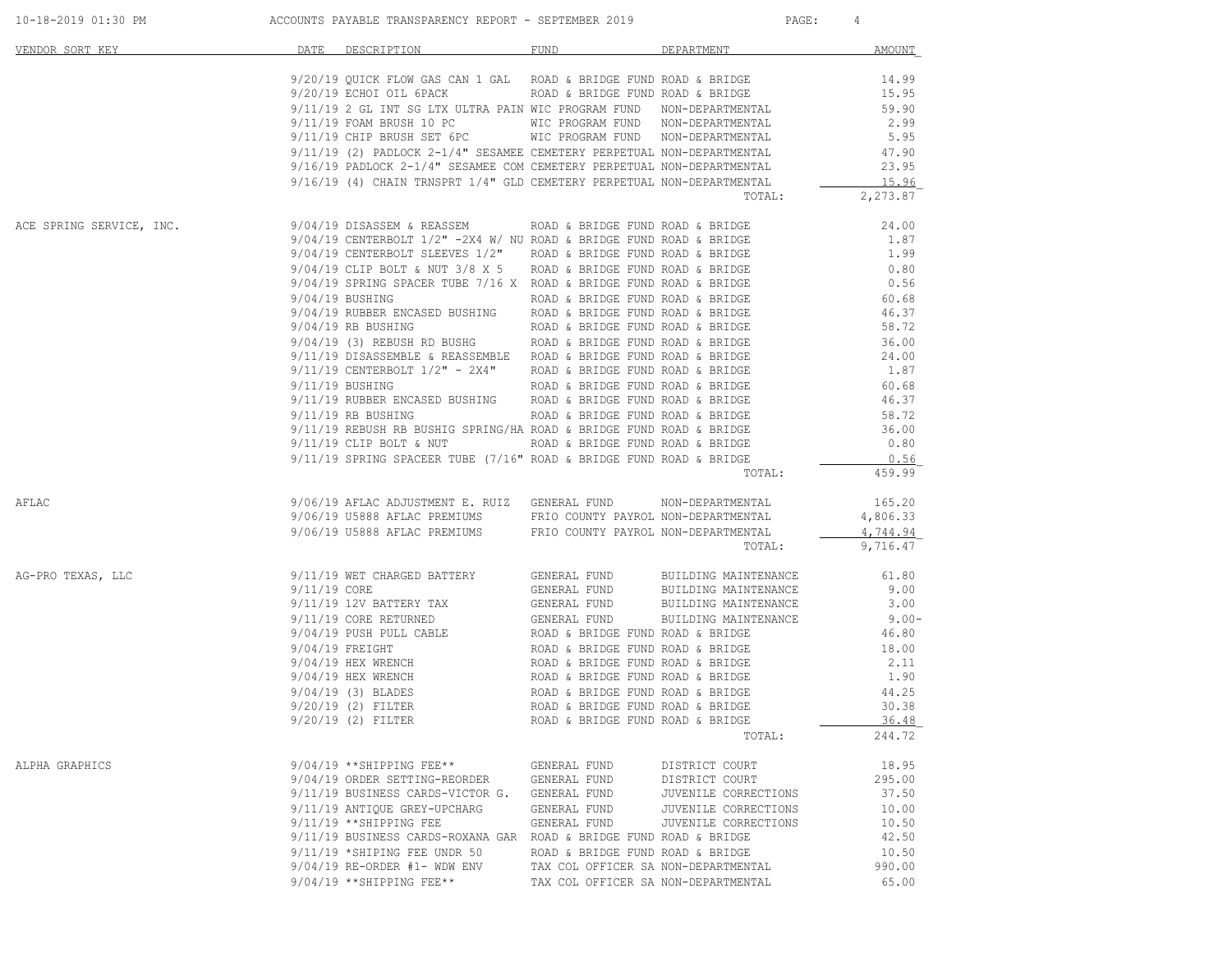| 10-18-2019 01:30 PM                | ACCOUNTS PAYABLE TRANSPARENCY REPORT - SEPTEMBER 2019                                                                                |                                     | PAGE:                    | 5                 |
|------------------------------------|--------------------------------------------------------------------------------------------------------------------------------------|-------------------------------------|--------------------------|-------------------|
| VENDOR SORT KEY                    | DATE DESCRIPTION                                                                                                                     | FUND                                | DEPARTMENT               | AMOUNT            |
|                                    |                                                                                                                                      |                                     | TOTAL:                   | 1,479.95          |
| LEEANN ALVAREZ                     | 9/16/19 REFUND BIG FOOT RESERVATIO ROAD & BRIDGE FUND NON-DEPARTMENTAL                                                               |                                     |                          | 100.00            |
|                                    |                                                                                                                                      |                                     | TOTAL:                   | 100.00            |
| AMERICAN PUBLIC LIFE               | 9/06/19 LIFE PREMIUMS                                                                                                                | FRIO COUNTY PAYROL NON-DEPARTMENTAL |                          | 370.70            |
|                                    | 9/06/19 LIFE PREMIUMS                                                                                                                | FRIO COUNTY PAYROL NON-DEPARTMENTAL | TOTAL:                   | 370.70<br>741.40  |
|                                    |                                                                                                                                      |                                     |                          |                   |
| AMERICAN UNITED LIFE               | 9/03/19 UNITED LIFE PREMIUMS FRIO COUNTY PAYROL NON-DEPARTMENTAL<br>9/13/19 UNITED LIFE PREMIUMS FRIO COUNTY PAYROL NON-DEPARTMENTAL |                                     |                          | 125.00            |
|                                    | 9/27/19 UNITED LIFE PREMIUMS                                                                                                         | FRIO COUNTY PAYROL NON-DEPARTMENTAL |                          | 125.00<br>125.00  |
|                                    |                                                                                                                                      |                                     | TOTAL:                   | 375.00            |
| APPLIED CONCEPTS INC               | 9/11/19 SEPT 2019 RADAR RENTAL 16 GENERAL FUND                                                                                       |                                     | SHERIFF                  | <u>1,444.44</u>   |
|                                    |                                                                                                                                      |                                     | TOTAL:                   | 1,444.44          |
| ARIS                               | 9/16/19 CPT 76856 M. ROMAN GENERAL FUND                                                                                              |                                     | SHERIFF                  | 26.46             |
|                                    | 9/04/19 CPT 73630 L. GONZALES                                                                                                        | GENERAL FUND                        | SHERIFF                  | 22.19             |
|                                    |                                                                                                                                      |                                     | TOTAL:                   | 48.65             |
| ATOM CONSTRUCTION                  | $9/11/19$ (2) 6011 1/8" WELDING RODS GENERAL FUND                                                                                    |                                     | BUILDING MAINTENANCE     | 30.00             |
|                                    | 9/04/19 2-1/8 2X2 ANGLE IRON                                                                                                         | GENERAL FUND                        | BUILDING MAINTENANCE     | 47.94             |
|                                    | 9/04/19 6011 1/8"                                                                                                                    | GENERAL FUND                        | BUILDING MAINTENANCE     | 15.00             |
|                                    | 9/04/19 MAGNIFYING LENS                                                                                                              | GENERAL FUND                        | BUILDING MAINTENANCE     | 7.00              |
|                                    | $9/04/19$ 4' - $1/2$ " X 8" STRAP ROAD & BRIDGE FUND ROAD & BRIDGE                                                                   |                                     |                          | 48.52             |
|                                    | 9/04/19 ARG CO2 200                                                                                                                  | ROAD & BRIDGE FUND ROAD & BRIDGE    | TOTAL:                   | 130.00<br>278.46  |
|                                    |                                                                                                                                      |                                     |                          |                   |
| AUTOZONE                           | 9/04/19 ROTOR                                                                                                                        | GENERAL FUND                        | SHERIFF                  | 41.53             |
|                                    | 9/04/19 ROTOR                                                                                                                        | GENERAL FUND                        | SHERIFF                  | 41.54             |
|                                    | 9/04/19 BRAKE PADS                                                                                                                   | GENERAL FUND                        | SHERIFF                  | 26.92             |
|                                    | 9/16/19 (2) SOCKET HI TEMP-HEADLIG ROAD & BRIDGE FUND ROAD & BRIDGE                                                                  |                                     |                          | 25.94             |
|                                    |                                                                                                                                      |                                     | TOTAL:                   | 135.93            |
| AVERY COMPANY                      | $9/16/19$ (100) SYN BLEND 15W40 ROAD & BRIDGE FUND ROAD & BRIDGE                                                                     |                                     |                          | 955.00            |
|                                    | $9/16/19$ (6) BRAKE CLEANER 12/150Z ROAD & BRIDGE FUND ROAD & BRIDGE                                                                 |                                     |                          | 164.88            |
|                                    | $9/16/19$ (2) PENETRATING BLAST 12/1 ROAD & BRIDGE FUND ROAD & BRIDGE                                                                |                                     |                          | 99.44             |
|                                    | 9/16/19 FUEL SURCHARGE                                                                                                               | ROAD & BRIDGE FUND ROAD & BRIDGE    |                          | 5.00              |
|                                    | 9/20/19 POWER PROBE III TEST LIGHT ROAD & BRIDGE FUND ROAD & BRIDGE                                                                  |                                     |                          | 164.49            |
|                                    | 9/16/19 (3) DIESEL EXHAUST FLUID 2 FM & LATERAL ROAD NON-DEPARTMENTAL                                                                |                                     | TOTAL:                   | 50.10<br>1,438.91 |
|                                    |                                                                                                                                      |                                     |                          |                   |
| BCC LANGUAGES LLC                  | 9/04/19 TRANSLATOR SVC 8/08/19                                                                                                       | GENERAL FUND                        | DISTRICT COURT           | 392.80            |
|                                    |                                                                                                                                      |                                     | TOTAL:                   | 392.80            |
| LYNETTE BOGGS LAW & MEDIATIONS, PC | 9/11/19 CAUSE# 19-01-00019-CVF I. GENERAL FUND                                                                                       |                                     | DISTRICT COURT           | 625.00            |
|                                    | 9/11/19 CAUSE# 19-06-00217-CVF                                                                                                       | GENERAL FUND                        | DISTRICT COURT           | 62.50             |
|                                    | 9/11/19 CAUSE# 19-08-00241-CVF A.H GENERAL FUND                                                                                      |                                     | DISTRICT COURT<br>TOTAL: | 150.00<br>837.50  |
|                                    |                                                                                                                                      |                                     |                          |                   |
| PHILLIP BOSOUEZ                    | 9/04/19 MEALS 9/08-9/12/19 TRAININ GENERAL FUND                                                                                      |                                     | SHERIFF<br>TOTAL:        | 274.50<br>274.50  |
| RICHARD BRIGGS                     | 9/16/19 CAUSE# 14-05-00067-CRF K.M GENERAL FUND                                                                                      |                                     | DISTRICT COURT           | <u>400.00</u>     |
|                                    |                                                                                                                                      |                                     | TOTAL:                   | 400.00            |
|                                    |                                                                                                                                      |                                     |                          |                   |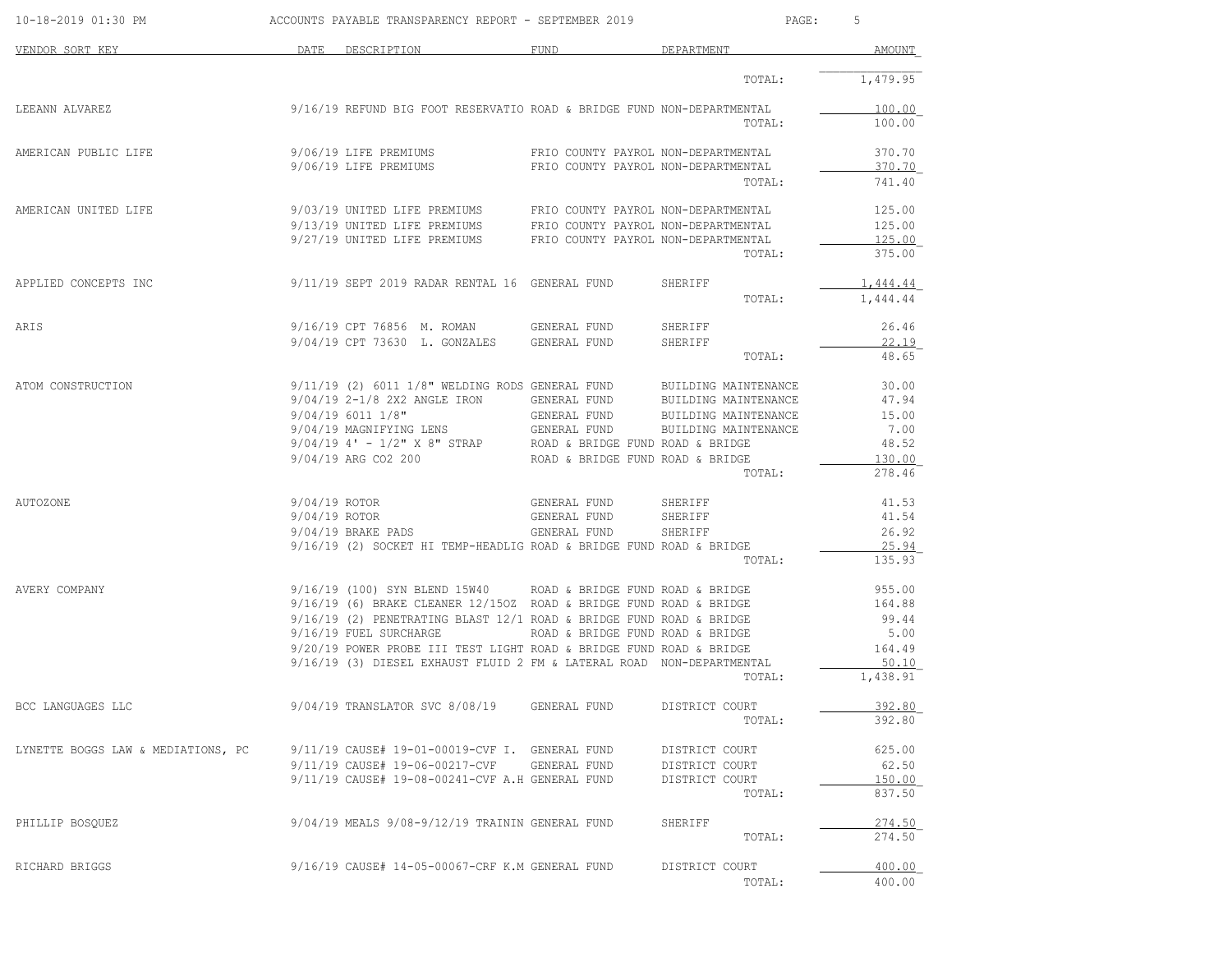| 10-18-2019 01:30 PM                                                                                   | ACCOUNTS PAYABLE TRANSPARENCY REPORT - SEPTEMBER 2019                                                                                                                                                                                                                                                                                                                                                                                                                                                                                                                                                                                                                                                                                                                                                                                                                                                                                            |                                                                                                                                                                                              | PAGE:                                                                                                                                                                                                                                                                                                                       | 6                                                                                                                        |
|-------------------------------------------------------------------------------------------------------|--------------------------------------------------------------------------------------------------------------------------------------------------------------------------------------------------------------------------------------------------------------------------------------------------------------------------------------------------------------------------------------------------------------------------------------------------------------------------------------------------------------------------------------------------------------------------------------------------------------------------------------------------------------------------------------------------------------------------------------------------------------------------------------------------------------------------------------------------------------------------------------------------------------------------------------------------|----------------------------------------------------------------------------------------------------------------------------------------------------------------------------------------------|-----------------------------------------------------------------------------------------------------------------------------------------------------------------------------------------------------------------------------------------------------------------------------------------------------------------------------|--------------------------------------------------------------------------------------------------------------------------|
| VENDOR SORT KEY                                                                                       | DATE DESCRIPTION                                                                                                                                                                                                                                                                                                                                                                                                                                                                                                                                                                                                                                                                                                                                                                                                                                                                                                                                 | FUND                                                                                                                                                                                         | DEPARTMENT                                                                                                                                                                                                                                                                                                                  | AMOUNT                                                                                                                   |
| DAVID B. BROOKS                                                                                       | 9/20/19 LEGAL CONSULTATION AUG 201 GENERAL FUND COMMISSIONERS COURT                                                                                                                                                                                                                                                                                                                                                                                                                                                                                                                                                                                                                                                                                                                                                                                                                                                                              |                                                                                                                                                                                              | TOTAL:                                                                                                                                                                                                                                                                                                                      | 100.00<br>100.00                                                                                                         |
| RAY CARRILLO, SR.                                                                                     | 9/04/19 1ST PAYMENT MATERIALS<br>9/16/19 PROGRESS PAYMENT 50% COMPL GENERAL FUND<br>9/16/19 FINAL PAYMENT                                                                                                                                                                                                                                                                                                                                                                                                                                                                                                                                                                                                                                                                                                                                                                                                                                        | GENERAL FUND<br>GENERAL FUND                                                                                                                                                                 | BUILDING MAINTENANCE<br>BUILDING MAINTENANCE<br>BUILDING MAINTENANCE<br>TOTAL:                                                                                                                                                                                                                                              | 1,350.00<br>2,000.00<br>2,000.00<br>5,350.00                                                                             |
| CASA OF SOUTH TEXAS                                                                                   | 9/11/19 2019 CONTRIBUTION GENERAL FUND                                                                                                                                                                                                                                                                                                                                                                                                                                                                                                                                                                                                                                                                                                                                                                                                                                                                                                           |                                                                                                                                                                                              | HEALTH & WELFARE<br>TOTAL:                                                                                                                                                                                                                                                                                                  | 5,000.00<br>5,000.00                                                                                                     |
| CASARES SAND PIT & TRUCKING, INC. 9/04/19 54.74 CUBIC YARDS WHITE SA ROAD & BRIDGE FUND ROAD & BRIDGE |                                                                                                                                                                                                                                                                                                                                                                                                                                                                                                                                                                                                                                                                                                                                                                                                                                                                                                                                                  |                                                                                                                                                                                              | TOTAL:                                                                                                                                                                                                                                                                                                                      | 492.66<br>492.66                                                                                                         |
| CENTERLINE SUPPLY, LTD                                                                                | 9/11/19 (24) BARRICADE UNIT-TYPE I ROAD & BRIDGE FUND ROAD & BRIDGE<br>$9/16/19$ (24) 80A STOP 30 X 30 SIGN ROAD & BRIDGE FUND ROAD & BRIDGE<br>9/16/19 DISCOUNT                                                                                                                                                                                                                                                                                                                                                                                                                                                                                                                                                                                                                                                                                                                                                                                 | ROAD & BRIDGE FUND ROAD & BRIDGE                                                                                                                                                             | TOTAL:                                                                                                                                                                                                                                                                                                                      | 1,903.44<br>844.80<br>76.80-<br>2,671.44                                                                                 |
| CHAPARRAL FORD, INC.                                                                                  | 9/16/19 BOOSTER ASY HYDRO UNIT 115 ROAD & BRIDGE FUND ROAD & BRIDGE<br>9/16/19 (2) BUSHING BUMPER UNIT 19 ROAD & BRIDGE FUND ROAD & BRIDGE<br>9/16/19 MIRROR ASY UNIT 121 ROAD & BRIDGE FUND ROAD & BRIDGE                                                                                                                                                                                                                                                                                                                                                                                                                                                                                                                                                                                                                                                                                                                                       |                                                                                                                                                                                              | TOTAL:                                                                                                                                                                                                                                                                                                                      | 515.42<br>48.68<br>135.78<br>699.88                                                                                      |
| CINTAS CORPORATION NO. 2                                                                              | 9/04/19 WKLY UNIFORM SVC 08/29/201 GENERAL FUND BUILDING MAINTENANCE<br>9/11/19 WKLY UNIFORM SVC 9/05/19 GENERAL FUND BUILDING MAINTENANCE<br>9/16/19 WKLY UNIFORM SVC 9/12/2019 GENERAL FUND BUILDING MAINTENANCE<br>9/20/19 WKLY UNIFORM SVC 9/19/2019 GENERAL FUND<br>$9/04/19$ WKLY UNIFORM SVC 8/22/2019 ROAD & BRIDGE FUND ROAD & BRIDGE<br>$9/04/19$ WKLY UNIFORM SVC 8/26/2019 ROAD & BRIDGE FUND ROAD & BRIDGE<br>9/04/19 WKLY UNIFORM SVC 8/20/2019 ROAD & BRIDGE FUND ROAD & BRIDGE<br>9/11/19 WKLY UNIFORM SVC 8/29/2019 ROAD & BRIDGE FUND ROAD & BRIDGE<br>9/16/19 WKLY UNIFORM SVC 9/03/19 ROAD & BRIDGE FUND ROAD & BRIDGE<br>$9/16/19$ WKLY UNIFORM SVC $9/05/2019$ ROAD & BRIDGE FUND ROAD & BRIDGE<br>$9/16/19$ WKLY UNIFORM SVC $9/09/2019$ ROAD & BRIDGE FUND ROAD & BRIDGE<br>$9/20/19$ WKLY UNIFORM SVC $9/12/2019$ ROAD & BRIDGE FUND ROAD & BRIDGE<br>9/20/19 WKLY UNIFORM SVC 9/16/19 ROAD & BRIDGE FUND ROAD & BRIDGE |                                                                                                                                                                                              | BUILDING MAINTENANCE<br>TOTAL:                                                                                                                                                                                                                                                                                              | 55.40<br>55.40<br>55.40<br>55.40<br>231.51<br>83.77<br>231.51<br>83.77<br>302.70<br>83.77<br>231.51<br>83.77<br>1,553.91 |
| CITY OF DILLEY                                                                                        | 9/04/19 MO SVC 7/18 - 8/19/2019 GENERAL FUND<br>$9/04/19$ MO SVC $7/18 - 8/19/2019$ GENERAL FUND                                                                                                                                                                                                                                                                                                                                                                                                                                                                                                                                                                                                                                                                                                                                                                                                                                                 |                                                                                                                                                                                              | BUILDING MAINTENANCE<br>BUILDING MAINTENANCE<br>TOTAL:                                                                                                                                                                                                                                                                      | 96.92<br>273.01<br>369.93                                                                                                |
| CITY OF PEARSALL                                                                                      | 9/04/19 411 E BRAZOS<br>9/04/19 2207 BI 35E<br>$9/04/19$ 505 E MEDINA - CRT H<br>9/04/19 404 S PECAN - MTTMR #1<br>$9/04/19$ 406 S PECAN - CO EXT<br>9/04/19 510 E. S.A. COURTHOUSE<br>9/04/19 FIREMANS PARK<br>$9/04/19$ 604 E. MEDINA - MUSEUM<br>$9/04/19$ 504 S CEDAR - JAILHOUSE<br>$9/04/19$ RADIO LANE<br>9/04/19 CR 4002 (CEMETARY)<br>9/04/19 HWY 1581 S - REGIONAL PARK GENERAL FUND<br>9/04/19 FISHING POND                                                                                                                                                                                                                                                                                                                                                                                                                                                                                                                           | GENERAL FUND<br>GENERAL FUND<br>GENERAL FUND<br>GENERAL FUND<br>GENERAL FUND<br>GENERAL FUND<br>GENERAL FUND<br>GENERAL FUND<br>GENERAL FUND<br>GENERAL FUND<br>GENERAL FUND<br>GENERAL FUND | BUILDING MAINTENANCE 488.72<br>BUILDING MAINTENANCE<br>BUILDING MAINTENANCE<br>BUILDING MAINTENANCE<br>BUILDING MAINTENANCE<br>BUILDING MAINTENANCE<br>BUILDING MAINTENANCE<br>BUILDING MAINTENANCE<br>BUILDING MAINTENANCE<br>BUILDING MAINTENANCE<br>BUILDING MAINTENANCE<br>BUILDING MAINTENANCE<br>BUILDING MAINTENANCE | 359.55<br>111.55<br>65.07<br>302.93<br>23.49<br>341.87<br>135.32<br>493.62<br>104.71<br>59.56<br>246.21<br>284.26        |
|                                                                                                       |                                                                                                                                                                                                                                                                                                                                                                                                                                                                                                                                                                                                                                                                                                                                                                                                                                                                                                                                                  |                                                                                                                                                                                              | TOTAL:                                                                                                                                                                                                                                                                                                                      | 3,016.86                                                                                                                 |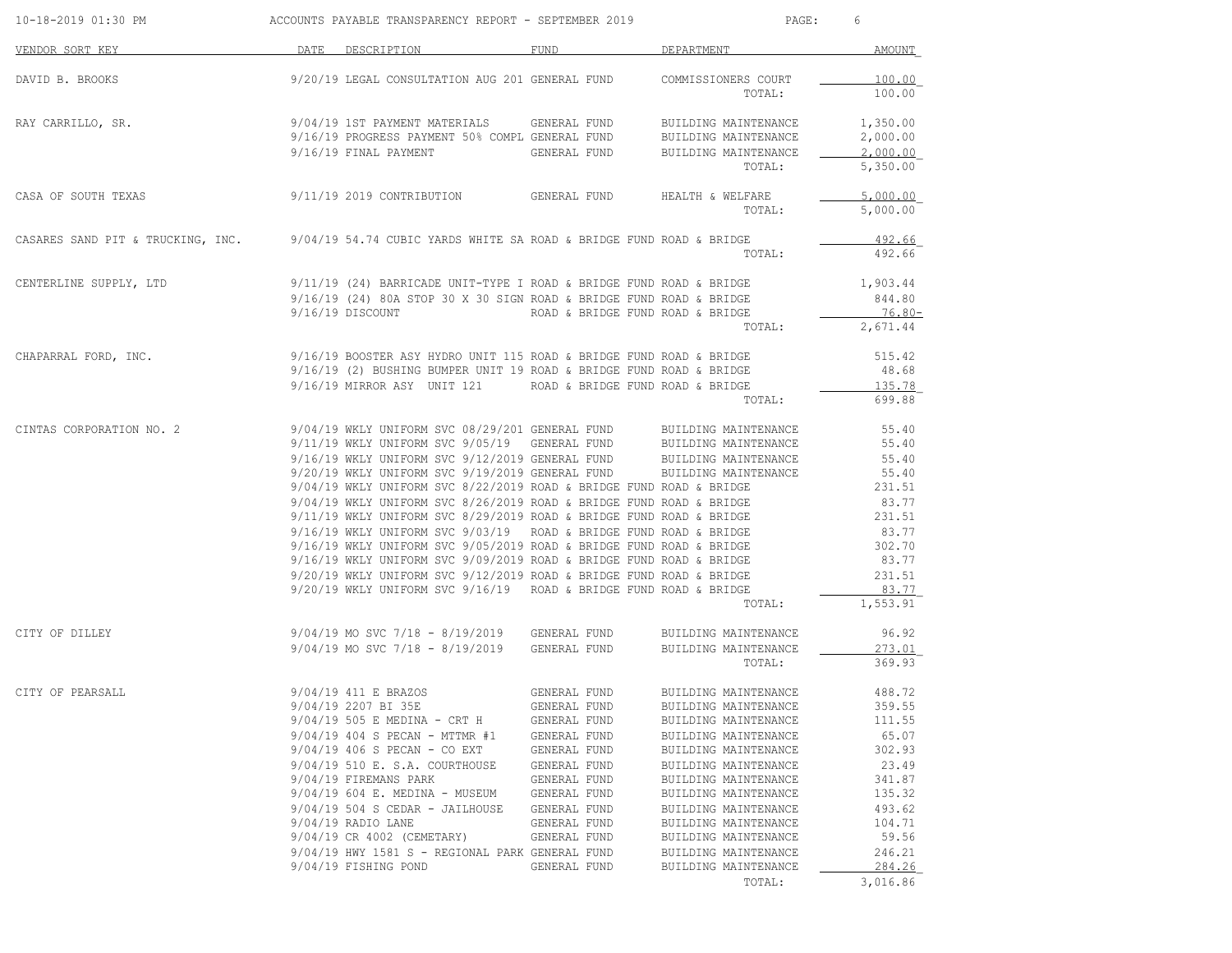| 10-18-2019 01:30 PM                 | ACCOUNTS PAYABLE TRANSPARENCY REPORT - SEPTEMBER 2019                                                                                                                                                                                         |                                  |                      | PAGE: 7  |
|-------------------------------------|-----------------------------------------------------------------------------------------------------------------------------------------------------------------------------------------------------------------------------------------------|----------------------------------|----------------------|----------|
| VENDOR SORT KEY                     | DATE DESCRIPTION                                                                                                                                                                                                                              | FUND                             | DEPARTMENT           | AMOUNT   |
|                                     | COLORADO BANKERS LIFE INSURANCE CO. 9/06/19 COLORADO BANKERS LIFE PREM FRIO COUNTY PAYROL NON-DEPARTMENTAL                                                                                                                                    |                                  |                      | 43.36    |
|                                     | 9/06/19 COLORADO BANKERS LIFE PREM FRIO COUNTY PAYROL NON-DEPARTMENTAL                                                                                                                                                                        |                                  |                      | 43.36    |
|                                     |                                                                                                                                                                                                                                               |                                  | TOTAL:               | 86.72    |
| COMPANION LIFE                      | 9/06/19 COMPANION LIFE PREMIUMS FRIO COUNTY PAYROL NON-DEPARTMENTAL                                                                                                                                                                           |                                  |                      | 226.73   |
|                                     | 9/06/19 COMPANION LIFE PREMIUMS FRIO COUNTY PAYROL NON-DEPARTMENTAL                                                                                                                                                                           |                                  |                      | 226.73   |
|                                     |                                                                                                                                                                                                                                               |                                  | TOTAL:               | 453.46   |
| COOPER EQUIPMENT                    | 9/11/19 FILTER                                                                                                                                                                                                                                | ROAD & BRIDGE FUND ROAD & BRIDGE |                      | 16.83    |
|                                     | $9/11/19$ ELEMENT                                                                                                                                                                                                                             | ROAD & BRIDGE FUND ROAD & BRIDGE |                      | 23.75    |
|                                     | 9/11/19 (2) HYD FILTER                                                                                                                                                                                                                        | ROAD & BRIDGE FUND ROAD & BRIDGE |                      | 26.12    |
|                                     | $9/11/19$ RED PILOT LIGHT UNIT 167 ROAD & BRIDGE FUND ROAD & BRIDGE                                                                                                                                                                           |                                  |                      | 27.07    |
|                                     | $9/11/19$ BRAKE LIGHT UNIT 190 ROAD & BRIDGE FUND ROAD & BRIDGE                                                                                                                                                                               |                                  |                      | 20.00    |
|                                     | $9/16/19$ SWITCH-E-BR UNIT 0190 ROAD & BRIDGE FUND ROAD & BRIDGE                                                                                                                                                                              |                                  |                      | 54.52    |
|                                     |                                                                                                                                                                                                                                               |                                  | TOTAL:               | 168.29   |
| CULLIGAN WATER CONDITIONING CO      | 9/11/19 MO SVC 9/01-9/30/2019 GENERAL FUND                                                                                                                                                                                                    |                                  | SHERIFF              | 59.25    |
|                                     | 9/11/19 MO SVC SEPTEMBER 2019 GENERAL FUND                                                                                                                                                                                                    |                                  | HIGHWAY PATROL       | 55.25    |
|                                     |                                                                                                                                                                                                                                               |                                  | TOTAL:               | 114.50   |
| CUMMINS SOUTHERN PLAINS, LLC        | 9/11/19 REPAIR INJECTOR PUMP LABOR ROAD & BRIDGE FUND ROAD & BRIDGE                                                                                                                                                                           |                                  |                      | 730.10   |
|                                     | $9/11/19$ (2) BARREL & PLUNGER                                                                                                                                                                                                                | ROAD & BRIDGE FUND ROAD & BRIDGE |                      | 213.36   |
|                                     | 9/11/19 (2) TAPPET, PUMP<br>9/11/19 (2) WASHER SEALING<br>9/11/19 (2) WASHER SEALING<br>9/11/19 (2) WASHER SEALING<br>8/11/19 (2) WASHER SEALING<br>8/11/19 MISC<br>8/16/19 ELECTRONIC TOOLING FEE<br>9/16/19 ELECTRONIC TOOLING FEE<br>8/16/ |                                  |                      | 187.48   |
|                                     |                                                                                                                                                                                                                                               |                                  |                      | 8.34     |
|                                     |                                                                                                                                                                                                                                               |                                  |                      | 6.82     |
|                                     |                                                                                                                                                                                                                                               |                                  |                      | 144.92   |
|                                     |                                                                                                                                                                                                                                               |                                  |                      | 625.80   |
|                                     |                                                                                                                                                                                                                                               |                                  |                      | 187.48   |
|                                     |                                                                                                                                                                                                                                               |                                  |                      | 50.00    |
|                                     |                                                                                                                                                                                                                                               |                                  |                      | 31.29    |
|                                     | 9/16/19 HAZ WASTE DISPOSAL ROAD & BRIDGE FUND ROAD & BRIDGE 9/16/19 SHOP SUPPLIES ROAD & BRIDGE FUND ROAD & RETIGE                                                                                                                            | ROAD & BRIDGE FUND ROAD & BRIDGE |                      | 50.06    |
|                                     |                                                                                                                                                                                                                                               |                                  | TOTAL:               | 2,235.65 |
| SHEYLEON DAVIS                      | 9/11/19 CAUSE# 18-09-00354-CVF H.L GENERAL FUND DISTRICT COURT                                                                                                                                                                                |                                  |                      | 400.00   |
|                                     |                                                                                                                                                                                                                                               |                                  |                      | 300.00   |
|                                     | 9/11/19 CAUSE# 19-04-00112-CVF L.C GENERAL FUND DISTRICT COURT 9/11/19 CAUSE# 19-08-00243-CVF B.P GENERAL FUND DISTRICT COURT                                                                                                                 |                                  |                      | 225.00   |
|                                     |                                                                                                                                                                                                                                               |                                  | TOTAL:               | 925.00   |
| DEPARTMENT OF INFORMATION RESOURCES |                                                                                                                                                                                                                                               | GENERAL FUND                     | BUILDING MAINTENANCE | 0.12     |
|                                     | 9/20/19 MO SVC AUDITOR<br>9/20/19 MO SVC TAX COLLECTOR                                                                                                                                                                                        | GENERAL FUND                     | BUILDING MAINTENANCE | 0.02     |
|                                     |                                                                                                                                                                                                                                               |                                  | BUILDING MAINTENANCE | 0.02     |
|                                     | 9/20/19 MO SVC CO JUDGE<br>9/20/19 MO SVC CO ATTORNEY                                                                                                                                                                                         | GENERAL FUND<br>GENERAL FUND     | BUILDING MAINTENANCE | 0.08     |
|                                     | $9/20/19$ MO SVC CO CLERK                                                                                                                                                                                                                     | GENERAL FUND                     | BUILDING MAINTENANCE | 1.47     |
|                                     | 9/20/19 MO SVC DISTRICT CLERK                                                                                                                                                                                                                 | GENERAL FUND                     | BUILDING MAINTENANCE | 0.78     |
|                                     | 9/20/19 MO SVC VETERANS                                                                                                                                                                                                                       | GENERAL FUND                     | BUILDING MAINTENANCE | 0.31     |
|                                     | 9/20/19 MO SVC JUVENILE PROBATION                                                                                                                                                                                                             | GENERAL FUND                     | BUILDING MAINTENANCE | 1.88     |
|                                     | 9/20/19 MO SVC CO TREASURER                                                                                                                                                                                                                   | GENERAL FUND                     | BUILDING MAINTENANCE | 0.23     |
|                                     | 9/20/19 MO SVC JP#1                                                                                                                                                                                                                           | GENERAL FUND                     | BUILDING MAINTENANCE | 0.44     |
|                                     | 9/20/19 MO SVC SHERIFF'S DEPT                                                                                                                                                                                                                 | GENERAL FUND                     | BUILDING MAINTENANCE | 50.43    |
|                                     | 9/20/19 MO SVC DPS                                                                                                                                                                                                                            | GENERAL FUND                     | BUILDING MAINTENANCE | 2.54     |
|                                     | 9/20/19 MO SVC JP#2                                                                                                                                                                                                                           | GENERAL FUND                     | BUILDING MAINTENANCE | 1.77     |
|                                     | 9/20/19 MO SVC ROAD & BRIDGE                                                                                                                                                                                                                  | GENERAL FUND                     | BUILDING MAINTENANCE | 3.37     |
|                                     | 9/20/19 MO SVC 911 ADDRESSING                                                                                                                                                                                                                 | GENERAL FUND                     | BUILDING MAINTENANCE | 0.78     |
|                                     | 9/20/19 MO SVC WIC                                                                                                                                                                                                                            | GENERAL FUND                     | BUILDING MAINTENANCE | 2.74     |
|                                     | 9/20/19 MO SVC CO EXTENSION                                                                                                                                                                                                                   | GENERAL FUND                     | BUILDING MAINTENANCE | 2.76     |
|                                     |                                                                                                                                                                                                                                               |                                  |                      |          |
|                                     | 9/20/19 MO SVC ELECTIONS                                                                                                                                                                                                                      | GENERAL FUND                     | BUILDING MAINTENANCE | 0.12     |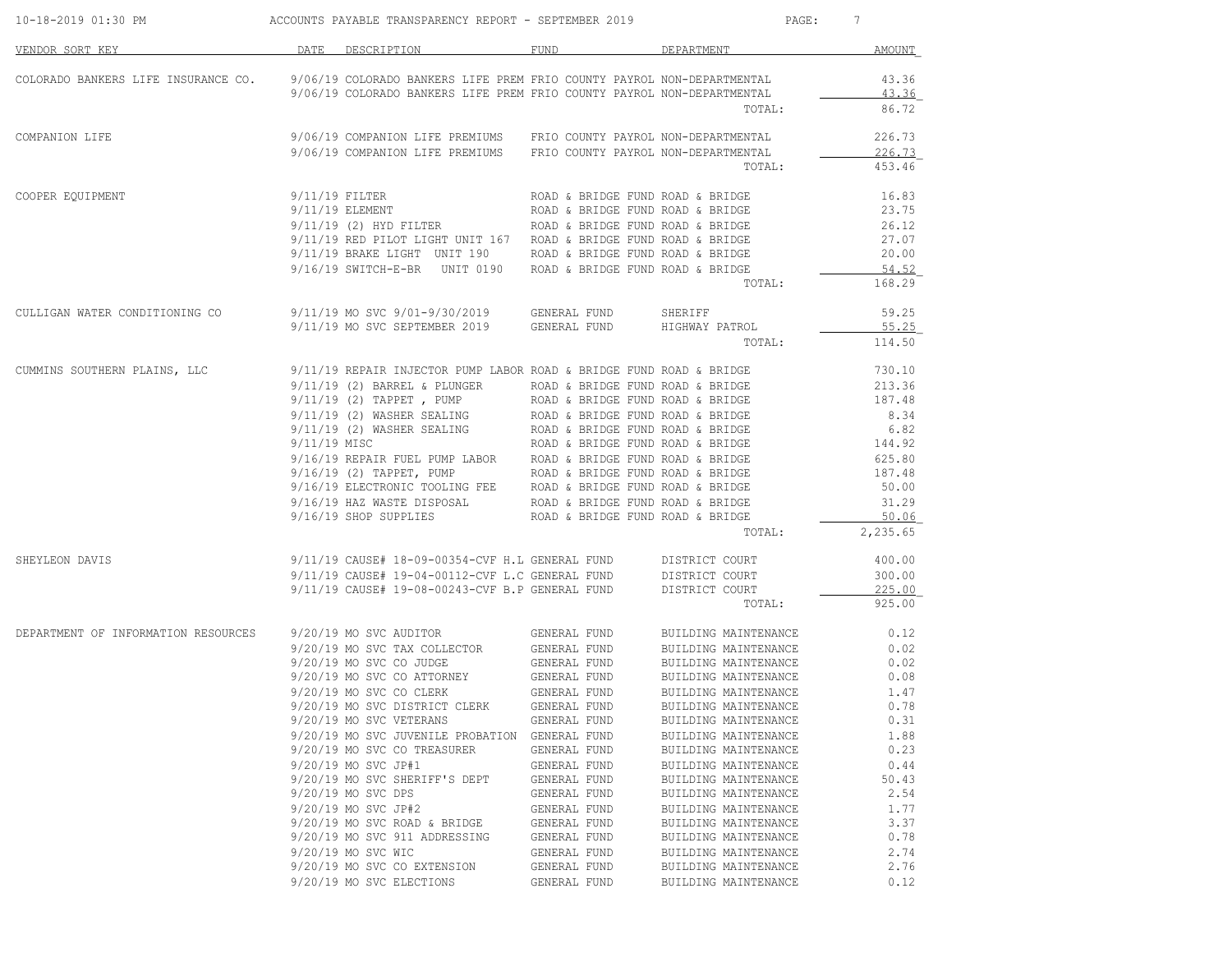| 10-18-2019 01:30 PM                                                                           |               | ACCOUNTS PAYABLE TRANSPARENCY REPORT - SEPTEMBER 2019                                                                   |                                  | PAGE:                                                     | 8                 |
|-----------------------------------------------------------------------------------------------|---------------|-------------------------------------------------------------------------------------------------------------------------|----------------------------------|-----------------------------------------------------------|-------------------|
| VENDOR SORT KEY                                                                               |               | DATE DESCRIPTION                                                                                                        | <b>FUND</b>                      | DEPARTMENT                                                | AMOUNT            |
|                                                                                               |               | 9/20/19 MO SVC DRIVER'S LICENSE OF GENERAL FUND                                                                         |                                  | BUILDING MAINTENANCE                                      | 0.77              |
|                                                                                               |               |                                                                                                                         |                                  | TOTAL:                                                    | 70.63             |
| DILLEY LUBE & TIRES, INC.                                                                     |               | 9/11/19 (2) TIRES265/60R17 UNIT 83 GENERAL FUND                                                                         |                                  | SHERIFF                                                   | 400.00            |
|                                                                                               |               | 9/11/19 LIFETIME ROTATION GENERAL FUND                                                                                  |                                  | SHERIFF                                                   | 25.00             |
|                                                                                               | 9/11/19 D/FX2 |                                                                                                                         | GENERAL FUND                     | SHERIFF                                                   | 16.00             |
|                                                                                               |               |                                                                                                                         |                                  | TOTAL:                                                    | 441.00            |
| DISH NETWORK                                                                                  |               | $9/20/19$ MO SVC $9/22$ - $10/21/2019$ W WIC PROGRAM FUND NON-DEPARTMENTAL                                              |                                  |                                                           | 107.58            |
|                                                                                               |               |                                                                                                                         |                                  | TOTAL:                                                    | 107.58            |
| CINDY A. DURAN                                                                                |               | $9/11/19$ CAUSE# $16-04-00172$ -CVF L. GENERAL FUND                                                                     |                                  | DISTRICT COURT                                            | 165.00            |
|                                                                                               |               | 9/11/19 CAUSE# 17-06-00188-CVF J.R GENERAL FUND                                                                         |                                  | DISTRICT COURT                                            | 210.00            |
|                                                                                               |               |                                                                                                                         |                                  | TOTAL:                                                    | 375.00            |
| ELLIOTT ELECTRIC SUPPLY, INC.                                                                 |               | 9/04/19 (7) 6" LED TRIM 27-50K ULT GENERAL FUND                                                                         |                                  | BUILDING MAINTENANCE                                      | 172.34            |
|                                                                                               |               | 9/04/19 (2) 50CFM BATHROOM FAN GENERAL FUND                                                                             |                                  | BUILDING MAINTENANCE                                      | 33.90             |
|                                                                                               |               | 9/04/19 DISCOUNT                                                                                                        | GENERAL FUND                     | BUILDING MAINTENANCE 0.34-<br>BUILDING MAINTENANCE 190.80 | $0.34-$           |
|                                                                                               |               | 9/20/19 (90) 34W T12 48" 4100K 87C GENERAL FUND<br>9/20/19 DISCOUNT                                                     | GENERAL FUND                     | BUILDING MAINTENANCE                                      | $1.91-$           |
|                                                                                               |               | 9/20/19 HIGH TEMP WIRE, 10 AWG 100 GENERAL FUND                                                                         |                                  | BUILDING MAINTENANCE                                      | 150.00            |
|                                                                                               |               | 9/11/19 CLI 234SR-LD1-39-C-UNV LIG GENERAL FUND                                                                         |                                  | BUILDING MAINTENANCE 195.00                               |                   |
|                                                                                               |               | 9/11/19 DISCOUNT                                                                                                        | GENERAL FUND                     | BUILDING MAINTENANCE                                      | $1.95-$           |
|                                                                                               |               | 9/16/19 H-801R-UV-EA, FULL BRIM GENERAL FUND BUILDING MAINTENANCE 270.96                                                |                                  |                                                           |                   |
|                                                                                               |               | 9/16/19 4SQ 2-1/8D BX/ 1/2 & 3/4 GENERAL FUND                                                                           |                                  | BUILDING MAINTENANCE                                      | 1.52              |
|                                                                                               |               | 9/16/19 4SQ COV (2) DPX RCPT GENERAL FUND BUILDING MAINTENANCE                                                          |                                  |                                                           | 1.13              |
|                                                                                               |               | $9/16/19$ RECP DUPLEX 20A 125V GENERAL FUND BUILDING MAINTENANCE $9/16/19$ DISCOUNT GENERAL FUND BUILDING MAINTENANCE   |                                  |                                                           | 5.26              |
|                                                                                               |               |                                                                                                                         |                                  |                                                           | $0.08-$           |
|                                                                                               |               | 9/16/19 43 INCH 1080P SMART LED TV ROAD & BRIDGE FUND ROAD & BRIDGE                                                     |                                  |                                                           | 250.00            |
|                                                                                               |               | $9/16/19$ WALL MOUNT                                                                                                    | ROAD & BRIDGE FUND ROAD & BRIDGE |                                                           | 50.50             |
|                                                                                               |               | $9/20/19$ 43 INCH 1080P SMART LED TV ROAD & BRIDGE FUND ROAD & BRIDGE                                                   |                                  |                                                           | 250.00            |
|                                                                                               |               | 9/20/19 WALL MOUNT ROAD & BRIDGE FUND ROAD & BRIDGE                                                                     |                                  | TOTAL:                                                    | 50.50<br>1,617.63 |
|                                                                                               |               |                                                                                                                         |                                  |                                                           |                   |
| ERGON ASPHALT AND EMULSIONS, INC 9/11/19 1641 GALLONS AE-P FM & LATERAL ROAD NON-DEPARTMENTAL |               |                                                                                                                         |                                  |                                                           | 4,512.75          |
|                                                                                               |               | 9/11/19 5006 GAL CRS-2 FM & LATERAL ROAD NON-DEPARTMENTAL 9/16/19 4005 GALLONS CRS-2 FM & LATERAL ROAD NON-DEPARTMENTAL |                                  |                                                           | 11,906.45         |
|                                                                                               |               |                                                                                                                         |                                  |                                                           | 9,654.19          |
|                                                                                               |               |                                                                                                                         |                                  | TOTAL:                                                    | 26,073.39         |
| KYLE JORDAN ERNST                                                                             |               | 9/20/19 CAUSE# 18-04-00058-CRF R.B GENERAL FUND DISTRICT COURT                                                          |                                  |                                                           | 400.00            |
|                                                                                               |               |                                                                                                                         |                                  | TOTAL:                                                    | 400.00            |
| CHRISTINA L. FALKIEWICZ, P. C. 9/11/19 CAUSE# 18-01-00036-CVF E.O GENERAL FUND                |               |                                                                                                                         |                                  | DISTRICT COURT                                            | 150.00            |
|                                                                                               |               |                                                                                                                         |                                  | TOTAL:                                                    | 150.00            |
| MICHAEL C. FINKEL                                                                             |               | $9/11/19$ CAUSE# 14-11-00413-CVF GENERAL FUND                                                                           |                                  | DISTRICT COURT                                            | 80.00             |
|                                                                                               |               | 9/11/19 CAUSE# 18-07-00296-CVF L.M GENERAL FUND                                                                         |                                  | DISTRICT COURT                                            | 598.50            |
|                                                                                               |               | $9/11/19$ CAUSE# 18-09-00354-CVF GENERAL FUND                                                                           |                                  | DISTRICT COURT                                            | 1,362.50          |
|                                                                                               |               | 9/11/19 CAUSE# 19-01-00019-CVF S.M GENERAL FUND                                                                         |                                  | DISTRICT COURT                                            | 100.00            |
|                                                                                               |               |                                                                                                                         |                                  | TOTAL:                                                    | 2,141.00          |
| FLEETPRIDE                                                                                    |               | $9/04/19$ (2) HD BLK MESH 7' X 16' ROAD & BRIDGE FUND ROAD & BRIDGE                                                     |                                  |                                                           | 265.00            |
|                                                                                               |               | $9/04/19$ DELIVERY CHARGE ROAD & BRIDGE FUND ROAD & BRIDGE                                                              |                                  |                                                           | 2.00              |
|                                                                                               |               |                                                                                                                         |                                  | TOTAL:                                                    | 267.00            |
| FORT DEARBORN LIFE                                                                            |               | 9/06/19 DISABILITY PREMIUMS 5394-0 FRIO COUNTY PAYROL NON-DEPARTMENTAL                                                  |                                  |                                                           | 268.45            |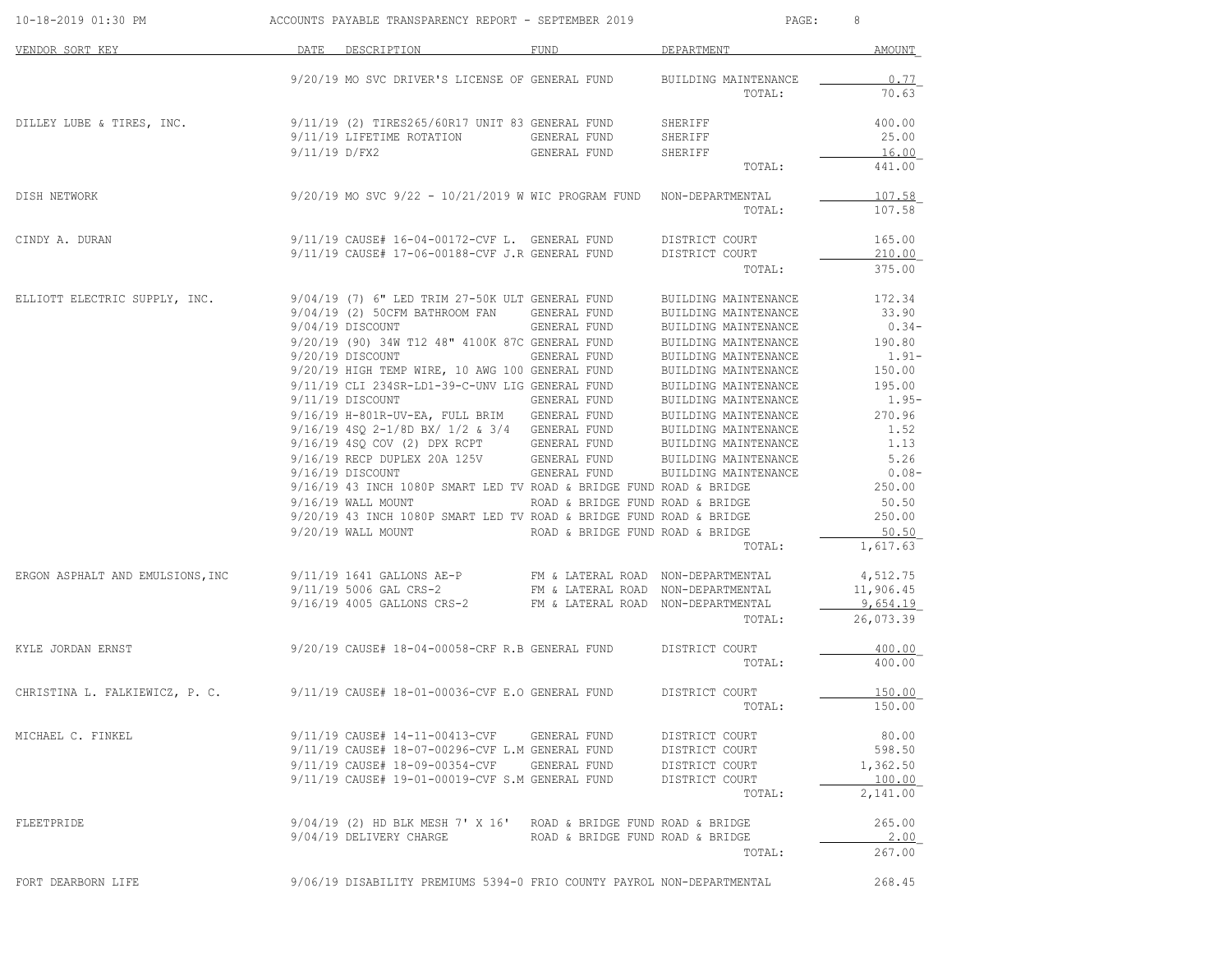| 10-18-2019 01:30 PM                | ACCOUNTS PAYABLE TRANSPARENCY REPORT - SEPTEMBER 2019                                                                                      |                                    | PAGE:                                | 9                                   |
|------------------------------------|--------------------------------------------------------------------------------------------------------------------------------------------|------------------------------------|--------------------------------------|-------------------------------------|
| VENDOR SORT KEY                    | DATE DESCRIPTION                                                                                                                           | FUND                               | DEPARTMENT                           | AMOUNT                              |
|                                    | 9/06/19 DISABILITY PREMIUMS 5394-0 FRIO COUNTY PAYROL NON-DEPARTMENTAL                                                                     |                                    | TOTAL:                               | 268.45<br>536.90                    |
| FRIO COUNTY APPRAISAL DISTRICT     | 9/11/19 CAUSE# 18-09-00349-CVF SEP GENERAL FUND<br>9/04/19 MONTHLY ASSESSMENT OCT 201 GENERAL FUND                                         |                                    | COMMISSIONERS COURT<br>TAX COLLECTOR | 4,235.72<br>22,052.73               |
|                                    |                                                                                                                                            |                                    | TOTAL:                               | 26,288.45                           |
| FRIO COUNTY CREDIT UNION           | 9/13/19 CREDIT UNION DEDUCTIONS FRIO COUNTY PAYROL NON-DEPARTMENTAL<br>9/27/19 CREDIT UNION DEDUCTIONS FRIO COUNTY PAYROL NON-DEPARTMENTAL |                                    | TOTAL:                               | 10,190.52<br>10,190.52<br>20,381.04 |
|                                    |                                                                                                                                            |                                    |                                      |                                     |
| FRIO COUNTY TAX ASSESSOR COLLECTOR | 9/11/19 INSP/REGISTRATION UNIT 385 GENERAL FUND                                                                                            |                                    | SHERIFF                              | 7.50                                |
|                                    | 9/04/19 INSP/REGISTRATION UNIT 014 ROAD & BRIDGE FUND ROAD & BRIDGE                                                                        |                                    |                                      | 7.50                                |
|                                    | 9/16/19 INSP/REGISTRATION UNIT 015 ROAD & BRIDGE FUND ROAD & BRIDGE                                                                        |                                    |                                      | 22,00                               |
|                                    | 9/16/19 INSP/REGISTRATION UNIT 016 ROAD & BRIDGE FUND ROAD & BRIDGE                                                                        |                                    |                                      | 7.50                                |
|                                    | 9/16/19 INSP/REGISTRATION UNIT 018 ROAD & BRIDGE FUND ROAD & BRIDGE                                                                        |                                    |                                      | 7.50                                |
|                                    | 9/20/19 INSP/REGISTRATION UNIT 018 ROAD & BRIDGE FUND ROAD & BRIDGE                                                                        |                                    |                                      | 7.50                                |
|                                    | 9/11/19 INSP/REGISTRATION UNIT 019 ROAD & BRIDGE FUND ROAD & BRIDGE                                                                        |                                    |                                      | 7.50                                |
|                                    | 9/16/19 INSP/REGISTRATION UNIT 209 ROAD & BRIDGE FUND ROAD & BRIDGE                                                                        |                                    |                                      | 7.50                                |
|                                    |                                                                                                                                            |                                    | TOTAL:                               | 74.50                               |
| FRIO DRUG STORE                    | 9/04/19 RX0656376 LEAL JR                                                                                                                  | GENERAL FUND                       | SHERIFF                              | 16.00                               |
|                                    | 9/04/19 RX0656377 J. BAZAN                                                                                                                 | GENERAL FUND                       | SHERIFF                              | 16.00                               |
|                                    | 9/11/19 RX0656409 A. GARZA                                                                                                                 | GENERAL FUND                       | SHERIFF                              | 16.00                               |
|                                    | 9/11/19 RX0656410 A. GARZA                                                                                                                 | GENERAL FUND                       | SHERIFF                              | 27.22                               |
|                                    | 9/11/19 RX0656535 G. MARTINEZ                                                                                                              | GENERAL FUND                       | SHERIFF                              | 12.00                               |
|                                    | 9/11/19 RX0655861 S. BELL                                                                                                                  | GENERAL FUND                       | SHERIFF                              | 25.97                               |
|                                    | 9/11/19 RX0656546 L. CHAVEZ                                                                                                                | GENERAL FUND                       | SHERIFF                              | 650.00                              |
|                                    | 9/11/19 RX0656541 G. MARTINEZ                                                                                                              | GENERAL FUND                       | SHERIFF                              | 29.27                               |
|                                    | 9/11/19 RX656543 G. MARTINEZ                                                                                                               | GENERAL FUND                       | SHERIFF                              | 9.00                                |
|                                    | 9/11/19 RX656542 G. MARTINEZ                                                                                                               | GENERAL FUND                       | SHERIFF                              | 17.82                               |
|                                    | 9/11/19 RX656211 M. MARTINEZ                                                                                                               | GENERAL FUND                       | SHERIFF                              | 20.00                               |
|                                    | 9/20/19 RX0656652 M.ROMAN                                                                                                                  | GENERAL FUND                       | SHERIFF                              | 7.00                                |
|                                    | 9/20/19 RX0656651 M.ROMAN                                                                                                                  | GENERAL FUND                       | SHERIFF                              | 4.00                                |
|                                    | 9/20/19 RX0656716 A. MARTINEZ                                                                                                              | GENERAL FUND                       | SHERIFF                              | 8.65                                |
|                                    | 9/20/19 RX0656717 A. MARTINEZ                                                                                                              | GENERAL FUND                       | SHERIFF                              | 12.00                               |
|                                    | 9/16/19 RX0656785 R. TREVINO                                                                                                               | GENERAL FUND                       | SHERIFF                              | 12.00                               |
|                                    | 9/16/19 RX0656784 R. TREVINO                                                                                                               | GENERAL FUND                       | SHERIFF                              | 14.00                               |
|                                    | 9/16/19 RX0656786 R. TREVINO                                                                                                               | GENERAL FUND                       | SHERIFF                              | 15.02                               |
|                                    | 9/16/19 RX0656209 MARTINEZ III                                                                                                             | GENERAL FUND                       | SHERIFF                              | 14.00                               |
|                                    |                                                                                                                                            | GENERAL FUND                       |                                      |                                     |
|                                    | 9/16/19 RX0656210 MARTINEZ III<br>9/16/19 RX0656788 M. ROMAN                                                                               | GENERAL FUND                       | SHERIFF                              | 16.00<br>12.00                      |
|                                    |                                                                                                                                            |                                    | SHERIFF                              |                                     |
|                                    | 9/16/19 RX0656787 M. ROMAN                                                                                                                 | GENERAL FUND                       | SHERIFF                              | 8.00                                |
|                                    | 9/20/19 RX0656922 G. MARTINEZ                                                                                                              | GENERAL FUND                       | SHERIFF                              | 158.00                              |
|                                    | 9/20/19 RX0656932 M. MARTINEZ III GENERAL FUND                                                                                             |                                    | SHERIFF                              | 49.21                               |
|                                    | 9/20/19 RX0656818 A. LAGUNA                                                                                                                | GENERAL FUND                       | SHERIFF                              | 21.37                               |
|                                    |                                                                                                                                            |                                    | TOTAL:                               | 1,190.53                            |
| FRIO HOSPITAL DISTRICT             | 9/11/19 RELEASE IHC FUNDS 9/30/18 DISBURSEMENT FUND NON-DEPARTMENTAL                                                                       |                                    |                                      | 425.67                              |
|                                    | 9/11/19 RELEASE IHC FUNDS 9/06/201 DISBURSEMENT FUND NON-DEPARTMENTAL                                                                      |                                    |                                      | 7,485.15                            |
|                                    | 9/11/19 REMAINING FUNDS                                                                                                                    | DISBURSEMENT FUND NON-DEPARTMENTAL |                                      | 0.11                                |
|                                    |                                                                                                                                            |                                    | TOTAL:                               | 7,910.93                            |
| FRIO HOSPITAL ER PHYSICIANS        | 9/04/19 CPT 99284 L. GONZALES                                                                                                              | GENERAL FUND                       | SHERIFF                              | 79.62                               |
|                                    | 9/16/19 CPT 99283 A. CAVAZOS                                                                                                               | GENERAL FUND                       | SHERIFF                              | 54.41                               |
|                                    |                                                                                                                                            | GENERAL FUND                       |                                      |                                     |
|                                    | 9/16/19 CPT 99283 A CAVAZOS                                                                                                                |                                    | SHERIFF                              | 54.41                               |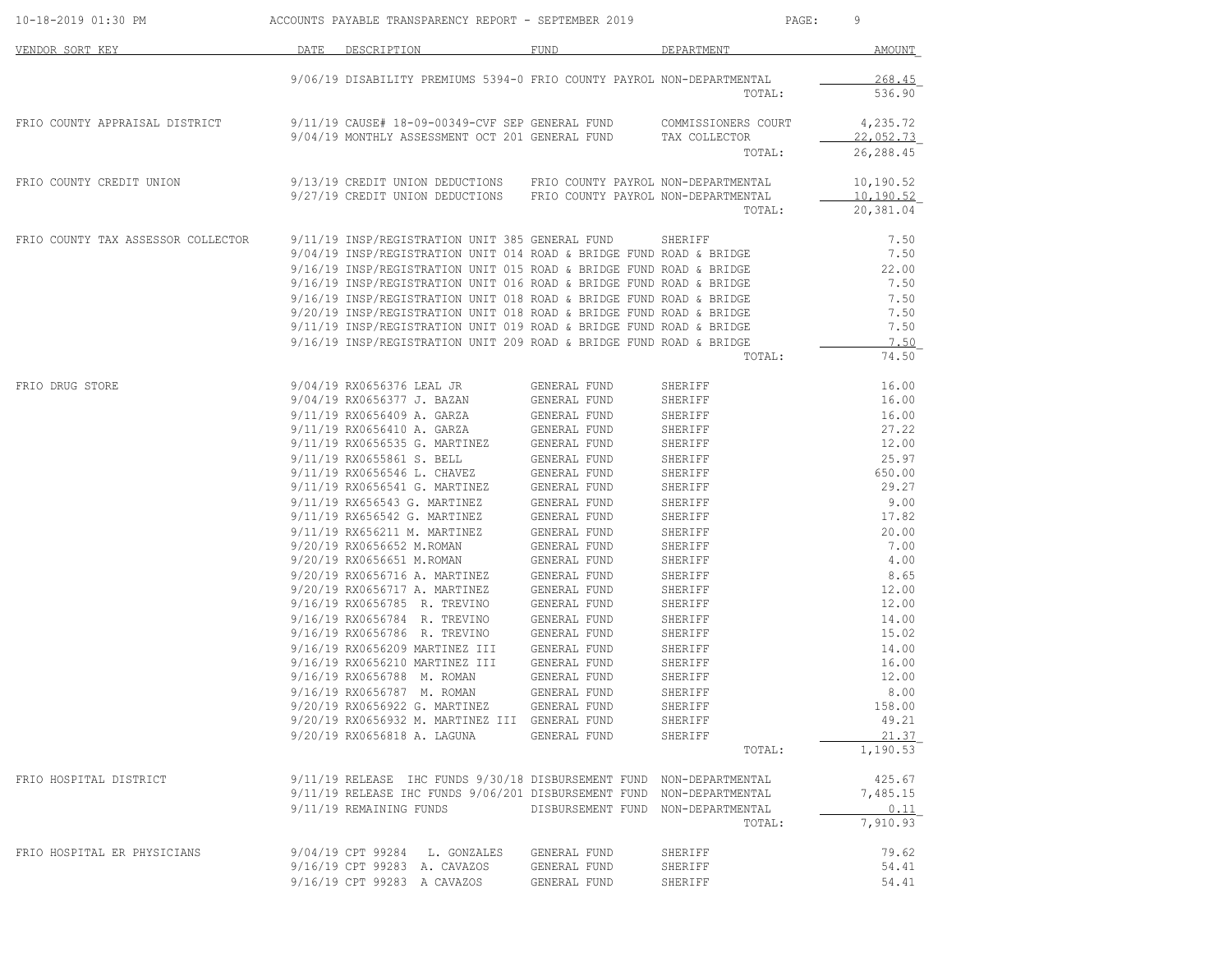| 10-18-2019 01:30 PM                  |      | ACCOUNTS PAYABLE TRANSPARENCY REPORT - SEPTEMBER 2019                                                                                      | 10<br>PAGE:                  |                                            |                  |
|--------------------------------------|------|--------------------------------------------------------------------------------------------------------------------------------------------|------------------------------|--------------------------------------------|------------------|
| VENDOR SORT KEY                      | DATE | DESCRIPTION                                                                                                                                | FUND                         | DEPARTMENT                                 | AMOUNT           |
|                                      |      |                                                                                                                                            |                              | TOTAL:                                     | 188.44           |
| FRIO NUECES CURRENT                  |      | 9/11/19 PUBLIC NOTICE ARCHIVE FEE GENERAL FUND                                                                                             |                              | DISTRICT COURT                             | 22.75            |
|                                      |      | 9/11/19 PUBLIC NOTICE COURT REPORT GENERAL FUND                                                                                            |                              | DISTRICT COURT                             | 16.80            |
|                                      |      | 9/11/19 PUBLIC HEARING CO BUDGET 8 GENERAL FUND<br>9/11/19 PUBLIC HEARING CO BUDGET 8 GENERAL FUND                                         |                              | COUNTY AUDITOR<br>COUNTY AUDITOR           | 275.63<br>275.63 |
|                                      |      | 9/11/19 NOTICE PROPOSED SALARY ELE GENERAL FUND                                                                                            |                              | COUNTY AUDITOR                             | 271.25           |
|                                      |      | 9/11/19 NOTICE PROPOSED TAX RATE 8 GENERAL FUND                                                                                            |                              | TAX COLLECTOR                              | 275.63           |
|                                      |      | 9/11/19 NOTICE PROPOSED TAX RATE 8 GENERAL FUND                                                                                            |                              | TAX COLLECTOR                              | 275.63           |
|                                      |      | 9/11/19 NOTICE 2019 TAX RATE 8/22 GENERAL FUND                                                                                             |                              | TAX COLLECTOR                              | 275.63           |
|                                      |      | 9/11/19 NOTICE 2019 TAX RATE 8/29 GENERAL FUND                                                                                             |                              | TAX COLLECTOR                              | 275.63           |
|                                      |      | 9/11/19 PUBLIC NOTICE ABV AUCTION GENERAL FUND                                                                                             |                              | SHERIFF                                    | 64.40            |
|                                      |      | 9/11/19 PUBLIC NOTICE ABV AUCTION GENERAL FUND                                                                                             |                              | SHERIFF                                    | 64.40            |
|                                      |      |                                                                                                                                            |                              | TOTAL:                                     | 2,093.38         |
| FRIO REGIONAL HOSPITAL               |      | 9/04/19 INMATE MEDICAL L. GONZALES GENERAL FUND                                                                                            |                              | SHERIFF                                    | 254.58           |
|                                      |      | 9/16/19 INMATE MEDICAL A. CAVAZOS GENERAL FUND                                                                                             |                              | SHERIFF                                    | 336.50           |
|                                      |      |                                                                                                                                            |                              | TOTAL:                                     | 591.08           |
| FUEL MASTERS, LLC                    |      | 9/04/19 7376 GAL #2 LOW SULPHUR DI FM & LATERAL ROAD NON-DEPARTMENTAL                                                                      |                              |                                            | 15,825.82        |
|                                      |      |                                                                                                                                            |                              | TOTAL:                                     | 15,825.82        |
| GADDIS COURT REPORTING               |      | 9/20/19 COURT REPORTING 9/16/19 GENERAL FUND                                                                                               |                              | COUNTY COURT                               | 576.80           |
|                                      |      | $9/11/19$ COURT REPORTING $8/16/2019$ GENERAL FUND                                                                                         |                              | DISTRICT COURT                             | 576.80           |
|                                      |      |                                                                                                                                            |                              | TOTAL:                                     | 1,153.60         |
| ROXANA GARCIA                        |      | 9/11/19 REIMB PROF. ENGINEER'S LIC ROAD & BRIDGE FUND ROAD & BRIDGE                                                                        |                              |                                            | 40.00            |
|                                      |      | $9/11/19$ MILEAGE $9/17-9/20/19$ TRAIN ROAD & BRIDGE FUND ROAD & BRIDGE                                                                    |                              |                                            | 76.56            |
|                                      |      | $9/11/19$ REIMBURSE LODGING $9/23-9/2$ ROAD & BRIDGE FUND ROAD & BRIDGE                                                                    |                              |                                            | 233.57           |
|                                      |      | $9/11/19$ MEALS $9/24-9/25/19$ TRAININ ROAD & BRIDGE FUND ROAD & BRIDGE                                                                    |                              |                                            | 84.00            |
|                                      |      | $9/11/19$ MILEAGE $9/24-9/25/19$ TRAIN ROAD & BRIDGE FUND ROAD & BRIDGE                                                                    |                              |                                            | 212.28           |
|                                      |      | 9/11/19 PARKING PERMIT- CONFERENCE ROAD & BRIDGE FUND ROAD & BRIDGE<br>9/11/19 REIMBURSE FUEL 8/28/2019 FM & LATERAL ROAD NON-DEPARTMENTAL |                              |                                            | 60.00            |
|                                      |      |                                                                                                                                            |                              | TOTAL:                                     | 6.02<br>712.43   |
| KRISSY GARZA                         |      | 9/20/19 MILEAGE TO DILLEY 9/17/201 WIC PROGRAM FUND NON-DEPARTMENTAL                                                                       |                              |                                            | 20.06            |
|                                      |      |                                                                                                                                            |                              | TOTAL:                                     | 20.06            |
| GEMINI OFFICE PRODUCTS / FRIO DOLLAR |      | 9/11/19 PACKING TAPE                                                                                                                       | GENERAL FUND                 | COMMISSIONERS COURT                        | 30.66            |
|                                      |      | 9/11/19 SCOTCH TAPE                                                                                                                        | GENERAL FUND                 | COMMISSIONERS COURT                        | 64.01            |
|                                      |      | 9/11/19 MULTI COPY PAPER                                                                                                                   | GENERAL FUND                 | COMMISSIONERS COURT                        | 128.38           |
|                                      |      | 9/11/19 DISPOSABLE GLOVES                                                                                                                  | GENERAL FUND                 | COMMISSIONERS COURT                        | 71.60            |
|                                      |      | 9/11/19 LAMINATING POUCHES<br>9/11/19 MOISTENERS                                                                                           | GENERAL FUND<br>GENERAL FUND | COMMISSIONERS COURT<br>COMMISSIONERS COURT | 42.17<br>2.62    |
|                                      |      | 9/11/19 JUMBO PAPER CLIPS                                                                                                                  | GENERAL FUND                 | COMMISSIONERS COURT                        | 9.80             |
|                                      |      | 9/11/19 PAPER CLIPS                                                                                                                        | GENERAL FUND                 | COMMISSIONERS COURT                        | 8.72             |
|                                      |      | 9/11/19 BINDING SPINES                                                                                                                     | GENERAL FUND                 | $J.P.$ PCT. $# 3$                          | 23.91            |
|                                      |      | 9/11/19 SHARP 12 DICALCULATO                                                                                                               | GENERAL FUND                 | $J.P.$ PCT. $# 3$                          | 96.87            |
|                                      |      | 9/04/19 8X11 PLANNER                                                                                                                       | GENERAL FUND                 | $J.P.$ PCT. $#4$                           | 30.25            |
|                                      |      | 9/04/19 9X11 PLANNER                                                                                                                       | GENERAL FUND                 | $J.P.$ PCT. $# 4$                          | 23.84            |
|                                      |      | 9/04/19 HANGING ORGANIZER                                                                                                                  | GENERAL FUND                 | $J.P.$ PCT. # 4                            | 60.94            |
|                                      |      | 9/04/19 FAN DESK, USB                                                                                                                      | GENERAL FUND                 | $J.P.$ PCT. $#4$                           | 84.66            |
|                                      |      | 9/11/19 ENVELOPE DOUBLE WINDOW                                                                                                             | GENERAL FUND                 | COUNTY TREASURER                           | 34.53            |
|                                      |      | $9/11/19$ TAXES TONER                                                                                                                      | GENERAL FUND                 | TAX COLLECTOR                              | 709.98<br>64.19  |
|                                      |      | $9/11/19$ COPY PAPER<br>9/11/19 BIC BLACK PENS                                                                                             | GENERAL FUND<br>GENERAL FUND | TAX COLLECTOR<br>TAX COLLECTOR             | 19.92            |
|                                      |      |                                                                                                                                            |                              |                                            |                  |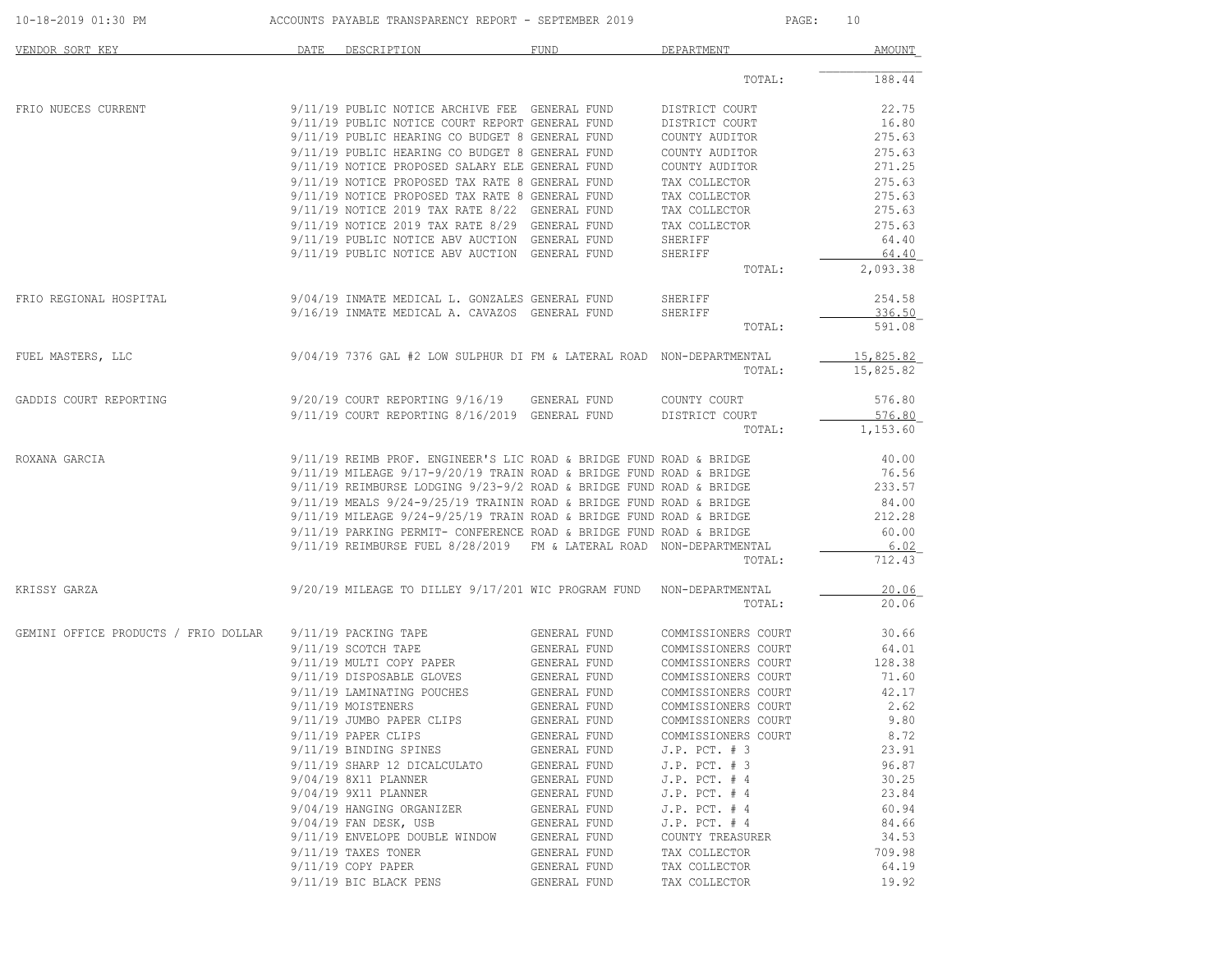| <u>VENDOR SORT KEY</u> | DATE            | DESCRIPTION                                        | <b>FUND</b>                       | DEPARTMENT                                                                 | <b>AMOUNT</b>   |
|------------------------|-----------------|----------------------------------------------------|-----------------------------------|----------------------------------------------------------------------------|-----------------|
|                        |                 | $9/11/19$ BIC BLUE PENS                            | GENERAL FUND                      | TAX COLLECTOR                                                              | 19.92           |
|                        |                 | 9/11/19 (2) TOWEL, HRDWND 7-7/8X80 GENERAL FUND    |                                   | SHERIFF                                                                    | 67.58           |
|                        |                 | 9/11/19 REFILLS ENERGEL                            | GENERAL FUND                      | HIGHWAY PATROL                                                             | 3.75            |
|                        |                 | 9/11/19 F-SERIES REFILLS                           | GENERAL FUND                      | HIGHWAY PATROL                                                             | 8.37            |
|                        | 9/11/19 MAILERS |                                                    | GENERAL FUND                      | HIGHWAY PATROL                                                             | 22.10           |
|                        |                 | $9/11/19$ D BATTERIES                              | GENERAL FUND                      | HIGHWAY PATROL                                                             | 12.54           |
|                        |                 | $9/11/19$ BLK CRTDG                                | GENERAL FUND                      | HIGHWAY PATROL                                                             | 44.99           |
|                        |                 | 9/11/19 MAGENTA CRTDG                              | GENERAL FUND                      | HIGHWAY PATROL                                                             | 34.99           |
|                        |                 | 9/11/19 YELLOW CRTDG<br>9/11/19 STAPLE REMOVER     | GENERAL FUND                      | HIGHWAY PATROL                                                             | 34.99           |
|                        |                 | 9/11/19 STAPLE REMOVER                             | GENERAL FUND                      | HIGHWAY PATROL                                                             | 5.76            |
|                        |                 | 9/11/19 SNUGGLE AIR FRESHNER                       | GENERAL FUND                      | HIGHWAY PATROL                                                             | 27.48           |
|                        |                 | $9/11/19$ AFTER RAIN AIR FRESH                     | GENERAL FUND                      | HIGHWAY PATROL                                                             | 27.54           |
|                        |                 | 9/11/19 CLEAR PUSH PINS                            | GENERAL FUND                      | COUNTY EXTENSION                                                           | 1.49            |
|                        |                 | 9/11/19 ASSORTED PUSH PINS                         | GENERAL FUND                      | COUNTY EXTENSION                                                           | 1.49            |
|                        |                 | 9/11/19 INDEX CARDS                                | GENERAL FUND                      | COUNTY EXTENSION                                                           | 1.27            |
|                        |                 | $9/11/19$ CYAN TONER                               | GENERAL FUND                      | COUNTY EXTENSION                                                           | 152.68          |
|                        |                 | 9/11/19 YELLOW TONER                               | GENERAL FUND                      | COUNTY EXTENSION                                                           | 152.68          |
|                        |                 | 9/11/19 MAGENTA TONER                              | GENERAL FUND                      | COUNTY EXTENSION                                                           | 152.68          |
|                        |                 | 9/11/19 FILE FOLDERS                               | GENERAL FUND                      | COUNTY EXTENSION                                                           | 74.58           |
|                        |                 | 9/11/19 FILE JACKET<br>9/11/19 CORRECTION TAPE     | GENERAL FUND<br>GENERAL FUND      | COUNTY EXTENSION                                                           | 42.49           |
|                        |                 | 9/11/19 MULTIPURPOSE PAPER                         |                                   | COUNTY EXTENSION                                                           | 9.24            |
|                        |                 | 9/11/19 ASSORTED PAPER CELST                       | GENERAL FUND<br>GENERAL FUND      | COUNTY EXTENSION<br>COUNTY EXTENSION                                       | 293.65<br>38.90 |
|                        |                 | 9/11/19 ASST PAPER ORCHID                          | GENERAL FUND                      | COUNTY EXTENSION                                                           | 32.26           |
|                        |                 | 9/11/19 ASST PAPER CSMC ORG                        | GENERAL FUND                      | COUNTY EXTENSION                                                           | 32.26           |
|                        |                 | 9/11/19 ASST PAPER FRBL FSH                        | GENERAL FUND                      | COUNTY EXTENSION                                                           | 32.26           |
|                        |                 | 9/11/19 ASST PAPER VULCN GN                        | GENERAL FUND                      | COUNTY EXTENSION                                                           | 32.26           |
|                        |                 | 9/11/19 POPUP NOTES                                | GENERAL FUND                      | COUNTY EXTENSION                                                           | 9.97            |
|                        |                 | $9/11/19$ TELE EASEL                               | GENERAL FUND                      | COUNTY EXTENSION                                                           | 68.70           |
|                        |                 | 9/11/19 8.5X11 FRAME                               | GENERAL FUND                      | COUNTY EXTENSION                                                           | 13.77           |
|                        |                 | 9/11/19 ERASER REFILLS                             | GENERAL FUND                      | COUNTY EXTENSION                                                           | 5.10            |
|                        |                 | 9/11/19 WOODEN PENCILS                             | GENERAL FUND                      | COUNTY EXTENSION                                                           | 23.43           |
|                        |                 | 9/11/19 MAGAZINE RACK                              | GENERAL FUND                      | COUNTY EXTENSION                                                           | 266.68          |
|                        |                 | 9/11/19 1" BINDERS                                 | GENERAL FUND                      | COUNTY EXTENSION                                                           | 232.00          |
|                        |                 | 9/11/19 HOLE PUNCH                                 | GENERAL FUND                      | COUNTY EXTENSION                                                           | 4.54            |
|                        |                 | 9/04/19 IPHONE COVER                               | ROAD & BRIDGE FUND ROAD & BRIDGE  |                                                                            | 22.89           |
|                        |                 | 9/04/19 SIGNATURE STAMP<br>0/04/19 1 CT COPY PAPER | ROAD & BRIDGE FUND ROAD & BRIDGE  |                                                                            | 27.15           |
|                        |                 | 9/04/19 1 CT COPY PAPER                            | ROAD & BRIDGE FUND ROAD & BRIDGE  |                                                                            | 49.66           |
|                        |                 | 9/16/19 USB2-AB ADAPTER 25 FT                      | ROAD & BRIDGE FUND ROAD & BRIDGE  |                                                                            | 22.99           |
|                        |                 | 9/16/19 (2) THERMOMETER                            | ROAD & BRIDGE FUND ROAD & BRIDGE  |                                                                            | 9.98            |
|                        |                 | 9/04/19 AA BATTERIES                               | WIC PROGRAM FUND                  | NON-DEPARTMENTAL                                                           | 60.51           |
|                        |                 | 9/04/19 AAA BATTERIES                              | WIC PROGRAM FUND                  | NON-DEPARTMENTAL                                                           | 94.92           |
|                        |                 | 9/04/19 PUFFS LOTION                               | WIC PROGRAM FUND                  | NON-DEPARTMENTAL                                                           | 46.75           |
|                        |                 | 9/04/19 PANASONIC CORDLESS                         | WIC PROGRAM FUND                  | NON-DEPARTMENTAL                                                           | 79.49           |
|                        |                 | 9/04/19 WILL RETURN SIGNS                          | WIC PROGRAM FUND                  | NON-DEPARTMENTAL                                                           | 9.78            |
|                        |                 | 9/04/19 WET FLOOR SIGNS                            | WIC PROGRAM FUND NON-DEPARTMENTAL |                                                                            | 28.32           |
|                        |                 | 9/04/19 WIRELESS KEYBOARD                          |                                   | TAX COL OFFICER SA NON-DEPARTMENTAL                                        | 46.53           |
|                        |                 | 9/04/19 MAGENTA TONER                              |                                   | TAX COL OFFICER SA NON-DEPARTMENTAL                                        | 22.99           |
|                        |                 | 9/04/19 CYAN TONER                                 |                                   | TAX COL OFFICER SA NON-DEPARTMENTAL                                        | 22.99           |
|                        |                 | 9/04/19 YELLOW TONER                               |                                   | TAX COL OFFICER SA NON-DEPARTMENTAL                                        | 22.99           |
|                        |                 | 9/04/19 BLACK TONER                                |                                   | TAX COL OFFICER SA NON-DEPARTMENTAL                                        | 40.99           |
|                        |                 | 9/04/19 SSWINGLINE SHREDDER                        |                                   | TAX COL OFFICER SA NON-DEPARTMENTAL                                        | 220.65          |
|                        |                 | 9/04/19 STORAGE BOXES                              |                                   | TAX COL OFFICER SA NON-DEPARTMENTAL                                        | 94.42<br>25.02  |
|                        |                 | 9/11/19 CALCULATOR TAPE<br>9/11/19 COPY PAPER      |                                   | TAX COL OFFICER SA NON-DEPARTMENTAL<br>TAX COL OFFICER SA NON-DEPARTMENTAL | 128.38          |
|                        |                 | 9/11/19 POST IT NOTES                              |                                   | TAX COL OFFICER SA NON-DEPARTMENTAL                                        | 14.00           |
|                        |                 |                                                    |                                   |                                                                            |                 |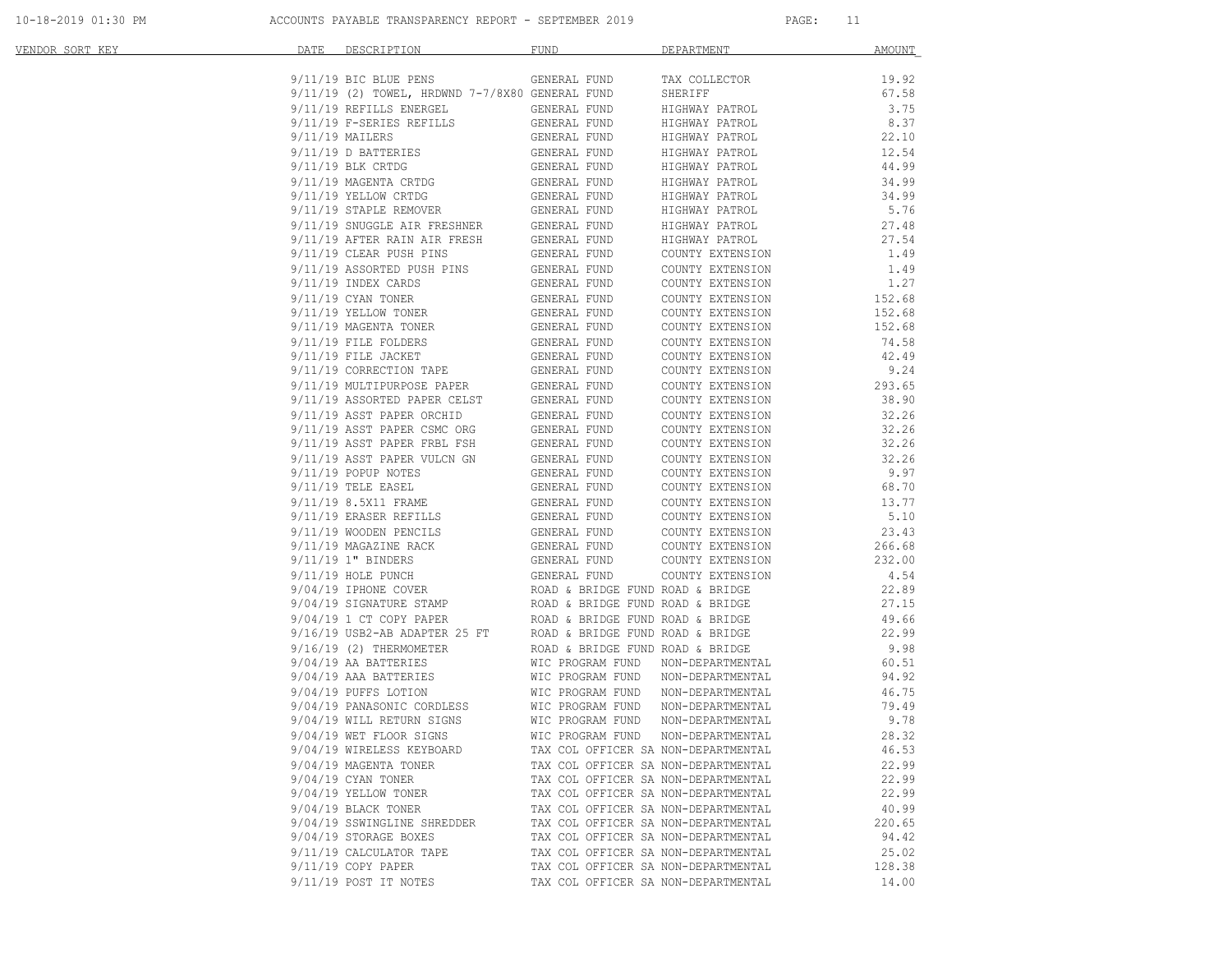| 10-18-2019 01:30 PM                                                                                        |      | ACCOUNTS PAYABLE TRANSPARENCY REPORT - SEPTEMBER 2019                                            |                                  |                                     | 12<br>$\mathtt{PAGE}$ : |
|------------------------------------------------------------------------------------------------------------|------|--------------------------------------------------------------------------------------------------|----------------------------------|-------------------------------------|-------------------------|
| VENDOR SORT KEY                                                                                            | DATE | DESCRIPTION                                                                                      | FUND                             | DEPARTMENT                          | AMOUNT                  |
|                                                                                                            |      | $9/11/19$ POP UP POST IT NOTES TAX COL OFFICER SA NON-DEPARTMENTAL                               |                                  |                                     | 21.55                   |
|                                                                                                            |      | 9/11/19 SCOTCH TAPE                                                                              |                                  | TAX COL OFFICER SA NON-DEPARTMENTAL | 32.30                   |
|                                                                                                            |      | 9/11/19 STAMP CUSTOMIZED TAX COL OFFICER SA NON-DEPARTMENTAL                                     |                                  |                                     | 34.37                   |
|                                                                                                            |      | 9/11/19 PAPERMATE BLUE PENS TAX COL OFFICER SA NON-DEPARTMENTAL                                  |                                  |                                     | 13.45                   |
|                                                                                                            |      |                                                                                                  |                                  | TOTAL:                              | 4,684.51                |
| MICAH ROSS GENTRY                                                                                          |      | 9/04/19 COURT REPORTING 8/28/19 GENERAL FUND                                                     |                                  | DISTRICT COURT                      | 425.00                  |
|                                                                                                            |      | $9/04/19$ MILEAGE                                                                                | GENERAL FUND                     | DISTRICT COURT                      | 48.72                   |
|                                                                                                            |      |                                                                                                  |                                  | TOTAL:                              | 473.72                  |
| RICHEY GENTRY                                                                                              |      | 9/16/19 COURT REPORTING 9/12/2019 GENERAL FUND DISTRICT COURT                                    |                                  |                                     | 425.00                  |
|                                                                                                            |      | $9/16/19$ MILEAGE                                                                                | GENERAL FUND                     | DISTRICT COURT                      | 48.72                   |
|                                                                                                            |      |                                                                                                  |                                  | TOTAL:                              | 473.72                  |
| GOLDEN WEST PACKAGING - UNITED OIL & G 9/11/19 (2) WATERPOWER GLASS CLEAN ROAD & BRIDGE FUND ROAD & BRIDGE |      |                                                                                                  |                                  |                                     | 56.95                   |
|                                                                                                            |      |                                                                                                  |                                  | TOTAL:                              | 56.95                   |
| AUDREY ANN GONZALES                                                                                        |      | 9/11/19 MEALS 9/16-9/18/19 CONFERE GENERAL FUND COUNTY CLERK                                     |                                  |                                     | 137.50                  |
|                                                                                                            |      | 9/11/19 MILEAGE 9/16-9/18/19 CONF GENERAL FUND COUNTY CLERK                                      |                                  |                                     | 191.98                  |
|                                                                                                            |      |                                                                                                  |                                  | TOTAL:                              | 329.48                  |
| ROBERT J. GORHUM D.D.S                                                                                     |      | $9/11/19$ REMOVAL TOOTH #5 M. ROMAN GENERAL FUND<br>$9/04/19$ A. GARZA EXAM & XRAYS GENERAL FUND |                                  | SHERIFF                             | 190.00                  |
|                                                                                                            |      |                                                                                                  |                                  | SHERIFF                             | 65.00                   |
|                                                                                                            |      | 9/11/19 EXT TOOTH 3 G. MARTINEZ II GENERAL FUND                                                  |                                  |                                     | 256.00                  |
|                                                                                                            |      | 9/20/19 EXAM & X RAY M. ROMAN GENERAL FUND                                                       |                                  | SHERIFF<br>SHERIFF                  | 65.00                   |
|                                                                                                            |      | 9/20/19 EXTRACTION #16 K. RAMOS GENERAL FUND                                                     |                                  | SHERIFF                             | 200.00                  |
|                                                                                                            |      |                                                                                                  |                                  | TOTAL:                              | 776.00                  |
| W.W. GRAINGER, INC.                                                                                        |      | $9/11/19$ (2) VOLLEYBALL NETS ROAD & BRIDGE FUND ROAD & BRIDGE                                   |                                  |                                     | 344.02                  |
|                                                                                                            |      | 9/11/19 (2) HIGHVISIBILITY VESTS ROAD & BRIDGE FUND ROAD & BRIDGE                                |                                  |                                     | 22.04                   |
|                                                                                                            |      | 9/04/19 (30) SUN SHADE NYLON ORANG ROAD & BRIDGE FUND ROAD & BRIDGE                              |                                  |                                     | 294.60                  |
|                                                                                                            |      | 9/04/19 (5) SUN SHADE NYLON YELLOW ROAD & BRIDGE FUND ROAD & BRIDGE                              |                                  |                                     | 49.65                   |
|                                                                                                            |      | $9/04/19$ (12) SAFETY GLASSES CLEAR ROAD & BRIDGE FUND ROAD & BRIDGE                             |                                  |                                     | 62.52                   |
|                                                                                                            |      | 9/04/19 (12) SAFETY GLASSES SMOKE ROAD & BRIDGE FUND ROAD & BRIDGE                               |                                  |                                     | 29.04                   |
|                                                                                                            |      | $9/11/19$ MANUAL FLUSH VALVE URINAL ROAD & BRIDGE FUND ROAD & BRIDGE                             |                                  |                                     | 163.18                  |
|                                                                                                            |      | 9/11/19 MISSING 1 VOLLEYBALL NET ROAD & BRIDGE FUND ROAD & BRIDGE                                |                                  |                                     | $172.01 -$              |
|                                                                                                            |      | 9/11/19 REPLACEMENT VOLLEYBALL NET ROAD & BRIDGE FUND ROAD & BRIDGE                              |                                  |                                     | 172.01                  |
|                                                                                                            |      | $9/16/19$ 10 COUPLING, INSERT 1/2 IN ROAD & BRIDGE FUND ROAD & BRIDGE                            |                                  |                                     | 6.70                    |
|                                                                                                            |      | 9/20/19 (60) SPORTS DRINK MIX                                                                    | ROAD & BRIDGE FUND ROAD & BRIDGE |                                     | 191.40                  |
|                                                                                                            |      |                                                                                                  |                                  | TOTAL:                              | 1,163.15                |
| GRANDE TRUCK CENTER                                                                                        |      | $9/20/19$ 2018 FORD F150 - NEW ROAD & BRIDGE FUND ROAD & BRIDGE                                  |                                  |                                     | 27,913.50               |
|                                                                                                            |      |                                                                                                  |                                  | TOTAL:                              | 27,913.50               |
| GT DISTRIBUTORS, INC                                                                                       |      | 9/16/19 STREAMLIGHT LED                                                                          | GENERAL FUND                     | CONSTABLE PCT # 1                   | 88.58                   |
|                                                                                                            |      | 9/16/19 CHAMPION POLICE SILH                                                                     | GENERAL FUND                     | CONSTABLE PCT # 1                   | 45.00                   |
|                                                                                                            |      | $9/16/19$ **SHIPPING FEE                                                                         | GENERAL FUND                     | CONSTABLE PCT # 1                   | 9.95                    |
|                                                                                                            |      |                                                                                                  |                                  | TOTAL:                              | 143.53                  |
| H & V EQUIPMENT SERVICES, INC.                                                                             |      | 9/04/19 HOSE #16                                                                                 | ROAD & BRIDGE FUND ROAD & BRIDGE |                                     | 258.93                  |
|                                                                                                            |      | $9/04/19$ FREIGHT                                                                                | ROAD & BRIDGE FUND ROAD & BRIDGE |                                     | 17.74                   |
|                                                                                                            |      | 9/11/19 HYDRALIC HOSE #16-16FJX ROAD & BRIDGE FUND ROAD & BRIDGE                                 |                                  |                                     | 262.37                  |
|                                                                                                            |      | $9/11/19$ FREIGHT                                                                                | ROAD & BRIDGE FUND ROAD & BRIDGE |                                     | 21.95                   |
|                                                                                                            |      | 9/16/19 (2) SHIELD-DEBRIS UNIT 020 ROAD & BRIDGE FUND ROAD & BRIDGE                              |                                  |                                     | 114.46                  |
|                                                                                                            |      | $9/16/19$ FREIGHT                                                                                | ROAD & BRIDGE FUND ROAD & BRIDGE |                                     | 23.90                   |
|                                                                                                            |      | 9/20/19 SOLENOID VALVE                                                                           | ROAD & BRIDGE FUND ROAD & BRIDGE |                                     | 541.60                  |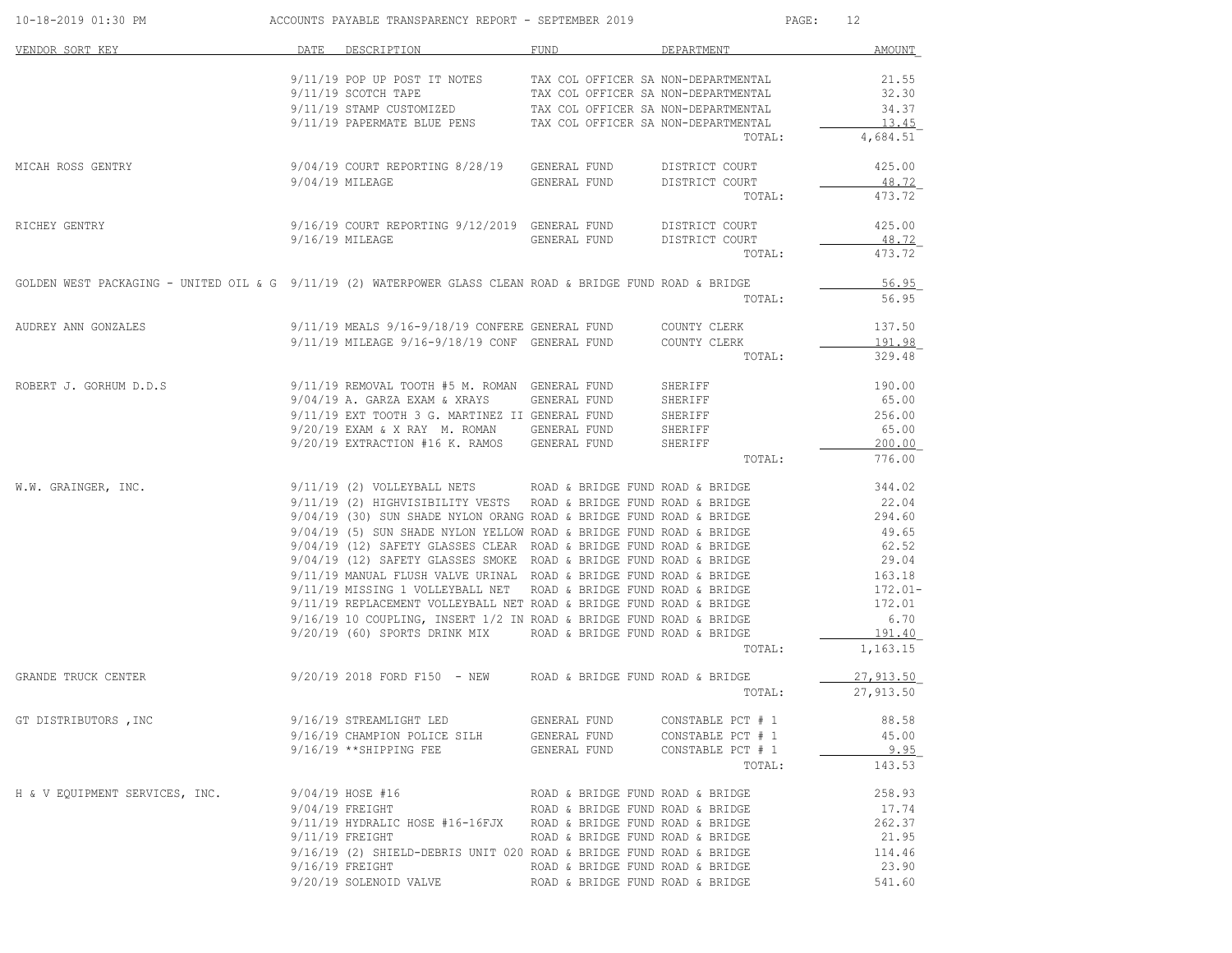|                                                                                                        | 9/20/19 FREIGHT<br>9/11/19 LODGING 9/16-9/18/19 A GON GENERAL FUND<br>9/11/19 LODGING 9/16-9/18/19 S. TO GENERAL FUND<br>9/11/19 MILEAGE TO DILLEY 9/03/201 WIC PROGRAM FUND<br>9/16/19 MILEAGE TO TALWD 9/12/19 WIC PROGRAM FUND<br>9/04/19 LODGING 9/8-9/12/19 BOSQUE GENERAL FUND<br>9/04/19 LABOR TO UPGRADE 1 COMPUTE GENERAL FUND<br>9/04/19 WINDOWS 10 PRO LICENSE<br>9/04/19 LABOR TO UPGRADE 1 COMPUTE GENERAL FUND<br>9/04/19 WINDOWS 10 PRO LICENSE<br>9/04/19 LABOR TO UPGRADE 1 COMPUTE GENERAL FUND | ROAD & BRIDGE FUND ROAD & BRIDGE<br>GENERAL FUND<br>GENERAL FUND | TOTAL:<br>COUNTY CLERK<br>COUNTY CLERK<br>TOTAL:<br>NON-DEPARTMENTAL<br>NON-DEPARTMENTAL<br>TOTAL:<br>SHERIFF<br>TOTAL:<br>COUNTY CLERK<br>COUNTY CLERK<br>COUNTY CLERK | 1,256.28<br>359.34<br>359.34<br>718.68<br>20.06<br>59.74<br>79.80<br>483.00<br>483.00<br>165.00<br>139.99<br>165.00 |
|--------------------------------------------------------------------------------------------------------|-------------------------------------------------------------------------------------------------------------------------------------------------------------------------------------------------------------------------------------------------------------------------------------------------------------------------------------------------------------------------------------------------------------------------------------------------------------------------------------------------------------------|------------------------------------------------------------------|-------------------------------------------------------------------------------------------------------------------------------------------------------------------------|---------------------------------------------------------------------------------------------------------------------|
| HAMPTON INN & SUITES - GEORGETOWN<br>TAMMY HERNANDEZ<br>HILTON GALVESTON ISLAND RESORT<br>TONY HOLGUIN |                                                                                                                                                                                                                                                                                                                                                                                                                                                                                                                   |                                                                  |                                                                                                                                                                         |                                                                                                                     |
|                                                                                                        |                                                                                                                                                                                                                                                                                                                                                                                                                                                                                                                   |                                                                  |                                                                                                                                                                         |                                                                                                                     |
|                                                                                                        |                                                                                                                                                                                                                                                                                                                                                                                                                                                                                                                   |                                                                  |                                                                                                                                                                         |                                                                                                                     |
|                                                                                                        |                                                                                                                                                                                                                                                                                                                                                                                                                                                                                                                   |                                                                  |                                                                                                                                                                         |                                                                                                                     |
|                                                                                                        |                                                                                                                                                                                                                                                                                                                                                                                                                                                                                                                   |                                                                  |                                                                                                                                                                         |                                                                                                                     |
|                                                                                                        |                                                                                                                                                                                                                                                                                                                                                                                                                                                                                                                   |                                                                  |                                                                                                                                                                         |                                                                                                                     |
|                                                                                                        |                                                                                                                                                                                                                                                                                                                                                                                                                                                                                                                   |                                                                  |                                                                                                                                                                         |                                                                                                                     |
|                                                                                                        |                                                                                                                                                                                                                                                                                                                                                                                                                                                                                                                   |                                                                  |                                                                                                                                                                         |                                                                                                                     |
|                                                                                                        |                                                                                                                                                                                                                                                                                                                                                                                                                                                                                                                   |                                                                  |                                                                                                                                                                         |                                                                                                                     |
|                                                                                                        |                                                                                                                                                                                                                                                                                                                                                                                                                                                                                                                   |                                                                  |                                                                                                                                                                         |                                                                                                                     |
|                                                                                                        |                                                                                                                                                                                                                                                                                                                                                                                                                                                                                                                   |                                                                  | COUNTY CLERK                                                                                                                                                            | 139.99                                                                                                              |
|                                                                                                        |                                                                                                                                                                                                                                                                                                                                                                                                                                                                                                                   |                                                                  | COUNTY CLERK                                                                                                                                                            | 165.00                                                                                                              |
|                                                                                                        | 9/04/19 WINDOWS 10 PRO LICENSE                                                                                                                                                                                                                                                                                                                                                                                                                                                                                    | GENERAL FUND                                                     | COUNTY CLERK                                                                                                                                                            | 139.99                                                                                                              |
|                                                                                                        | 9/04/19 LABOR TO UPGRADE 1 COMPUTE GENERAL FUND<br>9/04/19 WINDOWS 10 PRO LICENSE                                                                                                                                                                                                                                                                                                                                                                                                                                 | GENERAL FUND                                                     | COUNTY CLERK<br>COUNTY CLERK                                                                                                                                            | 165.00<br>139.99                                                                                                    |
|                                                                                                        | 9/04/19 LABOR TO UPGRADE 1 COMPUTE GENERAL FUND                                                                                                                                                                                                                                                                                                                                                                                                                                                                   |                                                                  | COUNTY CLERK                                                                                                                                                            | 165.00                                                                                                              |
|                                                                                                        | 9/04/19 WINDOWS 10 PRO LICENSE                                                                                                                                                                                                                                                                                                                                                                                                                                                                                    |                                                                  | COUNTY CLERK                                                                                                                                                            |                                                                                                                     |
|                                                                                                        | 9/04/19 LABOR TO UPGRADE 1 COMPUTE GENERAL FUND                                                                                                                                                                                                                                                                                                                                                                                                                                                                   | GENERAL FUND                                                     | COUNTY CLERK                                                                                                                                                            | 139.99<br>165.00                                                                                                    |
|                                                                                                        | 9/04/19 WINDOWS 10 PRO LICENSE                                                                                                                                                                                                                                                                                                                                                                                                                                                                                    | GENERAL FUND                                                     | COUNTY CLERK                                                                                                                                                            | 139.99                                                                                                              |
|                                                                                                        | 9/04/19 LABOR TO UPGRADE 1 COMPUTE GENERAL FUND                                                                                                                                                                                                                                                                                                                                                                                                                                                                   |                                                                  | COUNTY CLERK                                                                                                                                                            | 165.00                                                                                                              |
|                                                                                                        | 9/04/19 WINDOWS 10 PRO LICENSE                                                                                                                                                                                                                                                                                                                                                                                                                                                                                    | GENERAL FUND                                                     | COUNTY CLERK                                                                                                                                                            | 139.99                                                                                                              |
|                                                                                                        | 9/11/19 REPAIR PRINTER PROBLEMS                                                                                                                                                                                                                                                                                                                                                                                                                                                                                   | GENERAL FUND                                                     | COUNTY CLERK                                                                                                                                                            | 55.00                                                                                                               |
|                                                                                                        | 9/20/19 REPAIR BACK OFFICE COMPUTE GENERAL FUND                                                                                                                                                                                                                                                                                                                                                                                                                                                                   |                                                                  | COUNTY CLERK                                                                                                                                                            | 55.00                                                                                                               |
|                                                                                                        | 9/20/19 TROUBLESHOOT SANDRA'S COMP GENERAL FUND                                                                                                                                                                                                                                                                                                                                                                                                                                                                   |                                                                  | COUNTY CLERK                                                                                                                                                            | 110.00                                                                                                              |
|                                                                                                        | 9/20/19 REPLACE SANDRA'S COMPUTER GENERAL FUND                                                                                                                                                                                                                                                                                                                                                                                                                                                                    |                                                                  | COUNTY CLERK                                                                                                                                                            | 220.00                                                                                                              |
|                                                                                                        | 9/20/19 SET UP EMAIL W/LGS AARON/B GENERAL FUND                                                                                                                                                                                                                                                                                                                                                                                                                                                                   |                                                                  | COUNTY CLERK                                                                                                                                                            | 55.00                                                                                                               |
|                                                                                                        | 9/11/19 UPGRADE LAPTOP TO WINDOWS GENERAL FUND                                                                                                                                                                                                                                                                                                                                                                                                                                                                    |                                                                  | EMERGENCY MGNT / 911 M                                                                                                                                                  | 165.00                                                                                                              |
|                                                                                                        | 9/11/19 WINDOWS 10 PRO LICENSE                                                                                                                                                                                                                                                                                                                                                                                                                                                                                    | GENERAL FUND                                                     | EMERGENCY MGNT / 911 M                                                                                                                                                  | 139.99                                                                                                              |
|                                                                                                        | 9/11/19 INSTALL BATTERY BACKUP ON GENERAL FUND                                                                                                                                                                                                                                                                                                                                                                                                                                                                    |                                                                  | DISTRICT CLERK                                                                                                                                                          | 110.00                                                                                                              |
|                                                                                                        | 9/11/19 450 VA CYBERPOWER BATTERY GENERAL FUND                                                                                                                                                                                                                                                                                                                                                                                                                                                                    |                                                                  | DISTRICT CLERK                                                                                                                                                          | 69.99                                                                                                               |
|                                                                                                        | 9/04/19 LAW LIBRARY COMPUTER UPGRA GENERAL FUND                                                                                                                                                                                                                                                                                                                                                                                                                                                                   |                                                                  | COUNTY ATTORNEY                                                                                                                                                         | 165.00                                                                                                              |
|                                                                                                        | 9/04/19 WINDOWS 10 PRO LICENSE                                                                                                                                                                                                                                                                                                                                                                                                                                                                                    | GENERAL FUND                                                     | COUNTY ATTORNEY                                                                                                                                                         | 139.99                                                                                                              |
|                                                                                                        | 9/20/19 UPGRADE TO WINDOWS 10                                                                                                                                                                                                                                                                                                                                                                                                                                                                                     | GENERAL FUND                                                     | ELECTIONS                                                                                                                                                               | 165.00                                                                                                              |
|                                                                                                        | 9/20/19 WINDOWS 10 LICENSE                                                                                                                                                                                                                                                                                                                                                                                                                                                                                        | GENERAL FUND                                                     | ELECTIONS                                                                                                                                                               | 139.99                                                                                                              |
|                                                                                                        | 9/11/19 REPAIR NETWORK CONNECTION GENERAL FUND                                                                                                                                                                                                                                                                                                                                                                                                                                                                    |                                                                  | COUNTY AUDITOR                                                                                                                                                          | 55.00                                                                                                               |
|                                                                                                        | 9/11/19 REPAIR PROBLEM W/INCODE                                                                                                                                                                                                                                                                                                                                                                                                                                                                                   | GENERAL FUND                                                     | COUNTY AUDITOR                                                                                                                                                          | 165.00                                                                                                              |
|                                                                                                        | 9/20/19 UPGRADED SPARE COMPUTER                                                                                                                                                                                                                                                                                                                                                                                                                                                                                   | GENERAL FUND                                                     | COUNTY AUDITOR                                                                                                                                                          | 165.00                                                                                                              |
|                                                                                                        | 9/20/19 WINDOW 10 LICENSE                                                                                                                                                                                                                                                                                                                                                                                                                                                                                         | GENERAL FUND                                                     | COUNTY AUDITOR                                                                                                                                                          | 139.99                                                                                                              |
|                                                                                                        | 9/20/19 TROUBLESHOOT PAYROLL COMPU GENERAL FUND                                                                                                                                                                                                                                                                                                                                                                                                                                                                   |                                                                  | COUNTY TREASURER                                                                                                                                                        | 55.00                                                                                                               |
|                                                                                                        | 9/20/19 TROUBLESHOOT PAYROLL COMPU GENERAL FUND                                                                                                                                                                                                                                                                                                                                                                                                                                                                   |                                                                  | COUNTY TREASURER                                                                                                                                                        | 55.00                                                                                                               |
|                                                                                                        | 9/20/19 RECREATE INCODE CONFIGURAT GENERAL FUND                                                                                                                                                                                                                                                                                                                                                                                                                                                                   |                                                                  | COUNTY TREASURER                                                                                                                                                        | 55.00                                                                                                               |
|                                                                                                        | 9/20/19 UPGRADE JESSE'S TO WINDOWS GENERAL FUND                                                                                                                                                                                                                                                                                                                                                                                                                                                                   |                                                                  | TAX COLLECTOR                                                                                                                                                           | 165.00                                                                                                              |
|                                                                                                        | 9/20/19 WINDOWS 10 LICENSE                                                                                                                                                                                                                                                                                                                                                                                                                                                                                        | GENERAL FUND                                                     | TAX COLLECTOR                                                                                                                                                           | 139.99                                                                                                              |
|                                                                                                        | 9/20/19 UPGRADE HOPE'S TO WINDOWS                                                                                                                                                                                                                                                                                                                                                                                                                                                                                 | GENERAL FUND                                                     | TAX COLLECTOR                                                                                                                                                           | 165.00                                                                                                              |
|                                                                                                        | 9/20/19 WINDOWS 10 LICENSE                                                                                                                                                                                                                                                                                                                                                                                                                                                                                        | GENERAL FUND                                                     | TAX COLLECTOR                                                                                                                                                           | 139.99                                                                                                              |
|                                                                                                        | 9/20/19 UPGRADE DILLEY TO WINDOWS                                                                                                                                                                                                                                                                                                                                                                                                                                                                                 | GENERAL FUND                                                     | TAX COLLECTOR                                                                                                                                                           | 165.00                                                                                                              |
|                                                                                                        | 9/20/19 WINDOWS 10 LICENSE                                                                                                                                                                                                                                                                                                                                                                                                                                                                                        | GENERAL FUND                                                     | TAX COLLECTOR                                                                                                                                                           | 139.99                                                                                                              |
|                                                                                                        | 9/11/19 UPGRADE TO WINDOWS PRO 10                                                                                                                                                                                                                                                                                                                                                                                                                                                                                 | GENERAL FUND                                                     | COURTHOUSE SECURITY                                                                                                                                                     | 165.00                                                                                                              |
|                                                                                                        | 9/11/19 WINDOWS 10 PRO LICENSE                                                                                                                                                                                                                                                                                                                                                                                                                                                                                    | GENERAL FUND                                                     | COURTHOUSE SECURITY                                                                                                                                                     | 139.99                                                                                                              |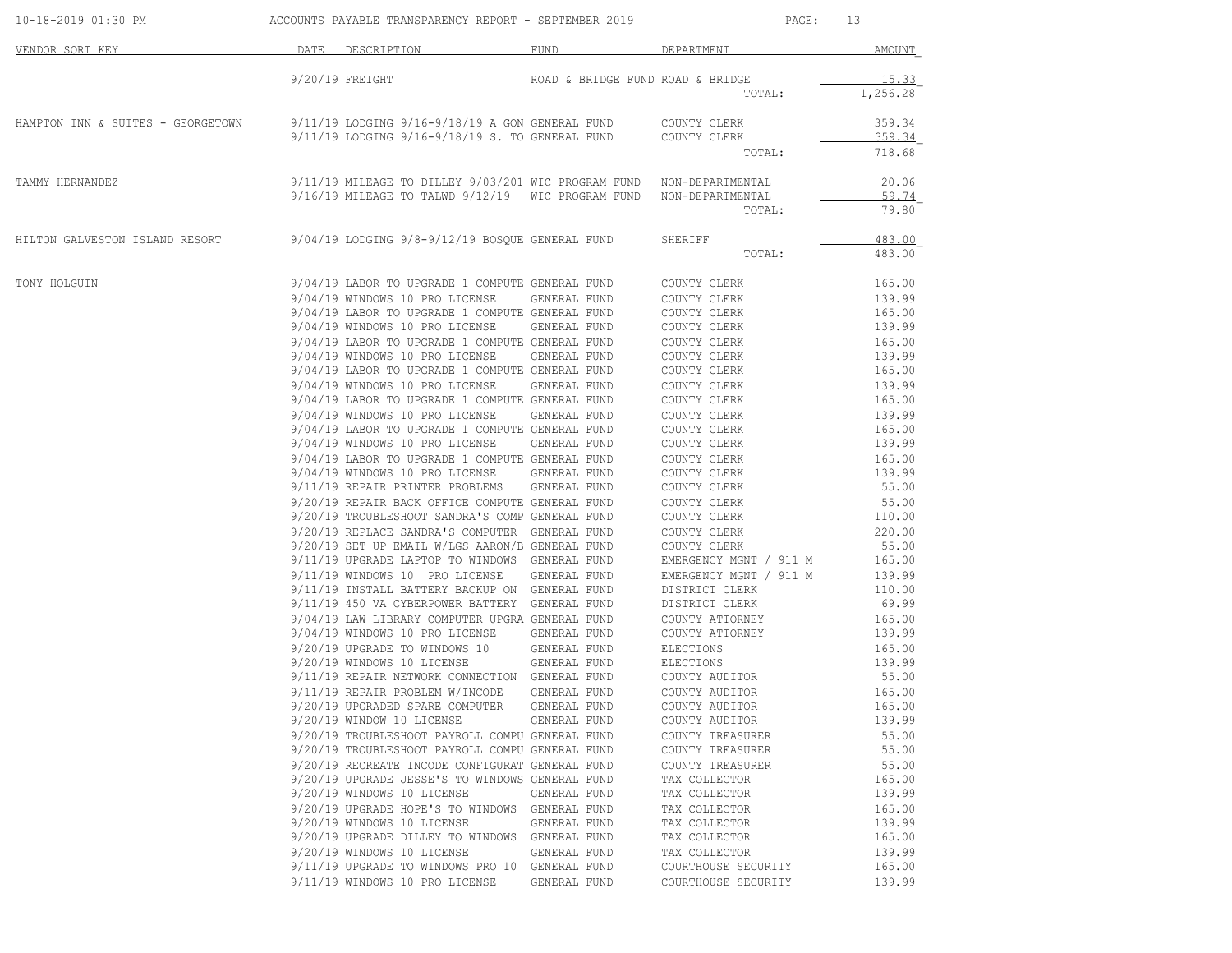| VENDOR SORT KEY             | DATE | DESCRIPTION                                                            | FUND                                | DEPARTMENT       | AMOUNT            |
|-----------------------------|------|------------------------------------------------------------------------|-------------------------------------|------------------|-------------------|
|                             |      | 9/11/19 INSTALL NEW TLETS COMPUTER GENERAL FUND                        |                                     | SHERIFF          | 165.00            |
|                             |      | 9/11/19 2019 NORTON ANTIVIRUS SOFT GENERAL FUND                        |                                     | SHERIFF          | 25.00             |
|                             |      | 9/11/19 COMPLETE CONFIGURATION OF WIC PROGRAM FUND                     |                                     | NON-DEPARTMENTAL | 220.00            |
|                             |      | 9/11/19 MOVE CABLES, ETC FOR PAINT WIC PROGRAM FUND                    |                                     | NON-DEPARTMENTAL | 55.00             |
|                             |      | 9/20/19 RECONNECT EQUIPMENT                                            | WIC PROGRAM FUND                    | NON-DEPARTMENTAL | 55.00             |
|                             |      | 9/20/19 BUILD & CONNECT ETHERNET C WIC PROGRAM FUND                    |                                     | NON-DEPARTMENTAL | 110.00            |
|                             |      | 9/20/19 CONNECT SATELLITE RECEIVER WIC PROGRAM FUND                    |                                     | NON-DEPARTMENTAL | 110.00            |
|                             |      |                                                                        |                                     |                  |                   |
|                             |      | 9/11/19 SET UP NEW COMPUTER JPE                                        | JUSTICE COURT TECH NON-DEPARTMENTAL |                  | 110.00            |
|                             |      | 9/11/19 2019 NORTON ANTIVIRUS SOFT JUSTICE COURT TECH NON-DEPARTMENTAL |                                     | TOTAL:           | 25.00<br>6,509.84 |
|                             |      |                                                                        |                                     |                  |                   |
| HOLIDAY INN DOWNTOWN MARINA |      | 9/11/19 LODGING 9/17-9/20/19 SINDO GENERAL FUND                        |                                     | COUNTY ATTORNEY  | 481.90            |
|                             |      | 9/11/19 LODGING 9/17-9/20/19 TREVI GENERAL FUND                        |                                     | COUNTY ATTORNEY  | 481.90            |
|                             |      |                                                                        |                                     | TOTAL:           | 963.80            |
| HOLT CAT                    |      | $9/16/19$ (2) ANTI FREEZE                                              | ROAD & BRIDGE FUND ROAD & BRIDGE    |                  | 135.98            |
|                             |      |                                                                        |                                     | TOTAL:           | 135.98            |
| HOMETOWN HEALTHCARE LLC     |      | 9/04/19 CPT 99213 L. HOPPER                                            | GENERAL FUND                        | SHERIFF          | 85.00             |
|                             |      | 9/04/19 CPT 36415 L. HOPPER                                            | GENERAL FUND                        | SHERIFF          | 10.00             |
|                             |      | 9/04/19 CPT 99213 L. HOPPER                                            | GENERAL FUND                        | SHERIFF          | 85.00             |
|                             |      | 9/04/19 CPT 81003 L. HOPPER                                            | GENERAL FUND                        | SHERIFF          | 20.00             |
|                             |      | 9/04/19 CPT 81025 L. HOPPER                                            | GENERAL FUND                        | SHERIFF          | 25.00             |
|                             |      | 9/04/19 CPT 99213 L. HOPPER                                            | GENERAL FUND                        | SHERIFF          | 85.00             |
|                             |      | 9/04/19 CPT 99213 L. HOPPER                                            | GENERAL FUND                        | SHERIFF          | 85.00             |
|                             |      | 9/04/19 CPT 99203 S. BELL                                              | GENERAL FUND                        | SHERIFF          | 155.00            |
|                             |      | 9/04/19 CPT 84443 S. BELL                                              | GENERAL FUND                        | SHERIFF          | 10.00             |
|                             |      | 9/04/19 CPT 85025 S. BELL                                              | GENERAL FUND                        | SHERIFF          | 10.00             |
|                             |      | 9/04/19 CPT 80053 S. BELL                                              | GENERAL FUND                        | SHERIFF          | 25.00             |
|                             |      | 9/04/19 CPT 80061 S. BELL                                              | GENERAL FUND                        | SHERIFF          | 25.00             |
|                             |      | 9/04/19 CPT 82652 S. BELL                                              | GENERAL FUND                        | SHERIFF          | 115.00            |
|                             |      | 9/04/19 CPT 36415 S. BELL                                              | GENERAL FUND                        | SHERIFF          | 10.00             |
|                             |      | 9/04/19 CPT 81025<br>W. ESPARZA                                        | GENERAL FUND                        | SHERIFF          | 25.00             |
|                             |      | 9/04/19 CPT099203 W. ESPARZA                                           | GENERAL FUND                        | SHERIFF          | 85.00             |
|                             |      | 9/04/19 CPT 99203 R. RAMON                                             | GENERAL FUND                        | SHERIFF          | 85.00             |
|                             |      | 9/04/19 CPT 82948 R. RAMON                                             | GENERAL FUND                        | SHERIFF          | 20.00             |
|                             |      | 9/04/19 CPT 99203 A. VEGA                                              | GENERAL FUND                        | SHERIFF          | 85.00             |
|                             |      | 9/04/19 CPT 99203 M. UVALLE                                            | GENERAL FUND                        | SHERIFF          | 85.00             |
|                             |      | 9/04/19 CPT J1885 M. UVALLE                                            | GENERAL FUND                        | SHERIFF          | 8.00              |
|                             |      | 9/04/19 CPT 96372 M. UVALLE                                            | GENERAL FUND                        | SHERIFF          | 30.00             |
|                             |      | 9/04/19 CPT 99203 S. COUNTY                                            | GENERAL FUND                        | SHERIFF          | 85.00             |
|                             |      | 9/04/19 CPT 99203 K TREVINO                                            | GENERAL FUND                        | SHERIFF          | 85.00             |
|                             |      | 9/04/19 CPT 81025 K TREVINO                                            | GENERAL FUND                        | SHERIFF          | 25.00             |
|                             |      | 9/04/19 CPT 99213 K. TREVINO                                           | GENERAL FUND                        | SHERIFF          | 85.00             |
|                             |      | 9/04/19 CPT 86580 K. TREVINO                                           | GENERAL FUND                        | SHERIFF          | 35.00             |
|                             |      | 9/04/19 CPT 99213 K. TREVINO                                           | GENERAL FUND                        | SHERIFF          | 85.00             |
|                             |      | 9/04/19 CPT 99203 M LAMBERT                                            | GENERAL FUND                        | SHERIFF          | 85.00             |
|                             |      | 9/04/19 CPT 99203 F. GARCIA                                            | GENERAL FUND                        | SHERIFF          | 85.00             |
|                             |      | 9/04/19 CPT 99203 V. HERNANDEZ                                         | GENERAL FUND                        | SHERIFF          | 85.00             |
|                             |      | 9/04/19 CPT 99203 L. RODRIGUEZ                                         | GENERAL FUND                        | SHERIFF          | 85.00             |
|                             |      | 9/04/19 CPT A4570 L. RODRIGUEZ                                         | GENERAL FUND                        | SHERIFF          | 40.00             |
|                             |      | 9/04/19 CPT 99213 M. MENEFEE                                           | GENERAL FUND                        | SHERIFF          | 85.00             |
|                             |      | 9/04/19 CPT 81003 A. MARTINEZ                                          | GENERAL FUND                        | SHERIFF          | 20.00             |
|                             |      |                                                                        |                                     |                  | 85.00             |
|                             |      | 9/04/19 CPT 99213 A. MARTINEZ                                          | GENERAL FUND                        | SHERIFF          |                   |
|                             |      | 9/04/19 CPT 36415 A. MARTINEZ                                          | GENERAL FUND                        | SHERIFF          | 10.00             |
|                             |      | 9/04/19 CPT 99203 M VAQUERA                                            | GENERAL FUND                        | SHERIFF          | 85.00             |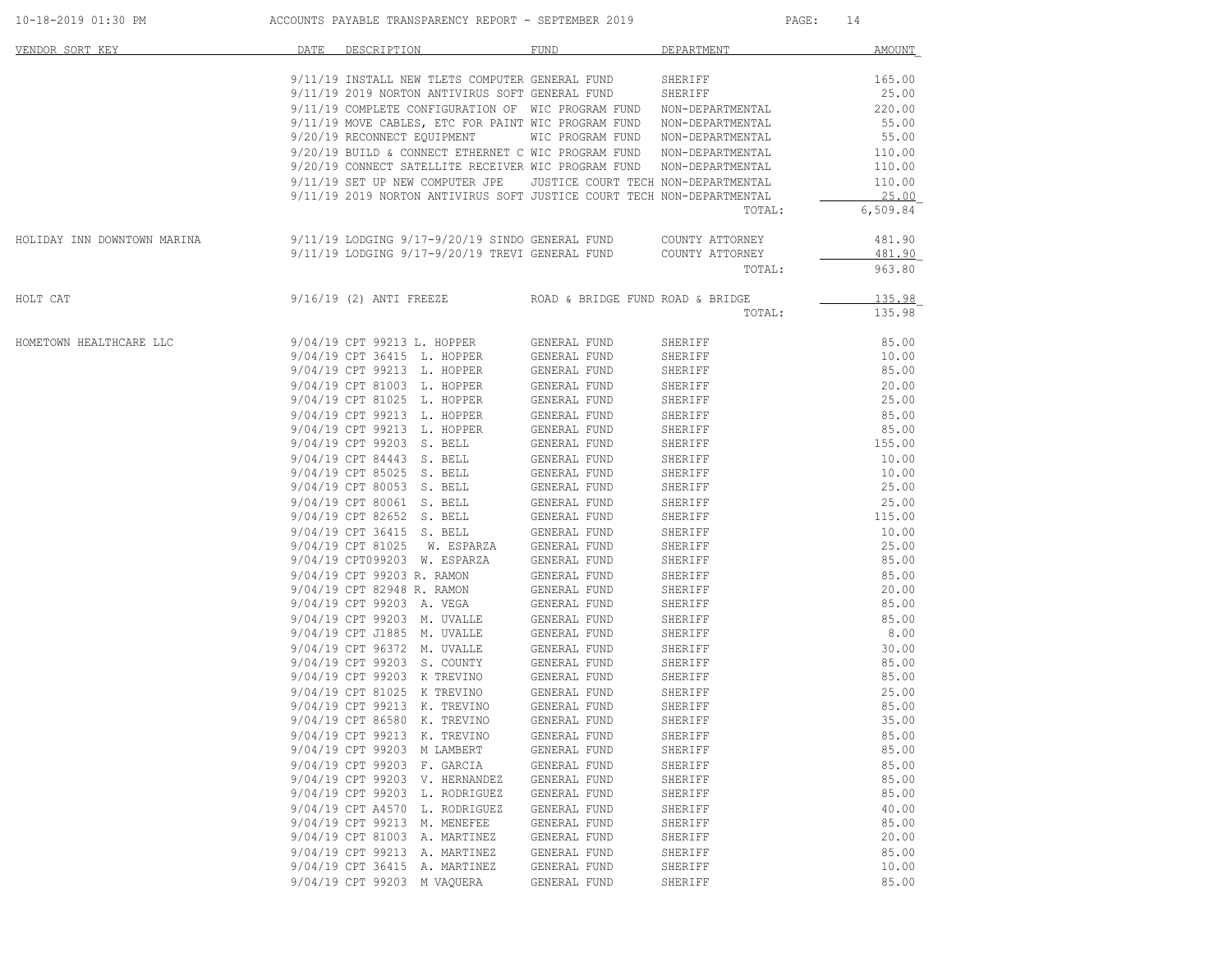| 10-18-2019 01:30 PM  | ACCOUNTS PAYABLE TRANSPARENCY REPORT - SEPTEMBER 2019                                                 |              | $\mathtt{PAGE}$ :      | 15            |
|----------------------|-------------------------------------------------------------------------------------------------------|--------------|------------------------|---------------|
| VENDOR SORT KEY      | DATE.<br>DESCRIPTION                                                                                  | FUND         | DEPARTMENT             | <b>AMOUNT</b> |
|                      | 9/04/19 CPT 99213 M. JONES                                                                            | GENERAL FUND | SHERIFF                | 85.00         |
|                      | 9/04/19 CPT 36415 M. JONES                                                                            | GENERAL FUND | SHERIFF                | 10.00         |
|                      | 9/04/19 CPT 83036 M. JONES                                                                            | GENERAL FUND | SHERIFF                | 25.00         |
|                      | 9/04/19 CPT 85610 M. JONES                                                                            | GENERAL FUND | SHERIFF                | 10.00         |
|                      | 9/04/19 CPT 80053 M. JONES                                                                            | GENERAL FUND | SHERIFF                | 25.00         |
|                      | 9/04/19 CPT 80061 M. JONES                                                                            | GENERAL FUND | SHERIFF                | 25.00         |
|                      |                                                                                                       |              | TOTAL:                 | 2,413.00      |
|                      | HOPPER'S SOFT WATER SERVICE, LLC. 9/16/19 AUTO IRON BREAKER FILTER S ROAD & BRIDGE FUND ROAD & BRIDGE |              |                        | 45.00         |
|                      |                                                                                                       |              | TOTAL:                 | 45.00         |
| HORSESHOE BAY RESORT | 9/20/19 LODGING 10/15-10/18/19 MAR GENERAL FUND                                                       |              | COUNTY AUDITOR         | 507.00        |
|                      |                                                                                                       |              | TOTAL:                 | 507.00        |
| HUMANA INSURANCE CO  | 9/05/19 HMO CONTRIBUTIONS 215015-0 GENERAL FUND                                                       |              | COMMISSIONERS COURT    | 2,378.88      |
|                      |                                                                                                       |              | TOTAL:                 | 2,378.88      |
| HUMANA INSURANCE CO. | 9/05/19 DENTAL CONTRIB 667677-001 GENERAL FUND                                                        |              | COMMISSIONERS COURT    | 58.66         |
|                      | 9/05/19 LIFE INS COUNTY CONTRIBUTI GENERAL FUND                                                       |              | COMMISSIONERS COURT    | 10.20         |
|                      | 9/05/19 LIFE INS CO. CONTRIBUTION GENERAL FUND                                                        |              | COMMISSIONERS COURT    | 3.22          |
|                      |                                                                                                       |              | TOTAL:                 | 72.08         |
| HUMANA INSURANCE CO  | 9/05/19 HMO CONTRIBUTIONS 215015-0 GENERAL FUND                                                       |              | COUNTY CLERK           | 1,602.68      |
|                      | 9/05/19 HUMANA ADJUST SEPT PAYMENT GENERAL FUND                                                       |              | COUNTY CLERK           | 1,138.20      |
|                      |                                                                                                       |              | TOTAL:                 | 2,740.88      |
| HUMANA INSURANCE CO. | 9/05/19 DENTAL CONTRIB 667677-001 GENERAL FUND                                                        |              | COUNTY CLERK           | 39.52         |
|                      | 9/05/19 LIFE INS COUNTY CONTRIBUTI GENERAL FUND                                                       |              | COUNTY CLERK           | 10.20         |
|                      |                                                                                                       |              | TOTAL:                 | 49.72         |
| HUMANA INSURANCE CO  | 9/05/19 HMO CONTRIBUTIONS 215015-0 GENERAL FUND                                                       |              | EMERGENCY MGNT / 911 M | 801.34        |
|                      |                                                                                                       |              | TOTAL:                 | 801.34        |
| HUMANA INSURANCE CO. | 9/05/19 DENTAL CONTRIB 667677-001 GENERAL FUND                                                        |              | EMERGENCY MGNT / 911 M | 19.76         |
|                      | 9/05/19 LIFE INS COUNTY CONTRIBUTI GENERAL FUND                                                       |              | EMERGENCY MGNT / 911 M | 5.10          |
|                      |                                                                                                       |              | TOTAL:                 | 24.86         |
| HUMANA INSURANCE CO  | 9/05/19 HMO CONTRIBUTIONS 215015-0 GENERAL FUND                                                       |              | DISTRICT CLERK         | 3,205.36      |
|                      |                                                                                                       |              | TOTAL:                 | 3,205.36      |
| HUMANA INSURANCE CO. | 9/05/19 DENTAL CONTRIB 667677-001 GENERAL FUND                                                        |              | DISTRICT CLERK         | 79.04         |
|                      | 9/05/19 LIFE INS COUNTY CONTRIBUTI GENERAL FUND                                                       |              | DISTRICT CLERK         | 20.40         |
|                      |                                                                                                       |              | TOTAL:                 | 99.44         |
| HUMANA INSURANCE CO  | 9/05/19 HMO CONTRIBUTIONS 215015-0 GENERAL FUND                                                       |              | $J.P.$ PCT. $# 1$      | 2.404.02      |
|                      |                                                                                                       |              | TOTAL:                 | 2,404.02      |
| HUMANA INSURANCE CO. | 9/05/19 DENTAL CONTRIB 667677-001 GENERAL FUND                                                        |              | $J.P.$ PCT. $# 1$      | 59.28         |
|                      | 9/05/19 LIFE INS COUNTY CONTRIBUTI GENERAL FUND                                                       |              | $J.P.$ PCT. $# 1$      | 15.30         |
|                      |                                                                                                       |              | TOTAL:                 | 74.58         |
| HUMANA INSURANCE CO  | 9/05/19 HMO CONTRIBUTIONS 215015-0 GENERAL FUND                                                       |              | $J.P.$ PCT. $# 2$      | 1,602.68      |
|                      |                                                                                                       |              | TOTAL:                 | 1,602.68      |
| HUMANA INSURANCE CO. | 9/05/19 DENTAL CONTRIB 667677-001 GENERAL FUND                                                        |              | $J.P.$ PCT. $# 2$      | 39.52         |
|                      | 9/05/19 LIFE INS COUNTY CONTRIBUTI GENERAL FUND                                                       |              | $J.P.$ PCT. $# 2$      | 5.10          |
|                      |                                                                                                       |              |                        |               |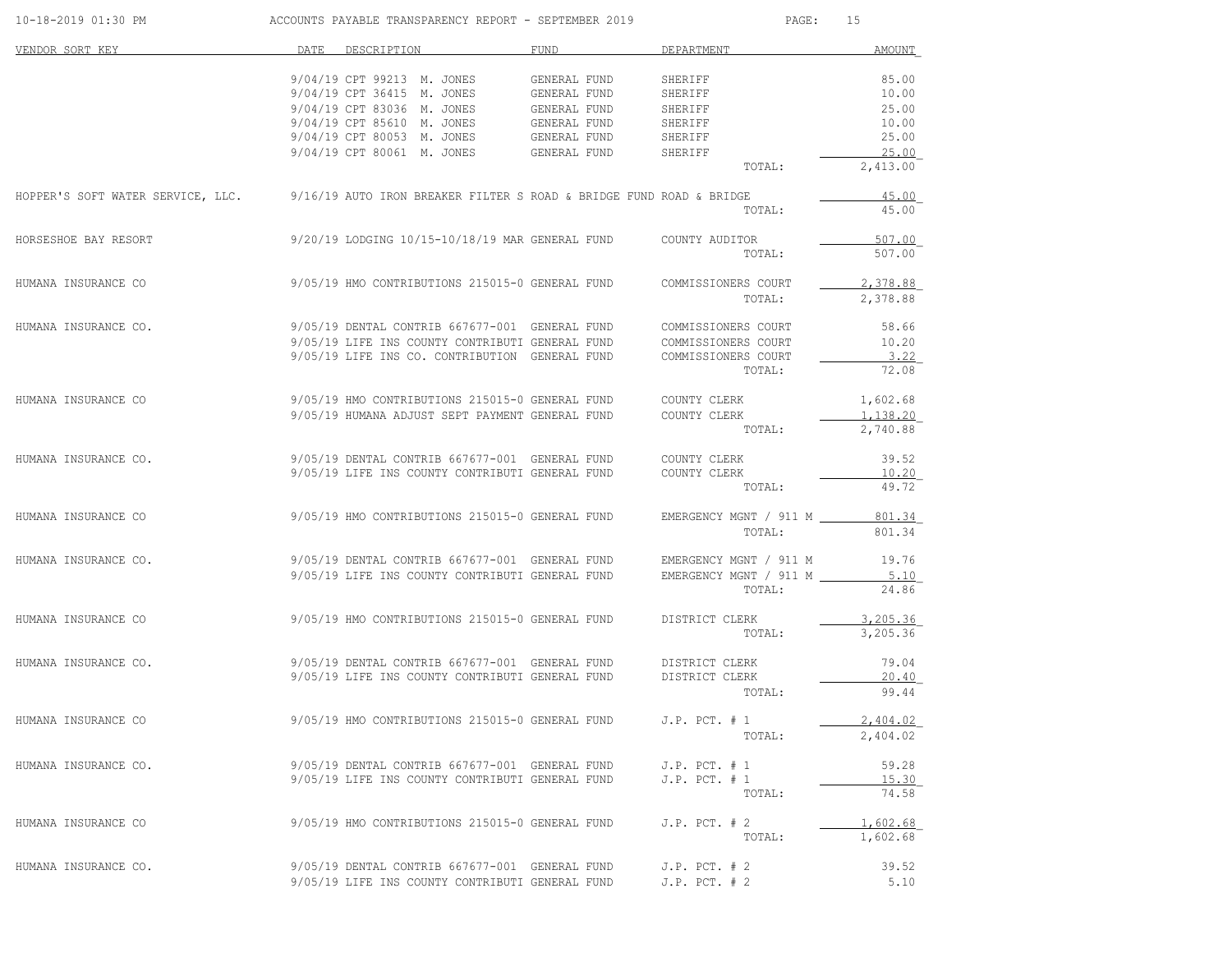| 10-18-2019 01:30 PM  | ACCOUNTS PAYABLE TRANSPARENCY REPORT - SEPTEMBER 2019                                             |             | PAGE:                            | 16                   |
|----------------------|---------------------------------------------------------------------------------------------------|-------------|----------------------------------|----------------------|
| VENDOR SORT KEY      | DATE DESCRIPTION                                                                                  | <b>FUND</b> | DEPARTMENT                       | AMOUNT               |
|                      | 9/05/19 LIFE In. Co. Contribution GENERAL FUND                                                    |             | $J.P.$ PCT. $# 2$                | 2.30                 |
|                      |                                                                                                   |             | TOTAL:                           | 46.92                |
| HUMANA INSURANCE CO  | 9/05/19 HMO CONTRIBUTIONS 215015-0 GENERAL FUND                                                   |             | $J.P.$ PCT. $# 3$                | 1,602.68             |
|                      |                                                                                                   |             | TOTAL:                           | 1,602.68             |
| HUMANA INSURANCE CO. | 9/05/19 DENTAL CONTRIB 667677-001 GENERAL FUND                                                    |             | $J.P.$ PCT. $# 3$                | 39.52                |
|                      | 9/05/19 LIFE INS COUNTY CONTRIBUTI GENERAL FUND                                                   |             | $J.P.$ PCT. $# 3$                | 10.20                |
|                      |                                                                                                   |             | TOTAL:                           | 49.72                |
| HUMANA INSURANCE CO  | 9/05/19 HMO CONTRIBUTIONS 215015-0 GENERAL FUND                                                   |             | $J.P.$ PCT. $#4$                 | 1.602.68             |
|                      |                                                                                                   |             | TOTAL:                           | 1,602.68             |
| HUMANA INSURANCE CO. | 9/05/19 DENTAL CONTRIB 667677-001 GENERAL FUND                                                    |             | $J.P.$ PCT. $#4$                 | 39.52                |
|                      | 9/05/19 LIFE INS COUNTY CONTRIBUTI GENERAL FUND                                                   |             | $J.P.$ PCT. $#4$                 | 5.10                 |
|                      | 9/05/19 LIFE INS CO. CONTRIBUTION GENERAL FUND                                                    |             | $J.P.$ PCT. $# 4$<br>TOTAL:      | 3.32<br>47.94        |
|                      |                                                                                                   |             |                                  |                      |
| HUMANA INSURANCE CO  | 9/05/19 HMO CONTRIBUTIONS 215015-0 GENERAL FUND                                                   |             | COUNTY ATTORNEY<br>TOTAL:        | 3,065.74<br>3,065.74 |
|                      |                                                                                                   |             |                                  |                      |
| HUMANA INSURANCE CO. | 9/05/19 DENTAL CONTRIB 667677-001 GENERAL FUND                                                    |             | COUNTY ATTORNEY                  | 75.60                |
|                      | 9/05/19 LIFE INS COUNTY CONTRIBUTI GENERAL FUND                                                   |             | COUNTY ATTORNEY<br>TOTAL:        | 19.51<br>95.11       |
|                      |                                                                                                   |             |                                  |                      |
| HUMANA INSURANCE CO  | 9/05/19 HMO CONTRIBUTIONS 215015-0 GENERAL FUND                                                   |             | ELECTIONS                        | 1,602.68             |
|                      |                                                                                                   |             | TOTAL:                           | 1,602.68             |
| HUMANA INSURANCE CO. | 9/05/19 DENTAL CONTRIB 667677-001 GENERAL FUND                                                    |             | <b>ELECTIONS</b>                 | 39.52                |
|                      | 9/05/19 LIFE INS COUNTY CONTRIBUTI GENERAL FUND<br>9/05/19 LIFE INS CO. CONTRIBUTION GENERAL FUND |             | ELECTIONS                        | 5.10<br>3.32         |
|                      |                                                                                                   |             | ELECTIONS<br>TOTAL:              | 47.94                |
| HUMANA INSURANCE CO  | 9/05/19 HMO CONTRIBUTIONS 215015-0 GENERAL FUND                                                   |             | COUNTY AUDITOR                   | 2,404.02             |
|                      |                                                                                                   |             | TOTAL:                           | 2,404.02             |
|                      |                                                                                                   |             |                                  |                      |
| HUMANA INSURANCE CO. | 9/05/19 DENTAL CONTRIB 667677-001 GENERAL FUND<br>9/05/19 LIFE INS COUNTY CONTRIBUTI GENERAL FUND |             | COUNTY AUDITOR<br>COUNTY AUDITOR | 59.28<br>15.30       |
|                      |                                                                                                   |             | TOTAL:                           | 74.58                |
| HUMANA INSURANCE CO  | 9/05/19 HMO CONTRIBUTIONS 215015-0 GENERAL FUND                                                   |             | COUNTY TREASURER                 | 2,404.02             |
|                      |                                                                                                   |             | TOTAL:                           | 2,404.02             |
| HUMANA INSURANCE CO. | 9/05/19 DENTAL CONTRIB 667677-001 GENERAL FUND                                                    |             | COUNTY TREASURER                 | 59.28                |
|                      | 9/05/19 LIFE INS COUNTY CONTRIBUTI GENERAL FUND                                                   |             | COUNTY TREASURER                 | 10.20                |
|                      | 9/05/19 LIFE INS CO. CONTRIBUTION GENERAL FUND                                                    |             | COUNTY TREASURER                 | 3.32                 |
|                      |                                                                                                   |             | TOTAL:                           | 72.80                |
| HUMANA INSURANCE CO  | 9/05/19 HMO CONTRIBUTIONS 215015-0 GENERAL FUND                                                   |             | TAX COLLECTOR                    | 3,205.36             |
|                      |                                                                                                   |             | TOTAL:                           | 3,205.36             |
| HUMANA INSURANCE CO. | 9/05/19 DENTAL CONTRIB 667677-001 GENERAL FUND                                                    |             | TAX COLLECTOR                    | 79.04                |
|                      | 9/05/19 LIFE INS COUNTY CONTRIBUTI GENERAL FUND                                                   |             | TAX COLLECTOR                    | 20.40                |
|                      |                                                                                                   |             | TOTAL:                           | 99.44                |
| HUMANA INSURANCE CO  | 9/05/19 HMO CONTRIBUTIONS 215015-0 GENERAL FUND                                                   |             | BUILDING MAINTENANCE             | 2,404.02             |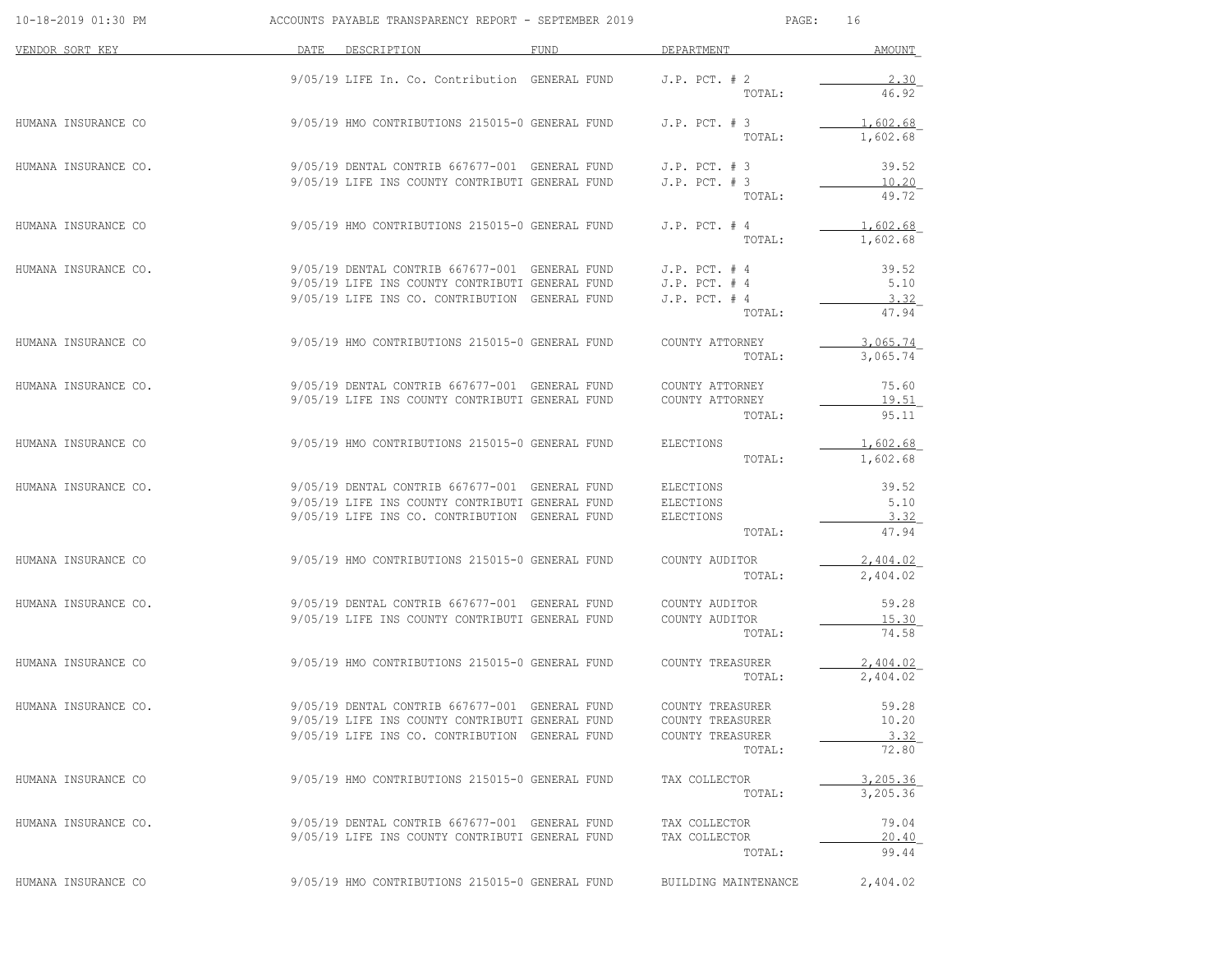| 10-18-2019 01:30 PM  |                            | ACCOUNTS PAYABLE TRANSPARENCY REPORT - SEPTEMBER 2019                                             |                              | PAGE:                                        | 17               |
|----------------------|----------------------------|---------------------------------------------------------------------------------------------------|------------------------------|----------------------------------------------|------------------|
| VENDOR SORT KEY      | DATE                       | DESCRIPTION                                                                                       | <b>FUND</b>                  | DEPARTMENT                                   | AMOUNT           |
|                      |                            |                                                                                                   |                              | TOTAL:                                       | 2,404.02         |
| HUMANA INSURANCE CO. |                            | 9/05/19 DENTAL CONTRIB 667677-001 GENERAL FUND                                                    |                              | BUILDING MAINTENANCE                         | 59.28            |
|                      |                            | 9/05/19 LIFE INS COUNTY CONTRIBUTI GENERAL FUND                                                   |                              | BUILDING MAINTENANCE<br>TOTAL:               | 15.30<br>74.58   |
| HUMANA INSURANCE CO  |                            | 9/05/19 HMO CONTRIBUTIONS 215015-0 GENERAL FUND                                                   |                              | CONSTABLE PCT # 1                            | 801.34           |
|                      |                            |                                                                                                   |                              | TOTAL:                                       | 801.34           |
| HUMANA INSURANCE CO. |                            | 9/05/19 DENTAL CONTRIB 667677-001 GENERAL FUND                                                    |                              | CONSTABLE PCT # 1                            | 19.76            |
|                      |                            | 9/05/19 LIFE INS COUNTY CONTRIBUTI GENERAL FUND                                                   |                              | CONSTABLE PCT # 1<br>TOTAL:                  | 5.10<br>24.86    |
| HUMANA INSURANCE CO  |                            | 9/05/19 HMO CONTRIBUTIONS 215015-0 GENERAL FUND                                                   |                              | CONSTABLE PCT # 2                            | 801.34           |
|                      |                            |                                                                                                   |                              | TOTAL:                                       | 801.34           |
| HUMANA INSURANCE CO. |                            | 9/05/19 DENTAL CONTRIB 667677-001 GENERAL FUND                                                    |                              | CONSTABLE PCT # 2                            | 19.76            |
|                      |                            | 9/05/19 LIFE INS COUNTY CONTRIBUTI GENERAL FUND                                                   |                              | CONSTABLE PCT # 2<br>TOTAL:                  | 5.10<br>24.86    |
| HUMANA INSURANCE CO  |                            | 9/05/19 HMO CONTRIBUTIONS 215015-0 GENERAL FUND                                                   |                              | CONSTABLE PCT # 3                            | 801.34           |
|                      |                            |                                                                                                   |                              | TOTAL:                                       | 801.34           |
| HUMANA INSURANCE CO. |                            | 9/05/19 DENTAL CONTRIB 667677-001 GENERAL FUND                                                    |                              | CONSTABLE PCT # 3                            | 19.76            |
|                      |                            | 9/05/19 LIFE INS COUNTY CONTRIBUTI GENERAL FUND                                                   |                              | CONSTABLE PCT # 3<br>TOTAL:                  | 5.10<br>24.86    |
| HUMANA INSURANCE CO  |                            | 9/05/19 HMO CONTRIBUTIONS 215015-0 GENERAL FUND                                                   |                              | CONSTABLE PCT # 4                            | 801.34           |
|                      |                            |                                                                                                   |                              | TOTAL:                                       | 801.34           |
| HUMANA INSURANCE CO. |                            | 9/05/19 DENTAL CONTRIB 667677-001 GENERAL FUND                                                    |                              | CONSTABLE PCT # 4                            | 19.76            |
|                      |                            | 9/05/19 LIFE INS COUNTY CONTRIBUTI GENERAL FUND                                                   |                              | CONSTABLE PCT # 4<br>TOTAL:                  | 5.10<br>24.86    |
| HUMANA INSURANCE CO  |                            | 9/05/19 HMO CONTRIBUTIONS 215015-0 GENERAL FUND                                                   |                              | SHERIFF                                      | 30,450.92        |
|                      |                            |                                                                                                   |                              | TOTAL:                                       | 30,450.92        |
| HUMANA INSURANCE CO. |                            | 9/05/19 HUMANA DENT/LIFE ADJUST SE GENERAL FUND                                                   |                              | SHERIFF                                      | $442.86-$        |
|                      |                            | 9/05/19 DENTAL CONTRIB 667677-001 GENERAL FUND<br>9/05/19 LIFE INS COUNTY CONTRIBUTI GENERAL FUND |                              | SHERIFF<br>SHERIFF                           | 750.88<br>193.80 |
|                      |                            |                                                                                                   |                              | TOTAL:                                       | 501.82           |
| HUMANA INSURANCE CO  |                            | 9/05/19 HMO CONTRIBUTIONS 215015-0 GENERAL FUND                                                   |                              | JUVENILE CORRECTIONS                         | 25.14            |
|                      | 9/05/19 HMO<br>9/05/19 HMO |                                                                                                   | GENERAL FUND<br>GENERAL FUND | JUVENILE CORRECTIONS<br>JUVENILE CORRECTIONS | 801.34<br>801.34 |
|                      | 9/05/19 HMO                |                                                                                                   | GENERAL FUND                 | JUVENILE CORRECTIONS                         | 801.34           |
|                      | 9/05/19 HMO                |                                                                                                   | GENERAL FUND                 | JUVENILE CORRECTIONS                         | 801.34           |
|                      | 9/05/19 HMO                |                                                                                                   | GENERAL FUND                 | JUVENILE CORRECTIONS                         | 801.34           |
|                      |                            |                                                                                                   |                              | TOTAL:                                       | 4,031.84         |
| HUMANA INSURANCE CO. |                            | 9/05/19 DENTAL CONTRIB 667677-001 GENERAL FUND                                                    |                              | JUVENILE CORRECTIONS                         | 0.62             |
|                      |                            | 9/05/19 DENTAL EMPLR CONTRIBUTION GENERAL FUND<br>9/05/19 LIFE EMPLR CONTRIBUTION                 | GENERAL FUND                 | JUVENILE CORRECTIONS<br>JUVENILE CORRECTIONS | 19.76<br>5.10    |
|                      |                            | 9/05/19 DENTAL EMPLR CONTRIBUTION GENERAL FUND                                                    |                              | JUVENILE CORRECTIONS                         | 19.76            |
|                      |                            | 9/05/19 LIFE EMPLR CONTRIBUTION                                                                   | GENERAL FUND                 | JUVENILE CORRECTIONS                         | 5.10             |
|                      |                            | 9/05/19 LIFE INS CO. CONTRIBUTION GENERAL FUND                                                    |                              | JUVENILE CORRECTIONS                         | 0.10             |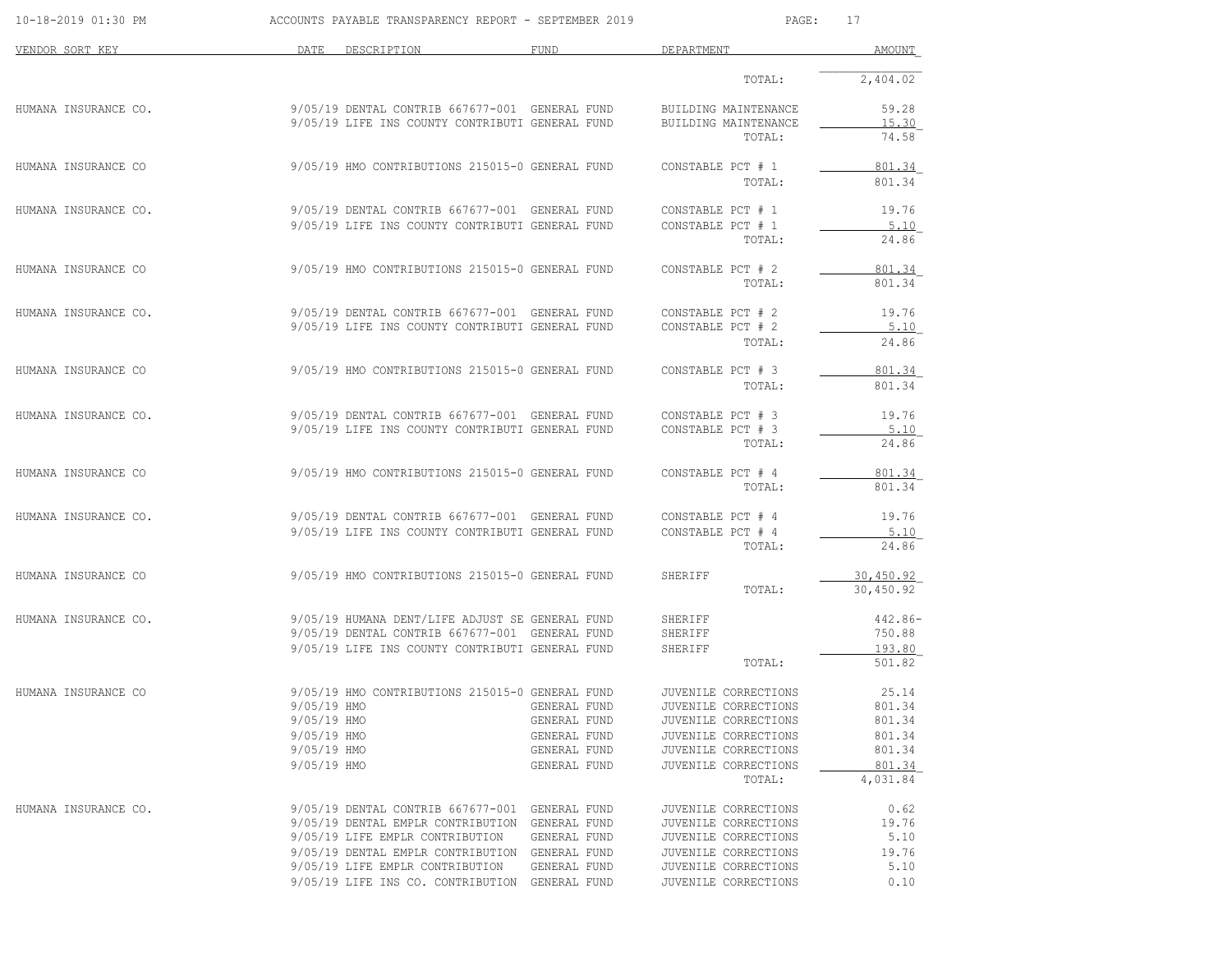| 10-18-2019 01:30 PM        |      | ACCOUNTS PAYABLE TRANSPARENCY REPORT - SEPTEMBER 2019                                                                                            |              | PAGE:                          | 18               |
|----------------------------|------|--------------------------------------------------------------------------------------------------------------------------------------------------|--------------|--------------------------------|------------------|
| VENDOR SORT KEY            | DATE | DESCRIPTION                                                                                                                                      | <b>FUND</b>  | DEPARTMENT                     | <b>AMOUNT</b>    |
|                            |      | 9/05/19 DENTAL EMPLR CONTRIBUTION GENERAL FUND                                                                                                   |              | JUVENILE CORRECTIONS           | 19.76            |
|                            |      | 9/05/19 LIFE EMPLR CONTRIBUTION                                                                                                                  | GENERAL FUND | JUVENILE CORRECTIONS           | 5.10             |
|                            |      | 9/05/19 DENTAL EMPLR CONTRIBUTION GENERAL FUND                                                                                                   |              | JUVENILE CORRECTIONS           | 19.76            |
|                            |      | 9/05/19 LIFE EMPLR CONTRIBUTION                                                                                                                  | GENERAL FUND | JUVENILE CORRECTIONS           | 5.10             |
|                            |      | 9/05/19 DENTAL EMPLR CONTRIBUTION GENERAL FUND                                                                                                   |              | JUVENILE CORRECTIONS           | 19.76            |
|                            |      | 9/05/19 LIFE EMPLR CONTRIBUTION GENERAL FUND                                                                                                     |              | JUVENILE CORRECTIONS<br>TOTAL: | 5.10<br>125.02   |
|                            |      |                                                                                                                                                  |              |                                |                  |
| HUMANA INSURANCE CO        |      | 9/05/19 HMO CONTRIBUTIONS 215015-0 GENERAL FUND                                                                                                  |              | HIGHWAY PATROL<br>TOTAL:       | 801.34<br>801.34 |
| HUMANA INSURANCE CO.       |      | 9/05/19 DENTAL CONTRIB 667677-001 GENERAL FUND HIGHWAY PATROL                                                                                    |              |                                | 19.76            |
|                            |      | 9/05/19 LIFE INS COUNTY CONTRIBUTI GENERAL FUND                                                                                                  |              | HIGHWAY PATROL                 | 5.10             |
|                            |      |                                                                                                                                                  |              | TOTAL:                         | 24.86            |
| HUMANA INSURANCE CO        |      | 9/05/19 HMO CONTRIBUTIONS 215015-0 GENERAL FUND                                                                                                  |              | COUNTY EXTENSION               | 801.34           |
|                            |      |                                                                                                                                                  |              | TOTAL:                         | 801.34           |
| HUMANA INSURANCE CO.       |      | 9/05/19 DENTAL CONTRIB 667677-001 GENERAL FUND COUNTY EXTENSION                                                                                  |              |                                | 19.76            |
|                            |      | 9/05/19 LIFE INS COUNTY CONTRIBUTI GENERAL FUND                                                                                                  |              | COUNTY EXTENSION               | 5.10             |
|                            |      |                                                                                                                                                  |              | TOTAL:                         | 24.86            |
| HUMANA INSURANCE CO        |      | 9/05/19 HMO CONTRIBUTIONS 215015-0 ROAD & BRIDGE FUND ROAD & BRIDGE                                                                              |              |                                | 24, 179.82       |
|                            |      | 9/05/19 HUMANA ADJUST SEPT PAYMENT ROAD & BRIDGE FUND ROAD & BRIDGE                                                                              |              |                                | 2,878.03         |
|                            |      |                                                                                                                                                  |              | TOTAL:                         | 27,057.85        |
| HUMANA INSURANCE CO.       |      | $9/05/19$ DENTAL CONTRIB 667677-001 ROAD & BRIDGE FUND ROAD & BRIDGE                                                                             |              |                                | 596.24           |
|                            |      | 9/05/19 LIFE INS COUNTY CONTRIBUTI ROAD & BRIDGE FUND ROAD & BRIDGE                                                                              |              |                                | 133.49           |
|                            |      | 9/05/19 Life In Co. Contribution ROAD & BRIDGE FUND ROAD & BRIDGE                                                                                |              |                                | 6.64             |
|                            |      | 9/05/19 LIFE INS CO. CONTRIBUTION ROAD & BRIDGE FUND ROAD & BRIDGE                                                                               |              |                                | 3.32             |
|                            |      | 9/05/19 LIFE In. Co. Contribution ROAD & BRIDGE FUND ROAD & BRIDGE                                                                               |              |                                | 2.30             |
|                            |      |                                                                                                                                                  |              | TOTAL:                         | 741.99           |
| HUMANA INSURANCE CO        |      | 9/05/19 HMO CONTRIBUTIONS 215015-0 WIC PROGRAM FUND NON-DEPARTMENTAL                                                                             |              |                                | 1,602.68         |
|                            |      |                                                                                                                                                  |              | TOTAL:                         | 1,602.68         |
| HUMANA INSURANCE CO.       |      | 9/05/19 DENTAL CONTRIB 667677-001 WIC PROGRAM FUND NON-DEPARTMENTAL                                                                              |              |                                | 39.52            |
|                            |      | 9/05/19 LIFE INS COUNTY CONTRIBUTI WIC PROGRAM FUND NON-DEPARTMENTAL                                                                             |              |                                | 10.20            |
|                            |      |                                                                                                                                                  |              | TOTAL:                         | 49.72            |
| HUMANA INSURANCE CO        |      | 9/05/19 HMO EMPLOYEE DED 215015-00 FRIO COUNTY PAYROL NON-DEPARTMENTAL                                                                           |              |                                | 1,803.02         |
|                            |      | 9/05/19 HMO EMPLOYEE DED 215015-00 FRIO COUNTY PAYROL NON-DEPARTMENTAL                                                                           |              |                                | 2,199.69         |
|                            |      |                                                                                                                                                  |              | TOTAL:                         | 4,002.71         |
| HUMANA INSURANCE CO.       |      | 9/05/19 DENTAL EMPLOYEE DED 667677 FRIO COUNTY PAYROL NON-DEPARTMENTAL                                                                           |              |                                | 344.61           |
|                            |      | 9/05/19 DENTAL EMPLOYEE DED 667677 FRIO COUNTY PAYROL NON-DEPARTMENTAL                                                                           |              |                                | 353.52           |
|                            |      | 9/05/19 LIFE INS EMPLOYEE CONTRIBU FRIO COUNTY PAYROL NON-DEPARTMENTAL                                                                           |              |                                | 46.00            |
|                            |      | 9/05/19 LIFE INS EMPLOYEE CONTRIBU FRIO COUNTY PAYROL NON-DEPARTMENTAL<br>9/05/19 HUMANA VISION PLAN FRIO CO FRIO COUNTY PAYROL NON-DEPARTMENTAL |              |                                | 46.00<br>541.10  |
|                            |      | 9/05/19 HUMANA VISION PLAN FRIO CO FRIO COUNTY PAYROL NON-DEPARTMENTAL                                                                           |              |                                | 532.71           |
|                            |      |                                                                                                                                                  |              | TOTAL:                         | 1,863.94         |
| HURLEY FUNERAL HOMES, INC. |      | 9/11/19 FIRST CALL 9/3/19 J. HUNTE GENERAL FUND                                                                                                  |              | HEALTH & WELFARE               | 425.00           |
|                            |      | 9/11/19 CRASH BAG                                                                                                                                | GENERAL FUND | HEALTH & WELFARE               | 150.00           |
|                            |      |                                                                                                                                                  |              | TOTAL:                         | 575.00           |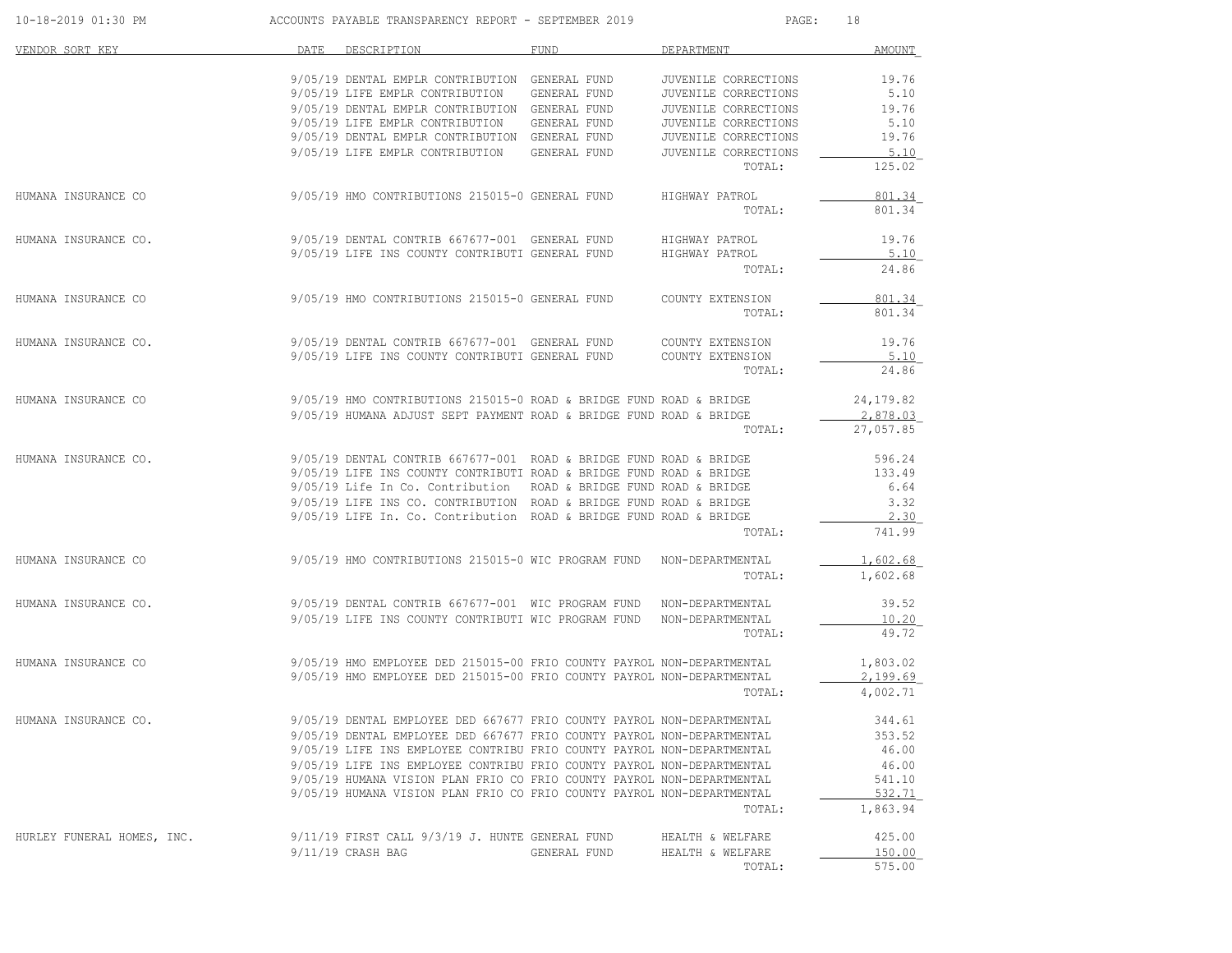| 10-18-2019 01:30 PM |  |
|---------------------|--|
|                     |  |

ACCOUNTS PAYABLE TRANSPARENCY REPORT - SEPTEMBER 2019 PAGE: 19

| VENDOR SORT KEY               | DATE<br>DESCRIPTION                                                        | <b>FUND</b>  | DEPARTMENT          | <b>AMOUNT</b> |
|-------------------------------|----------------------------------------------------------------------------|--------------|---------------------|---------------|
| SAT RADIO COMMUNICATIONS, LTD | 9/11/19 2 MTR REPEATERS                                                    | GENERAL FUND | SHERIFF             | 1,176.00      |
|                               | 9/11/19 1 MTR REPEATER @ DILLEY                                            | GENERAL FUND | SHERIFF             | 588.00        |
|                               | 9/11/19 1 QUANTAR DIGITAL RPTR                                             | GENERAL FUND | SHERIFF             | 1,800.00      |
|                               | 9/11/19 1 TELEX CONSOLE                                                    | GENERAL FUND | SHERIFF             | 708.00        |
|                               | 9/11/19 3 DIGITAL CONSOLETTES                                              | GENERAL FUND | SHERIFF             | 1,764.00      |
|                               | 9/11/19 1 BACKUP CONSOLE                                                   | GENERAL FUND | SHERIFF             | 360.00        |
|                               | 9/11/19 1 M25KTS MOBILE                                                    | GENERAL FUND | SHERIFF             | 216.00        |
|                               | 9/11/19 13 XTL5000 MOBILES                                                 | GENERAL FUND | SHERIFF             | 2,808.00      |
|                               | 9/11/19 14 XTL5000 PORTABLES                                               | GENERAL FUND | SHERIFF             | 3,024.00      |
|                               | 9/11/19 1 UPSBATTERY BACKUP                                                | GENERAL FUND | SHERIFF             | 144.00        |
|                               | 9/11/19 1 TWR4-150SP PRE-AMP                                               | GENERAL FUND | SHERIFF             | 180.00        |
|                               | 9/11/19 8 APX4000                                                          | GENERAL FUND | SHERIFF             | 1,728.00      |
|                               | 9/11/19 6 APX6500                                                          | GENERAL FUND | SHERIFF             | 1,296.00      |
|                               | 9/11/19 1 STP105B MIDLAND P25                                              | GENERAL FUND | SHERIFF             | 216.00        |
|                               | 9/11/19 2 DISPATCH CONSOLE POSITIO GENERAL FUND                            |              | SHERIFF             | 1,632.00      |
|                               | 9/11/19 1 GTR8000 REPEATER                                                 | GENERAL FUND | SHERIFF             | 1,800.00      |
|                               | 9/11/19 1SUA2200XL UPS                                                     | GENERAL FUND | SHERIFF             | 144.00        |
|                               | 9/11/19 1 SUA48XLBP BATT KIT                                               | GENERAL FUND | SHERIFF             | 624.00        |
|                               |                                                                            |              | TOTAL:              | 20,208.00     |
| INTENSE LIGHTING              | 9/11/19 F.F. 49" LIGHT BAR                                                 | GENERAL FUND | SHERIFF             | 5,100.00      |
|                               | 9/11/19 F.F. LIGHTBAR HOOKS                                                | GENERAL FUND | SHERIFF             | 150.00        |
|                               | 9/11/19 F.F. 40 RED/WHITE                                                  | GENERAL FUND | SHERIFF             | 240.00        |
|                               | 9/11/19 F.F. 40 RED/WHITE                                                  | GENERAL FUND | SHERIFF             | 240.00        |
|                               | 9/11/19 SHO-ME FLASHER                                                     | GENERAL FUND | SHERIFF             | 180.00        |
|                               | 9/11/19 SILVERADO CONSOLE                                                  | GENERAL FUND | SHERIFF             | 1,650.00      |
|                               | 9/11/19 F.F. 4200 CONTROLLER                                               | GENERAL FUND | SHERIFF             | 800.00        |
|                               | 9/11/19 F.F. STORMPRO SIREN                                                | GENERAL FUND | SHERIFF             | 360.00        |
|                               | 9/11/19 F.F. TRITON SPEAKER                                                | GENERAL FUND | SHERIFF             | 300.00        |
|                               | $9/11/19$ F.F. CANNON R/W                                                  | GENERAL FUND | SHERIFF             | 420.00        |
|                               | $9/11/19$ F.F. CANNON B/W                                                  | GENERAL FUND | SHERIFF             | 420.00        |
|                               | 9/11/19 INSTALLATION                                                       | GENERAL FUND | SHERIFF             | 3,240.00      |
|                               | 9/11/19 MISC HARDWARE                                                      | GENERAL FUND | SHERIFF             | 150.00        |
|                               | 9/11/19 CHVY 4DOOR K9 INSERT                                               | GENERAL FUND | SHERIFF             | 5,700.00      |
|                               | 9/11/19 ELITE K-9 KENNEL                                                   | GENERAL FUND | SHERIFF             | 100.00        |
|                               | 9/11/19 SENTINA POLICE PARTI                                               | GENERAL FUND | SHERIFF             | 875.00        |
|                               | 9/11/19 SETINA CHVY PRISONR                                                | GENERAL FUND | SHERIFF             | 750.00        |
|                               | 9/11/19 INSTALLATION                                                       | GENERAL FUND | SHERIFF             | 900.00        |
|                               | 9/11/19 MISC HARDARE                                                       | GENERAL FUND | SHERIFF             | 30.00         |
|                               | 9/11/19 MISC HARWARE                                                       | GENERAL FUND | SHERIFF             | 1,460.00      |
|                               |                                                                            |              | TOTAL:              | 23,065.00     |
| IRON MOUNTAIN                 | 9/11/19 MO STORAGE SEPTEMBER 2019 CO CLERK ARCHIVE F ELIGIBLE EXPENDITURES |              |                     | 215.42        |
|                               |                                                                            |              | TOTAL:              | 215.42        |
| INTERNAL REVENUE SERVICE      | 9/03/19 FICA WITHHOLDINGS                                                  | GENERAL FUND | COMMISSIONERS COURT | 545.59        |
|                               | 9/13/19 FICA WITHHOLDINGS                                                  | GENERAL FUND | COMMISSIONERS COURT | 462.57        |
|                               | 9/30/19 FICA WITHHOLDINGS                                                  | GENERAL FUND | COMMISSIONERS COURT | 453.11        |
|                               | 9/03/19 MEDICARE WITHHOLDINGS                                              | GENERAL FUND | COMMISSIONERS COURT | 127.61        |
|                               | 9/13/19 MEDICARE WITHHOLDINGS                                              | GENERAL FUND | COMMISSIONERS COURT | 108.19        |
|                               | 9/30/19 MEDICARE WITHHOLDINGS                                              | GENERAL FUND | COMMISSIONERS COURT | 105.97        |
|                               | 9/03/19 FICA WITHHOLDINGS                                                  | GENERAL FUND | COUNTY CLERK        | 330.72        |
|                               | 9/13/19 FICA WITHHOLDINGS                                                  | GENERAL FUND | COUNTY CLERK        | 357.23        |
|                               | 9/30/19 FICA WITHHOLDINGS                                                  | GENERAL FUND | COUNTY CLERK        | 347.22        |
|                               | 9/03/19 MEDICARE WITHHOLDINGS                                              | GENERAL FUND | COUNTY CLERK        | 77.35         |
|                               | 9/13/19 MEDICARE WITHHOLDINGS                                              | GENERAL FUND | COUNTY CLERK        | 83.54         |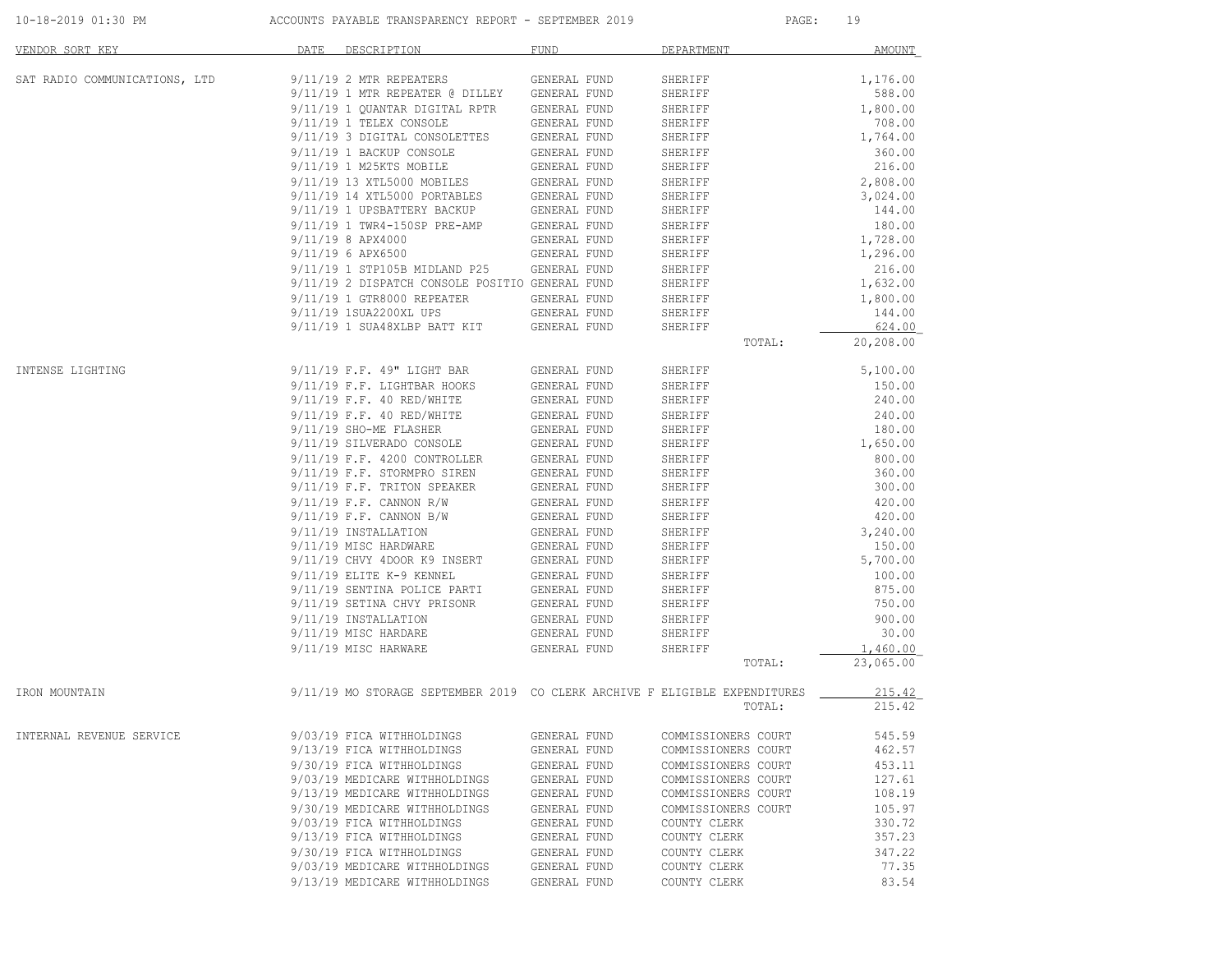| VENDOR SORT KEY | DATE | DESCRIPTION                                                                                                                                                                                                                                            | <b>FUND</b>                  | DEPARTMENT                             | AMOUNT           |
|-----------------|------|--------------------------------------------------------------------------------------------------------------------------------------------------------------------------------------------------------------------------------------------------------|------------------------------|----------------------------------------|------------------|
|                 |      | 9/30/19 MEDICARE WITHHOLDINGS                                                                                                                                                                                                                          | GENERAL FUND                 | COUNTY CLERK                           | 81.21            |
|                 |      |                                                                                                                                                                                                                                                        | GENERAL FUND                 | EMERGENCY MGNT / 911 M                 | 351.60           |
|                 |      | 9/03/19 FICA WITHHOLDINGS<br>9/13/19 FICA WITHHOLDINGS                                                                                                                                                                                                 | GENERAL FUND                 | EMERGENCY MGNT / 911 M                 | 129.66           |
|                 |      | 9/30/19 FICA WITHHOLDINGS<br>9/03/19 MEDICARE WITHHOLDINGS                                                                                                                                                                                             | GENERAL FUND                 | EMERGENCY MGNT / 911 M                 | 129.56           |
|                 |      |                                                                                                                                                                                                                                                        | GENERAL FUND                 | EMERGENCY MGNT / 911 M                 | 82.23            |
|                 |      |                                                                                                                                                                                                                                                        |                              | EMERGENCY MGNT / 911 M                 | 30.32            |
|                 |      | 9/13/19 MEDICARE WITHHOLDINGS GENERAL FUND<br>9/30/19 MEDICARE WITHHOLDINGS GENERAL FUND<br>9/03/19 FICA WITHHOLDINGS GENERAL FUND                                                                                                                     |                              | EMERGENCY MGNT / 911 M                 | 30.30            |
|                 |      |                                                                                                                                                                                                                                                        |                              | DISTRICT COURT                         | 61.20            |
|                 |      | 9/13/19 FICA WITHHOLDINGS<br>9/30/19 FICA WITHHOLDINGS                                                                                                                                                                                                 | GENERAL FUND                 | DISTRICT COURT                         | 45.90            |
|                 |      |                                                                                                                                                                                                                                                        | GENERAL FUND                 | DISTRICT COURT                         | 30.60            |
|                 |      | 9/03/19 MEDICARE WITHHOLDINGS<br>9/13/19 MEDICARE WITHHOLDINGS                                                                                                                                                                                         | GENERAL FUND                 | DISTRICT COURT                         | 14.32            |
|                 |      |                                                                                                                                                                                                                                                        | GENERAL FUND                 | DISTRICT COURT                         | 10.74            |
|                 |      | 9/30/19 MEDICARE WITHHOLDINGS<br>9/03/19 FICA WITHHOLDINGS                                                                                                                                                                                             | GENERAL FUND                 | DISTRICT COURT                         | 7.16             |
|                 |      | 9/13/19 FICA WITHHOLDINGS                                                                                                                                                                                                                              | GENERAL FUND                 | DISTRICT CLERK                         | 378.83<br>356.46 |
|                 |      |                                                                                                                                                                                                                                                        | GENERAL FUND                 | DISTRICT CLERK                         |                  |
|                 |      | 9/30/19 FICA WITHHOLDINGS<br>9/03/19 MEDICARE WITHHOLDINGS                                                                                                                                                                                             | GENERAL FUND<br>GENERAL FUND | DISTRICT CLERK<br>DISTRICT CLERK       | 356.63<br>88.59  |
|                 |      |                                                                                                                                                                                                                                                        |                              | DISTRICT CLERK                         | 83.37            |
|                 |      | $9/13/19 \text{ MEDICARE WITHHOLDINGS} \hspace{1.5cm} \text{GENERAL FUND} \\ 9/30/19 \text{ MEDICARE WITHHOLDINGS} \hspace{1.5cm} \text{GENERAL FUND}$                                                                                                 |                              | DISTRICT CLERK                         | 83.41            |
|                 |      |                                                                                                                                                                                                                                                        | GENERAL FUND                 | $J.P.$ PCT. $# 1$                      | 302.24           |
|                 |      | 9/03/19 FICA WITHHOLDINGS<br>9/13/19 FICA WITHHOLDINGS<br>9/13/19 FICA WITHHOLDINGS                                                                                                                                                                    | GENERAL FUND                 | J.P. $PCT. # 1$                        | 293.51           |
|                 |      |                                                                                                                                                                                                                                                        |                              | $J.P.$ PCT. $# 1$                      | 278.70           |
|                 |      |                                                                                                                                                                                                                                                        |                              | $J.P.$ PCT. $# 1$                      | 70.68            |
|                 |      | 9/30/19 FICA WITHHOLDINGS<br>9/30/19 FICA WITHHOLDINGS<br>9/30/19 MEDICARE WITHHOLDINGS<br>9/13/19 MEDICARE WITHHOLDINGS<br>9/30/19 MEDICARE WITHHOLDINGS<br>9/03/19 FICA WITHHOLDINGS<br>9/03/19 FICA WITHHOLDINGS<br>9/03/19 FICA WITHHOLDINGS<br>GE |                              | $J.P.$ PCT. $# 1$                      | 68.65            |
|                 |      |                                                                                                                                                                                                                                                        |                              | J.P. $PCT. # 1$                        | 65.17            |
|                 |      |                                                                                                                                                                                                                                                        |                              | J.P. $PCT. # 2$                        | 242.97           |
|                 |      | 9/13/19 FICA WITHHOLDINGS                                                                                                                                                                                                                              | GENERAL FUND                 | $J.P.$ PCT. $# 2$                      | 174.95           |
|                 |      | 9/30/19 FICA WITHHOLDINGS                                                                                                                                                                                                                              | GENERAL FUND                 | $J.P.$ PCT. $# 2$                      | 211.17           |
|                 |      |                                                                                                                                                                                                                                                        |                              | $J.P.$ PCT. $# 2$                      | 56.83            |
|                 |      |                                                                                                                                                                                                                                                        |                              | J.P. $PCT. # 2$                        | 40.91            |
|                 |      | 9/03/19 MEDICARE WITHHOLDINGS<br>9/13/19 MEDICARE WITHHOLDINGS<br>9/30/19 MEDICARE WITHHOLDINGS<br>9/30/19 MEDICARE WITHHOLDINGS<br>9/03/19 FICA WITHHOLDINGS<br>9/13/19 FICA WITHHOLDINGS<br>9/13/19 FICA WITHHOLDINGS<br>9/13/19 FICA WITHHOLDING    |                              | $J.P.$ PCT. $# 2$                      | 49.39            |
|                 |      |                                                                                                                                                                                                                                                        |                              | $J.P.$ PCT. $# 3$                      | 218.70           |
|                 |      | 9/13/19 FICA WITHHOLDINGS                                                                                                                                                                                                                              |                              | J.P. $PCT. # 3$                        | 196.42           |
|                 |      | 9/30/19 FICA WITHHOLDINGS<br>9/03/19 MEDICARE WITHHOLDINGS<br>9/03/19 MEDICARE WITHHOLDINGS<br>9/13/19 MEDICARE WITHHOLDINGS<br>9/30/19 MEDICARE WITHHOLDINGS<br>9/30/19 MEDICARE WITHHOLDINGS<br>GENERAL FUND                                         |                              | $J.P.$ PCT. $# 3$                      | 207.98           |
|                 |      |                                                                                                                                                                                                                                                        |                              | $J.P.$ PCT. $# 3$                      | 51.14            |
|                 |      |                                                                                                                                                                                                                                                        |                              | $J.P.$ PCT. $# 3$<br>$J.P.$ PCT. $# 3$ | 45.94<br>48.63   |
|                 |      |                                                                                                                                                                                                                                                        | GENERAL FUND                 | $J.P.$ PCT. $#4$                       | 211.69           |
|                 |      | 9/03/19 FICA WITHHOLDINGS<br>9/13/19 FICA WITHHOLDINGS                                                                                                                                                                                                 | GENERAL FUND                 | $J.P.$ PCT. $#4$                       | 201.22           |
|                 |      | 9/30/19 FICA WITHHOLDINGS<br>9/30/19 FICA WITHHOLDINGS<br>9/03/19 MEDICARE WITHHOLDINGS<br>9/13/19 MEDICARE WITHHOLDINGS                                                                                                                               | GENERAL FUND                 | $J.P.$ PCT. $#4$                       | 198.46           |
|                 |      |                                                                                                                                                                                                                                                        | GENERAL FUND                 | $J.P.$ PCT. $#4$                       | 49.51            |
|                 |      |                                                                                                                                                                                                                                                        | GENERAL FUND                 | $J.P.$ PCT. $#4$                       | 47.06            |
|                 |      |                                                                                                                                                                                                                                                        |                              | $J.P.$ PCT. $#4$                       | 46.41            |
|                 |      | 9/30/19 MEDICARE WITHHOLDINGS GENERAL FUND<br>9/03/19 FICA WITHHOLDINGS GENERAL FUND                                                                                                                                                                   |                              | COUNTY ATTORNEY                        | 564.28           |
|                 |      | 9/13/19 FICA WITHHOLDINGS                                                                                                                                                                                                                              | GENERAL FUND                 | COUNTY ATTORNEY                        | 541.04           |
|                 |      | 9/30/19 FICA WITHHOLDINGS                                                                                                                                                                                                                              | GENERAL FUND                 | COUNTY ATTORNEY                        | 550.36           |
|                 |      | 9/03/19 MEDICARE WITHHOLDINGS                                                                                                                                                                                                                          | GENERAL FUND                 | COUNTY ATTORNEY                        | 131.96           |
|                 |      | 9/13/19 MEDICARE WITHHOLDINGS                                                                                                                                                                                                                          | GENERAL FUND                 | COUNTY ATTORNEY                        | 126.54           |
|                 |      | 9/30/19 MEDICARE WITHHOLDINGS                                                                                                                                                                                                                          | GENERAL FUND                 | COUNTY ATTORNEY                        | 128.71           |
|                 |      | 9/03/19 FICA WITHHOLDINGS                                                                                                                                                                                                                              | GENERAL FUND                 | ELECTIONS                              | 199.38           |
|                 |      | 9/13/19 FICA WITHHOLDINGS                                                                                                                                                                                                                              | GENERAL FUND                 | ELECTIONS                              | 194.88           |
|                 |      | 9/30/19 FICA WITHHOLDINGS                                                                                                                                                                                                                              | GENERAL FUND                 | ELECTIONS                              | 221.82           |
|                 |      | 9/03/19 MEDICARE WITHHOLDINGS                                                                                                                                                                                                                          | GENERAL FUND                 | ELECTIONS                              | 46.63            |
|                 |      | 9/13/19 MEDICARE WITHHOLDINGS<br>9/30/19 MEDICARE WITHHOLDINGS                                                                                                                                                                                         | GENERAL FUND                 | ELECTIONS<br>ELECTIONS                 | 45.58<br>51.86   |
|                 |      |                                                                                                                                                                                                                                                        | GENERAL FUND                 |                                        |                  |
|                 |      | 9/03/19 FICA WITHHOLDINGS                                                                                                                                                                                                                              | GENERAL FUND                 | COUNTY AUDITOR                         | 351.49           |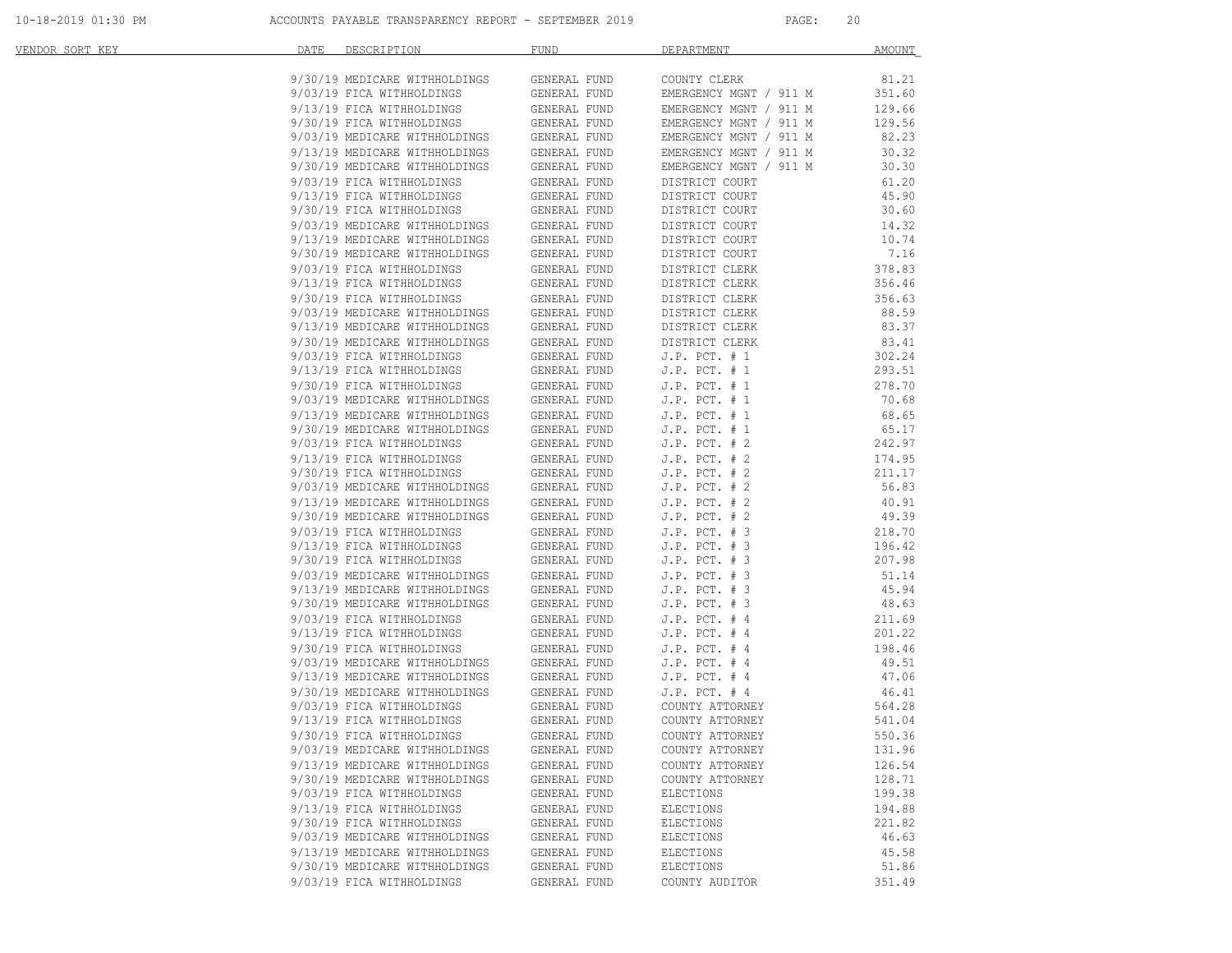| VENDOR SORT KEY | DATE<br>DESCRIPTION                                            | FUND                         | DEPARTMENT                             | AMOUNT           |
|-----------------|----------------------------------------------------------------|------------------------------|----------------------------------------|------------------|
|                 | 9/13/19 FICA WITHHOLDINGS                                      | GENERAL FUND                 | COUNTY AUDITOR                         | 338.72           |
|                 |                                                                | GENERAL FUND                 | COUNTY AUDITOR                         | 330.42           |
|                 | 9/30/19 FICA WITHHOLDINGS<br>9/03/19 MEDICARE WITHHOLDINGS     | GENERAL FUND                 | COUNTY AUDITOR                         | 82.20            |
|                 | 9/13/19 MEDICARE WITHHOLDINGS                                  | GENERAL FUND                 | COUNTY AUDITOR                         | 79.22            |
|                 | 9/30/19 MEDICARE WITHHOLDINGS                                  | GENERAL FUND                 | COUNTY AUDITOR                         | 77.28            |
|                 | 9/03/19 FICA WITHHOLDINGS                                      | GENERAL FUND                 | COUNTY TREASURER                       | 356.85           |
|                 | 9/13/19 FICA WITHHOLDINGS                                      | GENERAL FUND                 | COUNTY TREASURER                       | 352.97           |
|                 | 9/30/19 FICA WITHHOLDINGS                                      | GENERAL FUND                 | COUNTY TREASURER                       | 353.11           |
|                 | 9/03/19 MEDICARE WITHHOLDINGS<br>9/13/19 MEDICARE WITHHOLDINGS | GENERAL FUND                 | COUNTY TREASURER                       | 83.46            |
|                 | 9/13/19 MEDICARE WITHHOLDINGS                                  | GENERAL FUND                 | COUNTY TREASURER                       | 82.54            |
|                 | 9/30/19 MEDICARE WITHHOLDINGS                                  | GENERAL FUND                 | COUNTY TREASURER                       | 82.58            |
|                 | 9/03/19 FICA WITHHOLDINGS                                      | GENERAL FUND                 | TAX COLLECTOR                          | 404.67           |
|                 | 9/13/19 FICA WITHHOLDINGS                                      | GENERAL FUND                 | TAX COLLECTOR                          | 426.81           |
|                 | 9/30/19 FICA WITHHOLDINGS                                      | GENERAL FUND                 | TAX COLLECTOR                          | 427.82           |
|                 | 9/03/19 MEDICARE WITHHOLDINGS                                  | GENERAL FUND                 | TAX COLLECTOR                          | 94.65            |
|                 | 9/13/19 MEDICARE WITHHOLDINGS<br>9/30/19 MEDICARE WITHHOLDINGS | GENERAL FUND                 | TAX COLLECTOR                          | 99.82            |
|                 |                                                                | GENERAL FUND                 | TAX COLLECTOR                          | 100.05           |
|                 | 9/03/19 FICA WITHHOLDINGS                                      | GENERAL FUND                 | BUILDING MAINTENANCE                   | 237.12           |
|                 | 9/13/19 FICA WITHHOLDINGS                                      | GENERAL FUND                 | BUILDING MAINTENANCE                   | 194.82           |
|                 | 9/30/19 FICA WITHHOLDINGS                                      | GENERAL FUND                 | BUILDING MAINTENANCE                   | 204.19           |
|                 | 9/03/19 MEDICARE WITHHOLDINGS                                  | GENERAL FUND                 | BUILDING MAINTENANCE                   | 55.45            |
|                 | 9/13/19 MEDICARE WITHHOLDINGS                                  | GENERAL FUND                 | BUILDING MAINTENANCE                   | 45.56            |
|                 | 9/30/19 MEDICARE WITHHOLDINGS                                  | GENERAL FUND                 | BUILDING MAINTENANCE                   | 47.75            |
|                 | 9/03/19 FICA WITHHOLDINGS                                      | GENERAL FUND                 | CONSTABLE PCT # 1                      | 126.00           |
|                 | 9/13/19 FICA WITHHOLDINGS<br>9/30/19 FICA WITHHOLDINGS         | GENERAL FUND<br>GENERAL FUND | CONSTABLE PCT # 1<br>CONSTABLE PCT # 1 | 116.35<br>117.38 |
|                 |                                                                | GENERAL FUND                 | CONSTABLE PCT # 1                      | 29.47            |
|                 | 9/03/19 MEDICARE WITHHOLDINGS<br>9/13/19 MEDICARE WITHHOLDINGS | GENERAL FUND                 | CONSTABLE PCT # 1                      | 27.21            |
|                 | 9/30/19 MEDICARE WITHHOLDINGS                                  | GENERAL FUND                 | CONSTABLE PCT # 1                      | 27.45            |
|                 | 9/03/19 FICA WITHHOLDINGS                                      | GENERAL FUND                 | CONSTABLE PCT # 2                      | 118.87           |
|                 | 9/13/19 FICA WITHHOLDINGS                                      | GENERAL FUND                 | CONSTABLE PCT # 2                      | 116.15           |
|                 |                                                                | GENERAL FUND                 | CONSTABLE PCT # 2                      | 108.65           |
|                 | 9/30/19 FICA WITHHOLDINGS<br>9/03/19 MEDICARE WITHHOLDINGS     | GENERAL FUND                 | CONSTABLE PCT # 2                      | 27.80            |
|                 |                                                                | GENERAL FUND                 | CONSTABLE PCT # 2                      | 27.16            |
|                 | 9/13/19 MEDICARE WITHHOLDINGS<br>9/30/19 MEDICARE WITHHOLDINGS | GENERAL FUND                 | CONSTABLE PCT # 2                      | 25.41            |
|                 | 9/03/19 FICA WITHHOLDINGS                                      | GENERAL FUND                 | CONSTABLE PCT # 3                      | 118.87           |
|                 | 9/13/19 FICA WITHHOLDINGS                                      | GENERAL FUND                 | CONSTABLE PCT # 3                      | 114.22           |
|                 | 9/30/19 FICA WITHHOLDINGS                                      | GENERAL FUND                 | CONSTABLE PCT # 3                      | 114.52           |
|                 |                                                                | GENERAL FUND                 | CONSTABLE PCT # 3                      | 27.80            |
|                 | 9/03/19 MEDICARE WITHHOLDINGS<br>9/13/19 MEDICARE WITHHOLDINGS | GENERAL FUND                 | CONSTABLE PCT # 3                      | 26.71            |
|                 | 9/30/19 MEDICARE WITHHOLDINGS                                  | GENERAL FUND                 | CONSTABLE PCT # 3                      | 26.78            |
|                 | 9/03/19 FICA WITHHOLDINGS                                      | GENERAL FUND                 | CONSTABLE PCT # 4                      | 118.87           |
|                 | 9/13/19 FICA WITHHOLDINGS                                      | GENERAL FUND                 | CONSTABLE PCT # 4                      | 116.76           |
|                 | 9/30/19 FICA WITHHOLDINGS<br>9/03/19 MEDICARE WITHHOLDINGS     | GENERAL FUND                 | CONSTABLE PCT # 4                      | 117.04           |
|                 |                                                                | GENERAL FUND                 | CONSTABLE PCT # 4                      | 27.80            |
|                 | 9/13/19 MEDICARE WITHHOLDINGS GENERAL FUND                     |                              | CONSTABLE PCT # 4                      | 27.31            |
|                 | 9/30/19 MEDICARE WITHHOLDINGS                                  | GENERAL FUND                 | CONSTABLE PCT # 4                      | 27.37            |
|                 | 9/03/19 FICA WITHHOLDINGS                                      | GENERAL FUND                 | SHERIFF                                | 5,084.26         |
|                 | 9/13/19 FICA WITHHOLDINGS                                      | GENERAL FUND                 | SHERIFF                                | 4,633.94         |
|                 | 9/30/19 FICA WITHHOLDINGS                                      | GENERAL FUND                 | SHERIFF                                | 4,422.52         |
|                 | 9/03/19 MEDICARE WITHHOLDINGS                                  | GENERAL FUND                 | SHERIFF                                | 1,189.07         |
|                 | 9/13/19 MEDICARE WITHHOLDINGS                                  | GENERAL FUND                 | SHERIFF                                | 1,083.72         |
|                 | 9/30/19 MEDICARE WITHHOLDINGS                                  | GENERAL FUND                 | SHERIFF                                | 1,034.28         |
|                 | 9/03/19 FICA WITHHOLDINGS                                      | GENERAL FUND                 | JUVENILE CORRECTIONS                   | 320.08           |
|                 | 9/13/19 FICA WITHHOLDINGS                                      | GENERAL FUND                 | JUVENILE CORRECTIONS                   | 316.54           |
|                 | 9/30/19 FICA WITHHOLDINGS                                      | GENERAL FUND                 | JUVENILE CORRECTIONS                   | 318.45           |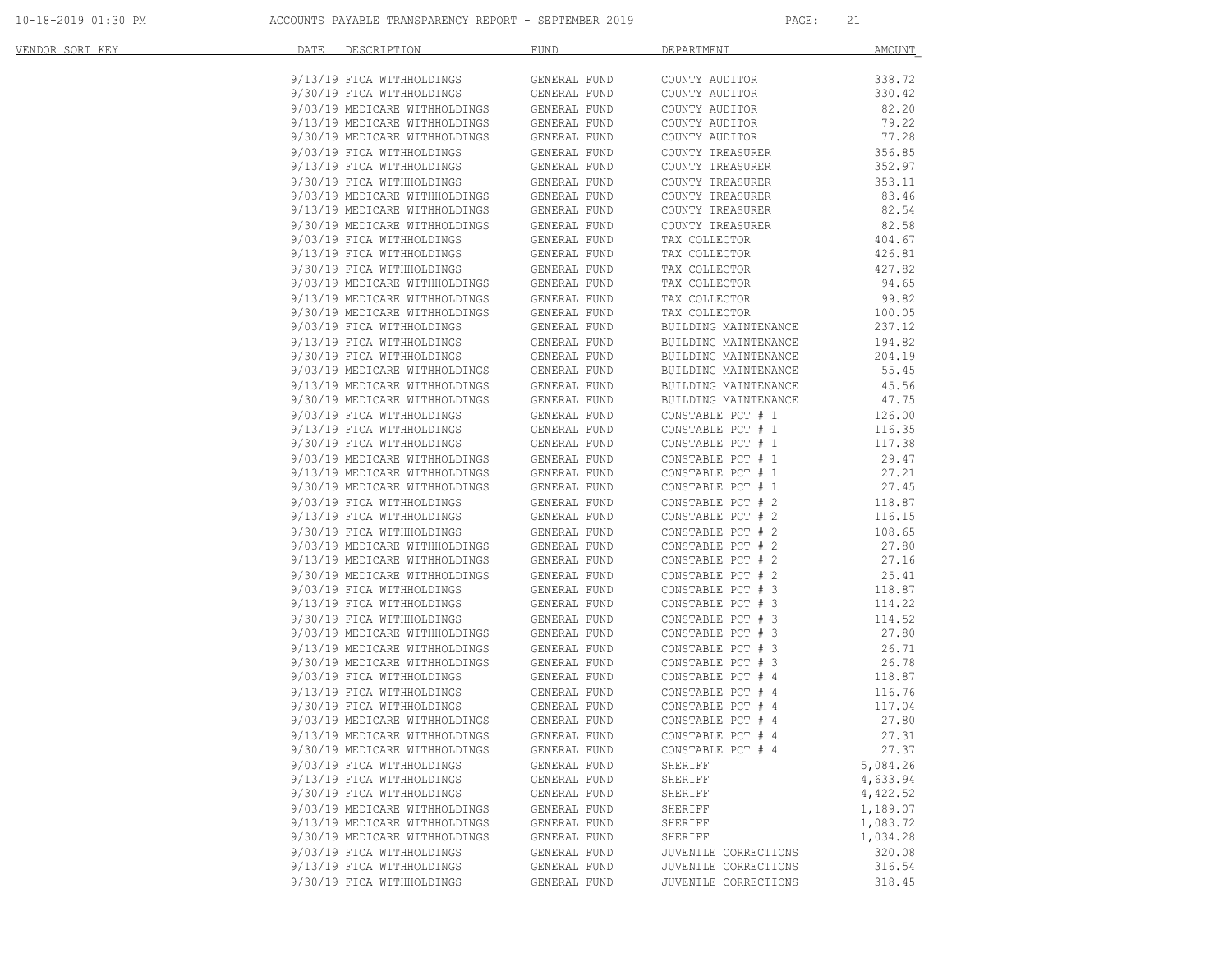| VENDOR SORT KEY | DATE<br>DESCRIPTION                                                                                                                                                                                                                              | <b>FUND</b><br>DEPARTMENT                                                                                                                                                                                                                      | AMOUNT              |
|-----------------|--------------------------------------------------------------------------------------------------------------------------------------------------------------------------------------------------------------------------------------------------|------------------------------------------------------------------------------------------------------------------------------------------------------------------------------------------------------------------------------------------------|---------------------|
|                 | 9/03/19 MEDICARE WITHHOLDINGS                                                                                                                                                                                                                    | GENERAL FUND<br>JUVENILE CORRECTIONS                                                                                                                                                                                                           | 74.85               |
|                 |                                                                                                                                                                                                                                                  |                                                                                                                                                                                                                                                | 74.02               |
|                 | 9/03/19 MEDICARE WITHHOLDINGS<br>9/13/19 MEDICARE WITHHOLDINGS<br>9/30/19 MEDICARE WITHHOLDINGS<br>9/03/19 FICA WITHHOLDINGS<br>9/03/19 FICA WITHHOLDINGS<br>9/30/19 FICA WITHHOLDINGS<br>9/03/19 MEDICARE WITHHOLDINGS<br>9/03/19 MEDICARE      | JUVENILE CORRECTIONS<br>JUVENILE CORRECTIONS<br>HIGHWAY PATROL<br>HIGHWAY PATROL                                                                                                                                                               | 74.46               |
|                 |                                                                                                                                                                                                                                                  |                                                                                                                                                                                                                                                | 106.89              |
|                 |                                                                                                                                                                                                                                                  | HIGHWAY PATROL                                                                                                                                                                                                                                 | 97.46               |
|                 |                                                                                                                                                                                                                                                  | HIGHWAY PATROL                                                                                                                                                                                                                                 | 97.65               |
|                 |                                                                                                                                                                                                                                                  | HIGHWAY PATROL<br>HIGHWAY PATROL                                                                                                                                                                                                               | 25.00               |
|                 |                                                                                                                                                                                                                                                  |                                                                                                                                                                                                                                                | 22.79               |
|                 |                                                                                                                                                                                                                                                  | HIGHWAY PATROL<br>HEALTH & WELFARE                                                                                                                                                                                                             | 22.84               |
|                 |                                                                                                                                                                                                                                                  |                                                                                                                                                                                                                                                | 44.31               |
|                 | 9/13/19 FICA WITHHOLDINGS                                                                                                                                                                                                                        | HEALTH & WELFARE<br>HEALTH & WELFARE<br>HEALTH & WELFARE<br>HEALTH & WELFARE<br>GENERAL FUND                                                                                                                                                   | 44.31               |
|                 | 9/30/19 FICA WITHHOLDINGS GENERAL FUND<br>9/03/19 MEDICARE WITHHOLDINGS GENERAL FUND                                                                                                                                                             |                                                                                                                                                                                                                                                | 44.31               |
|                 |                                                                                                                                                                                                                                                  |                                                                                                                                                                                                                                                | 10.36               |
|                 | $9/13/19$ MEDICARE WITHHOLDINGS GENERAL FUND $9/30/19$ MEDICARE WITHHOLDINGS GENERAL FUND                                                                                                                                                        | HEALTH & WELFARE                                                                                                                                                                                                                               | 10.36               |
|                 |                                                                                                                                                                                                                                                  | HEALTH & WELFARE                                                                                                                                                                                                                               | 10.36               |
|                 | 9/03/19 FICA WITHHOLDINGS<br>9/13/19 FICA WITHHOLDINGS                                                                                                                                                                                           | GENERAL FUND                                                                                                                                                                                                                                   | 228.27              |
|                 |                                                                                                                                                                                                                                                  | COUNTY EXTENSION<br>COUNTY EXTENSION                                                                                                                                                                                                           | 228.00              |
|                 |                                                                                                                                                                                                                                                  |                                                                                                                                                                                                                                                | 228.07              |
|                 |                                                                                                                                                                                                                                                  | COUNTY EXTENSION<br>COUNTY EXTENSION                                                                                                                                                                                                           | 53.38               |
|                 |                                                                                                                                                                                                                                                  |                                                                                                                                                                                                                                                | 53.32               |
|                 |                                                                                                                                                                                                                                                  |                                                                                                                                                                                                                                                | 53.33               |
|                 | 9/13/19 FICA WITHHOLDINGS<br>9/03/19 FICA WITHHOLDINGS<br>9/03/19 MEDICARE WITHHOLDINGS GENERAL FUND<br>9/13/19 MEDICARE WITHHOLDINGS GENERAL FUND<br>9/30/19 MEDICARE WITHHOLDINGS GENERAL FUND<br>9/03/19 PICA WITHHOLDINGS GENERAL FUND<br>9/ | COUNTY EXTENSION<br>COUNTY EXTENSION<br>VETERANS SERVICE                                                                                                                                                                                       | 76.46               |
|                 |                                                                                                                                                                                                                                                  |                                                                                                                                                                                                                                                | 50.91               |
|                 |                                                                                                                                                                                                                                                  |                                                                                                                                                                                                                                                | 54.46               |
|                 |                                                                                                                                                                                                                                                  |                                                                                                                                                                                                                                                | 17.89               |
|                 |                                                                                                                                                                                                                                                  |                                                                                                                                                                                                                                                | 11.91               |
|                 |                                                                                                                                                                                                                                                  | 9/03/19 FICA WITHHOLDINGS GENERAL FUND VETERANS SERVICE<br>9/30/19 FICA WITHHOLDINGS GENERAL FUND VETERANS SERVICE<br>9/30/19 FICA WITHHOLDINGS GENERAL FUND VETERANS SERVICE<br>9/13/19 MEDICARE WITHHOLDINGS GENERAL FUND VETERANS S         | $12.74$<br>3,308.92 |
|                 |                                                                                                                                                                                                                                                  |                                                                                                                                                                                                                                                |                     |
|                 |                                                                                                                                                                                                                                                  |                                                                                                                                                                                                                                                | 2,773.23            |
|                 |                                                                                                                                                                                                                                                  |                                                                                                                                                                                                                                                | 2,834.17            |
|                 |                                                                                                                                                                                                                                                  |                                                                                                                                                                                                                                                | 773.89              |
|                 |                                                                                                                                                                                                                                                  | 9/03/19 MEDICARE WITHHOLDINGS<br>9/13/19 MEDICARE WITHHOLDINGS<br>9/30/19 MEDICARE WITHHOLDINGS<br>9/30/19 FICA WITHHOLDINGS<br>9/30/19 FICA WITHHOLDINGS<br>9/30/19 FICA WITHHOLDINGS<br>POSTAGE WITHHOLDINGS<br>POSTAGE WITHHOLDINGS<br>POST | 648.58              |
|                 |                                                                                                                                                                                                                                                  |                                                                                                                                                                                                                                                | 662.79              |
|                 |                                                                                                                                                                                                                                                  |                                                                                                                                                                                                                                                | 264.06              |
|                 |                                                                                                                                                                                                                                                  |                                                                                                                                                                                                                                                | 258.18              |
|                 |                                                                                                                                                                                                                                                  |                                                                                                                                                                                                                                                | 255.86              |
|                 |                                                                                                                                                                                                                                                  |                                                                                                                                                                                                                                                | 61.75               |
|                 |                                                                                                                                                                                                                                                  |                                                                                                                                                                                                                                                | 60.38               |
|                 |                                                                                                                                                                                                                                                  |                                                                                                                                                                                                                                                | 59.83               |
|                 |                                                                                                                                                                                                                                                  |                                                                                                                                                                                                                                                | 154.60              |
|                 |                                                                                                                                                                                                                                                  |                                                                                                                                                                                                                                                | 154.34              |
|                 |                                                                                                                                                                                                                                                  | 9/03/19 FICA WITHHOLDINGS<br>9/13/19 FICA WITHHOLDINGS<br>9/30/19 FICA WITHHOLDINGS<br>9/03/19 MEDICARE WITHHOLDINGS<br>9/03/19 MEDICARE WITHHOLDINGS<br>9/30/19 MEDICARE WITHHOLDINGS<br>9/30/19 MEDICARE WITHHOLDINGS<br>9/30/19 MEDICARE    | 154.41              |
|                 |                                                                                                                                                                                                                                                  |                                                                                                                                                                                                                                                | 36.16               |
|                 |                                                                                                                                                                                                                                                  |                                                                                                                                                                                                                                                | 36.10               |
|                 |                                                                                                                                                                                                                                                  |                                                                                                                                                                                                                                                | 36.11               |
|                 | 9/03/19 FICA WITHHOLDINGS                                                                                                                                                                                                                        | TX JUVENILE PROBAT COMMUNITY PROGRAM                                                                                                                                                                                                           | 152.90              |
|                 | 9/13/19 FICA WITHHOLDINGS                                                                                                                                                                                                                        | TX JUVENILE PROBAT COMMUNITY PROGRAM                                                                                                                                                                                                           | 156.90              |
|                 | 9/30/19 FICA WITHHOLDINGS                                                                                                                                                                                                                        | TX JUVENILE PROBAT COMMUNITY PROGRAM                                                                                                                                                                                                           | 161.88              |
|                 | 9/03/19 MEDICARE WITHHOLDINGS                                                                                                                                                                                                                    | TX JUVENILE PROBAT COMMUNITY PROGRAM                                                                                                                                                                                                           | 35.76               |
|                 | 9/13/19 MEDICARE WITHHOLDINGS                                                                                                                                                                                                                    | TX JUVENILE PROBAT COMMUNITY PROGRAM                                                                                                                                                                                                           | 36.70               |
|                 | 9/30/19 MEDICARE WITHHOLDINGS                                                                                                                                                                                                                    | TX JUVENILE PROBAT COMMUNITY PROGRAM                                                                                                                                                                                                           | 37.86               |
|                 | 9/03/19 FICA WITHHOLDINGS                                                                                                                                                                                                                        | TX JUVENILE PROBAT COMMITMENT DIVERSION                                                                                                                                                                                                        | 17.57               |
|                 | 9/13/19 FICA WITHHOLDINGS                                                                                                                                                                                                                        | TX JUVENILE PROBAT COMMITMENT DIVERSION                                                                                                                                                                                                        | 16.55               |
|                 | 9/30/19 FICA WITHHOLDINGS                                                                                                                                                                                                                        | TX JUVENILE PROBAT COMMITMENT DIVERSION                                                                                                                                                                                                        | 15.57               |
|                 | 9/03/19 MEDICARE WITHHOLDINGS                                                                                                                                                                                                                    | TX JUVENILE PROBAT COMMITMENT DIVERSION                                                                                                                                                                                                        | 4.11                |
|                 | 9/13/19 MEDICARE WITHHOLDINGS                                                                                                                                                                                                                    | TX JUVENILE PROBAT COMMITMENT DIVERSION                                                                                                                                                                                                        | 3.87                |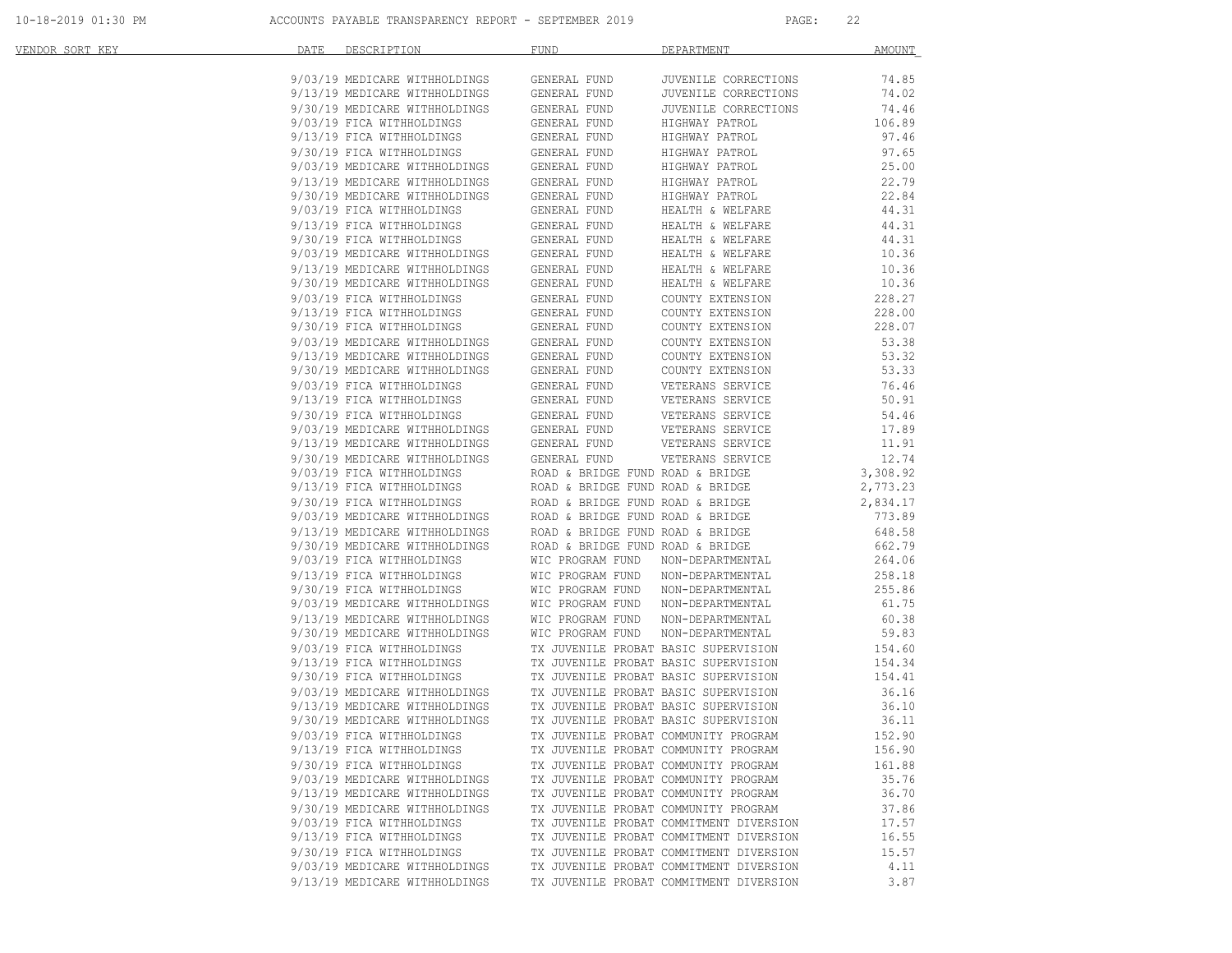| 10-18-2019 01:30 PM |  |
|---------------------|--|
|---------------------|--|

ACCOUNTS PAYABLE TRANSPARENCY REPORT - SEPTEMBER 2019 PAGE: 23

| VENDOR SORT KEY                                                          | DATE | DESCRIPTION                                                                                                                             | <b>FUND</b>                                                                                                       | DEPARTMENT                              | <b>AMOUNT</b>            |
|--------------------------------------------------------------------------|------|-----------------------------------------------------------------------------------------------------------------------------------------|-------------------------------------------------------------------------------------------------------------------|-----------------------------------------|--------------------------|
|                                                                          |      | 9/30/19 MEDICARE WITHHOLDINGS<br>9/13/19 FICA WITHHOLDINGS                                                                              | JP # 1 D.D.C. FUND NON-DEPARTMENTAL                                                                               | TX JUVENILE PROBAT COMMITMENT DIVERSION | 3.64<br>40.88            |
|                                                                          |      | 9/13/19 MEDICARE WITHHOLDINGS<br>9/13/19 FICA WITHHOLDINGS<br>9/13/19 MEDICARE WITHHOLDINGS                                             | JP # 1 D.D.C. FUND NON-DEPARTMENTAL<br>JP # 2 D.D.C. FUND NON-DEPARTMENTAL<br>JP # 2 D.D.C. FUND NON-DEPARTMENTAL |                                         | 9.56<br>71.19<br>16.65   |
|                                                                          |      | 9/30/19 FICA WITHHOLDINGS                                                                                                               | JP # 3 D.D.C. FUND NON-DEPARTMENTAL                                                                               |                                         | 25.46                    |
|                                                                          |      | 9/30/19 MEDICARE WITHHOLDINGS<br>9/03/19 FEDERAL WITHHOLDINGS                                                                           | JP # 3 D.D.C. FUND NON-DEPARTMENTAL<br>FRIO COUNTY PAYROL NON-DEPARTMENTAL                                        |                                         | 5.96<br>22,430.87        |
|                                                                          |      | 9/13/19 FEDERAL WITHHOLDINGS                                                                                                            | FRIO COUNTY PAYROL NON-DEPARTMENTAL                                                                               |                                         | 18,340.59                |
|                                                                          |      | 9/30/19 FEDERAL WITHHOLDINGS                                                                                                            | FRIO COUNTY PAYROL NON-DEPARTMENTAL                                                                               |                                         | 17,921.73                |
|                                                                          |      | 9/03/19 FICA WITHHOLDINGS                                                                                                               | FRIO COUNTY PAYROL NON-DEPARTMENTAL                                                                               |                                         | 14,998.26                |
|                                                                          |      | 9/13/19 FICA WITHHOLDINGS<br>9/30/19 FICA WITHHOLDINGS                                                                                  | FRIO COUNTY PAYROL NON-DEPARTMENTAL<br>FRIO COUNTY PAYROL NON-DEPARTMENTAL                                        |                                         | 13,573.07<br>13,371.55   |
|                                                                          |      | $9/03/19$ MEDICARE WITHHOLDINGS FRIO COUNTY PAYROL NON-DEPARTMENTAL                                                                     |                                                                                                                   |                                         | 3,507.70                 |
|                                                                          |      | 9/13/19 MEDICARE WITHHOLDINGS                                                                                                           | FRIO COUNTY PAYROL NON-DEPARTMENTAL                                                                               |                                         | 3, 174.33                |
|                                                                          |      | 9/30/19 MEDICARE WITHHOLDINGS FRIO COUNTY PAYROL NON-DEPARTMENTAL                                                                       |                                                                                                                   | TOTAL:                                  | 3,127.09<br>162, 197. 19 |
| STACY M. JANUARY                                                         |      | 9/11/19 CAUSE# 19-06-00217-CVF                                                                                                          | GENERAL FUND                                                                                                      | DISTRICT COURT                          | 275.00                   |
|                                                                          |      | 9/11/19 CAUSE# 19-08-00241-CVF A.H GENERAL FUND                                                                                         |                                                                                                                   | DISTRICT COURT<br>TOTAL:                | 175.00<br>450.00         |
|                                                                          |      |                                                                                                                                         |                                                                                                                   |                                         |                          |
| K-LOG INC.                                                               |      | 9/11/19 ULTIMATE ERGONOMIC CHAIR ROAD & BRIDGE FUND ROAD & BRIDGE<br>9/11/19 STRAIGHT RISER W/ELECTRIC ROAD & BRIDGE FUND ROAD & BRIDGE |                                                                                                                   |                                         | 724.85<br>325.85         |
|                                                                          |      | 9/11/19 (25) STACKER W/VINYL SEAT ROAD & BRIDGE FUND ROAD & BRIDGE                                                                      |                                                                                                                   |                                         | 1,686.25                 |
|                                                                          |      | 9/11/19 CHAIR DOLLY FOR STACKER CH ROAD & BRIDGE FUND ROAD & BRIDGE                                                                     |                                                                                                                   |                                         | 128.25                   |
|                                                                          |      | $9/11/19$ SHIPPING                                                                                                                      | ROAD & BRIDGE FUND ROAD & BRIDGE                                                                                  |                                         | 414.92                   |
|                                                                          |      |                                                                                                                                         |                                                                                                                   | TOTAL:                                  | 3,280.12                 |
| KOLOGIK                                                                  |      | 9/11/19 FIRST ANNUAL PAYMENT                                                                                                            | GENERAL FUND                                                                                                      | SHERIFF                                 | 41, 333.33               |
|                                                                          |      |                                                                                                                                         |                                                                                                                   | TOTAL:                                  | 41, 333.33               |
| LEAL & CARTER, P.C.                                                      |      | 9/11/19 SVC RENDERED AUG'19 CO CLE GENERAL FUND                                                                                         |                                                                                                                   | COUNTY CLERK                            | 380.00                   |
|                                                                          |      | 9/11/19 SVC RENDERED AUG 2019                                                                                                           | GENERAL FUND                                                                                                      | COUNTY AUDITOR                          | 8,060.00                 |
|                                                                          |      |                                                                                                                                         |                                                                                                                   | TOTAL:                                  | 8,440.00                 |
| LEGAL SHIELD                                                             |      | 9/06/19 LEGAL SHIELD GROUP#0105723 FRIO COUNTY PAYROL NON-DEPARTMENTAL                                                                  |                                                                                                                   |                                         | 76.79                    |
|                                                                          |      | 9/06/19 LEGAL SHIELD GROUP#0105723 FRIO COUNTY PAYROL NON-DEPARTMENTAL                                                                  |                                                                                                                   |                                         | 76.79                    |
|                                                                          |      |                                                                                                                                         |                                                                                                                   | TOTAL:                                  | 153.58                   |
| LEXIS - NEXIS                                                            |      | 9/04/19 MO SVC AUGUST 2019                                                                                                              | GENERAL FUND                                                                                                      | DISTRICT COURT                          | 77.00                    |
|                                                                          |      |                                                                                                                                         |                                                                                                                   | TOTAL:                                  | 77.00                    |
| LIBERTY NATIONAL LIFE INS. CO.                                           |      | 9/06/19 LIFE INS                                                                                                                        | FRIO COUNTY PAYROL NON-DEPARTMENTAL                                                                               |                                         | 302.75                   |
|                                                                          |      | 9/06/19 LIFE INS                                                                                                                        | FRIO COUNTY PAYROL NON-DEPARTMENTAL                                                                               |                                         | 302.75                   |
|                                                                          |      |                                                                                                                                         |                                                                                                                   | TOTAL:                                  | 605.50                   |
| LINEBARGER GOGGAN BLAIR & SAMPSON, LLP 9/04/19 DELINQUENT FEES JUNE 2019 |      |                                                                                                                                         | GENERAL FUND                                                                                                      | NON-DEPARTMENTAL                        | 1,799.79                 |
|                                                                          |      | 9/04/19 DELINQUENT FEES JUNE 2019                                                                                                       | GENERAL FUND                                                                                                      | NON-DEPARTMENTAL                        | 1,224.04                 |
|                                                                          |      | 9/04/19 DELINQUENT FEES JUNE 2019<br>9/04/19 DELINQUENT FEES JUNE 2019                                                                  | GENERAL FUND<br>GENERAL FUND                                                                                      | NON-DEPARTMENTAL                        | 263.40<br>1,010.98       |
|                                                                          |      | 9/11/19 DELINQUENT FEES JULY 2019                                                                                                       | GENERAL FUND                                                                                                      | NON-DEPARTMENTAL<br>NON-DEPARTMENTAL    | 3,517.32                 |
|                                                                          |      | 9/11/19 DELINQUENT FEES JULY 2019                                                                                                       | GENERAL FUND                                                                                                      | NON-DEPARTMENTAL                        | 1,726.37                 |
|                                                                          |      | 9/11/19 DELINQUENT FEES JULY 2019                                                                                                       | GENERAL FUND                                                                                                      | NON-DEPARTMENTAL                        | 263.40                   |
|                                                                          |      | 9/11/19 DELINQUENT FEES JULY 2019                                                                                                       | GENERAL FUND                                                                                                      | NON-DEPARTMENTAL                        | 636.60                   |
|                                                                          |      |                                                                                                                                         |                                                                                                                   | TOTAL:                                  | 10,441.90                |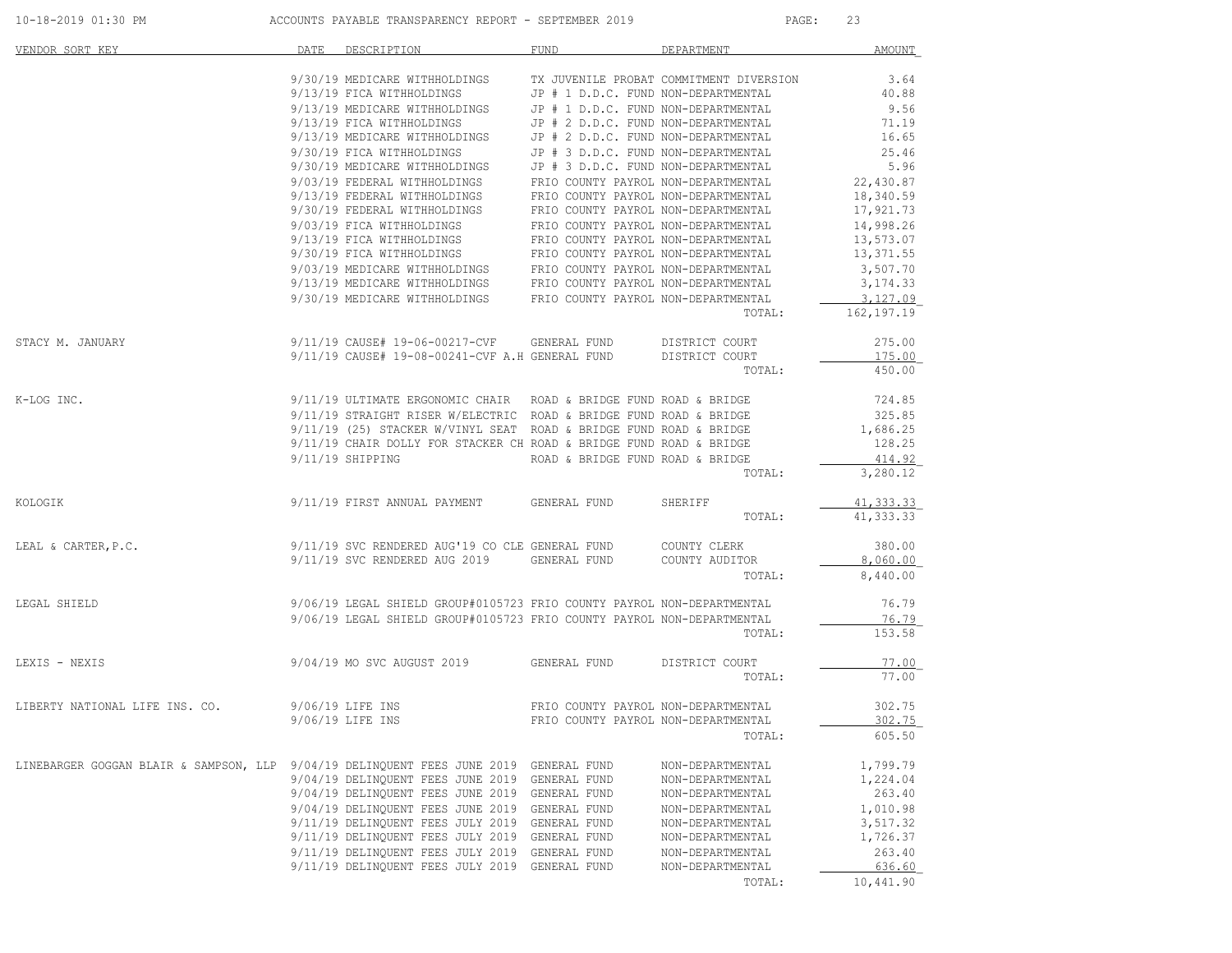| 10-18-2019 01:30 PM            |      | ACCOUNTS PAYABLE TRANSPARENCY REPORT - SEPTEMBER 2019                                             |                                  | PAGE:                                        | 24                 |
|--------------------------------|------|---------------------------------------------------------------------------------------------------|----------------------------------|----------------------------------------------|--------------------|
| VENDOR SORT KEY                | DATE | DESCRIPTION                                                                                       | <b>FUND</b>                      | DEPARTMENT                                   | <b>AMOUNT</b>      |
| LOCAL GOVERNMENT SOLUTIONS, LP |      | 9/04/19 PROFESSIONAL SVC OCT 2019 GENERAL FUND<br>9/04/19 OCTOBER 2019 SOFTWARE LICE GENERAL FUND |                                  | COMMISSIONERS COURT<br>COUNTY CLERK          | 197.00<br>1,564.00 |
|                                |      | 9/04/19 4-LGS DATAPOINT LICENSE                                                                   | GENERAL FUND                     | DISTRICT CLERK                               | 1,080.00           |
|                                |      | 9/04/19 PUBLIC VIEW STATION LICENS GENERAL FUND                                                   |                                  | DISTRICT CLERK                               | 197.00             |
|                                |      | 9/04/19 PROFESSIONAL SVC OCT 2019 GENERAL FUND                                                    |                                  | HIGHWAY PATROL<br>TOTAL:                     | 197.00<br>3,235.00 |
| JAIME LOPEZ                    |      | 9/20/19 MILEAGE 9/11 & 9/12/19                                                                    | GENERAL FUND                     | COUNTY EXTENSION                             | 140.94             |
|                                |      |                                                                                                   |                                  | TOTAL:                                       | 140.94             |
| M & M TOWING SERVICE           |      | 9/16/19 ABV TOW 2018 FORD F250                                                                    |                                  | ABANDONED VEHICLE ABANDONED VEHICLE          | 225.00             |
|                                |      | $9/16/19$ MILEAGE                                                                                 |                                  | ABANDONED VEHICLE ABANDONED VEHICLE          | 40.00              |
|                                |      | 9/16/19 WINCH OUT                                                                                 |                                  | ABANDONED VEHICLE ABANDONED VEHICLE          | 85.00              |
|                                |      | 9/11/19 MOVE ABV AUCTION VEHICLES ABANDONED VEHICLE ABANDONED VEHICLE                             |                                  |                                              | 250.00             |
|                                |      | 9/11/19 ABV TOW WHITE ECONO VAN ABANDONED VEHICLE ABANDONED VEHICLE                               |                                  |                                              | 225.00             |
|                                |      | $9/11/19$ RELEASE FEE                                                                             |                                  | ABANDONED VEHICLE ABANDONED VEHICLE          | 25.00              |
|                                |      |                                                                                                   |                                  | TOTAL:                                       | 850.00             |
| LUCINDA CANAVAN MANTZ          |      | $9/11/19$ CAUSE# 19-03-00098-CVF R. GENERAL FUND                                                  |                                  | DISTRICT COURT                               | 412.50             |
|                                |      | 9/11/19 CAUSE# 19-04-00112-CVF L.C GENERAL FUND                                                   |                                  | DISTRICT COURT<br>TOTAL:                     | 150.00<br>562.50   |
|                                |      |                                                                                                   |                                  |                                              |                    |
| MANZANARES WHEEL ALIGNMENT     |      | $9/04/19$ INSPECTION - UNIT 147                                                                   | ROAD & BRIDGE FUND ROAD & BRIDGE |                                              | 7.00               |
|                                |      | $9/11/19$ INSPECTION - UNIT 197                                                                   | ROAD & BRIDGE FUND ROAD & BRIDGE |                                              | 7.00               |
|                                |      | $9/16/19$ INSPECTION - UNIT 209                                                                   | ROAD & BRIDGE FUND ROAD & BRIDGE |                                              | 7.00               |
|                                |      | $9/16/19$ INSPECTION - UNIT 188                                                                   | ROAD & BRIDGE FUND ROAD & BRIDGE |                                              | 7.00               |
|                                |      | 9/16/19 DOT INSPECTION UNIT 0159 ROAD & BRIDGE FUND ROAD & BRIDGE                                 |                                  |                                              | 40.00              |
|                                |      | $9/20/19$ INSPECTION - UNIT 189                                                                   | ROAD & BRIDGE FUND ROAD & BRIDGE | TOTAL:                                       | 7.00<br>75.00      |
| CRYSTAL MARQUEZ                |      | 9/20/19 MEALS 10/15-10/18/19 CONF GENERAL FUND                                                    |                                  | COUNTY AUDITOR                               | 192.50             |
|                                |      | 9/20/19 MILEAGE 10/15-10/18/19 CON GENERAL FUND                                                   |                                  | COUNTY AUDITOR                               | 170.52             |
|                                |      |                                                                                                   |                                  | TOTAL:                                       | 363.02             |
| MEDINA ELECTRIC COOP., INC.    |      | 9/11/19 METER # 82252 PCT # 4                                                                     | GENERAL FUND                     | BUILDING MAINTENANCE                         | 145.40             |
|                                |      | 9/11/19 METER # 78026 BIGFOOT                                                                     | GENERAL FUND                     | BUILDING MAINTENANCE                         | 64.49              |
|                                |      | 9/11/19 LIGHT @ VAUGHN/ARMADILLO                                                                  | GENERAL FUND                     | BUILDING MAINTENANCE                         | 9.10               |
|                                |      | 9/11/19 LIGHT @ HORIZON WEST                                                                      | GENERAL FUND                     | BUILDING MAINTENANCE                         | 9.95               |
|                                |      | 9/11/19 METER # 96112 RESTROOMS                                                                   | GENERAL FUND                     | BUILDING MAINTENANCE                         | 136.94             |
|                                |      | 9/11/19 LIGHT @ 1 ARMADILLO ROAD                                                                  | GENERAL FUND                     | BUILDING MAINTENANCE                         | 9.10               |
|                                |      | 9/11/19 SECURITY 2 ARMADILLO ROAD GENERAL FUND<br>9/11/19 LIGHT # 3 ARMADILLO ROAD                | GENERAL FUND                     | BUILDING MAINTENANCE                         | 9.10<br>9.10       |
|                                |      | 9/11/19 HILLTOP CR 4600 P                                                                         | GENERAL FUND                     | BUILDING MAINTENANCE<br>BUILDING MAINTENANCE | 9.10               |
|                                |      | 9/11/19 CR 4600 HILLTOP SUB DIVISI GENERAL FUND                                                   |                                  | BUILDING MAINTENANCE                         | 9.10               |
|                                |      | 9/11/19 CR 4600 NR                                                                                | GENERAL FUND                     | BUILDING MAINTENANCE                         | 9.10               |
|                                |      | 9/11/19 CR 4600 M                                                                                 | GENERAL FUND                     | BUILDING MAINTENANCE                         | 9.10               |
|                                |      | 9/11/19 CR 4605 HILLTOP SUB DIVISI GENERAL FUND                                                   |                                  | BUILDING MAINTENANCE                         | 9.10               |
|                                |      | 9/11/19 CR 4600 HILLTOP SUBDIVISIO GENERAL FUND                                                   |                                  | BUILDING MAINTENANCE                         | 9.10               |
|                                |      | 9/11/19 CR 4604 HILLTOP SUBDIVISIO GENERAL FUND                                                   |                                  | BUILDING MAINTENANCE                         | 9.10               |
|                                |      | 9/11/19 CR 4604 HILLTOP                                                                           | GENERAL FUND                     | BUILDING MAINTENANCE                         | 9.10               |
|                                |      | 9/11/19 SECURITY LIGHT ACCT #5023 GENERAL FUND                                                    |                                  | BUILDING MAINTENANCE                         | 9.10               |
|                                |      | 9/11/19 SECURITY LIGHT ACCT # 5024 GENERAL FUND                                                   |                                  | BUILDING MAINTENANCE                         | 9.10               |
|                                |      | 9/11/19 HELICOPTER LANDING PAD                                                                    | GENERAL FUND                     | BUILDING MAINTENANCE                         | 29.00              |
|                                |      | 9/11/19 BIGFOOT COMMUNITY CENTER                                                                  | GENERAL FUND                     | BUILDING MAINTENANCE                         | 46.74              |
|                                |      | 9/11/19 EMS HELO PAD BIGFOOT                                                                      | GENERAL FUND                     | BUILDING MAINTENANCE                         | 29.57              |
|                                |      | 9/11/19 PAVILION                                                                                  | GENERAL FUND                     | BUILDING MAINTENANCE                         | 47.50              |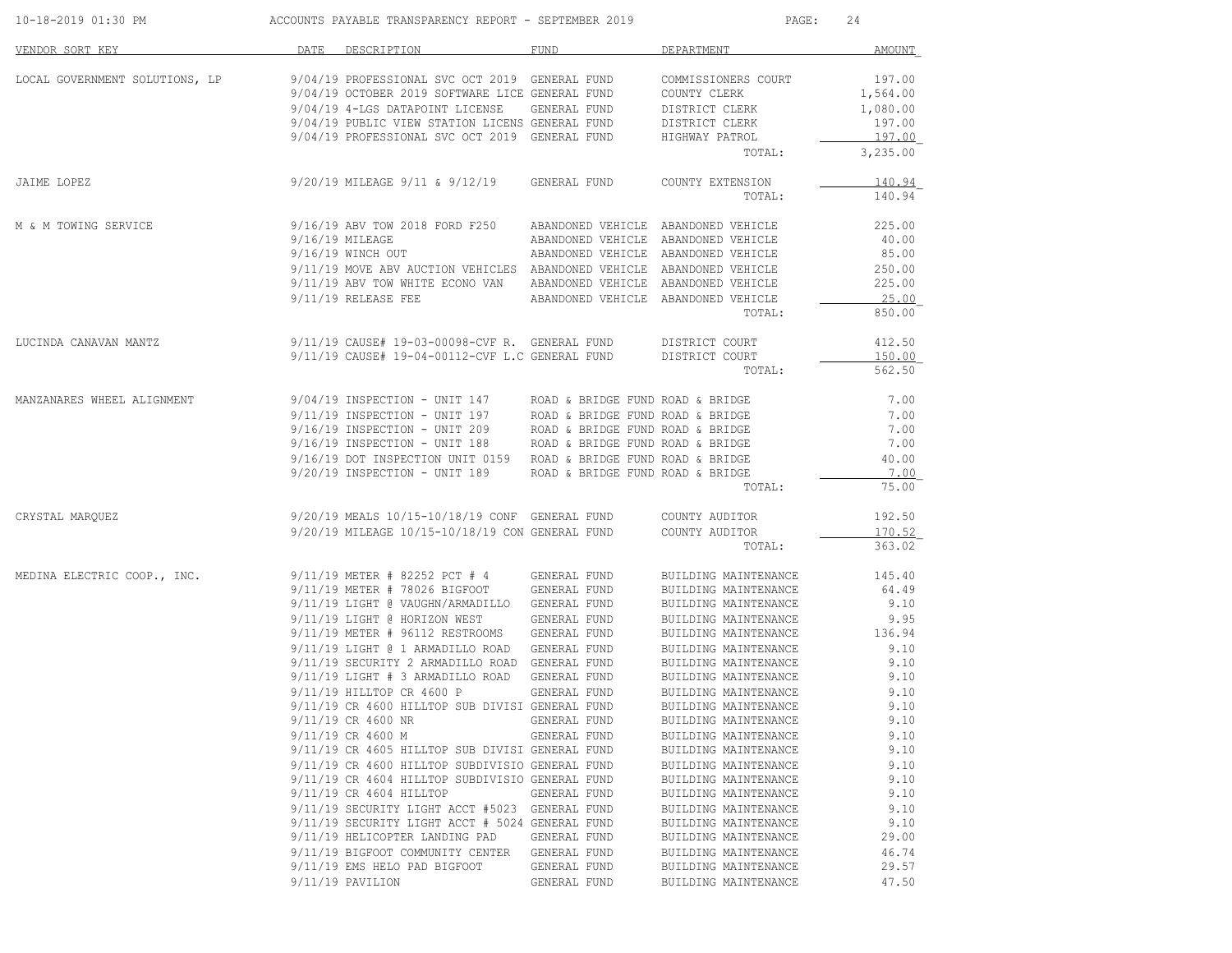| 10-18-2019 01:30 PM                                                                                                                                                                                        | ACCOUNTS PAYABLE TRANSPARENCY REPORT - SEPTEMBER 2019 |                                                                                                                               |                                     | PAGE:<br>25                                                                |                  |  |
|------------------------------------------------------------------------------------------------------------------------------------------------------------------------------------------------------------|-------------------------------------------------------|-------------------------------------------------------------------------------------------------------------------------------|-------------------------------------|----------------------------------------------------------------------------|------------------|--|
| VENDOR SORT KEY                                                                                                                                                                                            | <b>Example 12 DATE</b>                                | DESCRIPTION                                                                                                                   | FUND                                | DEPARTMENT                                                                 | AMOUNT           |  |
|                                                                                                                                                                                                            |                                                       |                                                                                                                               |                                     | TOTAL:                                                                     | 636.99           |  |
| DELIA MENDEZ-TELFER  SALLECTOR  SALLECTOR  SALLECTOR  DELIA MENDEZ-TELFER  DELIA MENDEZ-TELFER  DELIA MENDEZ-TELFER  SALLECTOR  SALLECTOR $9/20/19$ MILEAGE TO DILLEY 8/28/201 GENERAL FUND  TAX COLLECTOR |                                                       |                                                                                                                               |                                     |                                                                            | 20.65            |  |
|                                                                                                                                                                                                            |                                                       |                                                                                                                               |                                     | TOTAL:                                                                     | 20.65            |  |
| MORALES USED AUTO PARTS                                                                                                                                                                                    |                                                       |                                                                                                                               |                                     |                                                                            | 250.00           |  |
|                                                                                                                                                                                                            |                                                       | $9/11/19$ MILEAGE                                                                                                             |                                     | ABANDONED VEHICLE ABANDONED VEHICLE                                        | 25.00            |  |
|                                                                                                                                                                                                            |                                                       | $9/11/19$ FEE $$\tt ABANDONED$ VEHICLE ABANDONED VEHICLE $9/11/19$ ABV TOW 1999 FORD F250 ABANDONED VEHICLE ABANDONED VEHICLE |                                     |                                                                            | 20.00            |  |
|                                                                                                                                                                                                            |                                                       | 9/11/19 MILEAGE                                                                                                               |                                     |                                                                            | 275.00<br>56.00  |  |
|                                                                                                                                                                                                            |                                                       | $9/11/19$ OTHER FEE                                                                                                           |                                     | ABANDONED VEHICLE ABANDONED VEHICLE<br>ABANDONED VEHICLE ABANDONED VEHICLE | 20.00            |  |
|                                                                                                                                                                                                            |                                                       | 9/11/19 ABV TOW FORD F350 WHITE ABANDONED VEHICLE ABANDONED VEHICLE                                                           |                                     |                                                                            | 275.00           |  |
|                                                                                                                                                                                                            |                                                       | $9/11/19$ MILEAGE                                                                                                             |                                     | ABANDONED VEHICLE ABANDONED VEHICLE                                        | 56.00            |  |
|                                                                                                                                                                                                            |                                                       | 9/11/19 OTHER FEE                                                                                                             |                                     | ABANDONED VEHICLE ABANDONED VEHICLE                                        | 20.00            |  |
|                                                                                                                                                                                                            |                                                       |                                                                                                                               |                                     | TOTAL:                                                                     | 997.00           |  |
| IRENE MORRIS                                                                                                                                                                                               |                                                       | 9/11/19 CAUSE# 19-01-00019-CVF A.S GENERAL FUND DISTRICT COURT                                                                |                                     |                                                                            | 337.50           |  |
|                                                                                                                                                                                                            |                                                       |                                                                                                                               |                                     | TOTAL:                                                                     | 337.50           |  |
| MUMME OIL, INC.                                                                                                                                                                                            |                                                       | $9/16/19$ TR618A BRASS VALVE STEM AN ROAD & BRIDGE FUND ROAD & BRIDGE                                                         |                                     |                                                                            | 8.95             |  |
|                                                                                                                                                                                                            |                                                       | 9/16/19 1500 GALLONS DYED DIESEL F FM & LATERAL ROAD NON-DEPARTMENTAL                                                         |                                     |                                                                            | 3,388.50         |  |
|                                                                                                                                                                                                            |                                                       | 9/16/19 1500 GALLONS DYED DIESEL F FM & LATERAL ROAD NON-DEPARTMENTAL                                                         |                                     |                                                                            | 3,388.50         |  |
|                                                                                                                                                                                                            |                                                       |                                                                                                                               |                                     | TOTAL:                                                                     | 6,785.95         |  |
| NARDIS PUBLIC SAFETY                                                                                                                                                                                       |                                                       | 9/20/19 (8) PANTS 36 X 30                                                                                                     | GENERAL FUND                        | SHERIFF                                                                    | 319.92           |  |
|                                                                                                                                                                                                            |                                                       | 9/20/19 (4) PANTS 52 X 37 GENERAL FUND                                                                                        |                                     | SHERIFF                                                                    | 159.96           |  |
|                                                                                                                                                                                                            |                                                       | 9/20/19 (4) PANTS 38 X 32<br>9/20/19 (4) PANTS 44 X 30                                                                        | GENERAL FUND                        | SHERIFF                                                                    | 159.96           |  |
|                                                                                                                                                                                                            |                                                       |                                                                                                                               | GENERAL FUND                        | SHERIFF                                                                    | 159.96           |  |
|                                                                                                                                                                                                            |                                                       | 9/20/19 (8) PANTS 36 X 32<br>9/20/19 (12) PANTS 32 X 32                                                                       | GENERAL FUND<br><b>GENERAL FUND</b> | SHERIFF<br>SHERIFF                                                         | 319.92<br>479.88 |  |
|                                                                                                                                                                                                            |                                                       |                                                                                                                               |                                     | SHERIFF                                                                    | 319.92           |  |
|                                                                                                                                                                                                            |                                                       | 9/20/19 (8) PANTS 32 X 34<br>9/20/19 (8) PANTS 32 X 34 GENERAL FUND<br>9/20/19 (4) PANTS 34 X 34 GENERAL FUND                 |                                     | SHERIFF                                                                    | 159.96           |  |
|                                                                                                                                                                                                            |                                                       | 9/20/19 (4) PANTS 50 X 37                                                                                                     | GENERAL FUND                        | SHERIFF                                                                    | 159.96           |  |
|                                                                                                                                                                                                            |                                                       | 9/20/19 (4) PANTS 30 X 30                                                                                                     | GENERAL FUND                        | SHERIFF                                                                    | 159.96           |  |
|                                                                                                                                                                                                            |                                                       | 9/20/19 (4) PANTS 44 X 34 GENERAL FUND                                                                                        |                                     | SHERIFF                                                                    | 159.96           |  |
|                                                                                                                                                                                                            |                                                       | 9/20/19 (4) PANTS 46 X 37<br>9/20/19 (4) PANTS 34 X 32                                                                        | GENERAL FUND                        | SHERIFF                                                                    | 159.96           |  |
|                                                                                                                                                                                                            |                                                       |                                                                                                                               | GENERAL FUND                        | SHERIFF                                                                    | 159.96           |  |
|                                                                                                                                                                                                            |                                                       | 9/20/19 (4) PANTS 30 X 34<br>9/20/19 (4) PANTS 38 X 34                                                                        | GENERAL FUND<br>GENERAL FUND        | SHERIFF<br>SHERIFF                                                         | 159.96<br>159.96 |  |
|                                                                                                                                                                                                            |                                                       | 9/20/19 (12) SHIRT SS POLO SILVER GENERAL FUND                                                                                |                                     | SHERIFF                                                                    | 458.88           |  |
|                                                                                                                                                                                                            |                                                       | 9/20/19 (20) SHIRT SS POLO SILVER GENERAL FUND                                                                                |                                     | SHERIFF                                                                    | 764.80           |  |
|                                                                                                                                                                                                            |                                                       | 9/20/19 (12) SHIRT SS POLO SILVER GENERAL FUND                                                                                |                                     | SHERIFF                                                                    | 458.88           |  |
|                                                                                                                                                                                                            |                                                       | 9/20/19 (16) SHIRT SS POLO SILVER GENERAL FUND                                                                                |                                     | SHERIFF                                                                    | 611.84           |  |
|                                                                                                                                                                                                            |                                                       | 9/20/19 (8) SHIRT SS POLO SILVER 3 GENERAL FUND                                                                               |                                     | SHERIFF                                                                    | 305.92           |  |
|                                                                                                                                                                                                            |                                                       | 9/20/19 (4) SHIRT SS POLO SILVER 2 GENERAL FUND                                                                               |                                     | SHERIFF                                                                    | 152.96           |  |
|                                                                                                                                                                                                            |                                                       | 9/20/19 (8) SHIRT SS POLO SILVER 4 GENERAL FUND<br>9/20/19 (3) LG SHIRT-TAC-LS 65/35 GENERAL FUND                             |                                     | SHERIFF                                                                    | 305.92<br>119.97 |  |
|                                                                                                                                                                                                            |                                                       | 9/20/19 (5) XL SHIRT-TAC-LS 65/35 GENERAL FUND                                                                                |                                     | SHERIFF<br>SHERIFF                                                         | 199.95           |  |
|                                                                                                                                                                                                            |                                                       | 9/20/19 (4) MD SHIRT-TAC-LS 65/35 GENERAL FUND                                                                                |                                     | SHERIFF                                                                    | 159.96           |  |
|                                                                                                                                                                                                            |                                                       | 9/20/19 (3) SM SHIRT-TAC-LS 65/35 GENERAL FUND                                                                                |                                     | SHERIFF                                                                    | 119.97           |  |
|                                                                                                                                                                                                            |                                                       | 9/20/19 (2) 4X SHIRT-TAC-LS 65/35 GENERAL FUND                                                                                |                                     | SHERIFF                                                                    | 79.98            |  |
|                                                                                                                                                                                                            |                                                       | 9/20/19 (2) 3X SHIRT-TAC-LS 65/35 GENERAL FUND                                                                                |                                     | SHERIFF                                                                    | 79.98            |  |
|                                                                                                                                                                                                            |                                                       | 9/20/19 (2) 2X SHIRT-TAC-LS 65/35 GENERAL FUND                                                                                |                                     | SHERIFF                                                                    | 39.99            |  |
|                                                                                                                                                                                                            |                                                       | 9/20/19 (4) MD SHIRT-SS-POLO SILVE GENERAL FUND                                                                               |                                     | SHERIFF                                                                    | 152.96           |  |
|                                                                                                                                                                                                            |                                                       | 9/20/19 (2) MD SHIRT-TAC-LS 65/35 GENERAL FUND                                                                                |                                     | SHERIFF                                                                    | 39.99            |  |
|                                                                                                                                                                                                            |                                                       | 9/20/19 (4) L-2X SHIRT-POLO-SS-TAC GENERAL FUND                                                                               |                                     | SHERIFF                                                                    | 119.96           |  |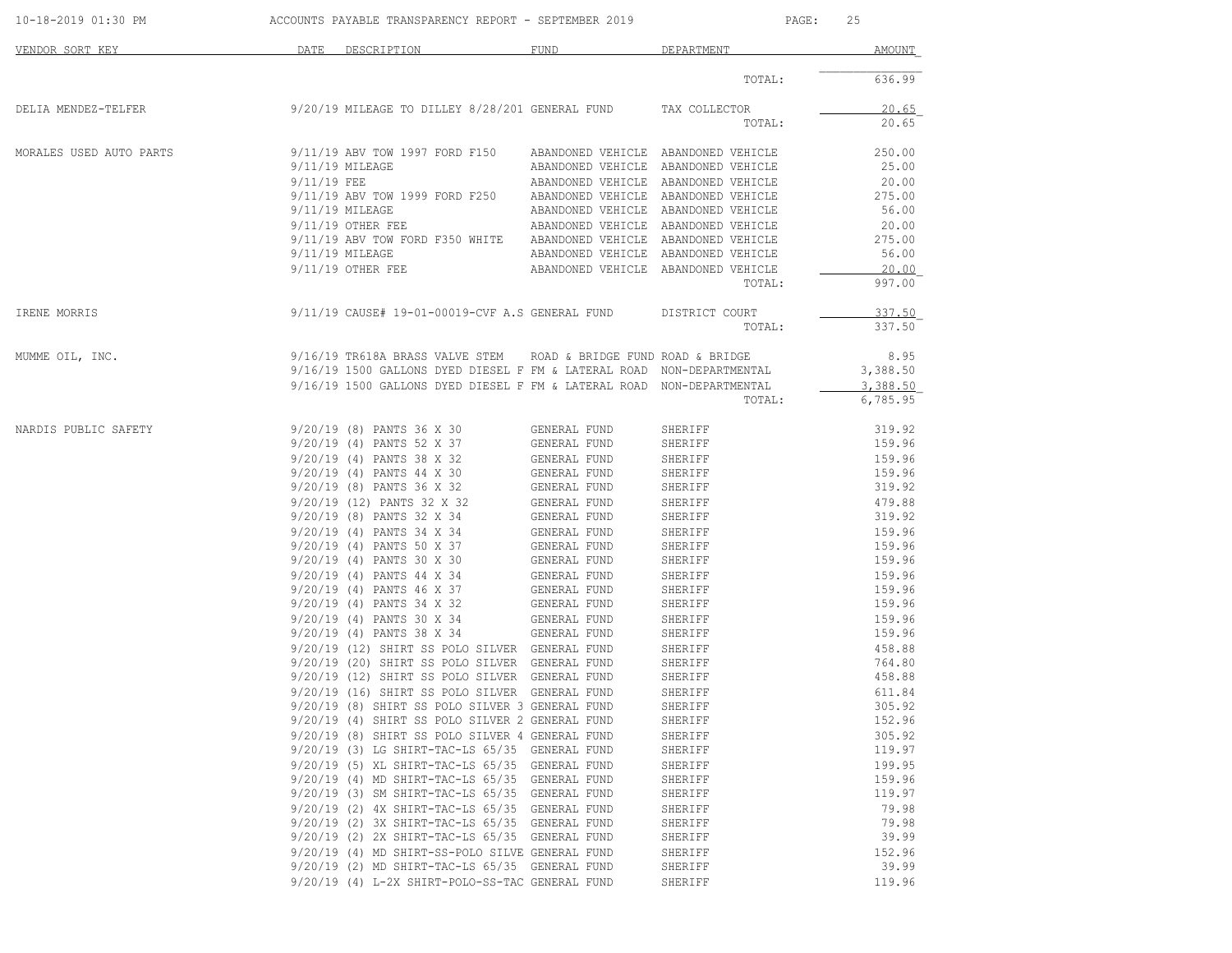| VENDOR SORT KEY                                                                                                                                                                                                                                 | DATE | DESCRIPTION                                                                                                                                                                                                                            | FUND                             | DEPARTMENT             | <b>AMOUNT</b>    |
|-------------------------------------------------------------------------------------------------------------------------------------------------------------------------------------------------------------------------------------------------|------|----------------------------------------------------------------------------------------------------------------------------------------------------------------------------------------------------------------------------------------|----------------------------------|------------------------|------------------|
|                                                                                                                                                                                                                                                 |      |                                                                                                                                                                                                                                        |                                  |                        |                  |
|                                                                                                                                                                                                                                                 |      | 9/20/19 (4) XL PANT-PC RS BDU GENERAL FUND                                                                                                                                                                                             |                                  | SHERIFF                | 163.80           |
|                                                                                                                                                                                                                                                 |      | 9/20/19 (4) MDR CARRIER-ARMORSKIN GENERAL FUND<br>9/20/19 (4) MDR CARRIER-ARMORSKIN GENERAL FUND                                                                                                                                       |                                  |                        |                  |
|                                                                                                                                                                                                                                                 |      |                                                                                                                                                                                                                                        |                                  |                        |                  |
|                                                                                                                                                                                                                                                 |      | 9/20/19 (3) LGR CARRIER-ARMORSKIN GENERAL FUND<br>9/20/19 (3) SMR CARRIER-ARMORSKIN GENERAL FUND                                                                                                                                       |                                  |                        |                  |
|                                                                                                                                                                                                                                                 |      | 9/20/19 (3) SMR CARRIER-ARMORSKIN GENERAL FUND                                                                                                                                                                                         |                                  |                        |                  |
|                                                                                                                                                                                                                                                 |      | 9/20/19 (1) M/LS CARRIER-ARMORSKIN GENERAL FUND<br>9/20/19 (3) 4XR CARRIER-ARMORSKIN GENERAL FUND                                                                                                                                      |                                  |                        |                  |
|                                                                                                                                                                                                                                                 |      |                                                                                                                                                                                                                                        |                                  |                        |                  |
|                                                                                                                                                                                                                                                 |      | 9/20/19 (1) 2XS CARRIER-ARMORSKIN GENERAL FUND                                                                                                                                                                                         |                                  |                        |                  |
|                                                                                                                                                                                                                                                 |      | 9/20/19 (1) LGS CARRIER-ARMORSKIN GENERAL FUND                                                                                                                                                                                         |                                  |                        |                  |
|                                                                                                                                                                                                                                                 |      | 9/20/19 (1) 3XR CARRIER-ARMORSKIN GENERAL FUND                                                                                                                                                                                         |                                  |                        |                  |
|                                                                                                                                                                                                                                                 |      | 9/20/19 (1) XLR CARRIER-ARMORSKIN GENERAL FUND<br>9/20/19 (1) 3XR CARRIER-ARMORSKIN GENERAL FUND                                                                                                                                       |                                  |                        |                  |
|                                                                                                                                                                                                                                                 |      | 9/20/19 (1) 3XR CARRIER-ARMORSKIN GENERAL FUND                                                                                                                                                                                         |                                  |                        |                  |
|                                                                                                                                                                                                                                                 |      | 9/20/19 500 PATCHES-FRIO CO SO GENERAL FUND SHERIFF<br>9/20/19 300 PATCH-FRIO CO SO INTER GENERAL FUND SHERIFF                                                                                                                         |                                  |                        |                  |
|                                                                                                                                                                                                                                                 |      |                                                                                                                                                                                                                                        |                                  |                        | 600.00           |
|                                                                                                                                                                                                                                                 |      | 9/20/19 200 PATCH-FRIO CO SO BADGE GENERAL FUND SHERIFF                                                                                                                                                                                |                                  |                        | 550.00           |
|                                                                                                                                                                                                                                                 |      | 9/20/19 46 NAMETAPE                                                                                                                                                                                                                    | GENERAL FUND                     | SHERIFF                | 368.00           |
|                                                                                                                                                                                                                                                 |      |                                                                                                                                                                                                                                        |                                  | TOTAL:                 | 11,657.71        |
|                                                                                                                                                                                                                                                 |      |                                                                                                                                                                                                                                        |                                  |                        |                  |
| NATIONAL AUTO & TRUCK SALVAGE 9/16/19 DRIVE SHAFT REAR UNIT 180 ROAD & BRIDGE FUND ROAD & BRIDGE                                                                                                                                                |      |                                                                                                                                                                                                                                        |                                  |                        | 250.00           |
|                                                                                                                                                                                                                                                 |      |                                                                                                                                                                                                                                        |                                  | TOTAL:                 | 250.00           |
|                                                                                                                                                                                                                                                 |      |                                                                                                                                                                                                                                        |                                  |                        |                  |
| 9/03/19 457 PLAN TRIO COUNTY PAYROL NON-DEPARTMENTAL 645.00 PRIO COUNTY PAYROL NON-DEPARTMENTAL 645.00<br>9/13/19 457 PLAN PLAN TRIO COUNTY PAYROL NON-DEPARTMENTAL 645.00 9/27/19 457 PLAN PRIO COUNTY PAYROL NON-DEPARTMENTAL 6               |      |                                                                                                                                                                                                                                        |                                  |                        |                  |
|                                                                                                                                                                                                                                                 |      |                                                                                                                                                                                                                                        |                                  |                        |                  |
|                                                                                                                                                                                                                                                 |      |                                                                                                                                                                                                                                        |                                  | TOTAL:                 | 1,935.00         |
|                                                                                                                                                                                                                                                 |      |                                                                                                                                                                                                                                        |                                  |                        |                  |
| NEOFUNDS BY NEOPOST 6/11/19 PREPAID POSTAGE 8/07/2019 GENERAL FUND NON-DEPARTMENTAL                                                                                                                                                             |      |                                                                                                                                                                                                                                        |                                  |                        | 1,500.00         |
|                                                                                                                                                                                                                                                 |      |                                                                                                                                                                                                                                        |                                  | TOTAL:                 | 1,500.00         |
| NEWEGG BUSINESS INC.                                                                                                                                                                                                                            |      |                                                                                                                                                                                                                                        |                                  |                        | 6.99             |
|                                                                                                                                                                                                                                                 |      |                                                                                                                                                                                                                                        |                                  |                        | 8.23             |
|                                                                                                                                                                                                                                                 |      |                                                                                                                                                                                                                                        |                                  |                        |                  |
|                                                                                                                                                                                                                                                 |      | 9/11/19 DELL 92418D MONITORS GENERAL FUND HIGHWAY PATROL                                                                                                                                                                               |                                  | TOTAL:                 | 482.00<br>497.22 |
|                                                                                                                                                                                                                                                 |      |                                                                                                                                                                                                                                        |                                  |                        |                  |
| O'REILLY AUTO PARTS<br>9/04/19 BACK UP CAMERA<br>9/04/19 BACK UP CAMERA<br>9/04/19 BACK UP CAMERA<br>9/04/19 BACK UP CAMERA<br>9/04/19 1502 TIRE SHINE<br>9/04/19 1502 TIRE SHINE<br>9/04/19 1502 TIRE SHINE<br>9/04/19 2202 FOAM CLEANER<br>9/ |      |                                                                                                                                                                                                                                        |                                  |                        |                  |
|                                                                                                                                                                                                                                                 |      |                                                                                                                                                                                                                                        |                                  |                        |                  |
|                                                                                                                                                                                                                                                 |      |                                                                                                                                                                                                                                        |                                  |                        |                  |
|                                                                                                                                                                                                                                                 |      |                                                                                                                                                                                                                                        |                                  |                        |                  |
|                                                                                                                                                                                                                                                 |      |                                                                                                                                                                                                                                        |                                  |                        |                  |
|                                                                                                                                                                                                                                                 |      |                                                                                                                                                                                                                                        |                                  |                        |                  |
|                                                                                                                                                                                                                                                 |      |                                                                                                                                                                                                                                        |                                  |                        |                  |
|                                                                                                                                                                                                                                                 |      |                                                                                                                                                                                                                                        |                                  |                        |                  |
|                                                                                                                                                                                                                                                 |      | 9/16/19 (2) U-JOINTS UNIT 180 ROAD & BRIDGE FUND ROAD & BRIDGE 40.10<br>9/16/19 BATTERY ROAD & BRIDGE FUND ROAD & BRIDGE 114.22<br>9/16/19 BATTERY FEE ROAD & BRIDGE FUND ROAD & BRIDGE 114.22<br>9/16/19 CORE ROAD & BRIDGE FUND ROAD |                                  |                        |                  |
|                                                                                                                                                                                                                                                 |      |                                                                                                                                                                                                                                        |                                  |                        |                  |
|                                                                                                                                                                                                                                                 |      |                                                                                                                                                                                                                                        |                                  |                        |                  |
|                                                                                                                                                                                                                                                 |      |                                                                                                                                                                                                                                        |                                  |                        |                  |
|                                                                                                                                                                                                                                                 |      | 9/16/19 CORE RETURN                                                                                                                                                                                                                    | ROAD & BRIDGE FUND ROAD & BRIDGE |                        | $18.00 -$        |
|                                                                                                                                                                                                                                                 |      | 9/20/19 NERF/STEP BR UNIT 215                                                                                                                                                                                                          | ROAD & BRIDGE FUND ROAD & BRIDGE |                        | 299.99           |
|                                                                                                                                                                                                                                                 |      | 9/20/19 AC HOSE ASSY UNIT 156                                                                                                                                                                                                          | ROAD & BRIDGE FUND ROAD & BRIDGE |                        | 90.52            |
|                                                                                                                                                                                                                                                 |      | 9/20/19 RETURNED AC HOSE ASSY UNIT ROAD & BRIDGE FUND ROAD & BRIDGE                                                                                                                                                                    |                                  |                        | $90.52 -$        |
|                                                                                                                                                                                                                                                 |      | 9/20/19 AC HOSE ASY UNIT 156                                                                                                                                                                                                           | ROAD & BRIDGE FUND ROAD & BRIDGE |                        | 68.75            |
|                                                                                                                                                                                                                                                 |      |                                                                                                                                                                                                                                        |                                  | TOTAL:                 | 952.58           |
|                                                                                                                                                                                                                                                 |      |                                                                                                                                                                                                                                        |                                  |                        |                  |
| OFFICE DEPOT                                                                                                                                                                                                                                    |      | 9/04/19 BLACK INK CART                                                                                                                                                                                                                 | GENERAL FUND                     | EMERGENCY MGNT / 911 M | 46.89            |
|                                                                                                                                                                                                                                                 |      | 9/04/19 YELLOW INK CART                                                                                                                                                                                                                | GENERAL FUND                     | EMERGENCY MGNT / 911 M | 35.89            |
|                                                                                                                                                                                                                                                 |      | $9/04/19$ CYAN INK CART                                                                                                                                                                                                                | GENERAL FUND                     | EMERGENCY MGNT / 911 M | 35.89            |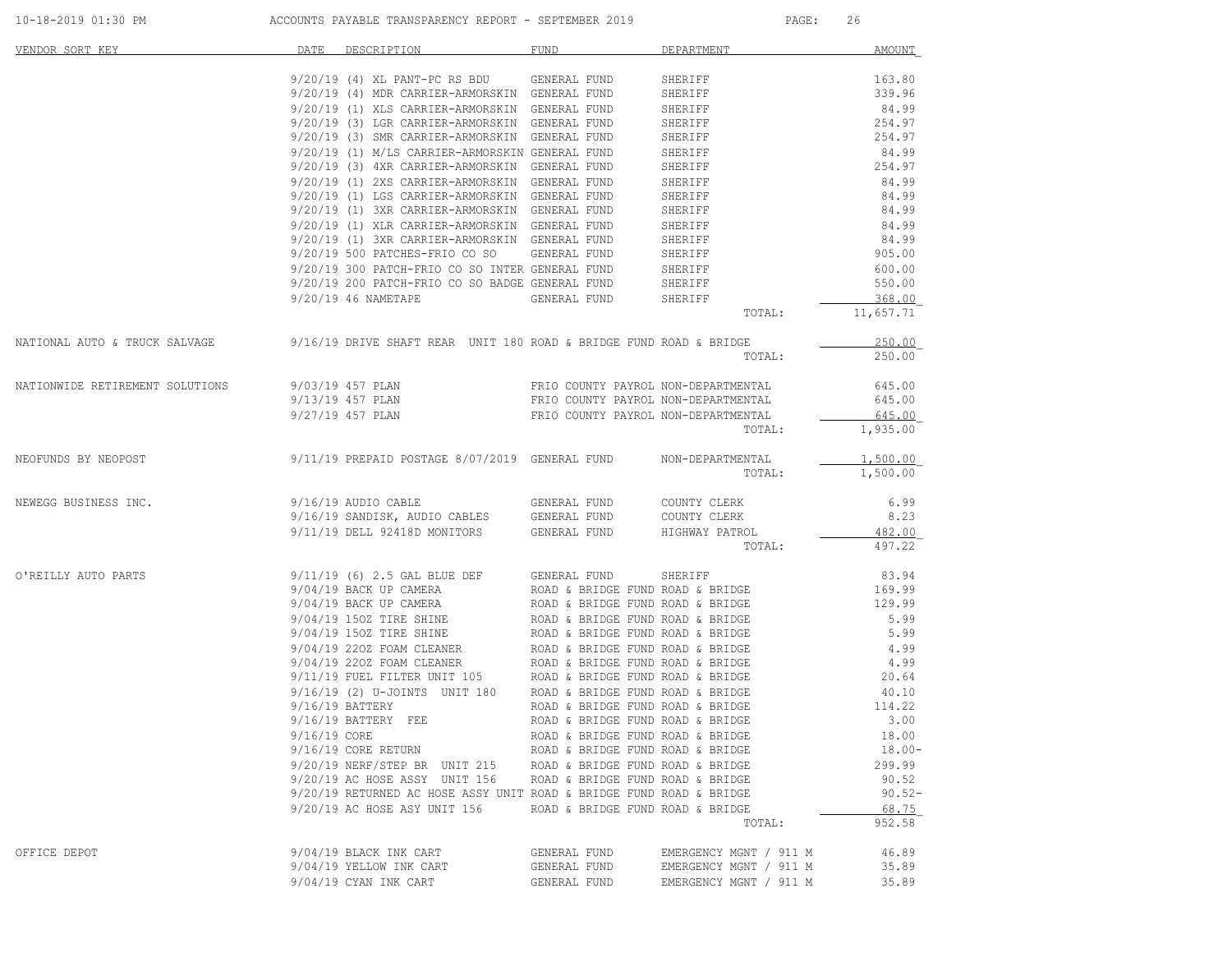| 10-18-2019 01:30 PM | ACCOUNTS PAYABLE TRANSPARENCY REPORT - SEPTEMBER 2019 | PAGE |
|---------------------|-------------------------------------------------------|------|
|                     |                                                       |      |

| VENDOR SORT KEY                                              | DATE          | DESCRIPTION                                                                                                                                                                                                             | FUND                                                                 | DEPARTMENT                                                                 | <b>AMOUNT</b>        |
|--------------------------------------------------------------|---------------|-------------------------------------------------------------------------------------------------------------------------------------------------------------------------------------------------------------------------|----------------------------------------------------------------------|----------------------------------------------------------------------------|----------------------|
|                                                              |               | 9/04/19 MAGENTA INK CART                                                                                                                                                                                                |                                                                      |                                                                            | 35.89                |
|                                                              |               | 9/04/19 MANILA FOLDERS                                                                                                                                                                                                  | GENERAL FUND                                                         | GENERAL FUND EMERGENCY MGNT / 911 M<br>GENERAL FUND EMERGENCY MGNT / 911 M | 10.39                |
|                                                              |               | 9/04/19 BOISE X-9 PAPER                                                                                                                                                                                                 | GENERAL FUND                                                         | EMERGENCY MGNT / 911 M                                                     | 66.99                |
|                                                              |               | 9/16/19 UPS BATTERY BACKUP                                                                                                                                                                                              |                                                                      |                                                                            | 99.99                |
|                                                              | 9/16/19 MOUSE |                                                                                                                                                                                                                         | ROAD & BRIDGE FUND ROAD & BRIDGE<br>ROAD & BRIDGE FUND ROAD & BRIDGE |                                                                            | 32.99                |
|                                                              |               | 9/16/19 3-HOLE PUNCH                                                                                                                                                                                                    | ROAD & BRIDGE FUND ROAD & BRIDGE<br>ROAD & BRIDGE FUND ROAD & BRIDGE |                                                                            | 26.99                |
|                                                              |               | 9/16/19 COUPON DISCOUNT                                                                                                                                                                                                 |                                                                      |                                                                            | $5.40-$              |
|                                                              |               | 9/16/19 HOLDER PENCIL                                                                                                                                                                                                   |                                                                      | ROAD & BRIDGE FUND ROAD & BRIDGE<br>T ROAD & BRIDGE FUND ROAD & BRIDGE     | 5.99                 |
|                                                              |               | 9/16/19 COUPON DISCOUNT                                                                                                                                                                                                 |                                                                      |                                                                            | $1.20 -$             |
|                                                              |               | 9/16/19 ORGANIZER, DRAWER<br>9/16/19 COUPON DISCOUNT ROAD & BRIDGE FUND ROAD & BRIDGE<br>9/16/19 ORGANIZER, DEEP DRWR ROAD & BRIDGE FUND ROAD & BRIDGE<br>9/16/19 ORGANIZER, DEEP DRWR ROAD & BRIDGE FUND ROAD & BRIDGE |                                                                      |                                                                            | 10.09                |
|                                                              |               |                                                                                                                                                                                                                         |                                                                      |                                                                            | $2.02-$              |
|                                                              |               |                                                                                                                                                                                                                         |                                                                      |                                                                            | 11.99                |
|                                                              |               | $9/16/19$ COUPON DISCOUNT ROAD & BRIDGE FUND ROAD & BRIDGE                                                                                                                                                              |                                                                      |                                                                            | $2.39-$              |
|                                                              |               | $9/16/19$ FILE, ROLL WIRE 24 OPENING ROAD & BRIDGE FUND ROAD & BRIDGE                                                                                                                                                   |                                                                      |                                                                            | 254.58               |
|                                                              |               | 9/16/19 4XEM IPAD CHARGING & SYNC C ROAD & BRIDGE FUND ROAD & BRIDGE                                                                                                                                                    |                                                                      |                                                                            | 22.09                |
|                                                              |               | 9/16/19 KANEX CLA2PORT 2 PORT ROAD & BRIDGE FUND ROAD & BRIDGE<br>$9/16/19$ (2) BOOKCASE - 5 SHELF ROAD & BRIDGE FUND ROAD & BRIDGE                                                                                     |                                                                      |                                                                            | 14.99                |
|                                                              |               | $9/16/19$ TECH, STATION, 2.0 PRINTER ROAD & BRIDGE FUND ROAD & BRIDGE                                                                                                                                                   |                                                                      |                                                                            | 219.98<br>139.99     |
|                                                              |               | 9/16/19 KEYBOARD WIRELESS                                                                                                                                                                                               | ROAD & BRIDGE FUND ROAD & BRIDGE                                     |                                                                            | 19.99                |
|                                                              |               |                                                                                                                                                                                                                         |                                                                      | TOTAL:                                                                     | 1,080.59             |
| OGBURN'S TRUCK PARTS                                         |               | 9/04/19 7' X 16' TARP                                                                                                                                                                                                   | ROAD & BRIDGE FUND ROAD & BRIDGE                                     |                                                                            | 77.80                |
|                                                              |               |                                                                                                                                                                                                                         |                                                                      | TOTAL:                                                                     | 77.80                |
| OMNICARE OF SAN ANTONIO                                      |               | 9/04/19 MEDICATION PID 1570 4/20/1 GENERAL FUND                                                                                                                                                                         |                                                                      | JUVENILE CORRECTIONS                                                       | 4.95                 |
|                                                              |               |                                                                                                                                                                                                                         |                                                                      | TOTAL:                                                                     | 4.95                 |
| ANSELMO PALACIO                                              |               | 9/11/19 PAINTING THE WIC OFFICE                                                                                                                                                                                         | WIC PROGRAM FUND                                                     | NON-DEPARTMENTAL<br>TOTAL:                                                 | 1,550.00<br>1,550.00 |
|                                                              |               |                                                                                                                                                                                                                         |                                                                      |                                                                            |                      |
| PARK PLACE RECREATION DESIGNS, INC. 9/20/19 THERAPUTIC SWING |               |                                                                                                                                                                                                                         | GENERAL FUND                                                         | SPECIAL PROJECTS                                                           | 2,072.00             |
|                                                              |               | 9/20/19 31/2 OD ARCH SWING F                                                                                                                                                                                            | GENERAL FUND                                                         | SPECIAL PROJECTS                                                           | 1,272.00             |
|                                                              |               | 9/20/19 6' MIRACLE TIMBER ST                                                                                                                                                                                            | -----<br>GENERAL FUND<br>מעוזם זגיבורי                               | SPECIAL PROJECTS                                                           | 1,120.00             |
|                                                              |               | 9/20/19 ACCESS RAMP                                                                                                                                                                                                     | GENERAL FUND                                                         | SPECIAL PROJECTS                                                           | 795.00               |
|                                                              |               | 9/20/19 BUYBOARD DISCOUNT                                                                                                                                                                                               | <b>GENERAL FUND</b>                                                  | SPECIAL PROJECTS                                                           | 789.00-              |
|                                                              |               | $9/20/19$ FREIGHT                                                                                                                                                                                                       | GENERAL FUND                                                         | SPECIAL PROJECTS                                                           | 774.00               |
|                                                              |               | 9/20/19 INSTALLATION GENERAL FUND<br>9/20/19 ENGINEERED WOOD FIBE GENERAL FUND<br>9/20/19 INSTALLATION OF SURF GENERAL FUND                                                                                             |                                                                      | SPECIAL PROJECTS                                                           | 1,600.00             |
|                                                              |               |                                                                                                                                                                                                                         |                                                                      | SPECIAL PROJECTS<br>SPECIAL PROJECTS                                       | 2,305.00<br>1,000.00 |
|                                                              |               | 9/20/19 GEOTEXTILE FABRIC GENERAL FUND                                                                                                                                                                                  |                                                                      | SPECIAL PROJECTS                                                           | 165.00               |
|                                                              |               |                                                                                                                                                                                                                         |                                                                      | TOTAL:                                                                     | 10,314.00            |
| PARKER LUMBER                                                |               | 9/04/19 (2) 50"MIL ALUM SQ ROOF VE GENERAL FUND                                                                                                                                                                         |                                                                      | BUILDING MAINTENANCE                                                       | 24.98                |
|                                                              |               | 9/04/19 1002 WHITE POLYU SEALANT                                                                                                                                                                                        | GENERAL FUND                                                         | BUILDING MAINTENANCE                                                       | 6.99                 |
|                                                              |               | 9/04/19 (8) 16X8 MIL UNDER EAVE VE GENERAL FUND                                                                                                                                                                         |                                                                      | BUILDING MAINTENANCE                                                       | 26.32                |
|                                                              |               | 9/04/19 HILLMAN PRODUCTS                                                                                                                                                                                                | GENERAL FUND                                                         | BUILDING MAINTENANCE                                                       | 24.99                |
|                                                              |               | 9/11/19 2PK 14W A19 MED LED BULB                                                                                                                                                                                        | GENERAL FUND                                                         | BUILDING MAINTENANCE                                                       | 10.99                |
|                                                              |               | 9/16/19 (2) 1.28 HET RF JAZMN TOIL GENERAL FUND                                                                                                                                                                         |                                                                      | BUILDING MAINTENANCE                                                       | 155.98               |
|                                                              |               | 9/16/19 (20) HILLMAN PRODUCTS                                                                                                                                                                                           | GENERAL FUND                                                         | BUILDING MAINTENANCE                                                       | 9.00                 |
|                                                              |               | 9/16/19 (5) BASE SANITARY 3" X 12' GENERAL FUND                                                                                                                                                                         |                                                                      | BUILDING MAINTENANCE                                                       | 33.95                |
|                                                              |               | 9/16/19 (2) 1/4X2X4 PERCUSSION BIT GENERAL FUND                                                                                                                                                                         |                                                                      | BUILDING MAINTENANCE                                                       | 8.58                 |
|                                                              |               | 9/16/19 (2) 1/2FIPX1/2OD ANGLE VAL GENERAL FUND                                                                                                                                                                         |                                                                      | BUILDING MAINTENANCE                                                       | 29.98                |
|                                                              |               | 9/16/19 (2) 1/2X1/2X20FCT CONNECTO GENERAL FUND                                                                                                                                                                         |                                                                      | BUILDING MAINTENANCE                                                       | 16.98                |
|                                                              |               | 9/16/19 2-1/2" SP WOOD BLADE                                                                                                                                                                                            | GENERAL FUND                                                         | BUILDING MAINTENANCE                                                       | 10.99                |
|                                                              |               | 9/16/19 (8) BASE COLONIAL 3-1/4 X GENERAL FUND                                                                                                                                                                          |                                                                      | BUILDING MAINTENANCE                                                       | 41.52                |
|                                                              |               | 9/16/19 RETURNED 1/2FIPX1/20D ANGL GENERAL FUND                                                                                                                                                                         |                                                                      | BUILDING MAINTENANCE                                                       | $14.99-$             |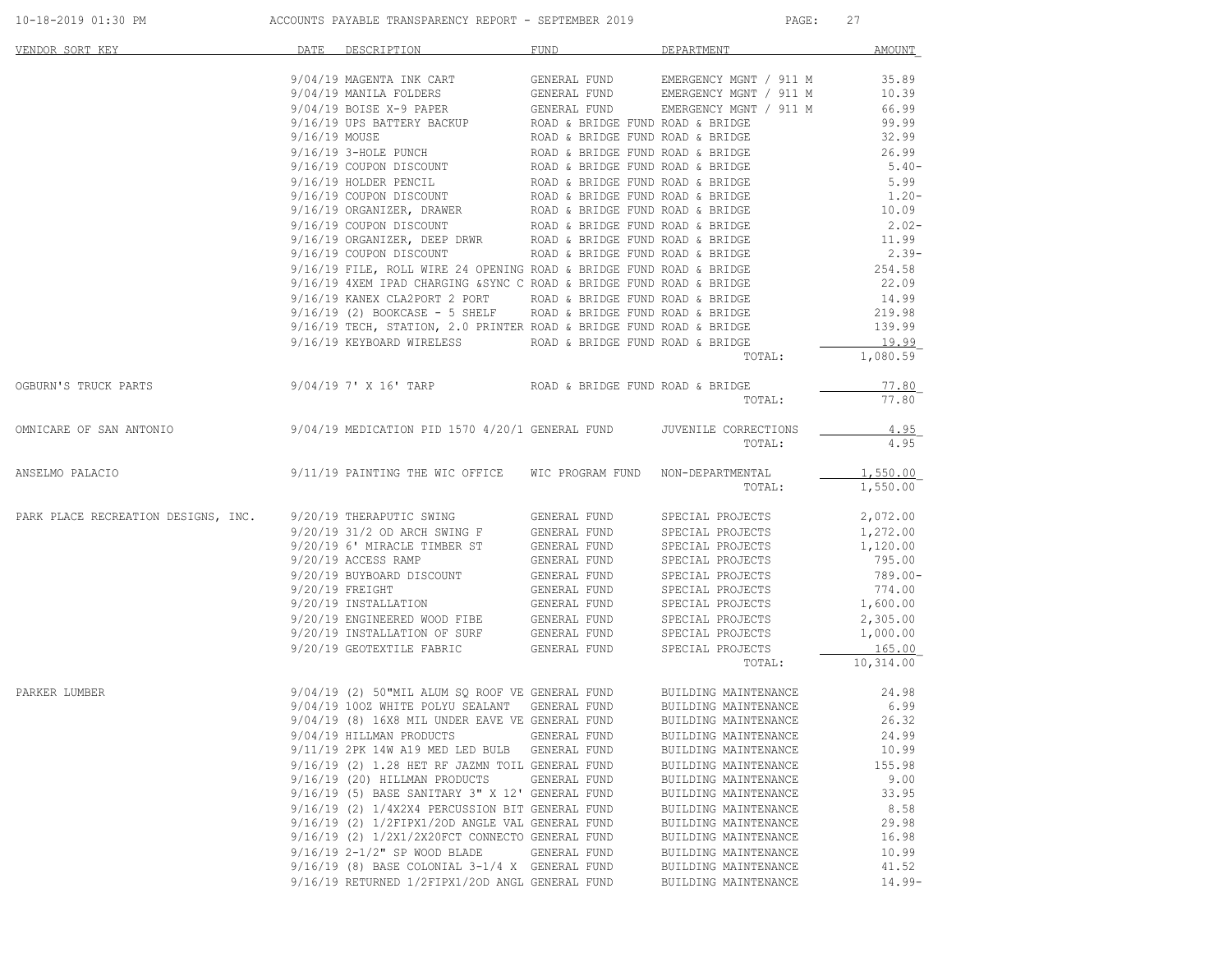| 10-18-2019 01:30 PM        | ACCOUNTS PAYABLE TRANSPARENCY REPORT - SEPTEMBER 2019                                                                                          |                                     | PAGE:                                                                                                             | 28        |
|----------------------------|------------------------------------------------------------------------------------------------------------------------------------------------|-------------------------------------|-------------------------------------------------------------------------------------------------------------------|-----------|
| VENDOR SORT KEY            | DATE DESCRIPTION                                                                                                                               | FUND                                | DEPARTMENT                                                                                                        | AMOUNT    |
|                            | $9/16/19$ RETURNED 1/2FIPX1/20D ANGL GENERAL FUND BUILDING MAINTENANCE $9/16/19$ (2) 1/2FIPX7/160D ANGLE VA GENERAL FUND BUILDING MAINTENANCE  |                                     |                                                                                                                   | 14.99-    |
|                            |                                                                                                                                                |                                     |                                                                                                                   | 31.98     |
|                            | 9/20/19 (2) 3/4 FIP NO-KINK HOSE B GENERAL FUND<br>9/20/19 (2) 3/4 FIP NO-KINK HOSE B GENERAL FUND                                             |                                     | BUILDING MAINTENANCE                                                                                              | 31.98     |
|                            |                                                                                                                                                |                                     | BUILDING MAINTENANCE                                                                                              | 13.98     |
|                            | $9/20/19$ (5) BASE COLONIAL 3 1/4 X GENERAL FUND                                                                                               |                                     | BUILDING MAINTENANCE                                                                                              | 25.95     |
|                            | 9/20/19 SHOE 7/16" X 3/4" 8' GENERAL FUND                                                                                                      |                                     | BUILDING MAINTENANCE                                                                                              | 2.19      |
|                            | 9/20/19 1" 8' PINE I.S. CORNER GENERAL FUND                                                                                                    |                                     | BUILDING MAINTENANCE                                                                                              | 2.49      |
|                            | 9/20/19 RETURNED 3/4 NO-KINK HOSE GENERAL FUND                                                                                                 |                                     | BUILDING MAINTENANCE                                                                                              | $15.99 -$ |
|                            | 9/20/19 RETURNED 3/4 NO-KINK HOSE GENERAL FUND                                                                                                 |                                     | BUILDING MAINTENANCE                                                                                              | 15.99-    |
|                            | $9/20/19$ BOUGHT (2) $3/4$ ST HOSE BI GENERAL FUND BUILDING MAINTENANCE $9/20/19$ RETURNED SHOE 7/16" X 3/4" GENERAL FUND BUILDING MAINTENANCE |                                     |                                                                                                                   | 14.58     |
|                            |                                                                                                                                                |                                     |                                                                                                                   | $2.19-$   |
|                            |                                                                                                                                                |                                     | BUILDING MAINTENANCE                                                                                              | 5.49      |
|                            | 9/20/19 OUTSIDE CORNER $1"$ X $1"$ 8' GENERAL FUND<br>9/20/19 (2) SN HINGE PIN DOOR STOP GENERAL FUND                                          |                                     | BUILDING MAINTENANCE                                                                                              | 9.58      |
|                            | 9/16/19 5/16X4X6 PERCUSSION BIT ROAD & BRIDGE FUND ROAD & BRIDGE                                                                               |                                     |                                                                                                                   | 7.29      |
|                            |                                                                                                                                                |                                     | TOTAL:                                                                                                            | 482.61    |
| PEARSALL LAW FIRM, PLLC    | 9/11/19 CAUSE# 12-01-00009-CVF GENERAL FUND                                                                                                    |                                     | DISTRICT COURT                                                                                                    | 501.56    |
|                            |                                                                                                                                                |                                     | TOTAL:                                                                                                            | 501.56    |
| PEARSALL QUICK LUBE        | 9/04/19 LABOR TO REPLACE ROTORS/PA GENERAL FUND                                                                                                |                                     | SHERIFF                                                                                                           | 136.00    |
|                            | 9/04/19 SHOP SUPPLIES FEE                                                                                                                      | GENERAL FUND                        | SHERIFF                                                                                                           | 14.95     |
|                            | $9/04/19$ OIL CHANGE                                                                                                                           | GENERAL FUND                        | SHERIFF                                                                                                           | 66.95     |
|                            | 9/04/19 3.5 EXTRA OIL                                                                                                                          | GENERAL FUND                        | SHERIFF                                                                                                           | 34.83     |
|                            | 9/04/19 CABIN FILTER                                                                                                                           | GENERAL FUND                        | SHERIFF                                                                                                           | 39.95     |
|                            | $9/04/19$ AIR FILTER                                                                                                                           | GENERAL FUND                        | SHERIFF                                                                                                           | 24.95     |
|                            |                                                                                                                                                |                                     | SHERIFF                                                                                                           | 66.95     |
|                            | 9/04/19 OIL CHANGE UNIT 9804 GENERAL FUND 9/04/19 3 EXTRA QRTS OF OIL GENERAL FUND                                                             |                                     | SHERIFF                                                                                                           | 29.85     |
|                            | 9/11/19 DIESEL SVC OIL CHANGE U#51 GENERAL FUND                                                                                                |                                     | SHERIFF                                                                                                           | 84.95     |
|                            | 9/11/19 PREMIUM OIL                                                                                                                            | GENERAL FUND                        | SHERIFF                                                                                                           | 30.00     |
|                            | 9/11/19 PREMIUM OIL FILTER GENERAL FUND                                                                                                        |                                     | SHERIFF                                                                                                           | 19.95     |
|                            | 9/11/19 STATE INSPECTION UNIT 3852 GENERAL FUND                                                                                                |                                     | SHERIFF                                                                                                           | 7.00      |
|                            |                                                                                                                                                |                                     | TOTAL:                                                                                                            | 556.33    |
| PEARSALL TOWING & RECOVERY | 9/11/19 ABV TOW 2011 TOYOTA TONDRA ABANDONED VEHICLE ABANDONED VEHICLE                                                                         |                                     |                                                                                                                   | 205.00    |
|                            | 9/11/19 LOADED MILES                                                                                                                           |                                     | ABANDONED VEHICLE ABANDONED VEHICLE                                                                               | 80.00     |
|                            | 9/11/19 IN ROUTE MILES                                                                                                                         |                                     | ABANDONED VEHICLE ABANDONED VEHICLE                                                                               | 60.00     |
|                            | 9/16/19 ABV TOW 2012 CHEVY 2500 ABANDONED VEHICLE ABANDONED VEHICLE                                                                            |                                     |                                                                                                                   | 205.00    |
|                            | 9/16/19 LOADED MILES                                                                                                                           |                                     | ABANDONED VEHICLE ABANDONED VEHICLE                                                                               | 60.00     |
|                            | 9/16/19 IN ROUTE MILES ABANDONED VEHICLE ABANDONED VEHICLE                                                                                     |                                     |                                                                                                                   | 70.00     |
|                            | 9/16/19 WINCHING                                                                                                                               |                                     | ABANDONED VEHICLE ABANDONED VEHICLE                                                                               | 85.00     |
|                            | 9/11/19 ABV TOW 2005 MAZDA                                                                                                                     |                                     |                                                                                                                   | 205.00    |
|                            | 9/11/19 LOADED MILES                                                                                                                           |                                     |                                                                                                                   | 75.00     |
|                            | 9/11/19 IN ROUTE MILES                                                                                                                         |                                     | ABANDONED VEHICER ABANDONED VEHICER<br>ABANDONED VEHICLE ABANDONED VEHICLE<br>ABANDONED VEHICLE ABANDONED VEHICLE | 75.00     |
|                            |                                                                                                                                                |                                     | TOTAL:                                                                                                            | 1,120.00  |
| ADRIAN PEREZ               | 9/04/19 CAUSE# 18-04-00071-CRF B.M GENERAL FUND                                                                                                |                                     | DISTRICT COURT                                                                                                    | 400.00    |
|                            |                                                                                                                                                |                                     | TOTAL:                                                                                                            | 400.00    |
| JOE PEREZ                  | 9/20/19 INSTALL LEDS IN BREAK ROOM GENERAL FUND                                                                                                |                                     | BUILDING MAINTENANCE                                                                                              | 300.00    |
|                            |                                                                                                                                                |                                     | TOTAL:                                                                                                            | 300.00    |
| PERRY'S TOWING             | 9/11/19 ABV TOW 2009 FORD                                                                                                                      |                                     | ABANDONED VEHICLE ABANDONED VEHICLE                                                                               | 300.00    |
|                            | 9/11/19 MILEAGE                                                                                                                                |                                     | ABANDONED VEHICLE ABANDONED VEHICLE                                                                               | 25.00     |
|                            | 9/11/19 SERVICE FEE                                                                                                                            |                                     | ABANDONED VEHICLE ABANDONED VEHICLE                                                                               | 95.00     |
|                            | 9/20/19 ABV TOW HONDA CIVIC RED                                                                                                                | ABANDONED VEHICLE ABANDONED VEHICLE |                                                                                                                   | 300.00    |
|                            | 9/20/19 MILEAGE                                                                                                                                |                                     | ABANDONED VEHICLE ABANDONED VEHICLE                                                                               | 36.00     |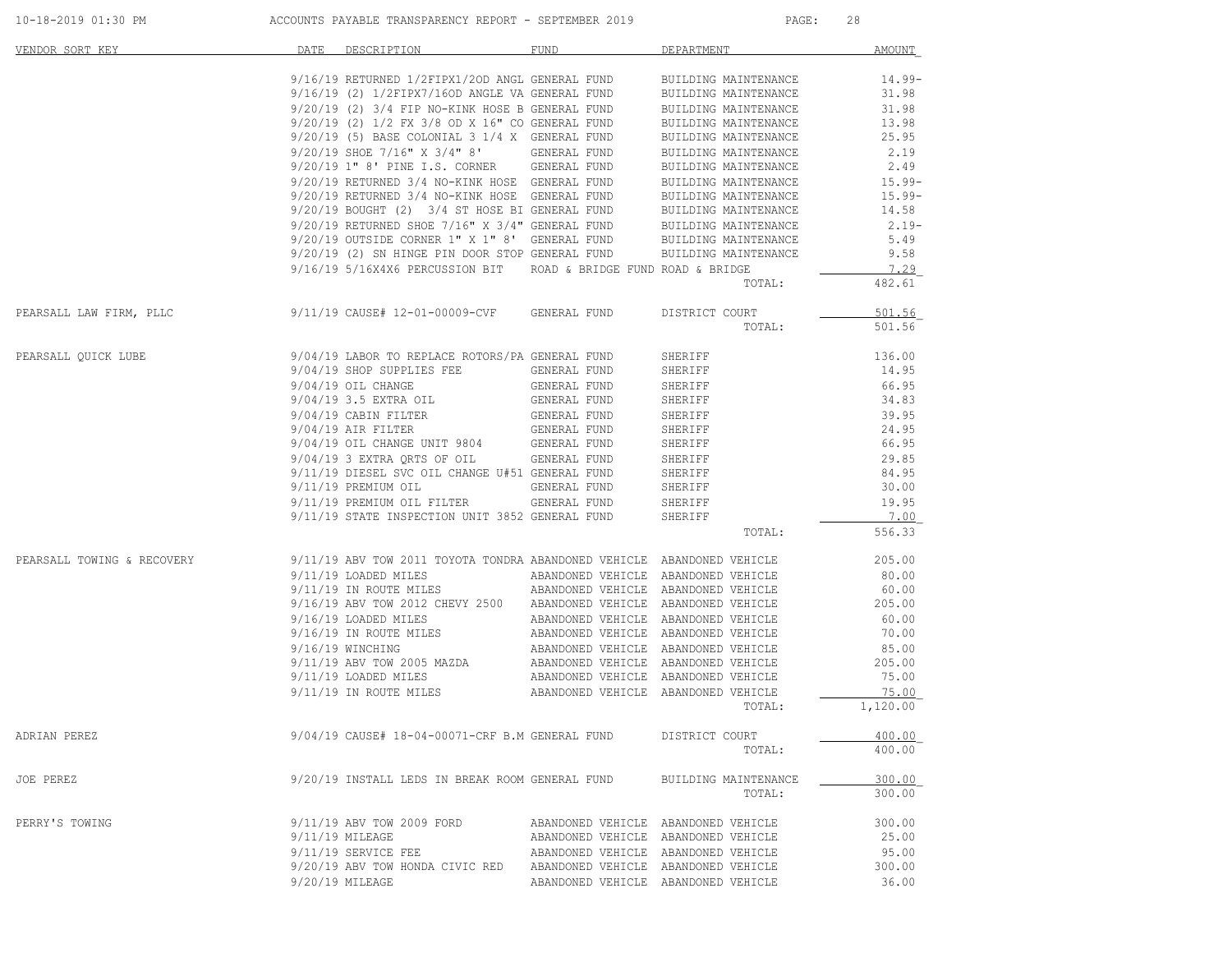| 10-18-2019 01:30 PM                   |                | ACCOUNTS PAYABLE TRANSPARENCY REPORT - SEPTEMBER 2019 |              | PAGE:                               | 29            |
|---------------------------------------|----------------|-------------------------------------------------------|--------------|-------------------------------------|---------------|
| VENDOR SORT KEY                       | DATE           | DESCRIPTION                                           | <b>FUND</b>  | DEPARTMENT                          | <b>AMOUNT</b> |
|                                       |                | 9/20/19 SERVICE FEE                                   |              | ABANDONED VEHICLE ABANDONED VEHICLE | 95.00         |
|                                       |                |                                                       |              | TOTAL:                              | 851.00        |
| SARA L. PICHARDO                      |                | 9/04/19 MILEAGE TO DILLEY 8/06 & 8 GENERAL FUND       |              | HEALTH & WELFARE                    | 39.80         |
|                                       |                |                                                       |              | TOTAL:                              | 39.80         |
| PILAND, ADAMS & ASSOCIATES, INC.      |                | 9/11/19 CONSULTING DIETITIAN SVC A GENERAL FUND       |              | SHERIFF                             | 120.00        |
|                                       |                |                                                       |              | TOTAL:                              | 120.00        |
| PROTECTION ONE ALARM MONITORING, INC. |                | 9/16/19 CAMINO REAL MHMR                              | GENERAL FUND | BUILDING MAINTENANCE                | 49.67         |
|                                       |                | 9/16/19 DILLEY ANNEX                                  | GENERAL FUND | BUILDING MAINTENANCE                | 84.04         |
|                                       |                | 9/16/19 EXTENSION OFFICE                              | GENERAL FUND | BUILDING MAINTENANCE                | 48.46         |
|                                       |                | 9/16/19 ADULT PROBATION                               | GENERAL FUND | BUILDING MAINTENANCE                | 91.05         |
|                                       |                | 9/16/19 COMMUNITY CENTER                              | GENERAL FUND | BUILDING MAINTENANCE                | 78.23         |
|                                       |                | 9/16/19 COURTHOUSE SECURITY OFFICE GENERAL FUND       |              | BUILDING MAINTENANCE                | 76.00         |
|                                       |                | 9/16/19 AUDITOR'S OFFICE                              | GENERAL FUND | BUILDING MAINTENANCE                | 52.56         |
|                                       | 9/16/19 JP#2   |                                                       | GENERAL FUND | BUILDING MAINTENANCE                | 59.95         |
|                                       |                | 9/16/19 COURTHOUSE - INTERIOR                         | GENERAL FUND | BUILDING MAINTENANCE                | 259.58        |
|                                       | 9/16/19 JAIL   |                                                       | GENERAL FUND | BUILDING MAINTENANCE                | 62.00         |
|                                       |                | 9/16/19 JUVENILE PROBATION                            | GENERAL FUND | BUILDING MAINTENANCE                | 53.47         |
|                                       |                | $9/16/19$ ROAD & BRIDGE                               | GENERAL FUND | BUILDING MAINTENANCE                | 68.17         |
|                                       |                | 9/16/19 FAMILY VIOLENCE 650 S CEDA GENERAL FUND       |              | BUILDING MAINTENANCE                | 11.94         |
|                                       | $9/16/19$ JP#3 |                                                       | GENERAL FUND | BUILDING MAINTENANCE                | 48.46         |
|                                       |                | 9/04/19 (2) BATTERIES FOR ALARM                       | GENERAL FUND | COURTHOUSE SECURITY                 | 16.00         |
|                                       |                | 9/04/19 (2) BATTERIES SECURITY ALA GENERAL FUND       |              | COURTHOUSE SECURITY                 | 16.00         |
|                                       |                |                                                       |              | TOTAL:                              | 1,075.58      |
| QUEST DIAGNOSTICS INC.                |                | 9/20/19 CPT 80050 S. BELL                             | GENERAL FUND | SHERIFF                             | 31.13         |
|                                       |                | 9/20/19 CPT 80061<br>S. BELL                          | GENERAL FUND | SHERIFF                             | 12.50         |
|                                       |                | 9/20/19 CPT 82652<br>S. BELL                          | GENERAL FUND | SHERIFF                             | 35.94         |
|                                       |                | 9/20/19 CPT 84439<br>S. BELL                          | GENERAL FUND | SHERIFF                             | 8.42          |
|                                       |                | 9/20/19 CPT 84481<br>S. BELL                          | GENERAL FUND | SHERIFF                             | 15.81         |
|                                       |                |                                                       |              | TOTAL:                              | 103.80        |
| QUILL                                 |                | 9/11/19 REPLACED 16GB FLASH DRIVE GENERAL FUND        |              | DISTRICT COURT                      | 9.99          |
|                                       |                | 9/11/19 16 GB FLASH DRIVE RETURNED GENERAL FUND       |              | DISTRICT COURT                      | $9.99 -$      |
|                                       |                | 9/11/19 WRITING TABLETS YELL                          | GENERAL FUND | DISTRICT COURT                      | 10.05         |
|                                       |                | 9/11/19 WRITING TABLETS YELL                          | GENERAL FUND | DISTRICT COURT                      | 3.58          |
|                                       |                | 9/11/19 MOUSE PAD, GEL WRIST                          | GENERAL FUND | DISTRICT COURT                      | 53.97         |
|                                       |                | 9/11/19 COPY PAPER                                    | GENERAL FUND | DISTRICT COURT                      | 501.48        |
|                                       |                | 9/11/19 CALCULATOR RIBBON                             | GENERAL FUND | DISTRICT COURT                      | 6.98          |
|                                       |                | 9/11/19 CALCULATOR 12-DIG                             | GENERAL FUND | DISTRICT COURT                      | 122.38        |
|                                       |                | $9/11/19$ STAPLES                                     | GENERAL FUND | DISTRICT COURT                      | 23.23         |
|                                       |                | 9/11/19 USB 2.0                                       | GENERAL FUND | DISTRICT COURT                      | 5.42          |
|                                       |                | 9/11/19 WRITING TABLETS YELL                          | GENERAL FUND | DISTRICT CLERK                      | 24.32         |
|                                       |                | $9/11/19$ COPY PAPER                                  | GENERAL FUND | DISTRICT CLERK                      | 41.79         |
|                                       |                | 9/11/19 COFFEE CUPS 120Z                              | GENERAL FUND | DISTRICT CLERK                      | 53.59         |
|                                       |                | $9/11/19$ USB 2.0                                     | GENERAL FUND | DISTRICT CLERK                      | 4.57          |
|                                       |                | 9/19/19 HP 26A BLACK TONER                            | GENERAL FUND | $J.P.$ PCT. $# 2$                   | 114.29        |
|                                       |                | 9/19/19 GEL PENS RED                                  | GENERAL FUND | COUNTY ATTORNEY                     | 30.98         |
|                                       |                | 9/19/19 GEL PENS BLUE                                 | GENERAL FUND | COUNTY ATTORNEY                     | 30.98         |
|                                       |                | 9/19/19 LEGAL FILE FOLDERS                            | GENERAL FUND | COUNTY ATTORNEY                     | 64.95         |
|                                       |                | 9/11/19 15' COND LINE CORD                            | GENERAL FUND | COUNTY ATTORNEY                     | 4.36          |
|                                       |                | 9/11/19 6' POWER SURGE                                | GENERAL FUND | COUNTY ATTORNEY                     | 10.62         |
|                                       | 9/16/19 PLEDGE |                                                       | GENERAL FUND | COUNTY AUDITOR                      | 4.90          |
|                                       |                | 9/16/19 PACKING TAPE                                  | GENERAL FUND | COUNTY AUDITOR                      | 15.86         |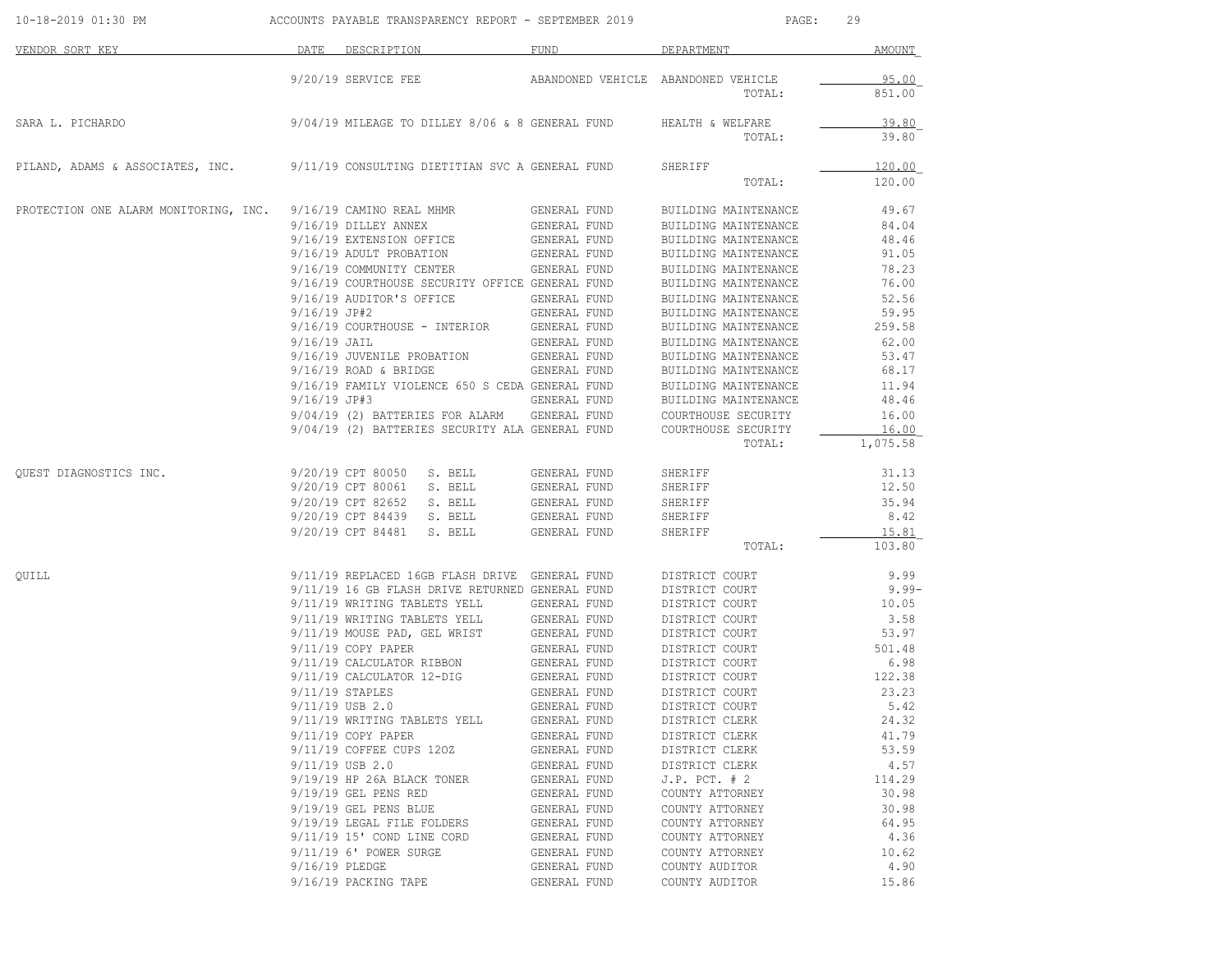| <u>VENDOR SORT KEY</u> | DESCRIPTION THE MANUSCRIPTION<br>DATE                                                                                            | <b>FUND</b>              | DEPARTMENT                                   | <b>AMOUNT</b> |
|------------------------|----------------------------------------------------------------------------------------------------------------------------------|--------------------------|----------------------------------------------|---------------|
|                        | 9/16/19 SCOTCH TAPE                                                                                                              | GENERAL FUND             | COUNTY AUDITOR                               | 17.82         |
|                        |                                                                                                                                  |                          | COUNTY AUDITOR                               | 8.19          |
|                        | $9/16/19$ AAA BATTERIES<br>9/16/19 POP UP NOTES 3X3 GENERAL FUND                                                                 |                          | COUNTY AUDITOR                               | 17.00         |
|                        | 9/16/19 STICKY NOTES                                                                                                             | GENERAL FUND             | COUNTY AUDITOR                               | 7.53          |
|                        | $9/16/19$ G2 PILOT GEL RED PEN                                                                                                   | GENERAL FUND             | COUNTY AUDITOR                               | 11.83         |
|                        | 9/16/19 CLOROX WIPES                                                                                                             | GENERAL FUND             | COUNTY AUDITOR                               | 11.48         |
|                        | 9/16/19 HP 26A BLK                                                                                                               | GENERAL FUND             | COUNTY AUDITOR                               | 104.07        |
|                        | 9/16/19 12 DIGIT CALCULATOR GENERAL FUND<br>9/16/19 LYSOL SPRAY FRESH BR GENERAL FUND<br>9/16/19 LYSOL SPRAY CITRUS GENERAL FUND |                          | COUNTY AUDITOR                               | 98.33         |
|                        |                                                                                                                                  |                          | COUNTY AUDITOR                               | 4.24          |
|                        |                                                                                                                                  |                          | COUNTY AUDITOR                               | 4.25          |
|                        | $9/16/19$ LYSOL SPRAY MORNING<br>0/16/19 SMEAD 3 1/2 POCKET                                                                      | GENERAL FUND             | COUNTY AUDITOR                               | 4.25          |
|                        | 9/16/19 SMEAD 3 1/2 POCKET                                                                                                       | GENERAL FUND             | COUNTY AUDITOR                               | 58.94         |
|                        | 9/16/19 FELLOWES PRES BLK CO<br>9/16/19 BOSS BUDGET MESH CHA                                                                     | GENERAL FUND             | COUNTY AUDITOR                               | 39.78         |
|                        |                                                                                                                                  | GENERAL FUND             | COUNTY AUDITOR                               | 86.04         |
|                        | 9/16/19 MESH TASK VAHIR                                                                                                          | GENERAL FUND             | COUNTY AUDITOR                               | 65.55         |
|                        | 9/04/19 DAMAGED PINE SOL CLEANER GENERAL FUND                                                                                    |                          | BUILDING MAINTENANCE                         | $9.40-$       |
|                        | 9/04/19 MISSING TISSUE TOILET 2PLY GENERAL FUND                                                                                  |                          | BUILDING MAINTENANCE                         | $35.19-$      |
|                        | 9/11/19 PRICE CORRECTION                                                                                                         | GENERAL FUND             | BUILDING MAINTENANCE                         | $2.74-$       |
|                        | 9/04/19 FRESH LAVENDER RENUZ                                                                                                     | GENERAL FUND             | BUILDING MAINTENANCE                         | 22.92         |
|                        | $9/04/19$ FKLOR MOACH SPRAY<br>$9/04/19$ ANT & ROACH SPRAY                                                                       | GENERAL FUND             | BUILDING MAINTENANCE                         | 65.04         |
|                        | 9/04/19 WASP & HORNET SPRAY                                                                                                      | GENERAL FUND             | BUILDING MAINTENANCE                         | 63.12         |
|                        | $9/04/19$ BLACK TRASH LINERS<br>$9/04/19$ BLACK TRASH LINERS                                                                     | GENERAL FUND             | BUILDING MAINTENANCE                         | 511.90        |
|                        | 9/04/19 LYSOL SPRAY                                                                                                              | GENERAL FUND             | BUILDING MAINTENANCE                         | 67.19         |
|                        | 9/04/19 PINE SOL LEMON FRESH<br>9/04/19 PINE SOL LEMON FRESH<br>9/04/19 BRAWNY PAPER TOWELS                                      | GENERAL FUND             | BUILDING MAINTENANCE                         | 20.72         |
|                        |                                                                                                                                  | GENERAL FUND             | BUILDING MAINTENANCE                         | 169.20        |
|                        |                                                                                                                                  | GENERAL FUND             | BUILDING MAINTENANCE                         | 91.17         |
|                        | 9/04/19 SWIRLS RENUZIT                                                                                                           | ANER<br><br>GENERAL FUND | BUILDING MAINTENANCE                         | 22.92         |
|                        | 9/04/19 LYYSOL BOWL CLEANER                                                                                                      | GENERAL FUND             | BUILDING MAINTENANCE                         | 115.17        |
|                        | $9/04/19$ 13 GAL TRASH BAGS                                                                                                      | GENERAL FUND             | BUILDING MAINTENANCE                         | 196.68        |
|                        | 9/04/19 PURELL SPRING BLOOM                                                                                                      | GENERAL FUND             | BUILDING MAINTENANCE                         | 38.28         |
|                        | 9/04/19 LRGE POWDER FR GLVES                                                                                                     | GENERAL FUND             | BUILDING MAINTENANCE                         | 33.80         |
|                        | 9/04/19 TOILET PAPER                                                                                                             | GENERAL FUND             | BUILDING MAINTENANCE                         | 175.95        |
|                        | 9/04/19 PINE SOL CLEANER 1440Z                                                                                                   | GENERAL FUND             | BUILDING MAINTENANCE                         | 9.40          |
|                        | 9/04/19 TISSUE TOILET 2PLY PAPER GENERAL FUND                                                                                    |                          | BUILDING MAINTENANCE                         | 35.19         |
|                        | 9/11/19 TIMEMIST LAVEN/LEMON                                                                                                     | GENERAL FUND             | BUILDING MAINTENANCE                         | 29.75         |
|                        | 9/11/19 TORK PAPER TOWEL ROL                                                                                                     | GENERAL FUND             | BUILDING MAINTENANCE                         | 245.46        |
|                        | 9/11/19 FRESH LAVENDER                                                                                                           | GENERAL FUND             | BUILDING MAINTENANCE                         | 13.44         |
|                        | 9/11/19 TIMEMIST COUNTRY GAR                                                                                                     | GENERAL FUND             | BUILDING MAINTENANCE                         | 54.60         |
|                        | 9/11/19 PINE SOL LEMON LIME                                                                                                      | GENERAL FUND             | BUILDING MAINTENANCE                         | 94.60         |
|                        | 9/11/19 LYSOL BOWL CLEANER                                                                                                       | GENERAL FUND             | BUILDING MAINTENANCE                         | 77.28         |
|                        | 9/11/19 SWIRLS RENUZIT                                                                                                           | GENERAL FUND             | BUILDING MAINTENANCE                         | 9.60          |
|                        | 9/11/19 TIMEMIST DUTCH APPLE                                                                                                     | GENERAL FUND             | BUILDING MAINTENANCE                         | 23.25         |
|                        | 9/11/19 CLOROX BOTTLES<br>9/11/19 13 GAL TRASH BAGS                                                                              | GENERAL FUND             | BUILDING MAINTENANCE<br>BUILDING MAINTENANCE | 33.16         |
|                        |                                                                                                                                  | GENERAL FUND             | BUILDING MAINTENANCE                         | 82.45         |
|                        | 9/11/19 BRIGHT AIR ZEST LEMO                                                                                                     | GENERAL FUND             | BUILDING MAINTENANCE                         | 9.66          |
|                        | 9/11/19 BRIGHT AIR WHITE PEA                                                                                                     | GENERAL FUND             | BUILDING MAINTENANCE                         | 9.66          |
|                        | 9/11/19 BRIGHT AIR NECTAR PI                                                                                                     | GENERAL FUND             | BUILDING MAINTENANCE                         | 4.83          |
|                        | 9/11/19 WINDEX 1 GAL                                                                                                             | GENERAL FUND             | BUILDING MAINTENANCE                         | 23.70         |
|                        | $9/11/19$ WINDEX 1 GAL                                                                                                           | GENERAL FUND             | BUILDING MAINTENANCE                         | 9.47          |
|                        | 9/11/19 55-60 GAL TRASH BAGS                                                                                                     | GENERAL FUND             | BUILDING MAINTENANCE                         | 352.45        |
|                        | 9/11/19 2 PLY TOILET PAPER                                                                                                       | GENERAL FUND             | BUILDING MAINTENANCE                         | 177.10        |
|                        | 9/11/19 RENUZIT SPARKN RAIN                                                                                                      | GENERAL FUND             | BUILDING MAINTENANCE                         | 4.26          |
|                        | 9/16/19 12 DIGIT CALCULATOR                                                                                                      | GENERAL FUND             | SHERIFF                                      | 34.29         |
|                        | 9/16/19 INDEX DIVIDERS                                                                                                           | GENERAL FUND             | SHERIFF                                      | 16.16         |
|                        | 9/16/19 PUREX LAUNDRY DETER                                                                                                      | GENERAL FUND             | SHERIFF                                      | 61.70         |
|                        | 9/16/19 STAPLER CHROME                                                                                                           | GENERAL FUND             | SHERIFF                                      | 7.15          |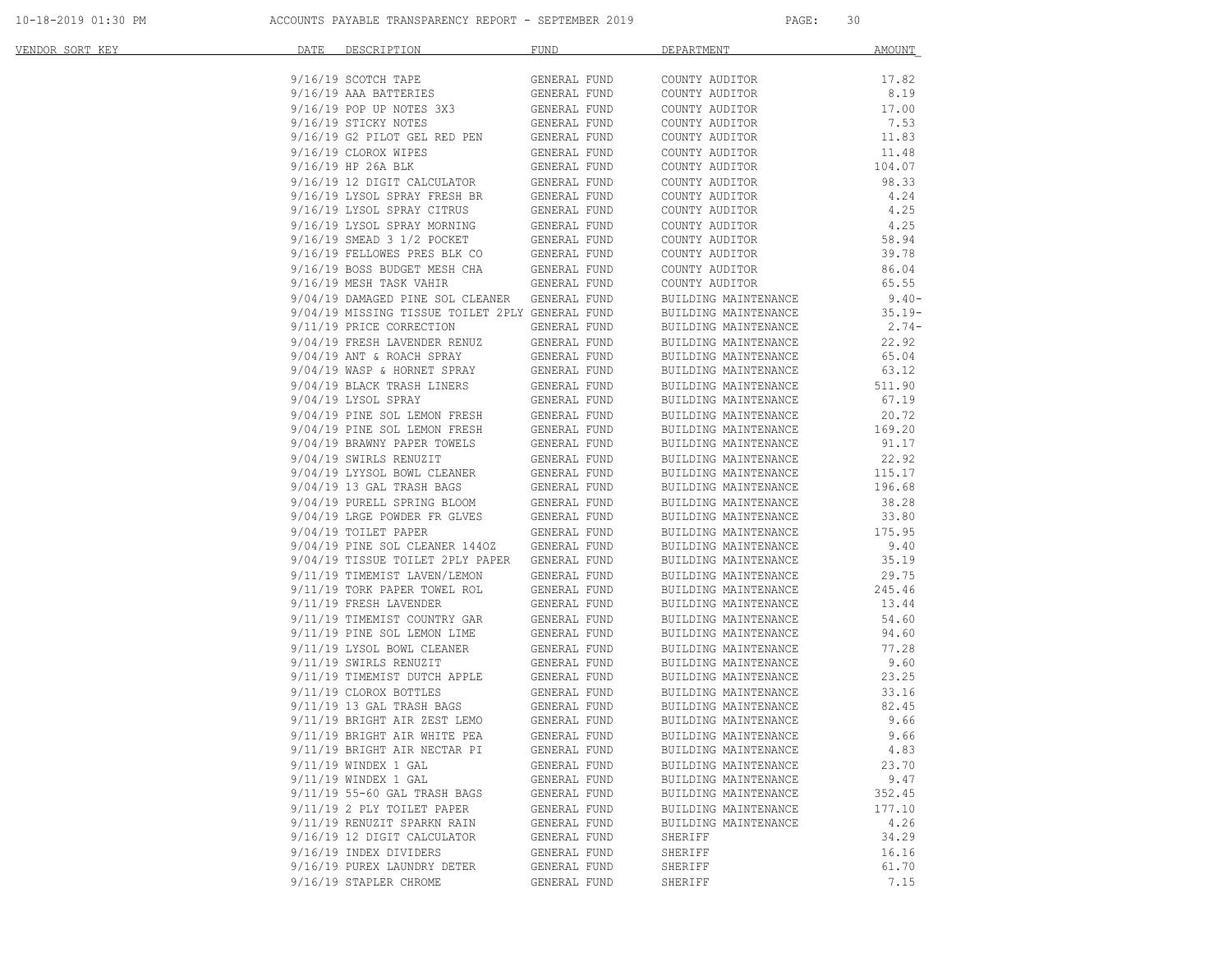| VENDOR SORT KEY | DATE<br>DESCRIPTION                                  | FUND         | DEPARTMENT | AMOUNT    |
|-----------------|------------------------------------------------------|--------------|------------|-----------|
|                 | 9/16/19 BIC CORRECTION TAPE                          | GENERAL FUND | SHERIFF    | 10.11     |
|                 | 9/16/19 AA BATTERIES                                 | GENERAL FUND | SHERIFF    | 50.88     |
|                 | 9/16/19 AAA BATTERIES                                | GENERAL FUND | SHERIFF    | 27.20     |
|                 | $9/16/19$ STAPLES                                    | GENERAL FUND | SHERIFF    | 4.05      |
|                 | 9/16/19 SMEAD HANGING LEGAL                          | GENERAL FUND | SHERIFF    | 33.88     |
|                 | 9/16/19 CLOROX CASE                                  | GENERAL FUND | SHERIFF    | 15.88     |
|                 | 9/16/19 CLOROX BOTTLE                                | GENERAL FUND | SHERIFF    | 6.16      |
|                 | 9/16/19 55-60 GALLON TRASH B                         | GENERAL FUND | SHERIFF    | 36.25     |
|                 | 9/16/19 AMBITEX GLOVES LG                            | GENERAL FUND | SHERIFF    | 9.57      |
|                 | 9/16/19 PINE SOL CASE                                | GENERAL FUND | SHERIFF    | 33.93     |
|                 | 9/16/19 TAPE DISPENSER SILVE                         | GENERAL FUND | SHERIFF    | 4.74      |
|                 | 9/16/19 6-COMP PEN CUP                               | GENERAL FUND | SHERIFF    | 8.66      |
|                 | $9/16/19$ COPY PAPER                                 | GENERAL FUND | SHERIFF    | 59.88     |
|                 | 9/16/19 EPSON SCANNER                                | GENERAL FUND | SHERIFF    | 332.49    |
|                 | 9/16/19 STAND UP STAPLERS                            | GENERAL FUND | SHERIFF    | 45.63     |
|                 | 9/16/19 2 HOLE PUNCH                                 | GENERAL FUND | SHERIFF    | 10.91     |
|                 | 9/16/19 POST IT TABS PRIM C                          | GENERAL FUND | SHERIFF    | 4.74      |
|                 | 9/16/19 POP UP NOTES                                 | GENERAL FUND | SHERIFF    | 20.98     |
|                 | 9/16/19 3X3 STICKY NOTES JAN                         | GENERAL FUND | SHERIFF    | 48.18     |
|                 | 9/16/19 BLK MESH DRAWER                              | GENERAL FUND | SHERIFF    | 22.59     |
|                 | 9/16/19 ALL IN ONE WIRE DESK                         | GENERAL FUND | SHERIFF    | 29.37     |
|                 | 9/16/19 HP 952XL PK                                  | GENERAL FUND | SHERIFF    | 93.10     |
|                 | 9/16/19 LYSOL WIPES PKG                              | GENERAL FUND | SHERIFF    | 11.41     |
|                 | 9/16/19 BIC BLUE PENS                                | GENERAL FUND | SHERIFF    | 3.51      |
|                 | 9/16/19 ASST DRY ERASE MRKRS                         | GENERAL FUND | SHERIFF    | 7.49      |
|                 | $9/16/19$ BLK DRY ERASE                              | GENERAL FUND | SHERIFF    | 6.80      |
|                 | 9/16/19 SHARPIE MRKRS ASST                           | GENERAL FUND | SHERIFF    | 16.19     |
|                 | 9/16/19 COFFEE K CUPS-DS                             | GENERAL FUND | SHERIFF    | 38.56     |
|                 | 9/16/19 WRLES KEYBRD/MOUSE                           | GENERAL FUND | SHERIFF    | 68.96     |
|                 | 9/16/19 #10 ENVELOPES<br>9/16/19 BLK TAPE DISPENSERS | GENERAL FUND | SHERIFF    | 12.25     |
|                 |                                                      | GENERAL FUND | SHERIFF    | 23.94     |
|                 | 9/16/19 POST IT TABS ASST CO                         | GENERAL FUND | SHERIFF    | 4.89      |
|                 | 9/16/19 MOUSE PADS BLK                               | GENERAL FUND | SHERIFF    | 3.06      |
|                 | 9/16/19 PILOT G-2 BLUE PENS                          | GENERAL FUND | SHERIFF    | 33.88     |
|                 | 9/16/19 PILOT G-2 BLK PENS                           | GENERAL FUND | SHERIFF    | 33.88     |
|                 | 9/16/19 BIC ASST HIGHLIGHTER                         | GENERAL FUND | SHERIFF    | 10.52     |
|                 | 9/16/19 BLK MESH DESK SETS                           | GENERAL FUND | SHERIFF    | 67.68     |
|                 | 9/16/19 POST IT NOTES CAPE T                         | GENERAL FUND | SHERIFF    | 46.68     |
|                 | 9/16/19 DETECTOR PEN                                 | GENERAL FUND | SHERIFF    | 15.81     |
|                 | 9/16/19 SCISSORS                                     | GENERAL FUND | SHERIFF    | 28.44     |
|                 | 9/16/19 ADIR DESK ORG                                | GENERAL FUND | SHERIFF    | 117.56    |
|                 | 9/16/19 ADIR FILE ORG BLK                            | GENERAL FUND | SHERIFF    | 27.10     |
|                 | $9/16/19$ (4) FILE GUIDE LGL A-Z                     | GENERAL FUND | SHERIFF    | 99.56     |
|                 | 9/16/19 VICTOR 2140 12 DIGIT CAL GENERAL FUND        |              | SHERIFF    | 22.31     |
|                 | 9/16/19 REPL LYSOL WIPES                             | GENERAL FUND | SHERIFF    | 11.41     |
|                 | 9/16/19 REPL HANGING FOLDERS                         | GENERAL FUND | SHERIFF    | 16.94     |
|                 | 9/04/19 DAMAGED COMET CLEANSER                       | GENERAL FUND | SHERIFF    | $2.14-$   |
|                 | 9/04/19 RETURNED (2) BRAWNY 2 PLY GENERAL FUND       |              | SHERIFF    | $61.48 -$ |
|                 | 9/16/19 DAMAGED 1 PINE-SOL                           | GENERAL FUND | SHERIFF    | $5.65-$   |
|                 | 9/16/19 RETURNED (4) INDEX DIVIDER GENERAL FUND      |              | SHERIFF    | $16.16-$  |
|                 | 9/16/19 RETURNED CALCULATOR                          | GENERAL FUND | SHERIFF    | $34.29 -$ |
|                 | 9/16/19 DAMAGED HANGING FOLDER                       | GENERAL FUND | SHERIFF    | $16.94-$  |
|                 | 9/16/19 DAMAGED LYSOL WIPES                          | GENERAL FUND | SHERIFF    | $11.41-$  |
|                 | 9/04/19 DYNAMO DETERG                                | GENERAL FUND | SHERIFF    | 53.02     |
|                 | 9/04/19 BRAWNY PAPER TOWELS                          | GENERAL FUND | SHERIFF    | 61.48     |
|                 | 9/04/19 SPOONS                                       | GENERAL FUND | SHERIFF    | 20.24     |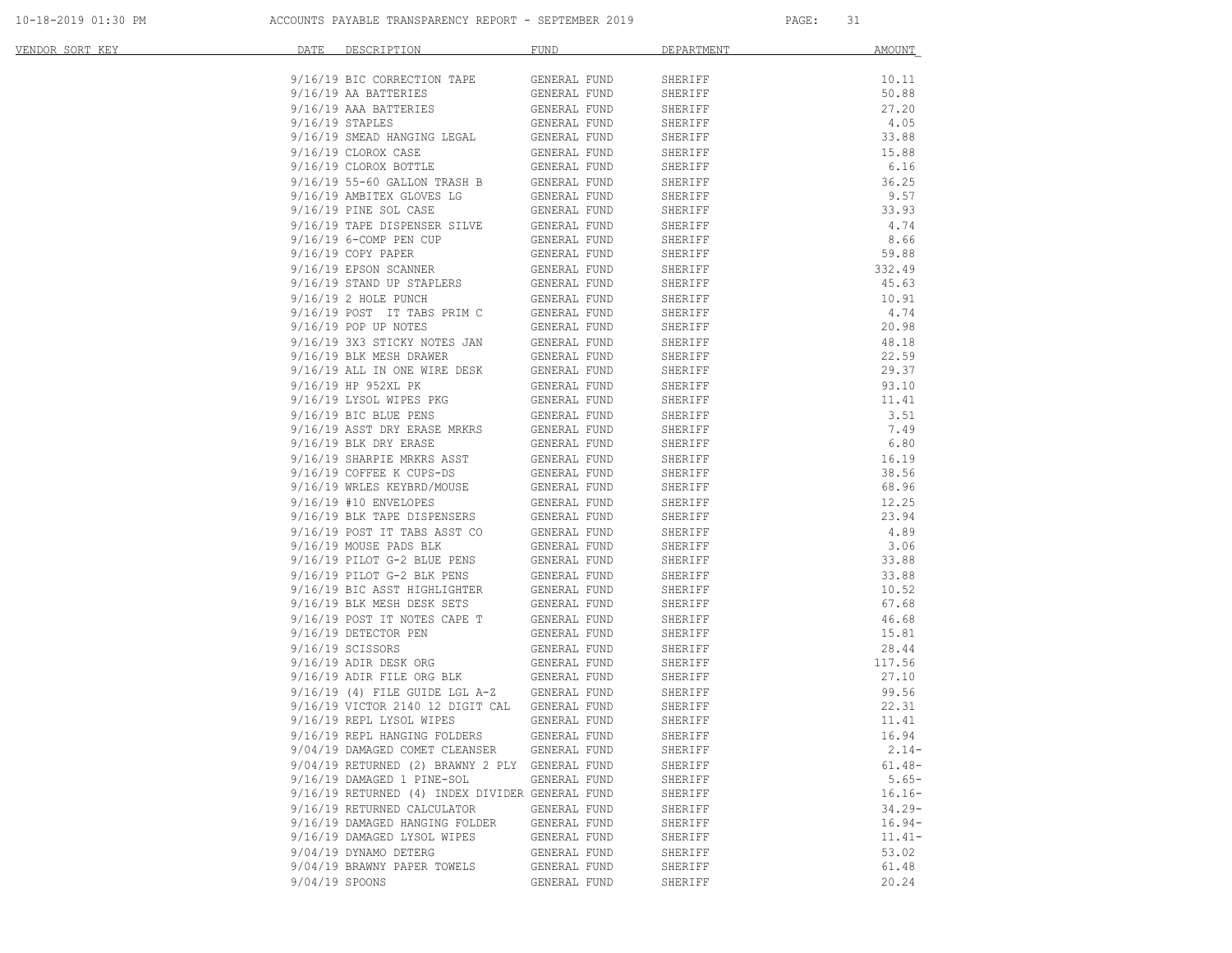| VENDOR SORT KEY                                                                                         | DATE DESCRIPTION                                                                                                                                                                                                                                                    | FUND                             | DEPARTMENT               | AMOUNT                           |
|---------------------------------------------------------------------------------------------------------|---------------------------------------------------------------------------------------------------------------------------------------------------------------------------------------------------------------------------------------------------------------------|----------------------------------|--------------------------|----------------------------------|
|                                                                                                         | 9/04/19 ALL PURPOSE COMET GENERAL FUND SHERIFF                                                                                                                                                                                                                      |                                  |                          | 8.56                             |
|                                                                                                         |                                                                                                                                                                                                                                                                     |                                  |                          | 2.14                             |
|                                                                                                         | $9/04/19 \begin{tabular}{l@{}} l@{}} \texttt{REPLACED COMET CLEANSER} & \texttt{GENERAL FUND} & \texttt{SHERIFF} \\ 9/04/19 \begin{tabular}{l@{}} l@{}} \texttt{REDLACED COMET CLEANSER} & \texttt{GENERAL FUND} & \texttt{SHERIFF} \\ \end{tabular} \end{tabular}$ |                                  |                          | 22.70                            |
|                                                                                                         |                                                                                                                                                                                                                                                                     |                                  |                          | 22.70                            |
|                                                                                                         | 9/04/19 LARGE EXAM GLOVES<br>9/04/19 (2) HAM FORE MP BLUE 8.5X1 GENERAL FUND<br>9/04/19 HAM FORE MP BLUE 8.5 X14 GENERAL FUND<br>9/04/19 HAM FORE MP BLUE 8.5 X14 GENERAL FUND JUVENILE CORRECTIONS                                                                 |                                  |                          | $32.02 -$                        |
|                                                                                                         |                                                                                                                                                                                                                                                                     |                                  |                          | 32.02                            |
|                                                                                                         | 9/19/19 (2) LYSOL PROF FOAM CLEANE ROAD & BRIDGE FUND ROAD & BRIDGE $9/19/19$ (22) LYSOL PROF FOAM CLEAN ROAD & BRIDGE FUND ROAD & BRIDGE $116.38$                                                                                                                  |                                  |                          |                                  |
|                                                                                                         |                                                                                                                                                                                                                                                                     |                                  |                          |                                  |
|                                                                                                         |                                                                                                                                                                                                                                                                     |                                  |                          |                                  |
|                                                                                                         |                                                                                                                                                                                                                                                                     |                                  |                          |                                  |
|                                                                                                         |                                                                                                                                                                                                                                                                     |                                  |                          |                                  |
|                                                                                                         | 9/19/19 (3) LIQ BLEACH<br>10.3 LIQ BLEACH<br>10.3 LIQ BLEACH<br>10.4 ROAD & BRIDGE FUND ROAD & BRIDGE<br>9/19/19 (4) ANGEL SOFT TOILET TISS ROAD & BRIDGE FUND ROAD & BRIDGE<br>9/19/19 (24) CLEANER ACID TILT 32 ROAD & BRIDGE FUND ROA                            |                                  |                          |                                  |
|                                                                                                         | 9/19/19 (2) BINDER CLIPS ROAD & BRIDGE FUND ROAD & BRIDGE 13.98                                                                                                                                                                                                     |                                  |                          |                                  |
|                                                                                                         |                                                                                                                                                                                                                                                                     |                                  |                          | 427.49                           |
|                                                                                                         |                                                                                                                                                                                                                                                                     |                                  |                          | 26.45                            |
|                                                                                                         |                                                                                                                                                                                                                                                                     |                                  |                          |                                  |
|                                                                                                         |                                                                                                                                                                                                                                                                     |                                  |                          |                                  |
|                                                                                                         |                                                                                                                                                                                                                                                                     |                                  |                          | 39.98<br>20.94<br>11.49<br>66.99 |
|                                                                                                         |                                                                                                                                                                                                                                                                     |                                  |                          |                                  |
|                                                                                                         |                                                                                                                                                                                                                                                                     |                                  |                          |                                  |
|                                                                                                         | 9/19/19 (2) BINDER CLIFS<br>9/19/19 HP LASERJET PRO M428FDW ROAD & BRIDGE FUND ROAD & BRIDGE<br>9/20/19 (3) MONITOR CLEANING WIPES ROAD & BRIDGE FUND ROAD & BRIDGE<br>9/20/19 (6) 5-TAB INSERT POLY DIVI ROAD & BRIDGE FUND ROAD &                                 |                                  |                          | 68.99<br>68.99<br>68.99          |
|                                                                                                         |                                                                                                                                                                                                                                                                     |                                  |                          |                                  |
|                                                                                                         |                                                                                                                                                                                                                                                                     |                                  |                          |                                  |
|                                                                                                         |                                                                                                                                                                                                                                                                     |                                  |                          |                                  |
|                                                                                                         | 9/20/19 DELL E525W YELLOW TONER<br>9/20/19 HP 410A BLACK TONER<br>9/20/19 HP 410A BLACK TONER<br>ROAD & BRIDGE FUND ROAD & BRIDGE<br>9/20/19 COFY PAPERR<br>ROAD & BRIDGE FUND ROAD & BRIDGE<br>9/11/19 HP OFFICE JET PR8035<br>9/11/19 HP                          |                                  |                          |                                  |
|                                                                                                         |                                                                                                                                                                                                                                                                     |                                  |                          |                                  |
|                                                                                                         |                                                                                                                                                                                                                                                                     |                                  |                          |                                  |
|                                                                                                         |                                                                                                                                                                                                                                                                     |                                  |                          |                                  |
|                                                                                                         |                                                                                                                                                                                                                                                                     |                                  |                          |                                  |
|                                                                                                         |                                                                                                                                                                                                                                                                     |                                  | TOTAL:                   | 8,853.89                         |
| REECE SUPPLY COMPANY OF SAN ANTONIO 9/11/19 100YDS 15IN 5100R WHITE RE ROAD & BRIDGE FUND ROAD & BRIDGE |                                                                                                                                                                                                                                                                     |                                  |                          | 971.00                           |
|                                                                                                         | $9/11/19$ 100YDS 15IN 5100R BLK REFL ROAD & BRIDGE FUND ROAD & BRIDGE                                                                                                                                                                                               |                                  |                          | 1,049.00                         |
|                                                                                                         |                                                                                                                                                                                                                                                                     |                                  | TOTAL:                   | 2,020.00                         |
| REPUBLIC SERVICES, INC.                                                                                 |                                                                                                                                                                                                                                                                     |                                  |                          | 191.25                           |
|                                                                                                         |                                                                                                                                                                                                                                                                     |                                  |                          | 191.25                           |
|                                                                                                         |                                                                                                                                                                                                                                                                     |                                  |                          | 196.35                           |
|                                                                                                         |                                                                                                                                                                                                                                                                     |                                  |                          | 5.95<br>191.27                   |
|                                                                                                         |                                                                                                                                                                                                                                                                     |                                  | TOTAL:                   | 776.07                           |
|                                                                                                         |                                                                                                                                                                                                                                                                     |                                  |                          |                                  |
| KATHLEEN ROBERTS                                                                                        | 9/16/19 CAUSE# 14-05-00080-CRF K.M GENERAL FUND                                                                                                                                                                                                                     |                                  | DISTRICT COURT           | 400.00                           |
|                                                                                                         | 9/16/19 CAUSE# 16-11-00139 & 00140 GENERAL FUND                                                                                                                                                                                                                     |                                  | DISTRICT COURT<br>TOTAL: | 400.00<br>800.00                 |
|                                                                                                         |                                                                                                                                                                                                                                                                     |                                  |                          |                                  |
| ROMCO EQUIPMENT COMPANY                                                                                 | $9/20/19$ (80) GRADER BLADES                                                                                                                                                                                                                                        | ROAD & BRIDGE FUND ROAD & BRIDGE |                          | 5,650.40                         |
|                                                                                                         | 9/20/19 (20) GRADER BLADES OLD                                                                                                                                                                                                                                      | ROAD & BRIDGE FUND ROAD & BRIDGE |                          | 1,412.60                         |
|                                                                                                         | $9/20/19$ (20) GRADER BLADE $3/4X8X7H$ ROAD & BRIDGE FUND ROAD & BRIDGE<br>9/20/19 (2) POLY WAFER 10 X 32                                                                                                                                                           |                                  |                          | 3,278.00                         |
|                                                                                                         | 9/20/19 (56) POLY CONV WAFER 10 X ROAD & BRIDGE FUND ROAD & BRIDGE                                                                                                                                                                                                  | ROAD & BRIDGE FUND ROAD & BRIDGE |                          | 19.68<br>580.72                  |
|                                                                                                         |                                                                                                                                                                                                                                                                     |                                  | TOTAL:                   | 10,941.40                        |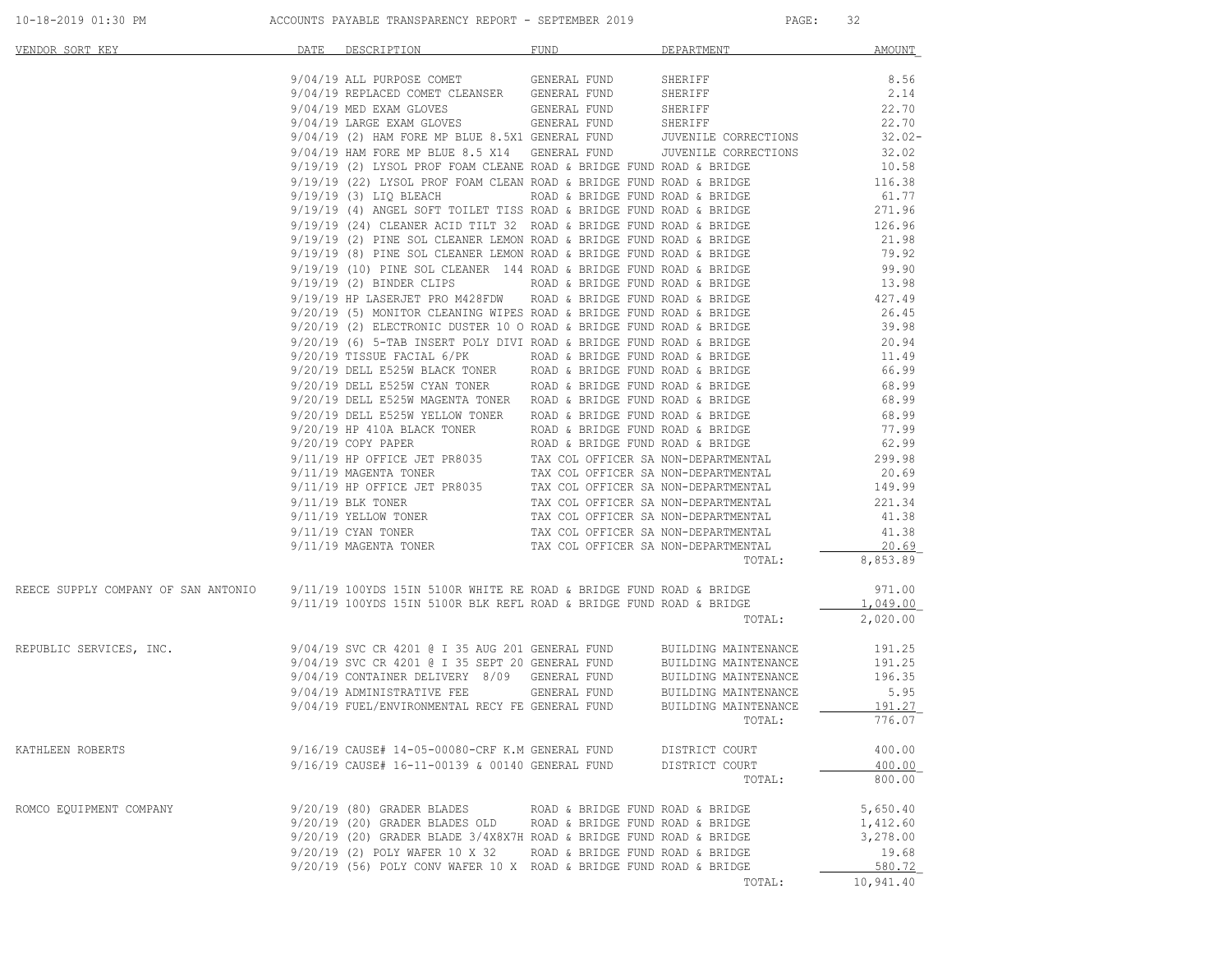| $10 - 18 - 2$<br>DAA<br>$\cdots$<br>. | PAYAR | <b>DEDODE</b><br>TRANSPARENCY<br>KEFUKI | $\bigwedge$ $\bigwedge$ $\bigwedge$<br>:MRFK<br>. | PAGE | - |
|---------------------------------------|-------|-----------------------------------------|---------------------------------------------------|------|---|
|                                       |       |                                         |                                                   |      |   |

| VENDOR SORT KEY                                                                                          | DATE | DESCRIPTION                                                                                                                                                                                                                                                  | FUND         | DEPARTMENT           | <b>AMOUNT</b>         |
|----------------------------------------------------------------------------------------------------------|------|--------------------------------------------------------------------------------------------------------------------------------------------------------------------------------------------------------------------------------------------------------------|--------------|----------------------|-----------------------|
| RUSH TRUCK CENTER, SAN ANTONIO                                                                           |      | $9/16/19$ MODULE ELECTRONIC CONTROL ROAD & BRIDGE FUND ROAD & BRIDGE<br>9/16/19 RETURNED PUMP DOSER CORE ROAD & BRIDGE FUND ROAD & BRIDGE                                                                                                                    |              |                      | $6.65-$<br>$266.00 -$ |
|                                                                                                          |      | $9/04/19$ REF INV# 3015980288 ROAD & BRIDGE FUND ROAD & BRIDGE                                                                                                                                                                                               |              |                      | $350.00 -$            |
|                                                                                                          |      | 9/04/19 CHECK ENGINE SHUTTING DOWN ROAD & BRIDGE FUND ROAD & BRIDGE                                                                                                                                                                                          |              |                      | 1,771.26              |
|                                                                                                          |      | 9/04/19 (2) AIR FILTER, RADIALSEAL ROAD & BRIDGE FUND ROAD & BRIDGE<br>9/04/19 GASKET INJECTOR<br>9/04/19 ISOLATOR, THERMAL ROAD & BRIDGE FUND ROAD & BRIDGE<br>9/04/19 ISOLATOR, THERMAL ROAD & BRIDGE FUND ROAD & BRIDGE<br>9/04/19 (2)                    |              |                      | 179.32                |
|                                                                                                          |      |                                                                                                                                                                                                                                                              |              |                      | 16.74                 |
|                                                                                                          |      |                                                                                                                                                                                                                                                              |              |                      | 5.49                  |
|                                                                                                          |      |                                                                                                                                                                                                                                                              |              |                      | 1,000.42              |
|                                                                                                          |      |                                                                                                                                                                                                                                                              |              |                      | 54.68                 |
|                                                                                                          |      | $9/04/19$ GASKET, AFM DEVICE ROAD & BRIDGE FUND ROAD & BRIDGE                                                                                                                                                                                                |              |                      | 17.98                 |
|                                                                                                          |      |                                                                                                                                                                                                                                                              |              |                      | 18.39<br>37.48        |
|                                                                                                          |      | 9/04/19 (2) SCREW, HEX FLANGE HEAD ROAD & BRIDGE FUND ROAD & BRIDGE<br>9/04/19 ACTUATOR, ETR FUEL CONTROL ROAD & BRIDGE FUND ROAD & BRIDGE                                                                                                                   |              |                      | 210.66                |
|                                                                                                          |      |                                                                                                                                                                                                                                                              |              |                      | 13.24                 |
|                                                                                                          |      | 9/04/19 EPA FEE ROAD & BRIDGE FUND ROAD & BRIDGE 9/04/19 SHOP SUPPLIES FEE ROAD & BRIDGE FUND ROAD & BRIDGE                                                                                                                                                  |              |                      | 177.13                |
|                                                                                                          |      |                                                                                                                                                                                                                                                              |              |                      | 52.95                 |
|                                                                                                          |      | 9/04/19 MACHINE CHARGE<br>9/04/19 FUMP W/GROMMET-WASHER BOTT ROAD & BRIDGE FUND ROAD & BRIDGE<br>9/04/19 HOSE ASSY-CPRSR DISCHARGE ROAD & BRIDGE FUND ROAD & BRIDGE<br>9/04/19 FREIGHT<br>9/16/19 (3) HARNESS-SINGLE POL HEA ROAD & B                        |              |                      | 59.90                 |
|                                                                                                          |      |                                                                                                                                                                                                                                                              |              |                      | 53.90                 |
|                                                                                                          |      |                                                                                                                                                                                                                                                              |              |                      | 15.00                 |
|                                                                                                          |      |                                                                                                                                                                                                                                                              |              |                      | 1,185.00              |
|                                                                                                          |      |                                                                                                                                                                                                                                                              |              |                      | $1,185.00 -$          |
|                                                                                                          |      |                                                                                                                                                                                                                                                              |              |                      | 129.80                |
|                                                                                                          |      |                                                                                                                                                                                                                                                              |              |                      | 551.40                |
|                                                                                                          |      |                                                                                                                                                                                                                                                              |              |                      | 479.40                |
|                                                                                                          |      |                                                                                                                                                                                                                                                              |              |                      | 255.00                |
|                                                                                                          |      |                                                                                                                                                                                                                                                              |              |                      | 50.90                 |
|                                                                                                          |      |                                                                                                                                                                                                                                                              |              |                      | 42.90                 |
|                                                                                                          |      |                                                                                                                                                                                                                                                              |              |                      | 48.90                 |
|                                                                                                          |      |                                                                                                                                                                                                                                                              |              |                      | 40.90                 |
|                                                                                                          |      |                                                                                                                                                                                                                                                              |              |                      | 3.50                  |
|                                                                                                          |      | 9/16/19 (3) HARNESS-SINGLE POL HEA ROAD & BRIDGE FUND ROAD & BRIDGE<br>9/16/19 RETURNED HARNESS-SINGLE PO ROAD & BRIDGE FUND ROAD & BRIDGE<br>9/16/19 (6) HARKER-SIDE LED AMBER ROAD & BRIDGE FUND ROAD & BRIDGE<br>9/16/19 (6) FILTER-                      |              | TOTAL:               | 305.40<br>4,969.99    |
|                                                                                                          |      |                                                                                                                                                                                                                                                              |              |                      |                       |
| SAN ANTONIO CHAPTER OF THE AGC OF AMER 9/16/19 MEMBERSHIP FEE R. GARCIA ROAD & BRIDGE FUND ROAD & BRIDGE |      |                                                                                                                                                                                                                                                              |              |                      | 950.00                |
|                                                                                                          |      |                                                                                                                                                                                                                                                              |              | TOTAL:               | 950.00                |
| SCHINDLER ELEVATOR CORPORATION                                                                           |      | 9/04/19 MO SVC ELEVATOR SEP 2019 - GENERAL FUND                                                                                                                                                                                                              |              | BUILDING MAINTENANCE | 201.95                |
|                                                                                                          |      |                                                                                                                                                                                                                                                              |              | TOTAL:               | 201.95                |
| BETTY LOU SCHROEDER, PH.D., P.C. 9/20/19 PSYCHOLOGICAL EVAL M. GAIT GENERAL FUND                         |      |                                                                                                                                                                                                                                                              |              | SHERIFF              | 100.00                |
|                                                                                                          |      |                                                                                                                                                                                                                                                              |              | TOTAL:               | 100.00                |
| SHRED-IT USA                                                                                             |      | $9/04/19 \text{ SVC } 8/02/2019 \text{ SHERIFF'S DE GENERAL FUND BULIDING MATIENANCE} 9/04/19 \text{ SVC } 8/02/2019 \text{ COUNTFNOSE} \text{ GENERAL FUND BULIDING MATIENANCE} 9/04/19 7/30 & 08/13/19 \text{ SVC DILLEY GENERAL FUND BULIDING MATIENANCE$ |              |                      | 91.73                 |
|                                                                                                          |      |                                                                                                                                                                                                                                                              |              |                      | 125.33                |
|                                                                                                          |      |                                                                                                                                                                                                                                                              |              |                      | 183.87                |
|                                                                                                          |      |                                                                                                                                                                                                                                                              |              | TOTAL:               | 400.93                |
| SONJA D. SIMS                                                                                            |      | 9/11/19 CAUSE# 14-04-00130-CVF J.B GENERAL FUND                                                                                                                                                                                                              |              | DISTRICT COURT       | 225.00                |
|                                                                                                          |      | 9/11/19 CAUSE# 18-08-00328-CVF Z.P GENERAL FUND                                                                                                                                                                                                              |              | DISTRICT COURT       | 225.00                |
|                                                                                                          |      |                                                                                                                                                                                                                                                              |              | TOTAL:               | 450.00                |
| SIRCHIE FINGER PRINT LABORATORIES                                                                        |      | 9/04/19 SMALL EVIDENCE BAGS                                                                                                                                                                                                                                  | GENERAL FUND | SHERIFF              | 67.68                 |
|                                                                                                          |      | 9/04/19 LARGE EVIDENCE BAGS                                                                                                                                                                                                                                  | GENERAL FUND | SHERIFF              | 201.60                |
|                                                                                                          |      | $9/04/19$ **SHIPPING FEE**                                                                                                                                                                                                                                   | GENERAL FUND | SHERIFF              | 29.00                 |
|                                                                                                          |      |                                                                                                                                                                                                                                                              |              | TOTAL:               | 298.28                |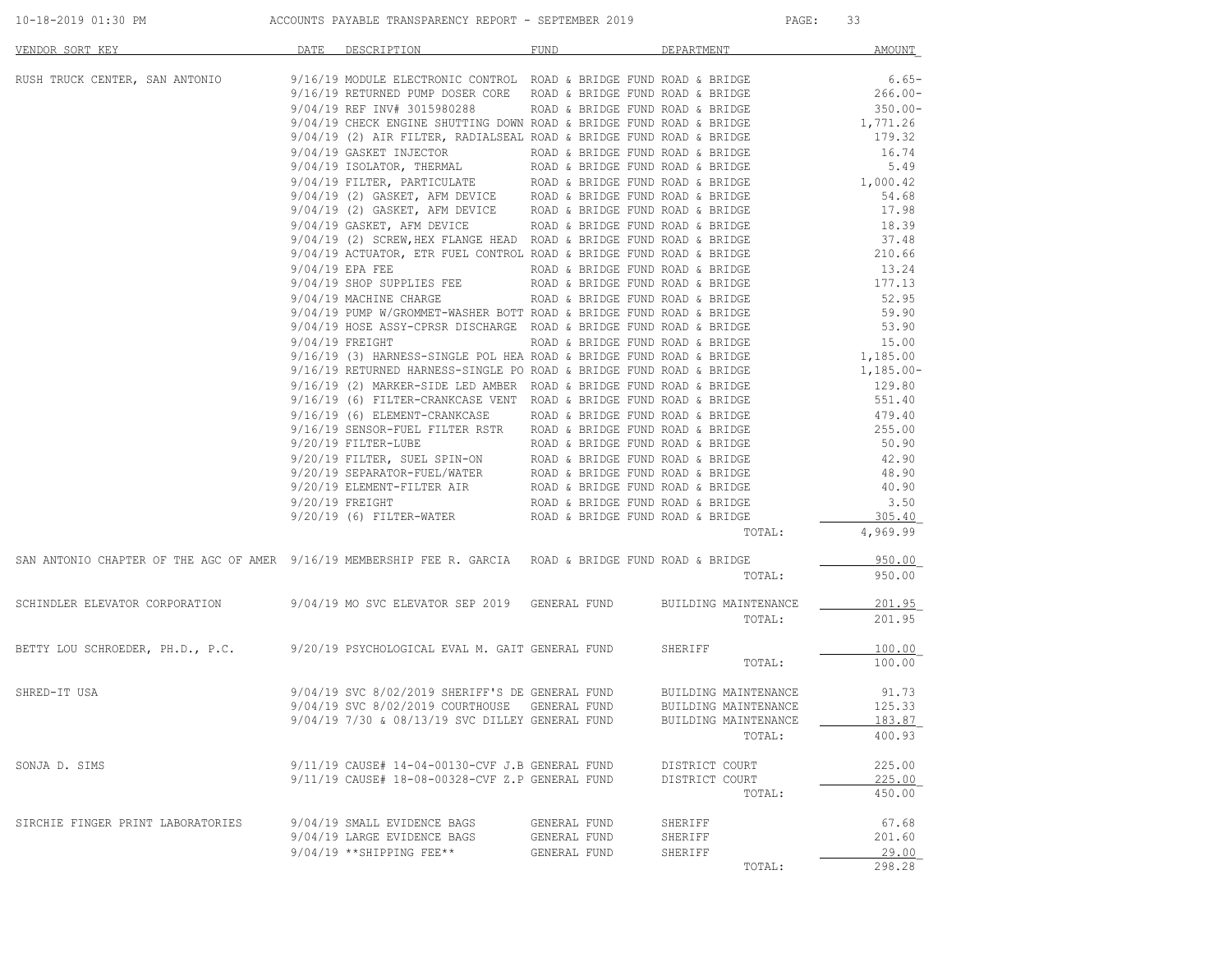| 10-18-2019 01:30 PM                | ACCOUNTS PAYABLE TRANSPARENCY REPORT - SEPTEMBER 2019 |                                                                     |                                  | 34<br>$\texttt{PAGE}$ :                |                  |  |
|------------------------------------|-------------------------------------------------------|---------------------------------------------------------------------|----------------------------------|----------------------------------------|------------------|--|
| VENDOR SORT KEY                    | DATE                                                  | DESCRIPTION                                                         | FUND                             | DEPARTMENT                             | AMOUNT           |  |
| SOUTHWEST MEDICAL ASSOCIATES, INC. |                                                       | 9/04/19 CPT 99284 M. MARTINEZ                                       | GENERAL FUND                     | SHERIFF                                | 79.62            |  |
|                                    |                                                       |                                                                     |                                  | TOTAL:                                 | 79.62            |  |
| SPARKLETTS & SIERRA SPRINGS        |                                                       | $9/11/19$ MO SVC $8/14$ & $8/29/19$                                 | GENERAL FUND                     | COUNTY CLERK                           | 45.14            |  |
|                                    |                                                       | 9/04/19 MO SVC 7/17/2019                                            | GENERAL FUND                     | <b>JUVENILE CORRECTIONS</b>            | 7.53             |  |
|                                    |                                                       | 9/11/19 MONTHLY SVC 8/14/2019                                       | WIC PROGRAM FUND                 | NON-DEPARTMENTAL                       | 43.98            |  |
|                                    |                                                       |                                                                     |                                  | TOTAL:                                 | 96.65            |  |
| SPEEDTECH LIGHTS                   |                                                       | 9/11/19 LIC PLATE BRACKET                                           | GENERAL FUND                     | CONSTABLE PCT # 1                      | 19.99            |  |
|                                    |                                                       | 9/11/19 STRIKER 6 TIR LED AD                                        | GENERAL FUND                     | CONSTABLE PCT # 1                      | 169.99           |  |
|                                    |                                                       | $9/11/19$ CONTROL BOX                                               | GENERAL FUND                     | CONSTABLE PCT # 1                      | 19.99            |  |
|                                    |                                                       | $9/11/19$ EXTEN CABLE                                               | GENERAL FUND                     | CONSTABLE PCT # 1                      | 29.99            |  |
|                                    |                                                       | 9/11/19 WINDSHIELD VISOR                                            | GENERAL FUND                     | CONSTABLE PCT # 1                      | 7.99             |  |
|                                    |                                                       | 9/11/19 MOUNTING END CAPS                                           | GENERAL FUND                     | CONSTABLE PCT # 1                      | 1.99             |  |
|                                    |                                                       | 9/11/19 **SHIPPING FEE                                              | GENERAL FUND                     | CONSTABLE PCT # 1                      | 22.50            |  |
|                                    |                                                       | 9/11/19 **DELIVERY SIGNATURE                                        | GENERAL FUND                     | CONSTABLE PCT # 1                      | 5.25             |  |
|                                    |                                                       | 9/11/19 STRIKER DASH LIGHTS                                         | GENERAL FUND                     | CONSTABLE PCT # 1                      | 69.99            |  |
|                                    |                                                       | 9/11/19 CIGARETTE PLUG                                              | GENERAL FUND                     | CONSTABLE PCT # 1                      | 4.99             |  |
|                                    |                                                       | 9/11/19 EXTENSION CABLE                                             | GENERAL FUND                     | CONSTABLE PCT # 1                      | 9.99             |  |
|                                    |                                                       | 9/11/19 WINSHIELD VISOR                                             | GENERAL FUND                     | CONSTABLE PCT # 1                      | 5.99             |  |
|                                    |                                                       | 9/11/19 MOUNTING BRACKET                                            | GENERAL FUND                     | CONSTABLE PCT # 1                      | 9.99             |  |
|                                    |                                                       | 9/11/19 WEATHER PROOF                                               | GENERAL FUND                     | CONSTABLE PCT # 1                      | 15.00            |  |
|                                    |                                                       | 9/11/19 ** SHIPPING FEE                                             | GENERAL FUND                     | CONSTABLE PCT # 1                      | 19.50            |  |
|                                    |                                                       | 9/11/19 ** SIGNATURE DELIVERY                                       | GENERAL FUND                     | CONSTABLE PCT # 1<br>CONSTABLE PCT # 3 | 5.25             |  |
|                                    |                                                       | 9/11/19 SUPER TAKE DOWN VISO<br>9/11/19 CARBINE 18" FLOODLIG        | GENERAL FUND                     |                                        | 299.99<br>199.98 |  |
|                                    |                                                       | 9/11/19 ** SHIPPING FEE                                             | GENERAL FUND                     | CONSTABLE PCT # 3<br>CONSTABLE PCT # 3 | 35.50            |  |
|                                    |                                                       | 9/11/19 **DELIVERY SIGNATURE                                        | GENERAL FUND<br>GENERAL FUND     | CONSTABLE PCT # 3                      | 5.25             |  |
|                                    |                                                       | 9/16/19 SUPER TAKE DOWN VISO                                        | GENERAL FUND                     | CONSTABLE PCT # 4                      | 177.96           |  |
|                                    |                                                       | $9/16/19$ CONTROL BOX                                               | GENERAL FUND                     | CONSTABLE PCT # 4                      | 9.99             |  |
|                                    |                                                       | 9/16/19 CIGARETTE PLUG                                              | GENERAL FUND                     | CONSTABLE PCT # 4                      | 9.99             |  |
|                                    |                                                       | $9/16/19$ **SHIPPING FEE                                            | GENERAL FUND                     | CONSTABLE PCT # 4                      | 32.50            |  |
|                                    |                                                       | 9/16/19 ** DELIVERY SIGNATURE                                       | GENERAL FUND                     | CONSTABLE PCT # 4                      | 5.25             |  |
|                                    |                                                       | 9/16/19 SUPER TAKE DOWN VISO                                        | GENERAL FUND                     | CONSTABLE PCT # 4                      | 122.03           |  |
|                                    |                                                       |                                                                     |                                  | TOTAL:                                 | 1,316.83         |  |
| STERICYCLE, INC.                   |                                                       | 9/04/19 BIO WASTE DISPOSAL - WIC WIC PROGRAM FUND                   |                                  | NON-DEPARTMENTAL                       | 933.90           |  |
|                                    |                                                       |                                                                     |                                  | TOTAL:                                 | 933.90           |  |
| STROBES N' MORE INC.               |                                                       | 9/16/19 TAILGATOR LIGHT LED                                         | GENERAL FUND                     | CONSTABLE PCT # 1                      | 189.99           |  |
|                                    |                                                       | 9/16/19 61" LENGTH                                                  | GENERAL FUND                     | CONSTABLE PCT # 1                      | 39.00            |  |
|                                    |                                                       | 9/16/19 ** SHIPPING FEE                                             | GENERAL FUND                     | CONSTABLE PCT # 1                      | 35.90            |  |
|                                    |                                                       |                                                                     |                                  | TOTAL:                                 | 264.89           |  |
| SUPER LUBE                         |                                                       | 9/16/19 OIL CHANGE LABOR                                            | GENERAL FUND                     | SHERIFF                                | 15.00            |  |
|                                    |                                                       | 9/16/19 8 ORTS OIL                                                  | GENERAL FUND                     | SHERIFF                                | 78.00            |  |
|                                    |                                                       | $9/16/19$ OIL FILTER                                                | GENERAL FUND                     | SHERIFF                                | 5.50             |  |
|                                    |                                                       | $9/16/19$ AIR FILTER                                                | GENERAL FUND                     | SHERIFF                                | 24.89            |  |
|                                    |                                                       |                                                                     |                                  | TOTAL:                                 | 123.39           |  |
| T & T AUTO PARTS                   | 9/04/19 WRENCH                                        |                                                                     | ROAD & BRIDGE FUND ROAD & BRIDGE |                                        | 19.49            |  |
|                                    | 9/04/19 WRENCH                                        |                                                                     | ROAD & BRIDGE FUND ROAD & BRIDGE |                                        | 18.49            |  |
|                                    |                                                       | $9/04/19$ RATCHET                                                   | ROAD & BRIDGE FUND ROAD & BRIDGE |                                        | 53.99            |  |
|                                    |                                                       | $9/04/19$ BRK-LINE                                                  | ROAD & BRIDGE FUND ROAD & BRIDGE |                                        | 6.99             |  |
|                                    |                                                       | $9/04/19$ 6.30 HYDRAULIC HOSE 1/4" ROAD & BRIDGE FUND ROAD & BRIDGE |                                  |                                        | 33.33            |  |
|                                    |                                                       | 9/04/19 (2) HYD HOSE FITTINGS                                       | ROAD & BRIDGE FUND ROAD & BRIDGE |                                        | 15.98            |  |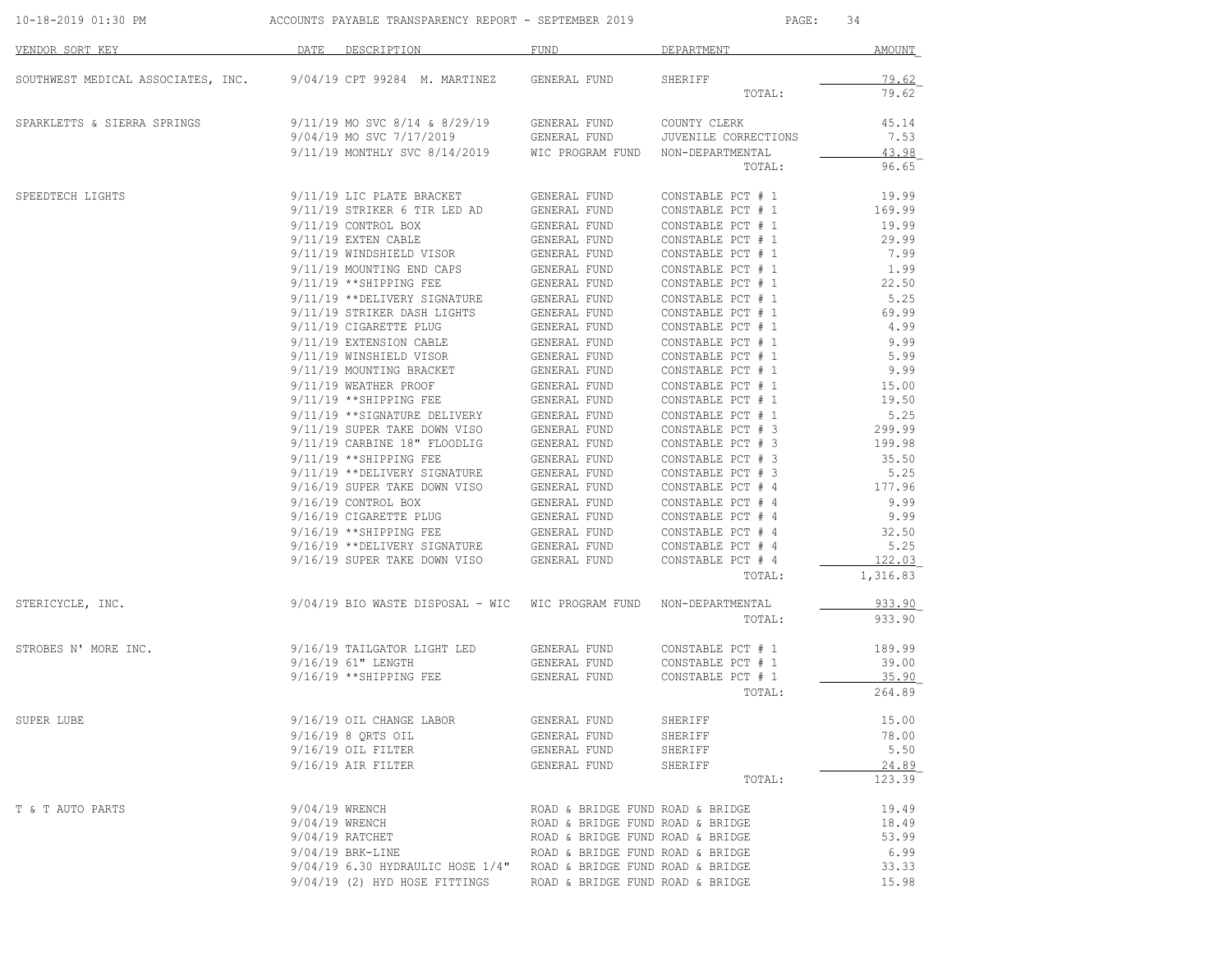| VENDOR SORT KEY                                                                                         | DATE DESCRIPTION                                                                                                                                                                                                                                  | FUND                             | DEPARTMENT                          | <b>AMOUNT</b> |
|---------------------------------------------------------------------------------------------------------|---------------------------------------------------------------------------------------------------------------------------------------------------------------------------------------------------------------------------------------------------|----------------------------------|-------------------------------------|---------------|
|                                                                                                         | 9/04/19 (2) CHUCK                                                                                                                                                                                                                                 | ROAD & BRIDGE FUND ROAD & BRIDGE |                                     | 19.98         |
|                                                                                                         |                                                                                                                                                                                                                                                   |                                  |                                     | 3.98          |
|                                                                                                         | 9/04/19 (2) CHUCK<br>9/04/19 (2) ADAPTER<br>9/04/19 GAUGE<br>9/04/19 GAUGE<br>9/04/19 GAUGE<br>9/04/19 GAUGE<br>9/04/19 GAUGE<br>9/04/19 (4) PAG OIL<br>ROAD & BRIDGE FUND ROAD & BRIDGE<br>9/20/19 (2) CONNECTOR<br>ROAD & BRIDGE FUND ROAD & BR |                                  |                                     | 9.69          |
|                                                                                                         |                                                                                                                                                                                                                                                   |                                  |                                     | 7.69          |
|                                                                                                         |                                                                                                                                                                                                                                                   |                                  |                                     | 33.16         |
|                                                                                                         |                                                                                                                                                                                                                                                   |                                  |                                     | 103.98        |
|                                                                                                         |                                                                                                                                                                                                                                                   |                                  |                                     | 6.58          |
|                                                                                                         |                                                                                                                                                                                                                                                   |                                  |                                     | 7.98          |
|                                                                                                         |                                                                                                                                                                                                                                                   |                                  |                                     | 6.69          |
|                                                                                                         |                                                                                                                                                                                                                                                   |                                  |                                     | 14.49         |
|                                                                                                         |                                                                                                                                                                                                                                                   |                                  |                                     | 2.49          |
|                                                                                                         |                                                                                                                                                                                                                                                   |                                  |                                     | 1.99          |
|                                                                                                         |                                                                                                                                                                                                                                                   |                                  |                                     | 4.99          |
|                                                                                                         |                                                                                                                                                                                                                                                   |                                  |                                     | 8.25<br>11.49 |
|                                                                                                         |                                                                                                                                                                                                                                                   |                                  |                                     |               |
|                                                                                                         |                                                                                                                                                                                                                                                   |                                  |                                     | 2.58          |
|                                                                                                         |                                                                                                                                                                                                                                                   |                                  |                                     | 0.98<br>1.18  |
|                                                                                                         |                                                                                                                                                                                                                                                   |                                  |                                     |               |
|                                                                                                         |                                                                                                                                                                                                                                                   |                                  |                                     | 5.99<br>3.29  |
|                                                                                                         |                                                                                                                                                                                                                                                   |                                  |                                     | 3.29          |
|                                                                                                         |                                                                                                                                                                                                                                                   |                                  | TOTAL:                              | 409.01        |
|                                                                                                         |                                                                                                                                                                                                                                                   |                                  |                                     |               |
| T & W TIRE                                                                                              | $9/16/19$ (2) LT245/75R17 LTX A/T2 $\,$ ROAD & BRIDGE FUND ROAD & BRIDGE                                                                                                                                                                          |                                  |                                     | 499.10        |
|                                                                                                         | 9/16/19 RETURNED LT245/75R17 COOPE ROAD & BRIDGE FUND ROAD & BRIDGE                                                                                                                                                                               |                                  |                                     | 430.00-       |
|                                                                                                         | $9/11/19$ (4) 175R25 MICH TIRES UNIT ROAD & BRIDGE FUND ROAD & BRIDGE                                                                                                                                                                             |                                  |                                     | 5,361.60      |
|                                                                                                         | $9/11/19$ (2) 380/85R24 TITAN LUG U# ROAD & BRIDGE FUND ROAD & BRIDGE                                                                                                                                                                             |                                  |                                     | 1,080.00      |
|                                                                                                         | 9/11/19 (4) 700/750R15 NEW TUBE #0 ROAD & BRIDGE FUND ROAD & BRIDGE 60.80<br>9/11/19 (2) 400/80R24 ALLIANCE #04 ROAD & BRIDGE FUND ROAD & BRIDGE 1,980.00                                                                                         |                                  |                                     |               |
|                                                                                                         |                                                                                                                                                                                                                                                   |                                  |                                     |               |
|                                                                                                         | 9/20/19 (2) 750R15 TITAN TIRES ROAD & BRIDGE FUND ROAD & BRIDGE 9/20/19 (4) 700/750R15 NEW TUBE ROAD & BRIDGE FUND ROAD & BRIDGE                                                                                                                  |                                  |                                     | 598.00        |
|                                                                                                         |                                                                                                                                                                                                                                                   |                                  |                                     | 62.00         |
|                                                                                                         |                                                                                                                                                                                                                                                   |                                  | TOTAL:                              | 9,211.50      |
| TELLES TOWING & TIRE SERVICE                                                                            | 9/11/19 ABV TOW 2014 CHEVY CRUZE ABANDONED VEHICLE ABANDONED VEHICLE                                                                                                                                                                              |                                  |                                     | 225.00        |
|                                                                                                         | $9/11/19$ MILEAGE                                                                                                                                                                                                                                 |                                  | ABANDONED VEHICLE ABANDONED VEHICLE | 60.00         |
|                                                                                                         | 9/11/19 WINCHING                                                                                                                                                                                                                                  |                                  | ABANDONED VEHICLE ABANDONED VEHICLE | 85.00         |
|                                                                                                         |                                                                                                                                                                                                                                                   |                                  | TOTAL:                              | 370.00        |
| TEXAS A&M TRANSPORTATION INSTITUTE 9/11/19 REG FEE 10/14-10/16/19 CON ROAD & BRIDGE FUND ROAD & BRIDGE  |                                                                                                                                                                                                                                                   |                                  |                                     | 30.00         |
|                                                                                                         |                                                                                                                                                                                                                                                   |                                  | TOTAL:                              | 30.00         |
| TEXAS ALCOHOL AND DRUG TESTING SERVICE 9/16/19 DRUG TEST 8/06/19 R. BERME GENERAL FUND COUNTY TREASURER |                                                                                                                                                                                                                                                   |                                  |                                     | 35.00         |
|                                                                                                         |                                                                                                                                                                                                                                                   |                                  |                                     | 35.00         |
|                                                                                                         | 9/16/19 DRUG TEST 8/12/19 E. CANO GENERAL FUND COUNTY TREASURER 9/16/19 DRUG TEST 8/02/19 J.CARRIZ GENERAL FUND COUNTY TREASURER                                                                                                                  |                                  |                                     | 35.00         |
|                                                                                                         | 9/16/19 DRUG TEST 8/05/19 J. CAVAZ GENERAL FUND                                                                                                                                                                                                   |                                  | COUNTY TREASURER                    | 35.00         |
|                                                                                                         | 9/16/19 DRUG TEST 8/06/19 D. FLORE GENERAL FUND                                                                                                                                                                                                   |                                  | COUNTY TREASURER                    | 35.00         |
|                                                                                                         | 9/16/19 DRUG TEST 8/05/19 I. GARCI GENERAL FUND                                                                                                                                                                                                   |                                  | COUNTY TREASURER                    | 35.00         |
|                                                                                                         | 9/16/19 BREATH TEST 8/05/19 I. GAR GENERAL FUND                                                                                                                                                                                                   |                                  | COUNTY TREASURER                    | 29.50         |
|                                                                                                         | 9/16/19 DRUG TEST 8/02/19 J. HERNA GENERAL FUND                                                                                                                                                                                                   |                                  | COUNTY TREASURER                    | 35.00         |
|                                                                                                         | 9/16/19 BREATH TEST 8/02/19 HERNAN GENERAL FUND                                                                                                                                                                                                   |                                  | COUNTY TREASURER                    | 29.50         |
|                                                                                                         | 9/16/19 DRUG TEST 8/21/19 J. HOWAR GENERAL FUND                                                                                                                                                                                                   |                                  | COUNTY TREASURER                    | 35.00         |
|                                                                                                         | 9/16/19 DRUG TEST 8/28/19 J. LOPEZ GENERAL FUND                                                                                                                                                                                                   |                                  | COUNTY TREASURER                    | 35.00         |
|                                                                                                         | $9/16/19$ DRUG TEST $8/29/19$ C. LUGO GENERAL FUND                                                                                                                                                                                                |                                  | COUNTY TREASURER                    | 35.00         |
|                                                                                                         | 9/16/19 DRUG TEST 8/09/19 D. LUNA GENERAL FUND                                                                                                                                                                                                    |                                  | COUNTY TREASURER                    | 35.00         |
|                                                                                                         | 9/16/19 DRUG TEST 8/05/19 D. PEREZ GENERAL FUND                                                                                                                                                                                                   |                                  | COUNTY TREASURER                    | 35.00         |
|                                                                                                         | 9/16/19 DRUG TEST 8/05/19 R. RAMIR GENERAL FUND                                                                                                                                                                                                   |                                  | COUNTY TREASURER                    | 35.00         |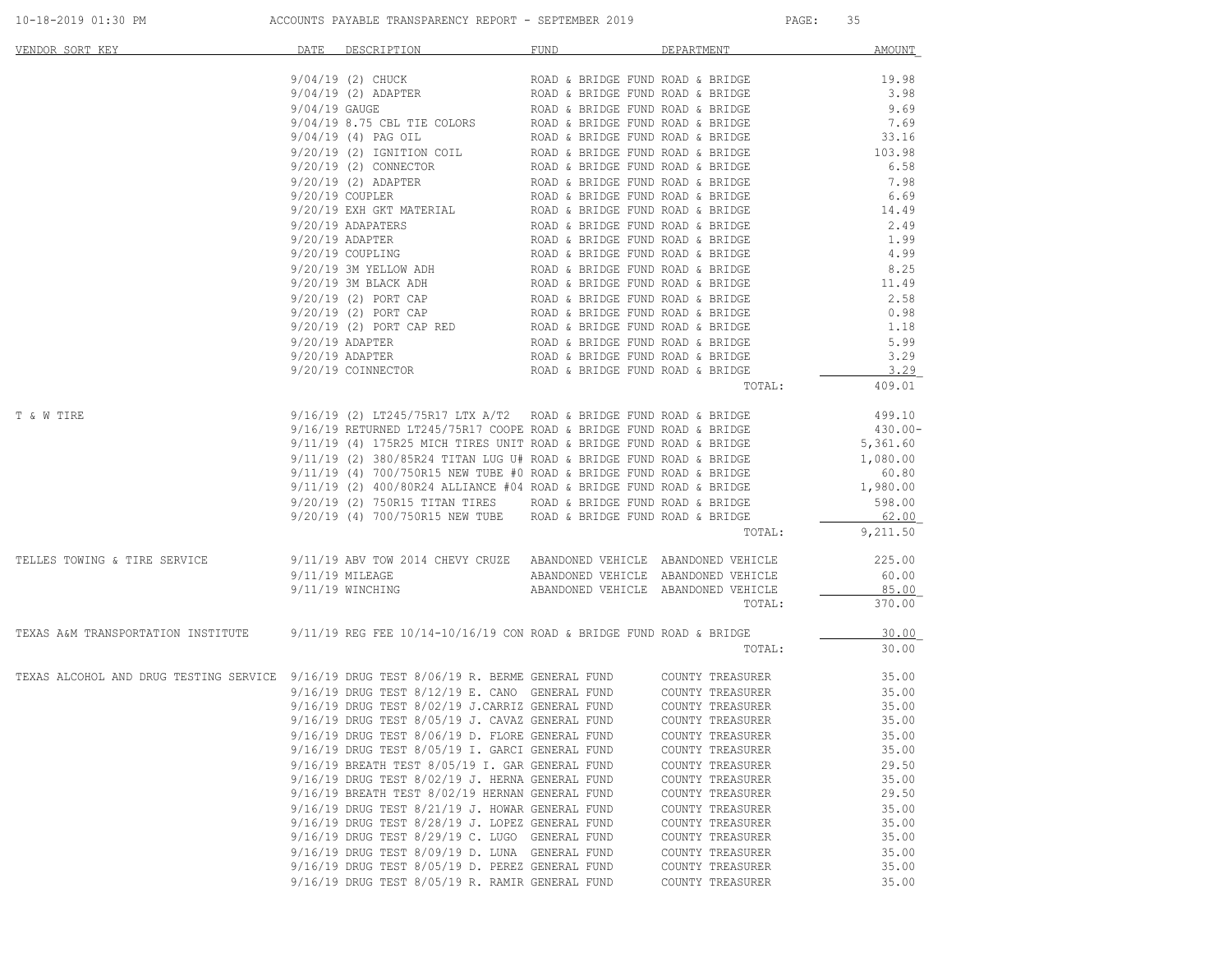| 10-18-2019 01:30 PM                                                                   | ACCOUNTS PAYABLE TRANSPARENCY REPORT - SEPTEMBER 2019                                                                                                                                                                                                                                                                                                                |                                                                                                              | PAGE:                                                                                                                                                                                          | 36                                                                                              |
|---------------------------------------------------------------------------------------|----------------------------------------------------------------------------------------------------------------------------------------------------------------------------------------------------------------------------------------------------------------------------------------------------------------------------------------------------------------------|--------------------------------------------------------------------------------------------------------------|------------------------------------------------------------------------------------------------------------------------------------------------------------------------------------------------|-------------------------------------------------------------------------------------------------|
| VENDOR SORT KEY                                                                       | DATE<br>DESCRIPTION                                                                                                                                                                                                                                                                                                                                                  | FUND                                                                                                         | DEPARTMENT                                                                                                                                                                                     | AMOUNT                                                                                          |
|                                                                                       | $9/16/19$ DRUG TEST $8/19/19$ B. SANDO GENERAL FUND                                                                                                                                                                                                                                                                                                                  |                                                                                                              | COUNTY TREASURER<br>TOTAL:                                                                                                                                                                     | 35.00<br>549.00                                                                                 |
| TEXAS ASPHALT PAVEMENT ASSOCIATION                                                    | 9/11/19 REG 45TH ANNUAL MTG- GARCI ROAD & BRIDGE FUND ROAD & BRIDGE                                                                                                                                                                                                                                                                                                  |                                                                                                              | TOTAL:                                                                                                                                                                                         | 300.00<br>300.00                                                                                |
| TEXAS ASSOCIATION OF COUNTIES                                                         | 9/11/19 REG FEE 9/16-9/18/19 GONZA GENERAL FUND                                                                                                                                                                                                                                                                                                                      |                                                                                                              | COUNTY CLERK                                                                                                                                                                                   | 195.00                                                                                          |
|                                                                                       | 9/11/19 REG FEE 9/16-9/18/19 S. TO GENERAL FUND                                                                                                                                                                                                                                                                                                                      |                                                                                                              | COUNTY CLERK<br>TOTAL:                                                                                                                                                                         | 195.00<br>390.00                                                                                |
| TEXAS DEPARTMENT OF LICENSING & REGULA 9/11/19 CERTIFICATE OF COMPLIANCE GENERAL FUND |                                                                                                                                                                                                                                                                                                                                                                      |                                                                                                              | BUILDING MAINTENANCE<br>TOTAL:                                                                                                                                                                 | 20.00<br>20.00                                                                                  |
| TEXAS DISTRICT COURT ALLIANCE                                                         | 9/04/19 REG FEE TDCA 19TH ANNUAL                                                                                                                                                                                                                                                                                                                                     | GENERAL FUND                                                                                                 | DISTRICT CLERK<br>TOTAL:                                                                                                                                                                       | 50.00<br>50.00                                                                                  |
| TEXAS DISTRICT & COUNTY ATTORNEYS ASSC 9/11/19 REG FEE 2019 CONF TREVINO GENERAL FUND | 9/11/19 REG FEE 2019 CONF J. SINDO GENERAL FUND                                                                                                                                                                                                                                                                                                                      |                                                                                                              | COUNTY ATTORNEY<br>COUNTY ATTORNEY                                                                                                                                                             | 350.00<br><u>350.00</u>                                                                         |
|                                                                                       |                                                                                                                                                                                                                                                                                                                                                                      |                                                                                                              | TOTAL:                                                                                                                                                                                         | 700.00                                                                                          |
| TEXAS JUSTICE CRT JUDGES ASSOCIATION                                                  | 9/20/19 REG FEE 10/28-10/29/19 SIN GENERAL FUND<br>9/20/19 REG 10/28 -10/19/19 V. PRU GENERAL FUND                                                                                                                                                                                                                                                                   |                                                                                                              | $J.P.$ PCT. $# 2$<br>$J.P.$ PCT. $# 2$<br>TOTAL:                                                                                                                                               | 50.00<br>50.00<br>100.00                                                                        |
| THE ALLIANCE FOR COMMUNITY SOLUTIONS                                                  | 9/11/19 ACS ANNUAL 9/1/19-8/31/202 GENERAL FUND<br>9/04/19 ACS ANNUAL SUBSCRIPTION<br>9/11/19 MUXVOX EXTENDER<br>9/11/19 PRG NEW PANIC/DURESS<br>9/11/19 REPRGM EXISTING PANI<br>9/11/19 MOBILIZATION<br>9/11/19 COORDINATION & PROJE<br>9/11/19 20% ACS ADMIN & FIN                                                                                                 | GENERAL FUND<br>GENERAL FUND<br>GENERAL FUND<br>GENERAL FUND<br>GENERAL FUND<br>GENERAL FUND<br>GENERAL FUND | COURTHOUSE SECURITY<br>COURTHOUSE SECURITY<br>COURTHOUSE SECURITY<br>COURTHOUSE SECURITY<br>COURTHOUSE SECURITY<br>COURTHOUSE SECURITY<br>COURTHOUSE SECURITY<br>COURTHOUSE SECURITY<br>TOTAL: | 4,857.29<br>5,127.69<br>1,680.00<br>400.00<br>300.00<br>365.00<br>920.00<br>733.00<br>14,382.98 |
| THOMSON REUTERS - WEST PAYMENT CTR                                                    | 9/04/19 O'CONNOR TX FAMILY CODE 19 GENERAL FUND                                                                                                                                                                                                                                                                                                                      |                                                                                                              | DISTRICT COURT<br>TOTAL:                                                                                                                                                                       | 112.00<br>112.00                                                                                |
| A. TIJERINA TOWING                                                                    | 9/11/19 TOW UNIT 6274 2015 CHEVY<br>9/16/19 TOW 2011 F350 VAN UNIT 717 GENERAL FUND<br>9/20/19 ABV TOW 2004 FORD MAROON<br>9/11/19 ABV TOW 2009 FORD F350<br>9/20/19 ABV TOW 2008 GMC ACADIA<br>9/20/19 ABV TOW 2006 MERCURY<br>9/20/19 ABV TOW 2018 FORD F150                                                                                                       | GENERAL FUND<br>ABANDONED VEHICLE<br>ABANDONED VEHICLE                                                       | SHERIFF<br>SHERIFF<br>ABANDONED VEHICLE ABANDONED VEHICLE<br>ABANDONED VEHICLE ABANDONED VEHICLE<br>ABANDONED VEHICLE ABANDONED VEHICLE<br>ABANDONED VEHICLE<br>ABANDONED VEHICLE<br>TOTAL:    | 125.00<br>175.00<br>225.00<br>325.00<br>275.00<br>325.00<br>375.00<br>1,825.00                  |
| TIME WARNER CABLE                                                                     | 9/20/19 MO SVC 9/13 - 10/12/2019 T GENERAL FUND<br>9/11/19 MO SVC 9/04-10/03/2019 JP3 GENERAL FUND<br>$9/04/19$ MO SVC $8/22 - 9/21/19$ INTE GENERAL FUND<br>9/11/19 MO SVC 9/03-10/02/19 SHERI GENERAL FUND<br>9/11/19 MO SVC 9/04-10/03/2019 JPO GENERAL FUND<br>9/11/19 MO SVC 9/03-10/02/2019 DPS GENERAL FUND<br>9/11/19 MO SVC 9/04-10/03/2019 CO GENERAL FUND |                                                                                                              | COMMISSIONERS COURT<br>$J.P.$ PCT. $# 3$<br>BUILDING MAINTENANCE<br>SHERIFF<br>JUVENILE CORRECTIONS<br>HIGHWAY PATROL<br>COUNTY EXTENSION<br>TOTAL:                                            | 90.49<br>40.20<br>198.03<br>74.82<br>40.21<br>37.40<br>40.20<br>521.35                          |
| TIMS SOUTH TEXAS, LLC                                                                 | 9/20/19 2015 F150 GRILL GUARD UNIT ROAD & BRIDGE FUND ROAD & BRIDGE                                                                                                                                                                                                                                                                                                  |                                                                                                              |                                                                                                                                                                                                | 450.00                                                                                          |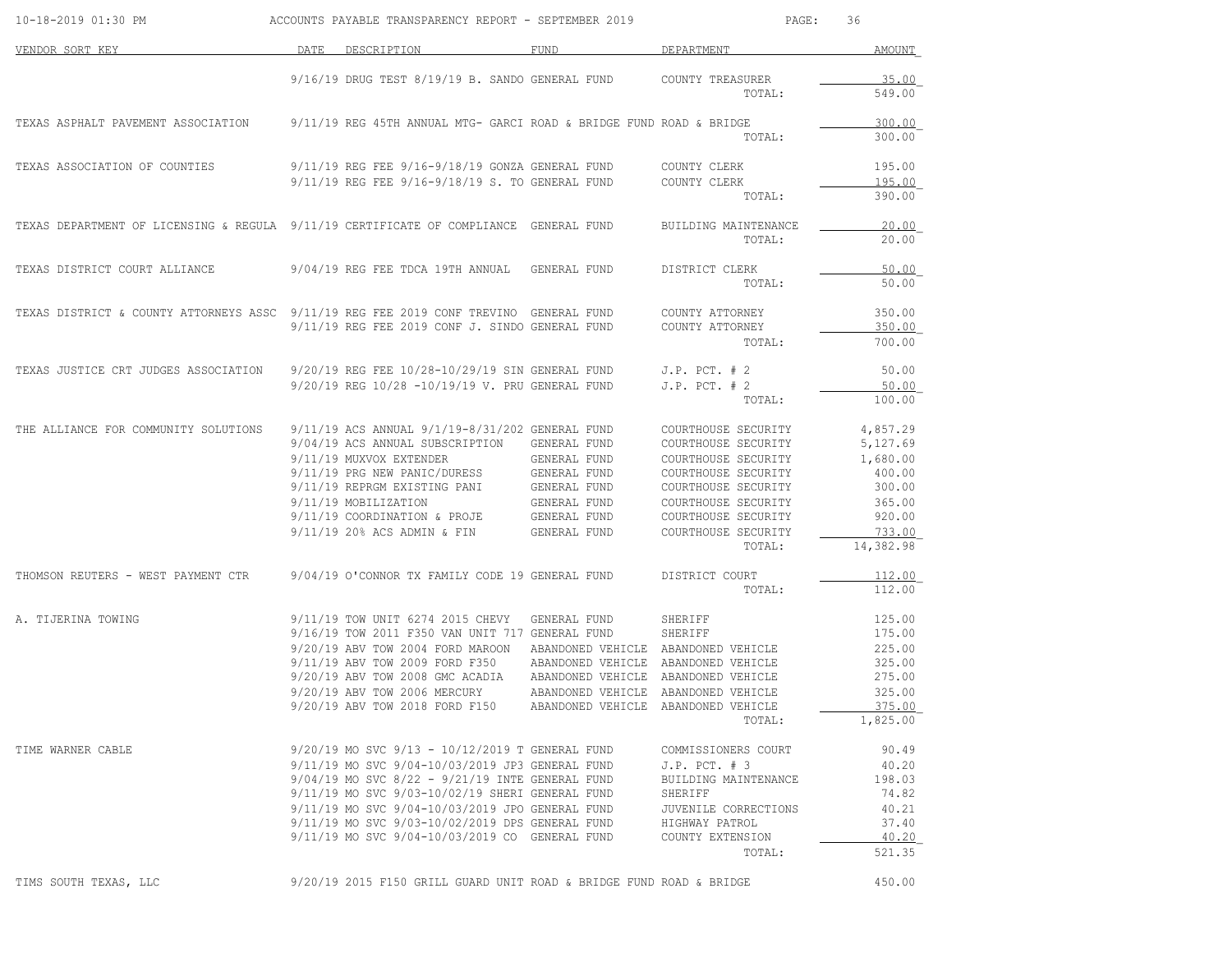| 10-18-2019 01:30 PM                                                                    | ACCOUNTS PAYABLE TRANSPARENCY REPORT - SEPTEMBER 2019 |                                                                                                       |              | PAGE:<br>37                                      |                  |
|----------------------------------------------------------------------------------------|-------------------------------------------------------|-------------------------------------------------------------------------------------------------------|--------------|--------------------------------------------------|------------------|
| VENDOR SORT KEY                                                                        | DATE                                                  | DESCRIPTION                                                                                           | FUND         | DEPARTMENT                                       | AMOUNT           |
|                                                                                        |                                                       |                                                                                                       |              | TOTAL:                                           | 450.00           |
| SANDRA P. TORRES                                                                       |                                                       | 9/11/19 MEALS 9/16-9/18/19 CONFERE GENERAL FUND<br>$9/11/19$ MILEAGE $9/16-9/18/19$ CONF GENERAL FUND |              | COUNTY CLERK<br>COUNTY CLERK                     | 137.50<br>191.98 |
|                                                                                        |                                                       |                                                                                                       |              | TOTAL:                                           | 329.48           |
| TOSHIBA AMERICA BUSINESS SOLUTIONS INC 9/04/19 SS COPIER RENTAL 8/23-9/22 GENERAL FUND |                                                       |                                                                                                       |              | COMMISSIONERS COURT                              | 55.00            |
|                                                                                        |                                                       | 9/04/19 COPIER RENTAL 8/07-9/06/19 GENERAL FUND<br>9/04/19 COPIER RENTAL AUG 19 CO AT GENERAL FUND    |              | COUNTY CLERK<br>COUNTY ATTORNEY                  | 117.18<br>128.00 |
|                                                                                        |                                                       | 9/04/19 AUDITOR'S COPIER RENTAL AU GENERAL FUND                                                       |              | COUNTY AUDITOR                                   | 128.50           |
|                                                                                        |                                                       | 9/04/19 TREASURER COPIER RENTAL AU GENERAL FUND                                                       |              | COUNTY TREASURER                                 | 123.00           |
|                                                                                        |                                                       | 9/04/19 COPIER RENTAL AUG 19 VETER GENERAL FUND                                                       |              | VETERANS SERVICE                                 | 53.00            |
|                                                                                        |                                                       | $9/04/19$ R&B COPIER RENTAL $8/15-9/1$ ROAD & BRIDGE FUND ROAD & BRIDGE                               |              |                                                  | 123.00           |
|                                                                                        |                                                       | 9/04/19 WIC COPIER RENTAL 8/23-9/2 WIC PROGRAM FUND NON-DEPARTMENTAL                                  |              |                                                  | 128.00           |
|                                                                                        |                                                       |                                                                                                       |              | TOTAL:                                           | 855.68           |
| TRACTOR SUPPLY CO.                                                                     |                                                       | 9/16/19 11 GALLONS OF PROPANE FM & LATERAL ROAD NON-DEPARTMENTAL                                      |              |                                                  | 28.49            |
|                                                                                        |                                                       |                                                                                                       |              | TOTAL:                                           | 28.49            |
| REYNALDO TREVINO                                                                       |                                                       | 9/16/19 MEALS 9/17 - 9/20/19 TRAIN GENERAL FUND                                                       |              | COUNTY ATTORNEY                                  | 196.00           |
|                                                                                        |                                                       |                                                                                                       |              | TOTAL:                                           | 196.00           |
| TREVINO ROYAL OAKS FUNERAL CHAPELS                                                     |                                                       | $9/11/19$ FIRST CALL $08/31/19$ T. BES GENERAL FUND                                                   |              | HEALTH & WELFARE                                 | 395.00           |
|                                                                                        |                                                       | 9/11/19 BODY BAG                                                                                      | GENERAL FUND | HEALTH & WELFARE                                 | 95.00            |
|                                                                                        |                                                       |                                                                                                       |              | TOTAL:                                           | 490.00           |
| TX. CO. & DISTRICT RETIREMENT                                                          |                                                       | 9/05/19 RETIREMENT CONTRIB SUB# 18 GENERAL FUND                                                       |              | COMMISSIONERS COURT                              | 685.78           |
|                                                                                        |                                                       | 9/05/19 RETIREMENT CONTRIB SUB# 18 GENERAL FUND                                                       |              | COMMISSIONERS COURT                              | 684.42           |
|                                                                                        |                                                       | 9/05/19 RETIREMENT CONTRIB SUB# 18 GENERAL FUND                                                       |              | COMMISSIONERS COURT                              | 773.64           |
|                                                                                        |                                                       | 9/05/19 SUPP LIFE PREMIUMS SUB# 18 GENERAL FUND                                                       |              | COMMISSIONERS COURT                              | 32.65            |
|                                                                                        |                                                       | 9/05/19 SUPP LIFE PREMIUMS SUB# 18 GENERAL FUND                                                       |              | COMMISSIONERS COURT                              | 32.59            |
|                                                                                        |                                                       | 9/05/19 SUPP LIFE PREMIUMS SUB# 18 GENERAL FUND<br>9/05/19 RETIREMENT CONTRIB SUB# 18 GENERAL FUND    |              | COMMISSIONERS COURT<br>COUNTY CLERK              | 36.84<br>568.41  |
|                                                                                        |                                                       | 9/05/19 RETIREMENT CONTRIB SUB# 18 GENERAL FUND                                                       |              | COUNTY CLERK                                     | 585.45           |
|                                                                                        |                                                       | 9/05/19 RETIREMENT CONTRIB SUB# 18 GENERAL FUND                                                       |              | COUNTY CLERK                                     | 481.67           |
|                                                                                        |                                                       | 9/05/19 SUPP LIFE PREMIUMS SUB# 18 GENERAL FUND                                                       |              | COUNTY CLERK                                     | 27.07            |
|                                                                                        |                                                       | 9/05/19 SUPP LIFE PREMIUMS SUB# 18 GENERAL FUND                                                       |              | COUNTY CLERK                                     | 27.88            |
|                                                                                        |                                                       | 9/05/19 SUPP LIFE PREMIUMS SUB# 18 GENERAL FUND                                                       |              | COUNTY CLERK                                     | 22.94            |
|                                                                                        |                                                       | 9/05/19 RETIREMENT CONTRIB SUB# 18 GENERAL FUND                                                       |              | EMERGENCY MGNT / 911 M                           | 190.99           |
|                                                                                        |                                                       | 9/05/19 RETIREMENT CONTRIB SUB# 18 GENERAL FUND                                                       |              | EMERGENCY MGNT / 911 M                           | 191.04           |
|                                                                                        |                                                       | 9/05/19 RETIREMENT CONTRIB SUB# 18 GENERAL FUND<br>9/05/19 SUPP LIFE PREMIUMS SUB# 18 GENERAL FUND    |              | EMERGENCY MGNT / 911 M                           | 512.09<br>9.09   |
|                                                                                        |                                                       | 9/05/19 SUPP LIFE PREMIUMS SUB# 18 GENERAL FUND                                                       |              | EMERGENCY MGNT / 911 M<br>EMERGENCY MGNT / 911 M | 9.10             |
|                                                                                        |                                                       | 9/05/19 SUPP LIFE PREMIUMS SUB# 18 GENERAL FUND                                                       |              | EMERGENCY MGNT / 911 M                           | 24.39            |
|                                                                                        |                                                       | 9/05/19 RETIREMENT CONTRIB SUB# 18 GENERAL FUND                                                       |              | DISTRICT COURT                                   | 89.14            |
|                                                                                        |                                                       | 9/05/19 RETIREMENT CONTRIB SUB# 18 GENERAL FUND                                                       |              | DISTRICT COURT                                   | 89.14            |
|                                                                                        |                                                       | 9/05/19 RETIREMENT CONTRIB SUB# 18 GENERAL FUND                                                       |              | DISTRICT COURT                                   | 89.14            |
|                                                                                        |                                                       | 9/05/19 SUPP LIFE PREMIUMS SUB# 18 GENERAL FUND                                                       |              | DISTRICT COURT                                   | 4.24             |
|                                                                                        |                                                       | 9/05/19 SUPP LIFE PREMIUMS SUB# 18 GENERAL FUND                                                       |              | DISTRICT COURT                                   | 4.24             |
|                                                                                        |                                                       | 9/05/19 SUPP LIFE PREMIUMS SUB# 18 GENERAL FUND                                                       |              | DISTRICT COURT                                   | 4.24             |
|                                                                                        |                                                       | 9/05/19 RETIREMENT CONTRIB SUB# 18 GENERAL FUND                                                       |              | DISTRICT CLERK                                   | 551.73           |
|                                                                                        |                                                       | 9/05/19 RETIREMENT CONTRIB SUB# 18 GENERAL FUND<br>9/05/19 RETIREMENT CONTRIB SUB# 18 GENERAL FUND    |              | DISTRICT CLERK                                   | 551.73<br>551.75 |
|                                                                                        |                                                       | 9/05/19 SUPP LIFE PREMIUMS SUB# 18 GENERAL FUND                                                       |              | DISTRICT CLERK<br>DISTRICT CLERK                 | 26.29            |
|                                                                                        |                                                       | 9/05/19 SUPP LIFE PREMIUMS SUB# 18 GENERAL FUND                                                       |              | DISTRICT CLERK                                   | 26.29            |
|                                                                                        |                                                       | 9/05/19 SUPP LIFE PREMIUMS SUB# 18 GENERAL FUND                                                       |              | DISTRICT CLERK                                   | 26.29            |
|                                                                                        |                                                       |                                                                                                       |              |                                                  |                  |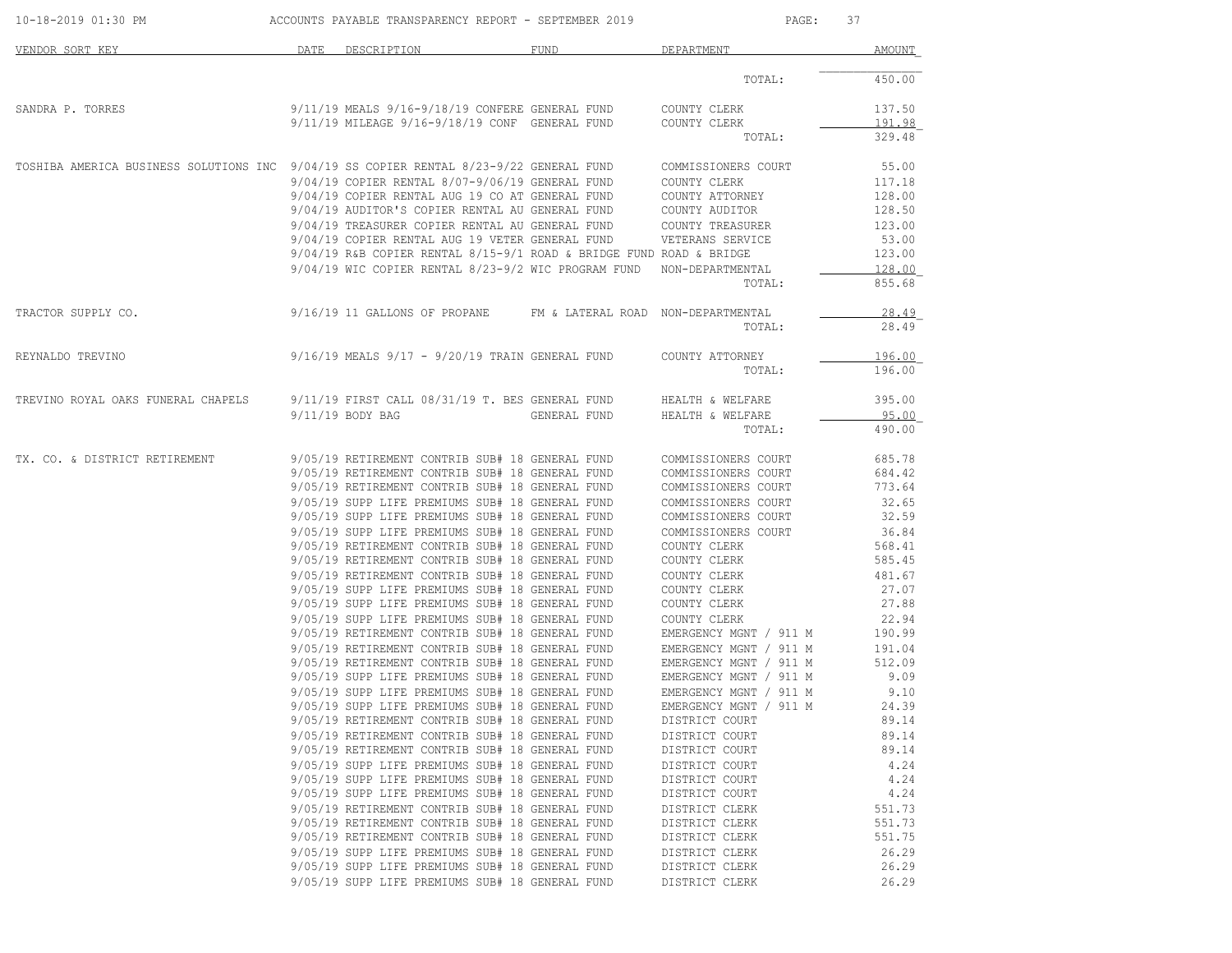| VENDOR SORT KEY | DATE | DESCRIPTION DESCRIPTION                                                                                                                                                                                                                    | FUND | DEPARTMENT                                                            | <b>AMOUNT</b>    |
|-----------------|------|--------------------------------------------------------------------------------------------------------------------------------------------------------------------------------------------------------------------------------------------|------|-----------------------------------------------------------------------|------------------|
|                 |      | $9/05/19$ RETIREMENT CONTRIB SUB# 18 GENERAL FUND J.P. PCT. # 1                                                                                                                                                                            |      |                                                                       | 413.62           |
|                 |      | 9/05/19 RETIREMENT CONTRIB SUB# 18 GENERAL FUND J.P. PCT. # 1<br>9/05/19 RETIREMENT CONTRIB SUB# 18 GENERAL FUND J.P. PCT. # 1                                                                                                             |      |                                                                       | 408.33           |
|                 |      | 9/05/19 RETIREMENT CONTRIB SUB# 18 GENERAL FUND                                                                                                                                                                                            |      | J.P. $PCT. # 1$                                                       | 413.62           |
|                 |      | 9/05/19 SUPP LIFE PREMIUMS SUB# 18 GENERAL FUND                                                                                                                                                                                            |      | J.P. PUI.<br>J.P. PCT. # 1                                            | 19.70            |
|                 |      | 9/05/19 SUPP LIFE PREMIUMS SUB# 18 GENERAL FUND                                                                                                                                                                                            |      |                                                                       | 19.45            |
|                 |      |                                                                                                                                                                                                                                            |      |                                                                       | 19.70            |
|                 |      | 9/05/19 SUPP LIFE PREMIUMS SUB# 18 GENERAL FUND<br>9/05/19 RETIREMENT CONTRIB SUB# 18 GENERAL FUND<br>9/05/19 RETIREMENT CONTRIB SUB# 18 GENERAL FUND<br>9/05/19 RETIREMENT CONTRIB SUB# 18 GENERAL FUND<br>9/05/19 RETIREMENT CONTRIB SUB |      |                                                                       | 306.58           |
|                 |      |                                                                                                                                                                                                                                            |      |                                                                       | 306.58           |
|                 |      |                                                                                                                                                                                                                                            |      |                                                                       | 306.58           |
|                 |      |                                                                                                                                                                                                                                            |      |                                                                       | 14.60            |
|                 |      | 9/05/19 SUPP LIFE PREMIUMS SUB# 18 GENERAL FUND J.P. PCT. # 2<br>9/05/19 SUPP LIFE PREMIUMS SUB# 18 GENERAL FUND J.P. PCT. # 2                                                                                                             |      |                                                                       | 14.60            |
|                 |      |                                                                                                                                                                                                                                            |      |                                                                       | 14.60            |
|                 |      |                                                                                                                                                                                                                                            |      |                                                                       | 282.51<br>282.51 |
|                 |      |                                                                                                                                                                                                                                            |      |                                                                       | 282.50           |
|                 |      |                                                                                                                                                                                                                                            |      |                                                                       | 13.45            |
|                 |      |                                                                                                                                                                                                                                            |      |                                                                       | 13.45            |
|                 |      |                                                                                                                                                                                                                                            |      |                                                                       | 13.45            |
|                 |      | 9/05/19 SUPP LIFE PREMIUMS SUB# 18 GENERAL FUND J.P. PCT. # 2<br>9/05/19 RETIREMENT CONTRIB SUB# 18 GENERAL FUND J.P. PCT. # 3<br>9/05/19 RETIREMENT CONTRIB SUB# 18 GENERAL FUND J.P. PCT. # 3<br>9/05/19 SUPP LIFE PREMIUMS SUB# 18 G    |      |                                                                       | 282.53           |
|                 |      | 9/05/19 RETIREMENT CONTRIB SUB# 18 GENERAL FUND                                                                                                                                                                                            |      | $J.P.$ PCT. # 4                                                       | 282.53           |
|                 |      | 9/05/19 RETIREMENT CONTRIB SUB# 18 GENERAL FUND                                                                                                                                                                                            |      | J.P. $PCT. # 4$                                                       | 282.53           |
|                 |      | 9/05/19 SUPP LIFE PREMIUMS SUB# 18 GENERAL FUND                                                                                                                                                                                            |      | $J.P.$ PCT. $# 4$                                                     | 13.45            |
|                 |      | 9/05/19 SUPP LIFE PREMIUMS SUB# 18 GENERAL FUND                                                                                                                                                                                            |      | $J.P.$ PCT. $#$ 4                                                     | 13.45            |
|                 |      | 9/05/19 SUPP LIFE PREMIUMS SUB# 18 GENERAL FUND                                                                                                                                                                                            |      | J.P. PCT. # 4                                                         | 13.45            |
|                 |      | 9/05/19 RETIREMENT CONTRIB SUB# 18 GENERAL FUND                                                                                                                                                                                            |      | COUNTY ATTORNEY<br>COUNTY ATTORNEY                                    | 850.11           |
|                 |      | 9/05/19 RETIREMENT CONTRIB SUB# 18 GENERAL FUND                                                                                                                                                                                            |      |                                                                       | 845.52           |
|                 |      | 9/05/19 RETIREMENT CONTRIB SUB# 18 GENERAL FUND                                                                                                                                                                                            |      | COUNTY ATTORNET<br>COUNTY ATTORNEY<br>COUNTY CONTY<br>COUNTY ATTORNEY | 857.97           |
|                 |      | 9/05/19 SUPP LIFE PREMIUMS SUB# 18 GENERAL FUND                                                                                                                                                                                            |      |                                                                       | 40.47            |
|                 |      | 9/05/19 SUPP LIFE PREMIUMS SUB# 18 GENERAL FUND                                                                                                                                                                                            |      | COUNTY ATTORNEY                                                       | 40.25            |
|                 |      | 9/05/19 SUPP LIFE PREMIUMS SUB# 18 GENERAL FUND                                                                                                                                                                                            |      | COUNTY ATTORNEY                                                       | 40.84            |
|                 |      | 9/05/19 RETIREMENT CONTRIB SUB# 18 GENERAL FUND                                                                                                                                                                                            |      | ELECTIONS                                                             | 267.34           |
|                 |      | 9/05/19 RETIREMENT CONTRIB SUB# 18 GENERAL FUND                                                                                                                                                                                            |      | ELECTIONS                                                             | 267.34           |
|                 |      | 9/05/19 RETIREMENT CONTRIB SUB# 18 GENERAL FUND<br>9/05/19 SUPP LIFE PREMIUMS SUB# 18 GENERAL FUND                                                                                                                                         |      | ELECTIONS<br>ELECTIONS                                                | 290.38<br>12.73  |
|                 |      | 9/05/19 SUPP LIFE PREMIUMS SUB# 18 GENERAL FUND                                                                                                                                                                                            |      | ELECTIONS                                                             | 12.73            |
|                 |      | 9/05/19 SUPP LIFE PREMIUMS SUB# 18 GENERAL FUND                                                                                                                                                                                            |      | ELECTIONS                                                             | 13.82            |
|                 |      | 9/05/19 RETIREMENT CONTRIB SUB# 18 GENERAL FUND                                                                                                                                                                                            |      | COUNTY AUDITOR                                                        | 511.92           |
|                 |      | 9/05/19 RETIREMENT CONTRIB SUB# 18 GENERAL FUND                                                                                                                                                                                            |      | COUNTY AUDITOR                                                        | 511.92           |
|                 |      | 9/05/19 RETIREMENT CONTRIB SUB# 18 GENERAL FUND                                                                                                                                                                                            |      | COUNTY AUDITOR                                                        | 511.92           |
|                 |      | 9/05/19 SUPP LIFE PREMIUMS SUB# 18 GENERAL FUND                                                                                                                                                                                            |      | COUNTY AUDITOR                                                        | 24.37            |
|                 |      | 9/05/19 SUPP LIFE PREMIUMS SUB# 18 GENERAL FUND                                                                                                                                                                                            |      |                                                                       | 24.37            |
|                 |      | 9/05/19 SUPP LIFE PREMIUMS SUB# 18 GENERAL FUND                                                                                                                                                                                            |      | COUNTY AUDITOR<br>COUNTY AUDITOR                                      | 24.37            |
|                 |      | 9/05/19 RETIREMENT CONTRIB SUB# 18 GENERAL FUND                                                                                                                                                                                            |      | COUNTY TREASURER<br>COUNTY TREASURER                                  | 519.72           |
|                 |      | 9/05/19 RETIREMENT CONTRIB SUB# 18 GENERAL FUND                                                                                                                                                                                            |      |                                                                       | 519.72           |
|                 |      | 9/05/19 RETIREMENT CONTRIB SUB# 18 GENERAL FUND                                                                                                                                                                                            |      | COUNTY TREASURER                                                      | 519.74           |
|                 |      | 9/05/19 SUPP LIFE PREMIUMS SUB# 18 GENERAL FUND                                                                                                                                                                                            |      | COUNTY TREASURER                                                      | 24.75            |
|                 |      | 9/05/19 SUPP LIFE PREMIUMS SUB# 18 GENERAL FUND                                                                                                                                                                                            |      | COUNTY TREASURER                                                      | 24.75            |
|                 |      | 9/05/19 SUPP LIFE PREMIUMS SUB# 18 GENERAL FUND                                                                                                                                                                                            |      | COUNTY TREASURER                                                      | 24.75            |
|                 |      | 9/05/19 RETIREMENT CONTRIB SUB# 18 GENERAL FUND                                                                                                                                                                                            |      | TAX COLLECTOR                                                         | 561.03           |
|                 |      | 9/05/19 RETIREMENT CONTRIB SUB# 18 GENERAL FUND                                                                                                                                                                                            |      | TAX COLLECTOR                                                         | 561.01           |
|                 |      | 9/05/19 RETIREMENT CONTRIB SUB# 18 GENERAL FUND<br>9/05/19 SUPP LIFE PREMIUMS SUB# 18 GENERAL FUND                                                                                                                                         |      | TAX COLLECTOR                                                         | 593.45           |
|                 |      | 9/05/19 SUPP LIFE PREMIUMS SUB# 18 GENERAL FUND                                                                                                                                                                                            |      | TAX COLLECTOR<br>TAX COLLECTOR                                        | 26.72<br>26.72   |
|                 |      | 9/05/19 SUPP LIFE PREMIUMS SUB# 18 GENERAL FUND                                                                                                                                                                                            |      | TAX COLLECTOR                                                         | 28.26            |
|                 |      | 9/05/19 RETIREMENT CONTRIB SUB# 18 GENERAL FUND                                                                                                                                                                                            |      | BUILDING MAINTENANCE                                                  | 345.34           |
|                 |      | 9/05/19 RETIREMENT CONTRIB SUB# 18 GENERAL FUND                                                                                                                                                                                            |      | BUILDING MAINTENANCE                                                  | 345.34           |
|                 |      |                                                                                                                                                                                                                                            |      |                                                                       |                  |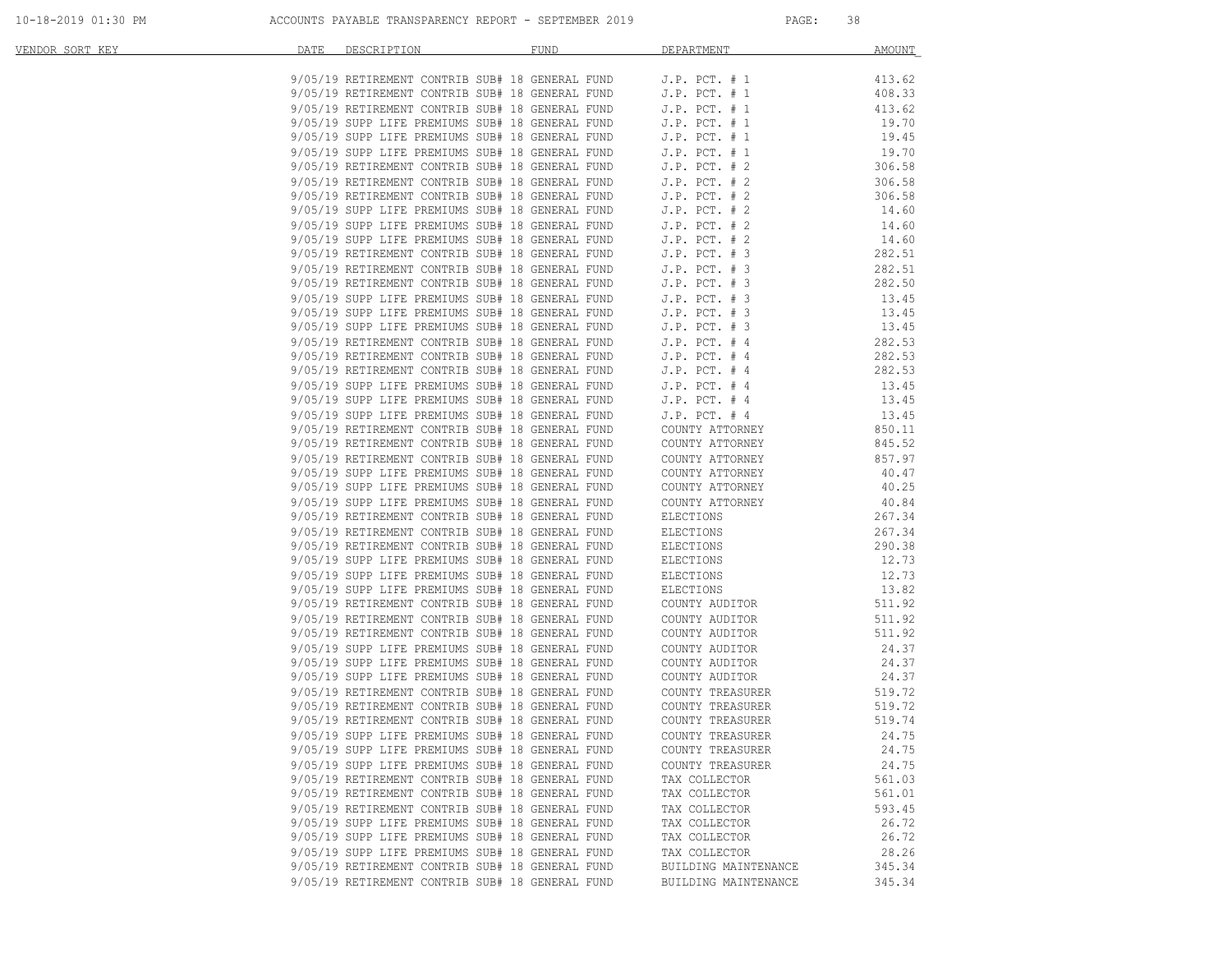| VENDOR SORT KEY | DATE DESCRIPTION                                                                                   | FUND                                            | <b>DEPARTMENT</b>                                                                                                                                                                                                                              | AMOUNT                   |
|-----------------|----------------------------------------------------------------------------------------------------|-------------------------------------------------|------------------------------------------------------------------------------------------------------------------------------------------------------------------------------------------------------------------------------------------------|--------------------------|
|                 |                                                                                                    |                                                 | 9/05/19 RETIREMENT CONTRIB SUB# 18 GENERAL FUND BUILDING MAINTENANCE<br>9/05/19 SUPP LIFE PREMIUMS SUB# 18 GENERAL FUND BUILDING MAINTENANCE<br>9/05/19 SUPP LIFE PREMIUMS SUB# 18 GENERAL FUND BUILDING MAINTENANCE<br>9/05/19 RETIRE         | 345.34                   |
|                 |                                                                                                    |                                                 |                                                                                                                                                                                                                                                | 16.45                    |
|                 |                                                                                                    |                                                 |                                                                                                                                                                                                                                                | 16.45                    |
|                 |                                                                                                    |                                                 |                                                                                                                                                                                                                                                | 16.45                    |
|                 |                                                                                                    |                                                 |                                                                                                                                                                                                                                                | 183.52                   |
|                 |                                                                                                    | 9/05/19 RETIREMENT CONTRIB SUB# 18 GENERAL FUND |                                                                                                                                                                                                                                                | 183.52                   |
|                 | 9/05/19 RETIREMENT CONTRIB SUB# 18 GENERAL FUND                                                    |                                                 | CONSTABLE PCT # 1<br>CONSTABLE PCT # 1<br>CONSTABLE PCT # 1<br>CONSTABLE PCT # 1<br>CONSTABLE PCT # 1                                                                                                                                          | 183.52                   |
|                 |                                                                                                    | 9/05/19 SUPP LIFE PREMIUMS SUB# 18 GENERAL FUND |                                                                                                                                                                                                                                                | 8.74                     |
|                 | 9/05/19 SUPP LIFE PREMIUMS SUB# 18 GENERAL FUND                                                    |                                                 |                                                                                                                                                                                                                                                | 8.74                     |
|                 | 9/05/19 SUPP LIFE PREMIUMS SUB# 18 GENERAL FUND                                                    |                                                 | CONSTABLE PCT $# 1$                                                                                                                                                                                                                            | 8.74                     |
|                 | 9/05/19 RETIREMENT CONTRIB SUB# 18 GENERAL FUND                                                    |                                                 | CONSTABLE PCT # 2 173.13<br>CONSTABLE PCT # 2 173.13                                                                                                                                                                                           |                          |
|                 | 9/05/19 RETIREMENT CONTRIB SUB# 18 GENERAL FUND                                                    |                                                 |                                                                                                                                                                                                                                                |                          |
|                 | 9/05/19 RETIREMENT CONTRIB SUB# 18 GENERAL FUND                                                    |                                                 |                                                                                                                                                                                                                                                | 173.13                   |
|                 | 9/05/19 SUPP LIFE PREMIUMS SUB# 18 GENERAL FUND                                                    |                                                 | CONSTABLE PCT # 2<br>CONSTABLE PCT # 2<br>CONSTABLE PCT # 2<br>CONSTABLE PCT # 2<br>CONSTABLE PCT # 3<br>CONSTABLE PCT # 3                                                                                                                     | 8.24                     |
|                 | 9/05/19 SUPP LIFE PREMIUMS SUB# 18 GENERAL FUND                                                    |                                                 |                                                                                                                                                                                                                                                | 8.24                     |
|                 | 9/05/19 SUPP LIFE PREMIUMS SUB# 18 GENERAL FUND                                                    |                                                 |                                                                                                                                                                                                                                                | 8.24<br>$8.24$<br>173.13 |
|                 | 9/05/19 RETIREMENT CONTRIB SUB# 18 GENERAL FUND                                                    |                                                 |                                                                                                                                                                                                                                                |                          |
|                 | 9/05/19 RETIREMENT CONTRIB SUB# 18 GENERAL FUND                                                    |                                                 | CONSTABLE PCT # 3<br>CONSTABLE PCT # 3<br>CONSTABLE PCT # 3                                                                                                                                                                                    | 173.13                   |
|                 | 9/05/19 SUPP LIFE PREMIUMS SUB# 18 GENERAL FUND                                                    | 9/05/19 RETIREMENT CONTRIB SUB# 18 GENERAL FUND |                                                                                                                                                                                                                                                | 173.13<br>8.24           |
|                 | 9/05/19 SUPP LIFE PREMIUMS SUB# 18 GENERAL FUND                                                    |                                                 | CONSTABLE PCT # 3<br>CONSTABLE PCT # 3                                                                                                                                                                                                         | 8.24                     |
|                 |                                                                                                    |                                                 |                                                                                                                                                                                                                                                | 8.24                     |
|                 |                                                                                                    |                                                 |                                                                                                                                                                                                                                                | 173.13                   |
|                 |                                                                                                    |                                                 |                                                                                                                                                                                                                                                | 173.13                   |
|                 |                                                                                                    |                                                 |                                                                                                                                                                                                                                                | 173.13                   |
|                 |                                                                                                    |                                                 | 9/05/19 SUPP LIFE PREMIUMS SUB# 18 GENERAL FUND<br>9/05/19 SUPP LIFE PREMIUMS SUB# 18 GENERAL FUND<br>9/05/19 RETIREMENT CONTRIB SUB# 18 GENERAL FUND<br>9/05/19 RETIREMENT CONTRIB SUB# 18 GENERAL FUND<br>9/05/19 SUPP LIFE PREMIUMS SUB     | 8.24                     |
|                 | 9/05/19 SUPP LIFE PREMIUMS SUB# 18 GENERAL FUND                                                    |                                                 |                                                                                                                                                                                                                                                |                          |
|                 | 9/05/19 SUPP LIFE PREMIUMS SUB# 18 GENERAL FUND                                                    |                                                 | CONSTABLE PCT # 4 0.24<br>CONSTABLE PCT # 4 8.24<br>CONSTABLE PCT # 4 8.24<br>SHERIFF 7,530.46<br>SHERIFF 7,271.75<br>SHERIFF 7,405.09<br>SHERIFF 7,405.09<br>SHERIFF 358.62<br>SHERIFF 358.62<br>SHERIFF 358.62<br>TUVENTLE CORRCTIONS 473.47 |                          |
|                 | 9/05/19 RETIREMENT CONTRIB SUB# 18 GENERAL FUND                                                    |                                                 |                                                                                                                                                                                                                                                |                          |
|                 | 9/05/19 RETIREMENT CONTRIB SUB# 18 GENERAL FUND                                                    |                                                 |                                                                                                                                                                                                                                                |                          |
|                 | 9/05/19 RETIREMENT CONTRIB SUB# 18 GENERAL FUND                                                    |                                                 |                                                                                                                                                                                                                                                |                          |
|                 | 9/05/19 RETIREMENT CONTRIB SUB# 18 GENERAL FUND                                                    |                                                 |                                                                                                                                                                                                                                                |                          |
|                 | 9/05/19 SUPP LIFE PREMIUMS SUB# 18 GENERAL FUND                                                    |                                                 |                                                                                                                                                                                                                                                |                          |
|                 |                                                                                                    |                                                 |                                                                                                                                                                                                                                                |                          |
|                 |                                                                                                    |                                                 |                                                                                                                                                                                                                                                |                          |
|                 |                                                                                                    |                                                 |                                                                                                                                                                                                                                                | 473.47                   |
|                 |                                                                                                    |                                                 |                                                                                                                                                                                                                                                | 473.47                   |
|                 |                                                                                                    |                                                 |                                                                                                                                                                                                                                                | 473.47                   |
|                 |                                                                                                    |                                                 |                                                                                                                                                                                                                                                | 22.54                    |
|                 |                                                                                                    |                                                 |                                                                                                                                                                                                                                                | 22.54                    |
|                 |                                                                                                    |                                                 |                                                                                                                                                                                                                                                | 22.54                    |
|                 |                                                                                                    |                                                 |                                                                                                                                                                                                                                                | 155.68                   |
|                 |                                                                                                    |                                                 | 9/05/19 RETIREMENT CONTRIB SUB# 18 GENERAL FUND HIGHWAY PATROL<br>9/05/19 RETIREMENT CONTRIB SUB# 18 GENERAL FUND HIGHWAY PATROL                                                                                                               | 155.68                   |
|                 |                                                                                                    |                                                 |                                                                                                                                                                                                                                                | 155.68                   |
|                 | 9/05/19 SUPP LIFE PREMIUMS SUB# 18 GENERAL FUND                                                    |                                                 | HIGHWAY PATROL                                                                                                                                                                                                                                 | 7.41                     |
|                 |                                                                                                    | 9/05/19 SUPP LIFE PREMIUMS SUB# 18 GENERAL FUND | HIGHWAY PATROL                                                                                                                                                                                                                                 | 7.41                     |
|                 | 9/05/19 SUPP LIFE PREMIUMS SUB# 18 GENERAL FUND                                                    |                                                 | HIGHWAY PATROL                                                                                                                                                                                                                                 | 7.41                     |
|                 | 9/05/19 RETIREMENT CONTRIB SUB# 18 GENERAL FUND<br>9/05/19 RETIREMENT CONTRIB SUB# 18 GENERAL FUND |                                                 | HEALTH & WELFARE                                                                                                                                                                                                                               | 64.53<br>64.53           |
|                 | 9/05/19 RETIREMENT CONTRIB SUB# 18 GENERAL FUND                                                    |                                                 | HEALTH & WELFARE                                                                                                                                                                                                                               | 64.53                    |
|                 | 9/05/19 SUPP LIFE PREMIUMS SUB# 18 GENERAL FUND                                                    |                                                 | HEALTH & WELFARE                                                                                                                                                                                                                               |                          |
|                 | 9/05/19 SUPP LIFE PREMIUMS SUB# 18 GENERAL FUND                                                    |                                                 | HEALTH & WELFARE<br>HEALTH & WELFARE                                                                                                                                                                                                           | 3.07<br>3.07             |
|                 | 9/05/19 SUPP LIFE PREMIUMS SUB# 18 GENERAL FUND                                                    |                                                 | HEALTH & WELFARE                                                                                                                                                                                                                               | 3.07                     |
|                 | 9/05/19 RETIREMENT CONTRIB SUB# 18 GENERAL FUND                                                    |                                                 | COUNTY EXTENSION                                                                                                                                                                                                                               | 133.58                   |
|                 | 9/05/19 RETIREMENT CONTRIB SUB# 18 GENERAL FUND                                                    |                                                 | COUNTY EXTENSION                                                                                                                                                                                                                               | 133.58                   |
|                 | 9/05/19 RETIREMENT CONTRIB SUB# 18 GENERAL FUND                                                    |                                                 | COUNTY EXTENSION                                                                                                                                                                                                                               | 133.58                   |
|                 |                                                                                                    |                                                 |                                                                                                                                                                                                                                                |                          |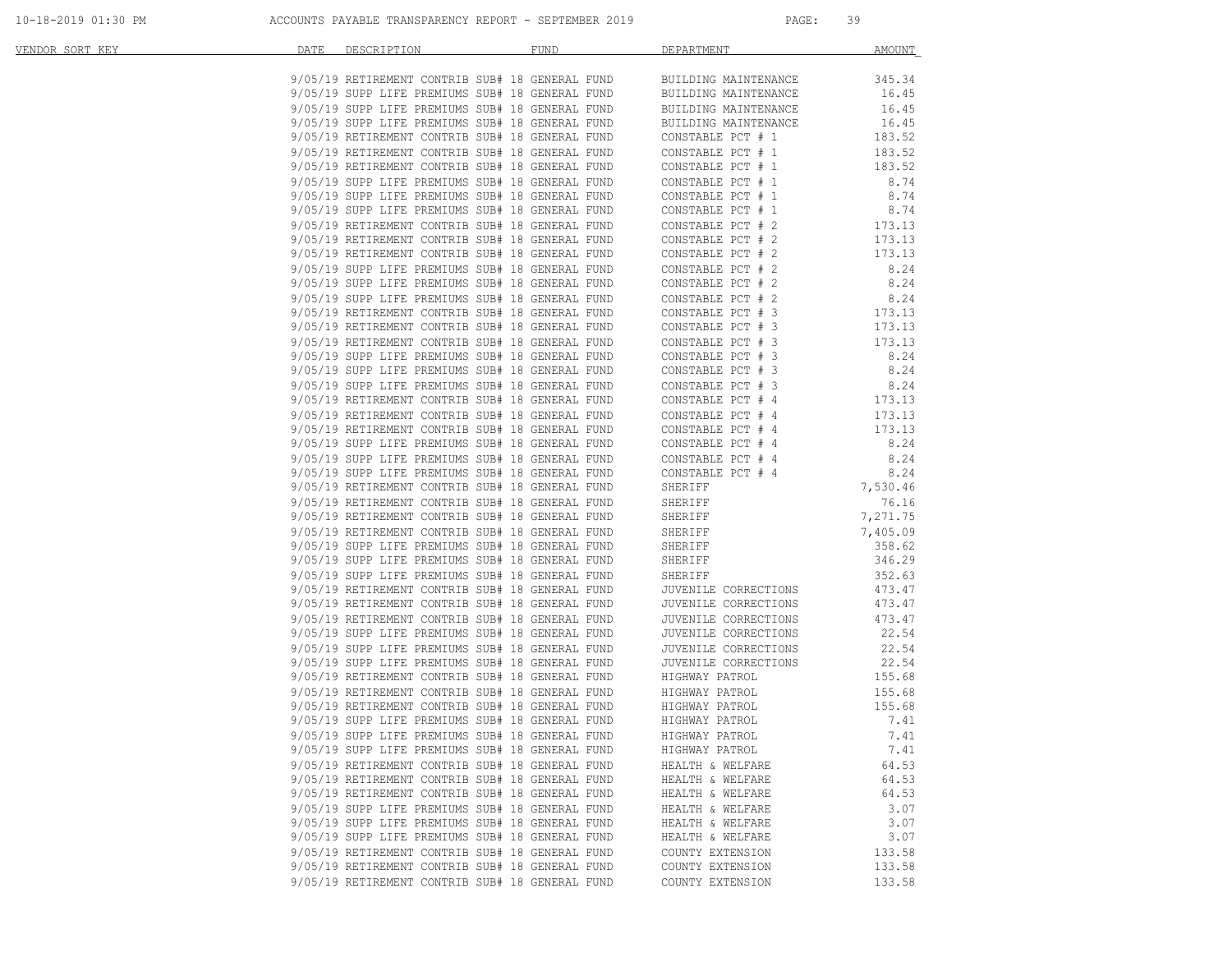| VENDOR SORT KEY               | DATE DESCRIPTION FUND          |                                                                        | DEPARTMENT AMOUNT                                                                                                                                                                                                                       |            |
|-------------------------------|--------------------------------|------------------------------------------------------------------------|-----------------------------------------------------------------------------------------------------------------------------------------------------------------------------------------------------------------------------------------|------------|
|                               |                                |                                                                        |                                                                                                                                                                                                                                         |            |
|                               |                                |                                                                        |                                                                                                                                                                                                                                         |            |
|                               |                                |                                                                        | 9/05/19 SUPP LIFE PREMIUMS SUB# 18 GENERAL FUND COUNTY EXTENSION 6.36<br>9/05/19 SUPP LIFE PREMIUMS SUB# 18 GENERAL FUND COUNTY EXTENSION 6.36                                                                                          |            |
|                               |                                |                                                                        | 9/05/19 SUPP LIFE PREMIUMS SUB# 18 GENERAL FUND COUNTY EXTENSION 6.36 6.36 9/05/19 RETIREMENT CONTRIB SUB# 18 GENERAL FUND VETERANS SERVICE 31.72                                                                                       |            |
|                               |                                |                                                                        |                                                                                                                                                                                                                                         |            |
|                               |                                |                                                                        |                                                                                                                                                                                                                                         |            |
|                               |                                |                                                                        |                                                                                                                                                                                                                                         |            |
|                               |                                |                                                                        |                                                                                                                                                                                                                                         |            |
|                               |                                |                                                                        |                                                                                                                                                                                                                                         |            |
|                               |                                |                                                                        |                                                                                                                                                                                                                                         |            |
|                               |                                |                                                                        |                                                                                                                                                                                                                                         |            |
|                               |                                |                                                                        |                                                                                                                                                                                                                                         |            |
|                               |                                |                                                                        |                                                                                                                                                                                                                                         |            |
|                               |                                |                                                                        |                                                                                                                                                                                                                                         |            |
|                               |                                |                                                                        |                                                                                                                                                                                                                                         |            |
|                               |                                |                                                                        |                                                                                                                                                                                                                                         |            |
|                               |                                |                                                                        |                                                                                                                                                                                                                                         |            |
|                               |                                |                                                                        |                                                                                                                                                                                                                                         |            |
|                               |                                |                                                                        |                                                                                                                                                                                                                                         |            |
|                               |                                |                                                                        | 9/05/19 SUPP LIFE PREMIUMS SUB# 18 WIC PROGRAM FUND NON-DEPARTMENTAL 30.54<br>9/05/19 SUPP LIFE PREMIUMS SUB# 18 WIC PROGRAM FUND NON-DEPARTMENTAL 30.54<br>9/05/19 SUPP LIFE PREMIUMS SUB# 18 WIC PROGRAM FUND NON-DEPARTMENTAL 14.    | 30.54      |
|                               |                                |                                                                        |                                                                                                                                                                                                                                         |            |
|                               |                                |                                                                        |                                                                                                                                                                                                                                         |            |
|                               |                                |                                                                        |                                                                                                                                                                                                                                         |            |
|                               |                                |                                                                        |                                                                                                                                                                                                                                         |            |
|                               |                                |                                                                        |                                                                                                                                                                                                                                         |            |
|                               |                                |                                                                        |                                                                                                                                                                                                                                         |            |
|                               |                                |                                                                        | 9/05/19 SUPP LIFE PREMIUMS SUB# 18 TX JUVENILE PROBAT BASIC SUPERVISION<br>9/05/19 SUPP LIFE PREMIUMS SUB# 18 TX JUVENILE PROBAT BASIC SUPERVISION<br>9/05/19 SUPP LIFE PREMIUMS SUB# 18 TX JUVENILE PROBAT COMMUNITY PROGRAM<br>9/05/1 |            |
|                               |                                |                                                                        |                                                                                                                                                                                                                                         |            |
|                               |                                |                                                                        |                                                                                                                                                                                                                                         |            |
|                               |                                |                                                                        |                                                                                                                                                                                                                                         |            |
|                               |                                |                                                                        |                                                                                                                                                                                                                                         |            |
|                               |                                |                                                                        |                                                                                                                                                                                                                                         |            |
|                               |                                |                                                                        |                                                                                                                                                                                                                                         |            |
|                               |                                |                                                                        |                                                                                                                                                                                                                                         |            |
|                               |                                |                                                                        |                                                                                                                                                                                                                                         |            |
|                               |                                |                                                                        |                                                                                                                                                                                                                                         |            |
|                               |                                |                                                                        |                                                                                                                                                                                                                                         |            |
|                               |                                |                                                                        |                                                                                                                                                                                                                                         |            |
|                               |                                |                                                                        |                                                                                                                                                                                                                                         |            |
|                               |                                |                                                                        |                                                                                                                                                                                                                                         |            |
|                               |                                |                                                                        |                                                                                                                                                                                                                                         |            |
|                               |                                |                                                                        |                                                                                                                                                                                                                                         |            |
|                               |                                |                                                                        | 9/05/19 RETIREMENT CONTRIB SUB# 18 TX JUVENILE PROBAT COMMITMENT DIVERSION 26.53<br>9/05/19 RETIREMENT CONTRIB SUB# 18 TX JUVENILE PROBAT COMMITMENT DIVERSION 26.53<br>9/05/19 RETIREMENT CONTRIB SUB# 18 TX JUVENILE PROBAT COMMI     |            |
|                               |                                |                                                                        |                                                                                                                                                                                                                                         |            |
|                               |                                |                                                                        |                                                                                                                                                                                                                                         |            |
|                               |                                |                                                                        |                                                                                                                                                                                                                                         |            |
|                               |                                |                                                                        |                                                                                                                                                                                                                                         |            |
|                               |                                | 9/05/19 SUPP LIFE PREMIUMS SUB# 18 DIST CLRK RECORDS NON-DEPARTMENTAL  |                                                                                                                                                                                                                                         | 1.58       |
|                               |                                | 9/05/19 RETIREMENT CONTRIB SUB# 18 FRIO COUNTY PAYROL NON-DEPARTMENTAL |                                                                                                                                                                                                                                         | 16,180.99  |
|                               |                                | 9/05/19 RETIREMENT CONTRIB SUB# 18 FRIO COUNTY PAYROL NON-DEPARTMENTAL |                                                                                                                                                                                                                                         | 59.04      |
|                               |                                | 9/05/19 RETIREMENT CONTRIB SUB# 18 FRIO COUNTY PAYROL NON-DEPARTMENTAL |                                                                                                                                                                                                                                         | 15,778.75  |
|                               |                                | 9/05/19 RETIREMENT CONTRIB SUB# 18 FRIO COUNTY PAYROL NON-DEPARTMENTAL |                                                                                                                                                                                                                                         | 16,659.55  |
|                               |                                |                                                                        | TOTAL:                                                                                                                                                                                                                                  | 114,459.86 |
| TXU ENERGY RETAIL COMPANY LLC | 9/04/19 101 N. COMMERCE DILLEY | GENERAL FUND                                                           | BUILDING MAINTENANCE                                                                                                                                                                                                                    | 1,170.09   |
|                               | 9/04/19 205 CR 1650 MOORE      | GENERAL FUND                                                           | BUILDING MAINTENANCE                                                                                                                                                                                                                    | 6.85       |
|                               | 9/04/19 205 CR 1650 UNIT SHOP  | GENERAL FUND                                                           | BUILDING MAINTENANCE                                                                                                                                                                                                                    | 33.61      |
|                               |                                |                                                                        |                                                                                                                                                                                                                                         |            |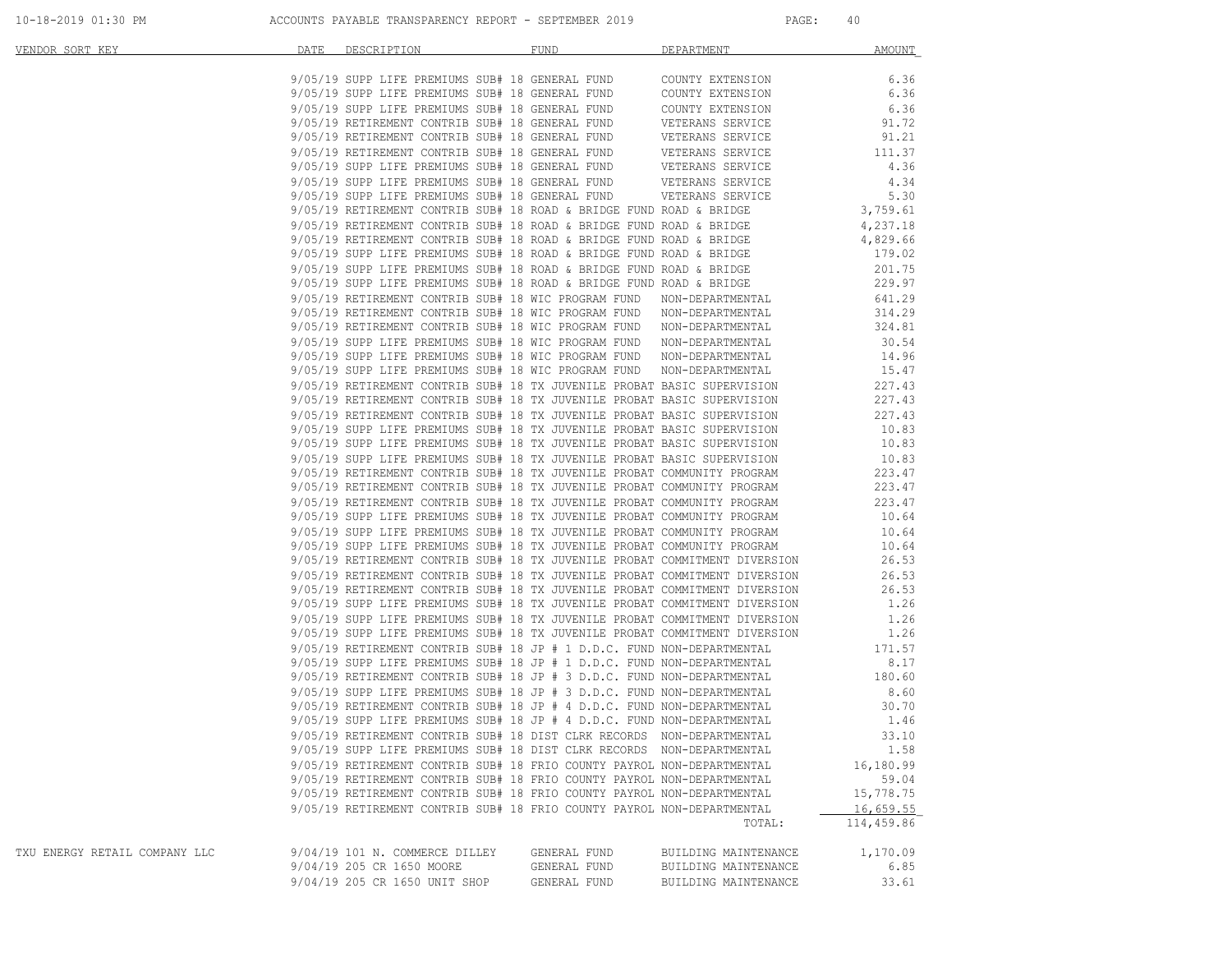| <u>VENDOR SORT KEY</u>            | DATE DESCRIPTION                                                                                                                              | FUND                         | DEPARTMENT                                   | AMOUNT         |
|-----------------------------------|-----------------------------------------------------------------------------------------------------------------------------------------------|------------------------------|----------------------------------------------|----------------|
|                                   | 9/04/19 2207 BI 35E R & B GENERAL FUND BUILDING MAINTENANCE                                                                                   |                              |                                              | 1,163.05       |
|                                   | $9/04/19$ 415 E BRAZOS ST GENERAL FUND                                                                                                        |                              | BUILDING MAINTENANCE                         | 14.24          |
|                                   | 9/04/19 415 E BRAZOS ST MHMR BLDG GENERAL FUND                                                                                                |                              | BUILDING MAINTENANCE                         | 872.58         |
|                                   | 9/04/19 513 E. LEONA ST                                                                                                                       | GENERAL FUND                 | BUILDING MAINTENANCE                         | 55.47          |
|                                   | 9/04/19 505 E MEDINA STREET                                                                                                                   | GENERAL FUND                 | BUILDING MAINTENANCE                         | 345.45         |
|                                   | 9/04/19 515 E MEDINA STREET GENERAL FUND                                                                                                      |                              | BUILDING MAINTENANCE                         | 41.51          |
|                                   | 9/04/19 515 E MEDINA ST ADULT PROB GENERAL FUND                                                                                               |                              | BUILDING MAINTENANCE                         | 203.37         |
|                                   | 9/04/19 606 E MEDINA ST HSE GENERAL FUND                                                                                                      |                              | BUILDING MAINTENANCE                         | 15.53          |
|                                   | 9/04/19 604 E MEDINA ST MUSEUM GENERAL FUND                                                                                                   |                              | BUILDING MAINTENANCE                         | 235.51         |
|                                   | 9/04/19 500 E SAN ANTONIO ST GENERAL FUND                                                                                                     |                              | BUILDING MAINTENANCE                         | 56.91          |
|                                   | 9/04/19 500 E SAN ANTONIO ST COURT GENERAL FUND                                                                                               |                              | BUILDING MAINTENANCE                         | 2,070.05       |
|                                   | 9/04/19 650 E SAN ANTONIO ST TRLR GENERAL FUND                                                                                                |                              | BUILDING MAINTENANCE                         | 188.07         |
|                                   | 9/04/19 610 E SAN ANTONIOST TRLR F GENERAL FUND                                                                                               |                              | BUILDING MAINTENANCE                         | 224.22         |
|                                   | 9/04/19 1150 FM 1581                                                                                                                          | GENERAL FUND                 | BUILDING MAINTENANCE                         | 47.12          |
|                                   | 9/04/19 1355 FM 1581 REGION PARK GENERAL FUND                                                                                                 |                              | BUILDING MAINTENANCE                         | 213.24         |
|                                   | 9/04/19 328 RADIO LANE<br>9/04/19 COUNTY RD 1000 STLG GENERAL FUND                                                                            | GENERAL FUND                 | BUILDING MAINTENANCE                         | 23.69<br>24.88 |
|                                   | 9/04/19 PRIVATE RD 2020 250 HPS GENERAL FUND                                                                                                  |                              | BUILDING MAINTENANCE<br>BUILDING MAINTENANCE | 128.28         |
|                                   | 9/04/19 COUNTY RD 4010 PARKING LOT GENERAL FUND                                                                                               |                              | BUILDING MAINTENANCE                         | 11.19          |
|                                   | 9/04/19 421 S CEDAR ST                                                                                                                        | <b>GENERAL FUND</b>          | BUILDING MAINTENANCE                         | 14.23          |
|                                   | 9/04/19 502 S CEDAR ST                                                                                                                        | GENERAL FUND                 | BUILDING MAINTENANCE                         | 2,432.14       |
|                                   | 9/04/19 421 S CEDAR ST ODLT GENERAL FUND                                                                                                      |                              | BUILDING MAINTENANCE                         | 14.23          |
|                                   | 9/04/19 421 S CEDAR ST RADIO TOWER GENERAL FUND                                                                                               |                              | BUILDING MAINTENANCE                         | 62.34          |
|                                   | 9/04/19 406 S PECAN ST                                                                                                                        | <b>GENERAL FUND</b>          | BUILDING MAINTENANCE                         | 20.75          |
|                                   |                                                                                                                                               |                              | BUILDING MAINTENANCE                         | 6.34           |
|                                   | 9/04/19 410 S PECAN ST<br>9/04/19 515 S PECAN ST                                                                                              | GENERAL FUND<br>GENERAL FUND | BUILDING MAINTENANCE                         | 21.28          |
|                                   | 9/04/19 526 S PECAN ST                                                                                                                        | GENERAL FUND                 | BUILDING MAINTENANCE                         | 34.19          |
|                                   | 9/04/19 407 S PECAN ST BLDG JP2 GENERAL FUND                                                                                                  |                              | BUILDING MAINTENANCE                         | 61.55          |
|                                   | $9/04/19$ 406 S PECAN ST JUV EP - JP GENERAL FUND BUILDING MAINTENANCE                                                                        |                              |                                              | 117.78         |
|                                   |                                                                                                                                               |                              |                                              | 67.71          |
|                                   | $9/04/19$ 514 S PECAN ST TENNIS COUR GENERAL FUND BUILDING MAINTENANCE $9/04/19$ 410 S PECAN ST – JUV PRO/E GENERAL FUND BUILDING MAINTENANCE |                              |                                              | 1,194.15       |
|                                   |                                                                                                                                               |                              | TOTAL:                                       | 11,191.60      |
| HUISUK KIM TYNER                  | 9/04/19 INTERPRETATION SVC 7/11/20 GENERAL FUND DISTRICT COURT                                                                                |                              |                                              | 90.00          |
|                                   |                                                                                                                                               |                              | TOTAL:                                       | 90.00          |
| U.S. DEPT. OF EDUCATION AWG       | 9/13/19 ARELLANO 1002607273 FRIO COUNTY PAYROL NON-DEPARTMENTAL                                                                               |                              |                                              | 258.16         |
|                                   | 9/27/19 ARELLANO 1002607273 FRIO COUNTY PAYROL NON-DEPARTMENTAL                                                                               |                              |                                              | 258.16         |
|                                   | 9/09/19 U.S. DEPT. OF EDUCATION AW FRIO COUNTY PAYROL NON-DEPARTMENTAL                                                                        |                              |                                              | 258.16         |
|                                   |                                                                                                                                               |                              | TOTAL:                                       | 774.48         |
| VERIFY I-9, LLC                   | 9/04/19 VERIFY I-9 J. LOPEZ GENERAL FUND COUNTY TREASURER                                                                                     |                              |                                              | 9.95           |
|                                   |                                                                                                                                               |                              | TOTAL:                                       | 9.95           |
| VIDA Y SALUD HEALTH SYSTEMS, INC. | 9/04/19 CPT 99214 V. REVLES                                                                                                                   | GENERAL FUND                 | SHERIFF                                      | 47.68          |
|                                   | 9/04/19 CPT 99213 C. GONZALES GENERAL FUND                                                                                                    |                              | SHERIFF                                      | 33.95          |
|                                   | 9/04/19 CPT 99213 E. ZAMORA                                                                                                                   | GENERAL FUND                 | SHERIFF                                      | 33.95          |
|                                   | 9/11/19 D0140 J. HOOKS                                                                                                                        | GENERAL FUND                 | SHERIFF                                      | 66.00          |
|                                   | 9/11/19 D0220 J. HOOKS                                                                                                                        | GENERAL FUND                 | SHERIFF                                      | 19.00          |
|                                   | 9/11/19 D0330 J. HOOKS                                                                                                                        | GENERAL FUND                 | SHERIFF                                      | 86.00          |
|                                   | 9/20/19 CPT 99214<br>J. HOOKS                                                                                                                 | GENERAL FUND                 | SHERIFF                                      | 46.73          |
|                                   | 9/20/19 CPT 96372<br>J. HOOKS                                                                                                                 | GENERAL FUND                 | SHERIFF                                      | 19.25          |
|                                   | 9/20/19 CPT J3420 J. HOOKS                                                                                                                    | GENERAL FUND                 | SHERIFF                                      | 1.74           |
|                                   | 9/16/19 CPT 99213 J. MOLINA                                                                                                                   | GENERAL FUND                 | SHERIFF                                      | 33.27          |
|                                   | 9/16/19 CPT 99213 J. CORONA                                                                                                                   | GENERAL FUND                 | SHERIFF                                      | 33.27          |
|                                   | 9/20/19 CPT 99203 L. GONZALEZ                                                                                                                 | GENERAL FUND                 | SHERIFF                                      | 54.41          |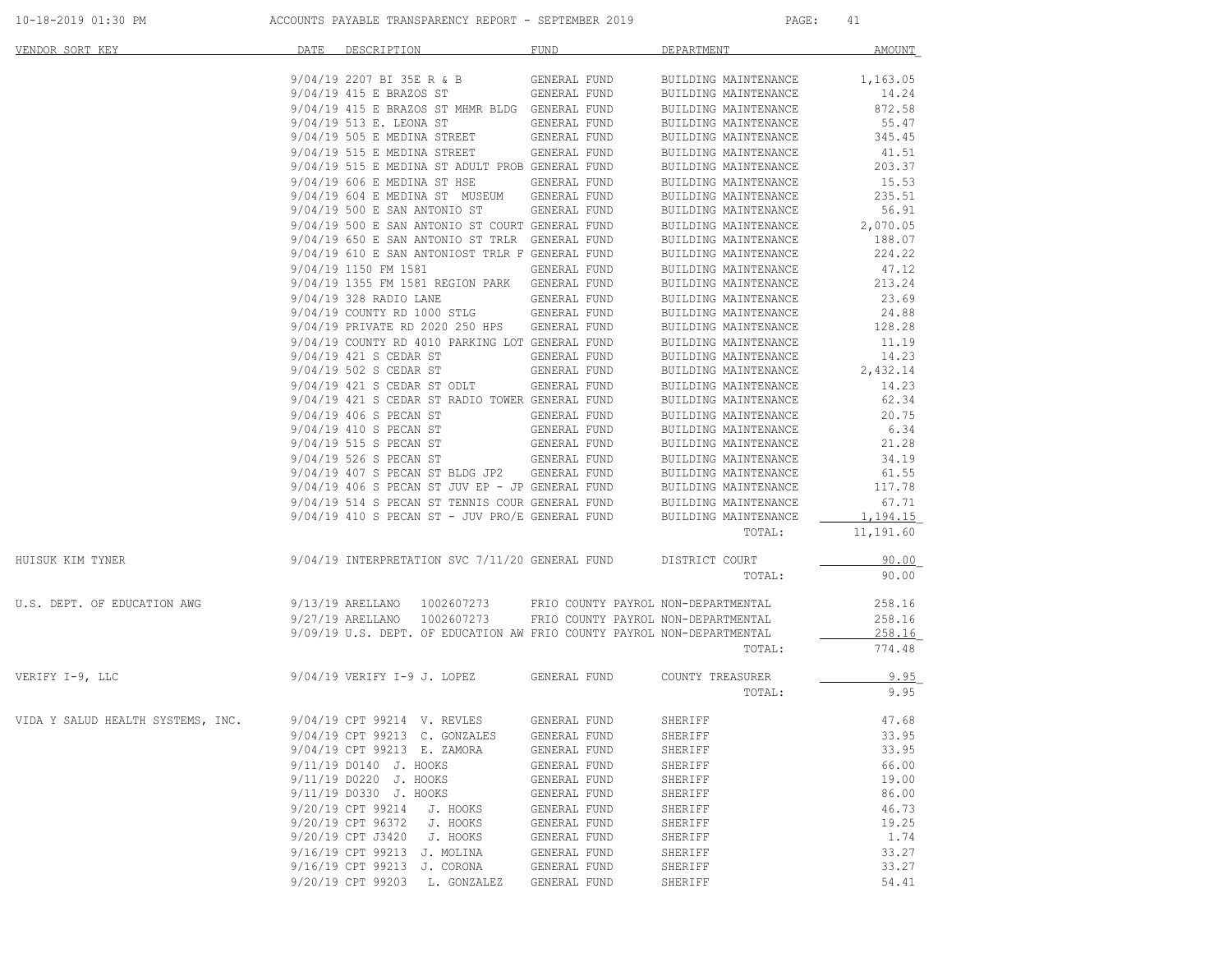| 10-18-2019 01:30 PM        | ACCOUNTS PAYABLE TRANSPARENCY REPORT - SEPTEMBER 2019                                            |                              | PAGE:                                | 42                |
|----------------------------|--------------------------------------------------------------------------------------------------|------------------------------|--------------------------------------|-------------------|
| VENDOR SORT KEY            | DATE<br>DESCRIPTION                                                                              | FUND                         | DEPARTMENT                           | AMOUNT            |
|                            | 9/20/19 CPT 96372<br>L. GONZALEZ                                                                 | GENERAL FUND                 | SHERIFF                              | 19.25             |
|                            | 9/20/19 CPT J1885<br>L. GONZALEZ                                                                 | GENERAL FUND                 | SHERIFF                              | 0.51              |
|                            | 9/16/19 CPT 99214 P. GONZALEZ                                                                    | GENERAL FUND                 | SHERIFF                              | 46.73             |
|                            | 9/16/19 CPT 99213 B. JASSO                                                                       | GENERAL FUND                 | SHERIFF                              | 33.27             |
|                            | 9/16/19 CPT D0220                                                                                | L. MARTINEZ II GENERAL FUND  | SHERIFF                              | 19.00             |
|                            | 9/16/19 CPT D0330                                                                                | L. MARTINEZ II GENERAL FUND  | SHERIFF                              | 86.00             |
|                            | 9/16/19 CPT D0140                                                                                | L. MARTINEZ II GENERAL FUND  | SHERIFF                              | 66.00             |
|                            | 9/16/19 CPT 99214 J. PERALES                                                                     | GENERAL FUND                 | SHERIFF                              | 46.73             |
|                            | 9/16/19 CPT 99213 L. MORALES                                                                     | GENERAL FUND                 | SHERIFF                              | 33.27             |
|                            | 9/16/19 CPT 99214 V. REVLES                                                                      | GENERAL FUND                 | SHERIFF<br>TOTAL:                    | 46.73<br>872.74   |
|                            |                                                                                                  |                              |                                      |                   |
| <b>JOCELIN VILLARREAL</b>  | 9/11/19 COOKING -DIABETES SUPPLIES GENERAL FUND                                                  |                              | COUNTY EXTENSION                     | 30.80             |
|                            | 9/11/19 WM TC#5435 3270 5912 0944 GENERAL FUND<br>9/11/19 WM TC#2792 1273 9052 1634 GENERAL FUND |                              | COUNTY EXTENSION                     | 16.73             |
|                            |                                                                                                  |                              | COUNTY EXTENSION                     | 134.14            |
|                            | 9/11/19 KEURIG K-DUO                                                                             | GENERAL FUND                 | COUNTY EXTENSION                     | 99.00<br>99.00    |
|                            | 9/11/19 BLENDER<br>9/11/19 TOASTER                                                               | GENERAL FUND<br>GENERAL FUND | COUNTY EXTENSION<br>COUNTY EXTENSION | 39.96             |
|                            |                                                                                                  |                              |                                      | 14.96             |
|                            | 9/11/19 WAFFLE MAKER<br>9/11/19 SLO COOKER                                                       | GENERAL FUND<br>GENERAL FUND | COUNTY EXTENSION<br>COUNTY EXTENSION | 26.94             |
|                            | 9/11/19 HAND BLENDER                                                                             | GENERAL FUND                 | COUNTY EXTENSION                     | 49.88             |
|                            | $9/11/19$ HAND MIXER                                                                             | GENERAL FUND                 | COUNTY EXTENSION                     | 35.00             |
|                            | 9/11/19 KA MINI CHOP                                                                             | GENERAL FUND                 | COUNTY EXTENSION                     | 49.88             |
|                            | 9/11/19 MY KCUP                                                                                  | GENERAL FUND                 | COUNTY EXTENSION                     | 11.92             |
|                            | 9/11/19 6PC BOWL SET                                                                             | GENERAL FUND                 | COUNTY EXTENSION                     | 6.97              |
|                            | 9/11/19 5QT SS COL                                                                               | GENERAL FUND                 | COUNTY EXTENSION                     | 14.92             |
|                            | 9/11/19 ROLL STRGE                                                                               | GENERAL FUND                 | COUNTY EXTENSION                     | 19.92             |
|                            | 9/11/19 DBL GRIDDLE                                                                              | GENERAL FUND                 | COUNTY EXTENSION                     | 19.97             |
|                            | 9/11/19 INP COOKER                                                                               | GENERAL FUND                 | COUNTY EXTENSION                     | 49.00             |
|                            | $9/11/19$ BOX GRATER                                                                             | GENERAL FUND                 | COUNTY EXTENSION                     | 7.97              |
|                            | 9/11/19 PDLOCK LMAST                                                                             | GENERAL FUND                 | COUNTY EXTENSION                     | 6.47              |
|                            | 9/11/19 11IN COMAL                                                                               | GENERAL FUND                 | COUNTY EXTENSION                     | 7.97              |
|                            | 9/11/19 BARMOP                                                                                   | GENERAL FUND                 | COUNTY EXTENSION                     | 5.96              |
|                            | $9/11/19$ (3) CAN COLANDER                                                                       | GENERAL FUND                 | COUNTY EXTENSION                     | 5.91              |
|                            | 9/11/19 4PC SPATULAS                                                                             | GENERAL FUND                 | COUNTY EXTENSION                     | 4.27              |
|                            | 9/11/19 COFFEE FILTER                                                                            | GENERAL FUND                 | COUNTY EXTENSION                     | 2.46              |
|                            | 9/11/19 MEASURE CUP                                                                              | GENERAL FUND                 | COUNTY EXTENSION                     | 2.97              |
|                            | 9/11/19 SPOON REST                                                                               | GENERAL FUND                 | COUNTY EXTENSION                     | 3.97              |
|                            | 9/11/19 MASHER                                                                                   | GENERAL FUND                 | COUNTY EXTENSION                     | 2.72              |
|                            | $9/11/19$ TEA ISLAND                                                                             | GENERAL FUND                 | COUNTY EXTENSION                     | 2.44              |
|                            | 9/11/19 SPOONS, TURNER, LADLE                                                                    | GENERAL FUND                 | COUNTY EXTENSION                     | 4.85              |
|                            | 9/11/19 TC# 4329 8529 6475 9034 67 GENERAL FUND                                                  |                              | COUNTY EXTENSION                     | 42.35             |
|                            | 9/20/19 MILEAGE 9/11 & 9/12/2019                                                                 | GENERAL FUND                 | COUNTY EXTENSION                     | 140.94            |
|                            | 9/20/19 MILEAGE 9/16/19 CAR SEAT                                                                 | GENERAL FUND                 | COUNTY EXTENSION                     | 90.48<br>1,050.72 |
|                            |                                                                                                  |                              | TOTAL:                               |                   |
| VOYAGER FLEET SYSTEMS INC. | 9/16/19 MO FUEL AUGUST 2019                                                                      | GENERAL FUND                 | SHERIFF                              | 10,541.62         |
|                            |                                                                                                  |                              | TOTAL:                               | 10,541.62         |
| VTX TELECOM, LLC           | $9/16/19$ DPS - SC                                                                               | GENERAL FUND                 | BUILDING MAINTENANCE                 | 58.80             |
|                            | 9/16/19 EMERGENCY MANAGEMENT                                                                     | GENERAL FUND                 | BUILDING MAINTENANCE                 | 39.43             |
|                            | 9/16/19 JPO                                                                                      | GENERAL FUND                 | BUILDING MAINTENANCE                 | 58.80             |
|                            | $9/16/19$ J.P. # 4                                                                               | GENERAL FUND                 | BUILDING MAINTENANCE                 | 73.30             |
|                            | $9/16/19$ J.P. # 4 - FAX                                                                         | GENERAL FUND                 | BUILDING MAINTENANCE                 | 58.80             |
|                            | $9/16/19$ J.P.#4                                                                                 | GENERAL FUND                 | BUILDING MAINTENANCE                 | 45.85             |
|                            | 9/16/19 TAX OFFICE                                                                               | GENERAL FUND                 | BUILDING MAINTENANCE                 | 58.80             |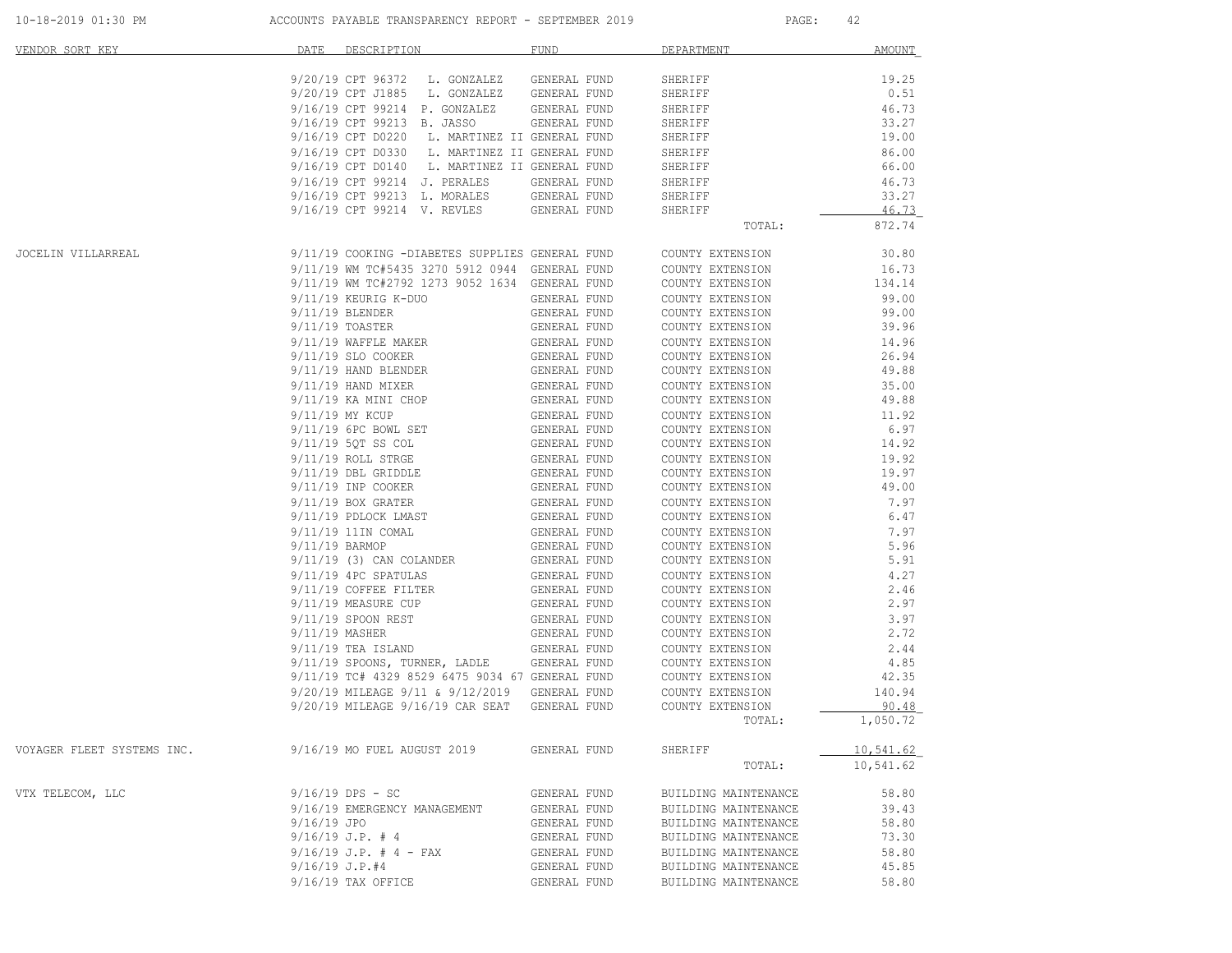| 10-18-2019 01:30 PM                                                                    |             | ACCOUNTS PAYABLE TRANSPARENCY REPORT - SEPTEMBER 2019                                                         |                                              | PAGE:                                                                                                                                                        | 43                   |
|----------------------------------------------------------------------------------------|-------------|---------------------------------------------------------------------------------------------------------------|----------------------------------------------|--------------------------------------------------------------------------------------------------------------------------------------------------------------|----------------------|
| VENDOR SORT KEY                                                                        | <b>DATE</b> | DESCRIPTION                                                                                                   | <b>FUND</b>                                  | DEPARTMENT                                                                                                                                                   | AMOUNT               |
|                                                                                        |             | 9/16/19 GAME WARDEN                                                                                           | GENERAL FUND                                 | BUILDING MAINTENANCE                                                                                                                                         | 73.30                |
|                                                                                        |             | 9/16/19 SS INFO CENTER                                                                                        | GENERAL FUND                                 | BUILDING MAINTENANCE                                                                                                                                         | 73.30                |
|                                                                                        |             | 9/16/19 SS INFO CENTER - FAX GENERAL FUND<br>9/16/19 WIC - FAX GENERAL FUND<br>9/16/19 WIC - FAX GENERAL FUND |                                              | BUILDING MAINTENANCE                                                                                                                                         | 58.80                |
|                                                                                        |             |                                                                                                               |                                              | BUILDING MAINTENANCE                                                                                                                                         | 24.63                |
|                                                                                        |             |                                                                                                               |                                              | BUILDING MAINTENANCE                                                                                                                                         | 58.80                |
|                                                                                        |             | $9/16/19$ R & B                                                                                               | GENERAL FUND                                 | BUILDING MAINTENANCE<br>TOTAL:                                                                                                                               | 54.63<br>737.24      |
| VULCAN CONSTRUCTION MATERIALS, LP                                                      |             | 9/16/19 174.04 TONS LRA PRECOAT PB FM & LATERAL ROAD NON-DEPARTMENTAL                                         |                                              |                                                                                                                                                              | 3,654.84             |
|                                                                                        |             | 9/16/19 145.33 TONS LRA PRECOAT PB FM & LATERAL ROAD NON-DEPARTMENTAL                                         |                                              |                                                                                                                                                              | 3,051.93             |
|                                                                                        |             | 9/16/19 35.96 TONS LRA PRECOAT PB FM & LATERAL ROAD NON-DEPARTMENTAL                                          |                                              |                                                                                                                                                              | 755.16               |
|                                                                                        |             | 9/16/19 87.21 TONS LRA PRECOAT PB FM & LATERAL ROAD NON-DEPARTMENTAL                                          |                                              |                                                                                                                                                              | 1,831.41             |
|                                                                                        |             | 9/16/19 84.00 TONS LRA PRECOAT PB FM & LATERAL ROAD NON-DEPARTMENTAL                                          |                                              |                                                                                                                                                              | 1,764.00             |
|                                                                                        |             |                                                                                                               |                                              | TOTAL:                                                                                                                                                       | 11,057.34            |
| WAUKESHA-PEARCE INDUSTRIES, INC. 9/16/19 INSPECTED GENERATOR AUG                       |             |                                                                                                               | GENERAL FUND                                 | BUILDING MAINTENANCE                                                                                                                                         | 275.00               |
|                                                                                        |             |                                                                                                               |                                              | TOTAL:                                                                                                                                                       | 275.00               |
| AMANDA J. WILHELM                                                                      |             | 9/11/19 CAUSE# 18-07-00296-CVF J. GENERAL FUND                                                                |                                              | DISTRICT COURT                                                                                                                                               | 525.00               |
|                                                                                        |             |                                                                                                               |                                              | TOTAL:                                                                                                                                                       | 525.00               |
| WINTERGARDEN ABSTRACT AND GUARANTY CO. 9/04/19 EARNEST MONEY 1796 IH 35 E GENERAL FUND |             |                                                                                                               |                                              | BUILDING MAINTENANCE                                                                                                                                         | 1,000.00             |
|                                                                                        |             | 9/30/19 PURCHASE 1796 IH 35 EAST GENERAL FUND                                                                 |                                              | BUILDING MAINTENANCE                                                                                                                                         | 184,574.36           |
|                                                                                        |             |                                                                                                               |                                              | TOTAL:                                                                                                                                                       | 185,574.36           |
| WESLEY WOLFE                                                                           |             | 9/04/19 REIMBURSE BLUE DEF DIESEL GENERAL FUND                                                                |                                              | SHERIFF                                                                                                                                                      | 16.99                |
|                                                                                        |             |                                                                                                               |                                              | TOTAL:                                                                                                                                                       | 16.99                |
| XEROX CORPORATION                                                                      |             | 9/11/19 BASE CHG AUG & USAGE 7/24- GENERAL FUND                                                               |                                              | $J.P.$ PCT. $#4$                                                                                                                                             | 209.94               |
|                                                                                        |             |                                                                                                               |                                              | TOTAL:                                                                                                                                                       | 209.94               |
| MICHAEL ZAMORA                                                                         |             | $9/16/19$ CAUSE# 18-05-00111-CRF I.L GENERAL FUND                                                             |                                              | DISTRICT COURT                                                                                                                                               | 400.00               |
|                                                                                        |             |                                                                                                               |                                              | TOTAL:                                                                                                                                                       | 400.00               |
| ZEP SALES & SERVICE                                                                    |             | 9/16/19 ZEP BIG ORANGE 5GL PL                                                                                 | ROAD & BRIDGE FUND ROAD & BRIDGE             |                                                                                                                                                              | 368.97               |
|                                                                                        |             | 9/16/19 1 DZ ZEP BIG ORANGE CANS ROAD & BRIDGE FUND ROAD & BRIDGE                                             |                                              |                                                                                                                                                              | 167.69               |
|                                                                                        |             | $9/16/19$ FREIGHT                                                                                             | ROAD & BRIDGE FUND ROAD & BRIDGE             |                                                                                                                                                              | 54.99                |
|                                                                                        |             |                                                                                                               |                                              | TOTAL:                                                                                                                                                       | 591.65               |
| **PAYROLL EXPENSES                                                                     |             | $9/01/2019 - 9/30/2019$                                                                                       | GENERAL FUND                                 | COMMISSIONERS COURT                                                                                                                                          | 15,527.26            |
|                                                                                        |             |                                                                                                               | GENERAL FUND                                 | COUNTY CLERK                                                                                                                                                 | 11,529.20            |
|                                                                                        |             |                                                                                                               |                                              |                                                                                                                                                              |                      |
|                                                                                        |             |                                                                                                               | GENERAL FUND<br>GENERAL FUND<br>GENERAL FUND | EMERGENCY MGNT / 911 M<br>DISTRICT COURT                                                                                                                     | 4,230.72<br>1,233.95 |
|                                                                                        |             |                                                                                                               |                                              | DISTRICT CLERK                                                                                                                                               | 12,220.01            |
|                                                                                        |             |                                                                                                               | GENERAL FUND                                 | $J.P.$ PCT. $# 1$                                                                                                                                            | 9,795.48             |
|                                                                                        |             |                                                                                                               |                                              |                                                                                                                                                              | 6,867.05             |
|                                                                                        |             |                                                                                                               |                                              | GENERAL FUND<br>J.P. PCT. #2<br>GENERAL FUND<br>J.P. PCT. #3<br>GENERAL FUND<br>J.P. PCT. #4<br>GENERAL FUND<br>COUNTY ATTORNEY<br>GENERAL FUND<br>ELECTIONS | 6,894.80             |
|                                                                                        |             |                                                                                                               |                                              |                                                                                                                                                              | 6,763.76             |
|                                                                                        |             |                                                                                                               |                                              |                                                                                                                                                              | 19,076.75            |
|                                                                                        |             |                                                                                                               |                                              |                                                                                                                                                              | 6,919.70             |
|                                                                                        |             |                                                                                                               |                                              |                                                                                                                                                              |                      |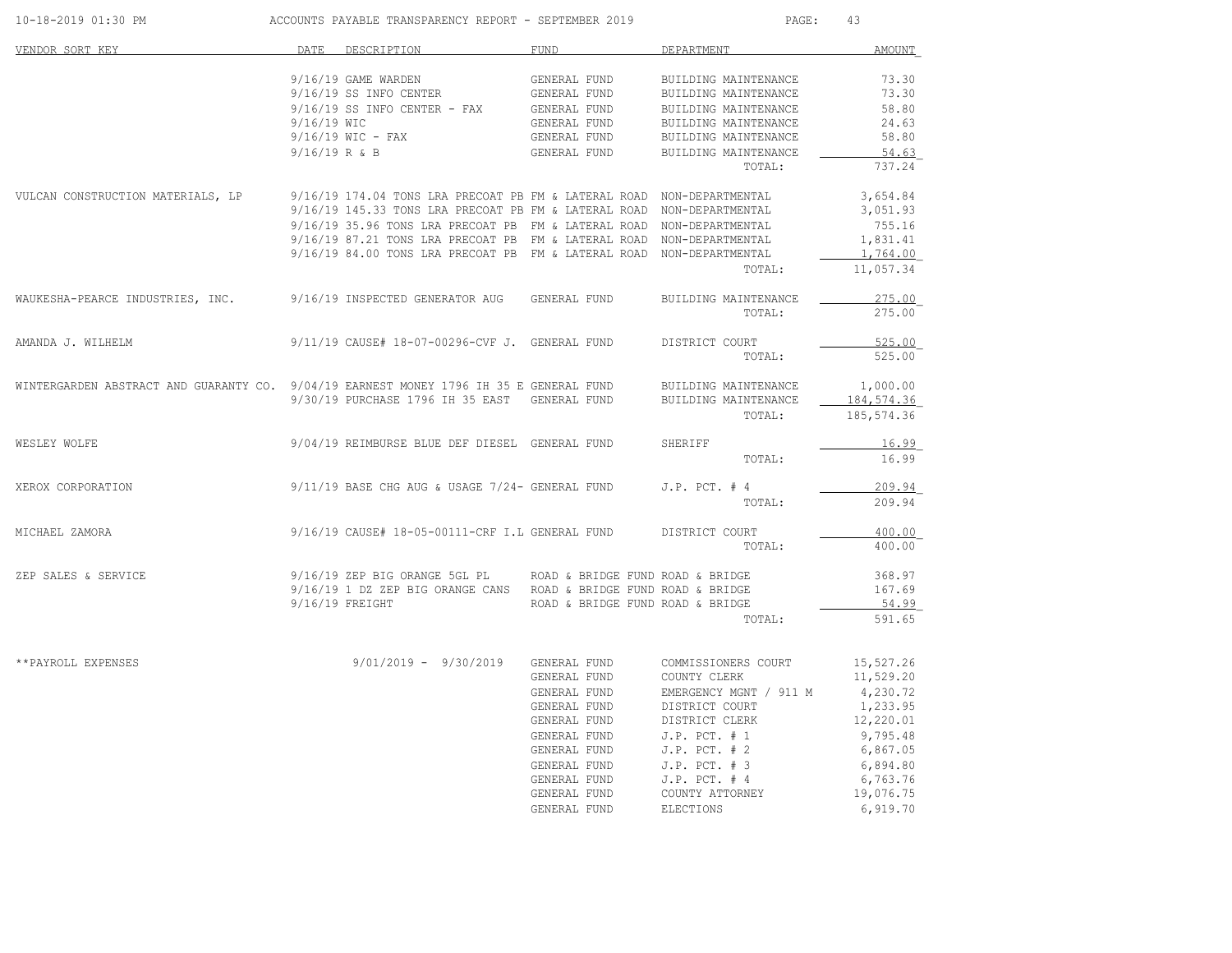| VENDOR SORT KEY    | DATE<br>DESCRIPTION                            | <b>FUND</b>                      | DEPARTMENT                              | AMOUNT     |
|--------------------|------------------------------------------------|----------------------------------|-----------------------------------------|------------|
|                    |                                                |                                  |                                         |            |
| **PAYROLL EXPENSES |                                                | GENERAL FUND                     | COUNTY AUDITOR                          | 11,338.25  |
|                    |                                                | GENERAL FUND                     | COUNTY TREASURER                        | 11,511.38  |
|                    |                                                | GENERAL FUND                     | TAX COLLECTOR                           | 14,627.23  |
|                    |                                                | GENERAL FUND                     | BUILDING MAINTENANCE                    | 7,648.81   |
|                    |                                                | GENERAL FUND                     | CONSTABLE PCT # 1                       | 4,064.60   |
|                    |                                                | GENERAL FUND                     | CONSTABLE PCT # 2                       | 3,834.54   |
|                    |                                                | GENERAL FUND                     | CONSTABLE PCT # 3                       | 3,834.54   |
|                    |                                                | GENERAL FUND                     | CONSTABLE PCT # 4                       | 3,834.54   |
|                    |                                                | GENERAL FUND                     | SHERIFF                                 | 148,292.78 |
|                    |                                                | GENERAL FUND                     | JUVENILE CORRECTIONS                    | 10,536.67  |
|                    |                                                | GENERAL FUND                     | HIGHWAY PATROL                          | 3,448.00   |
|                    |                                                | GENERAL FUND                     | HEALTH & WELFARE                        | 1,429.22   |
|                    |                                                | GENERAL FUND                     | COUNTY EXTENSION                        | 7,363.31   |
|                    |                                                | GENERAL FUND                     | VETERANS SERVICE                        | 1,699.43   |
|                    |                                                | ROAD & BRIDGE FUND ROAD & BRIDGE |                                         | 95,304.27  |
|                    |                                                | WIC PROGRAM FUND                 | NON-DEPARTMENTAL                        | 8,520.82   |
|                    |                                                |                                  | TX JUVENILE PROBAT BASIC SUPERVISION    | 5,037.12   |
|                    |                                                |                                  | TX JUVENILE PROBAT COMMUNITY PROGRAM    | 5,172.58   |
|                    |                                                |                                  | TX JUVENILE PROBAT COMMITMENT DIVERSION | 538.09     |
|                    |                                                |                                  | JP # 1 D.D.C. FUND NON-DEPARTMENTAL     | 700.00     |
|                    |                                                |                                  | JP # 2 D.D.C. FUND NON-DEPARTMENTAL     | 1,150.00   |
|                    |                                                |                                  | JP # 3 D.D.C. FUND NON-DEPARTMENTAL     | 448.00     |
|                    |                                                |                                  | TOTAL:                                  | 451,392.86 |
|                    | ================ FUND TOTALS ================= |                                  |                                         |            |
|                    | 100 GENERAL FUND                               | 953,728.18                       |                                         |            |

| 708        | ABANDONED VEHICLE FUND 5,713.00                          |            |
|------------|----------------------------------------------------------|------------|
| 706        | DIST CLRK RECORDS MGMT 34.68                             |            |
| 704        | TAX COL OFFICER SALARY FN 2,591.08                       |            |
| 411        | JP # 4 D.D.C. FUND 32.16                                 |            |
| 409<br>410 | JP # 2 D.D.C. FUND 1,237.84<br>JP # 3 D.D.C. FUND 668.62 |            |
| 408        | JP # 1 D.D.C. FUND 930.18                                |            |
| 407        | JUSTICE COURT TECHNOLOGY 135.00                          |            |
| 209        | CO CLERK ARCHIVE FUND 215.42                             |            |
| 206        | TX JUVENILE PROBATION FND 13,463.30                      |            |
| 202        | WIC PROGRAM FUND                                         | 16, 315.81 |
| 201        | FM & LATERAL ROAD FUND 59,818.16                         |            |
| 200        | ROAD & BRIDGE FUND 231,659.84                            |            |
| 100        | GENERAL FUND                                             | 953,728.18 |

TOTAL PAGES: 44